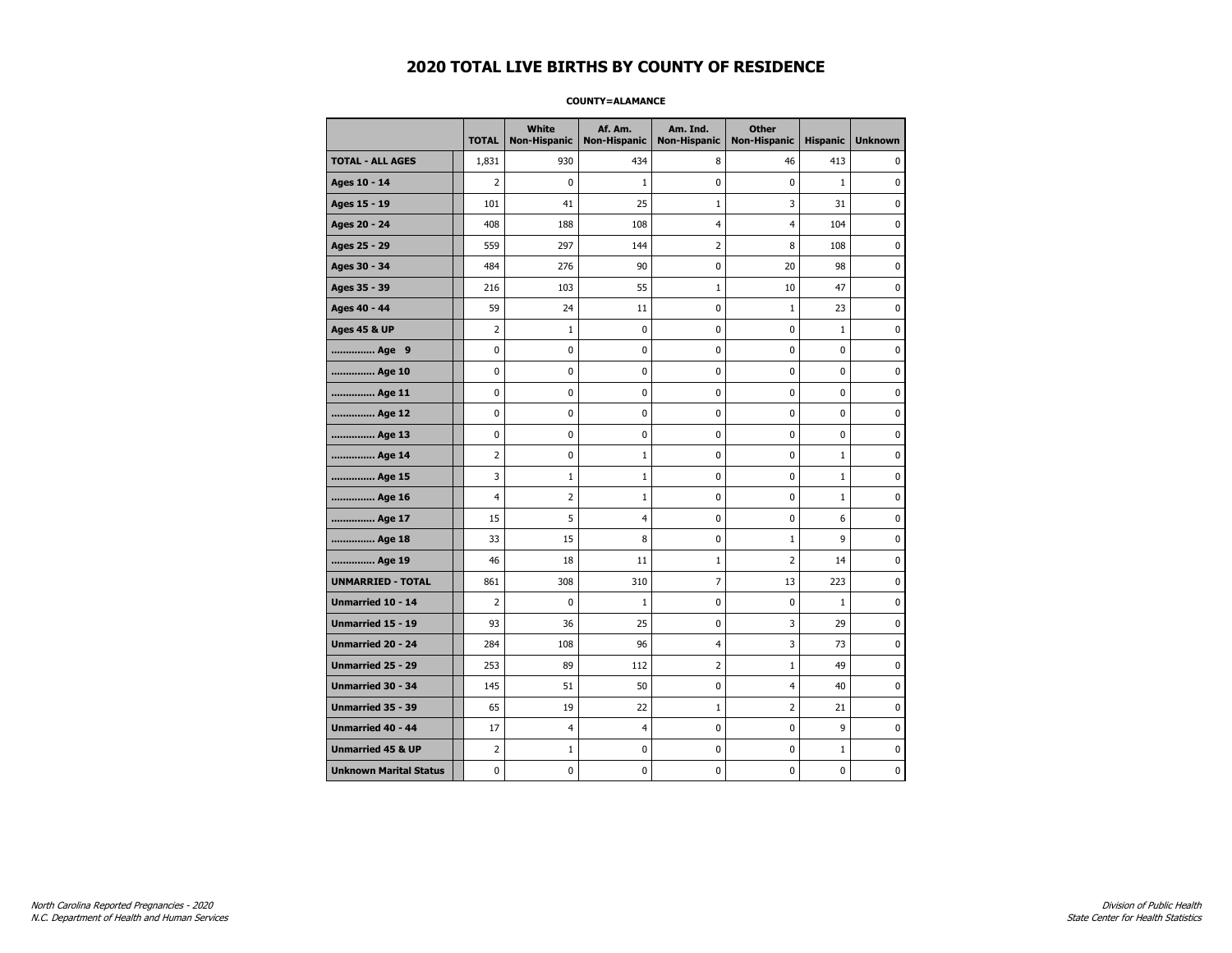#### **COUNTY=ALEXANDER**

|                               | <b>TOTAL</b>   | White<br><b>Non-Hispanic</b> | Af. Am.<br><b>Non-Hispanic</b> | Am. Ind.<br><b>Non-Hispanic</b> | <b>Other</b><br><b>Non-Hispanic</b> | <b>Hispanic</b> | <b>Unknown</b> |
|-------------------------------|----------------|------------------------------|--------------------------------|---------------------------------|-------------------------------------|-----------------|----------------|
| <b>TOTAL - ALL AGES</b>       | 346            | 304                          | 11                             | 0                               | 5                                   | 26              | 0              |
| Ages 10 - 14                  | $\mathbf 0$    | 0                            | $\pmb{0}$                      | 0                               | $\mathbf 0$                         | $\mathbf 0$     | 0              |
| Ages 15 - 19                  | 21             | 18                           | 1                              | $\mathbf 0$                     | $\mathbf 0$                         | $\overline{2}$  | 0              |
| Ages 20 - 24                  | 84             | 71                           | 5                              | 0                               | $\mathbf{1}$                        | $\overline{7}$  | 0              |
| Ages 25 - 29                  | 133            | 123                          | $\overline{4}$                 | 0                               | $\mathbf{1}$                        | 5               | 0              |
| Ages 30 - 34                  | 80             | 70                           | 1                              | 0                               | $\overline{2}$                      | $\overline{7}$  | 0              |
| Ages 35 - 39                  | 22             | 18                           | 0                              | 0                               | $\mathbf{1}$                        | 3               | 0              |
| Ages 40 - 44                  | 5              | 3                            | 0                              | 0                               | 0                                   | $\overline{2}$  | 0              |
| <b>Ages 45 &amp; UP</b>       | $1\,$          | $\mathbf{1}$                 | $\mathbf 0$                    | 0                               | $\mathbf 0$                         | $\mathbf 0$     | 0              |
| Age 9                         | $\mathbf 0$    | 0                            | $\mathbf 0$                    | 0                               | $\mathbf 0$                         | $\mathbf 0$     | 0              |
| Age 10                        | $\mathbf 0$    | 0                            | $\mathbf 0$                    | $\mathbf 0$                     | $\mathbf 0$                         | $\mathbf 0$     | 0              |
| Age 11                        | $\pmb{0}$      | $\pmb{0}$                    | $\pmb{0}$                      | $\pmb{0}$                       | $\pmb{0}$                           | $\pmb{0}$       | 0              |
| Age 12                        | $\pmb{0}$      | 0                            | $\pmb{0}$                      | 0                               | 0                                   | 0               | 0              |
| Age 13                        | $\mathbf 0$    | 0                            | $\mathbf 0$                    | 0                               | $\mathbf 0$                         | $\mathbf 0$     | 0              |
| Age 14                        | 0              | 0                            | $\pmb{0}$                      | 0                               | 0                                   | 0               | 0              |
| Age 15                        | $\mathbf{1}$   | 1                            | $\pmb{0}$                      | 0                               | 0                                   | 0               | 0              |
| Age 16                        | $\mathbf 0$    | 0                            | $\mathbf 0$                    | $\mathbf 0$                     | $\mathbf 0$                         | $\mathbf 0$     | 0              |
| Age 17                        | $\overline{2}$ | $\overline{2}$               | $\mathbf 0$                    | $\mathbf 0$                     | $\mathbf 0$                         | $\mathbf 0$     | 0              |
| Age 18                        | 11             | 9                            | $\mathbf{1}$                   | $\mathbf 0$                     | $\mathbf 0$                         | $\mathbf{1}$    | 0              |
| Age 19                        | $\overline{7}$ | 6                            | $\pmb{0}$                      | $\pmb{0}$                       | 0                                   | $\mathbf 1$     | 0              |
| <b>UNMARRIED - TOTAL</b>      | 146            | 120                          | 11                             | 0                               | 3                                   | 12              | 0              |
| Unmarried 10 - 14             | $\mathbf 0$    | 0                            | $\mathbf 0$                    | $\mathbf 0$                     | $\mathbf 0$                         | $\mathbf 0$     | 0              |
| Unmarried 15 - 19             | 19             | 16                           | $\mathbf{1}$                   | 0                               | 0                                   | $\overline{2}$  | 0              |
| <b>Unmarried 20 - 24</b>      | 50             | 39                           | 5                              | 0                               | 1                                   | 5               | 0              |
| <b>Unmarried 25 - 29</b>      | 38             | 33                           | $\overline{4}$                 | $\mathbf 0$                     | $\mathbf 0$                         | $\mathbf{1}$    | 0              |
| Unmarried 30 - 34             | 26             | 22                           | $\mathbf{1}$                   | $\pmb{0}$                       | $\mathbf{1}$                        | $\overline{2}$  | 0              |
| Unmarried 35 - 39             | 10             | 8                            | $\pmb{0}$                      | $\pmb{0}$                       | $1\,$                               | $\mathbf 1$     | $\pmb{0}$      |
| Unmarried 40 - 44             | $\overline{2}$ | $\mathbf{1}$                 | 0                              | 0                               | 0                                   | $\mathbf{1}$    | 0              |
| <b>Unmarried 45 &amp; UP</b>  | $1\,$          | $\mathbf{1}$                 | 0                              | 0                               | $\mathbf 0$                         | $\mathbf 0$     | 0              |
| <b>Unknown Marital Status</b> | $\mathbf 0$    | 0                            | $\pmb{0}$                      | 0                               | $\mathbf 0$                         | 0               | 0              |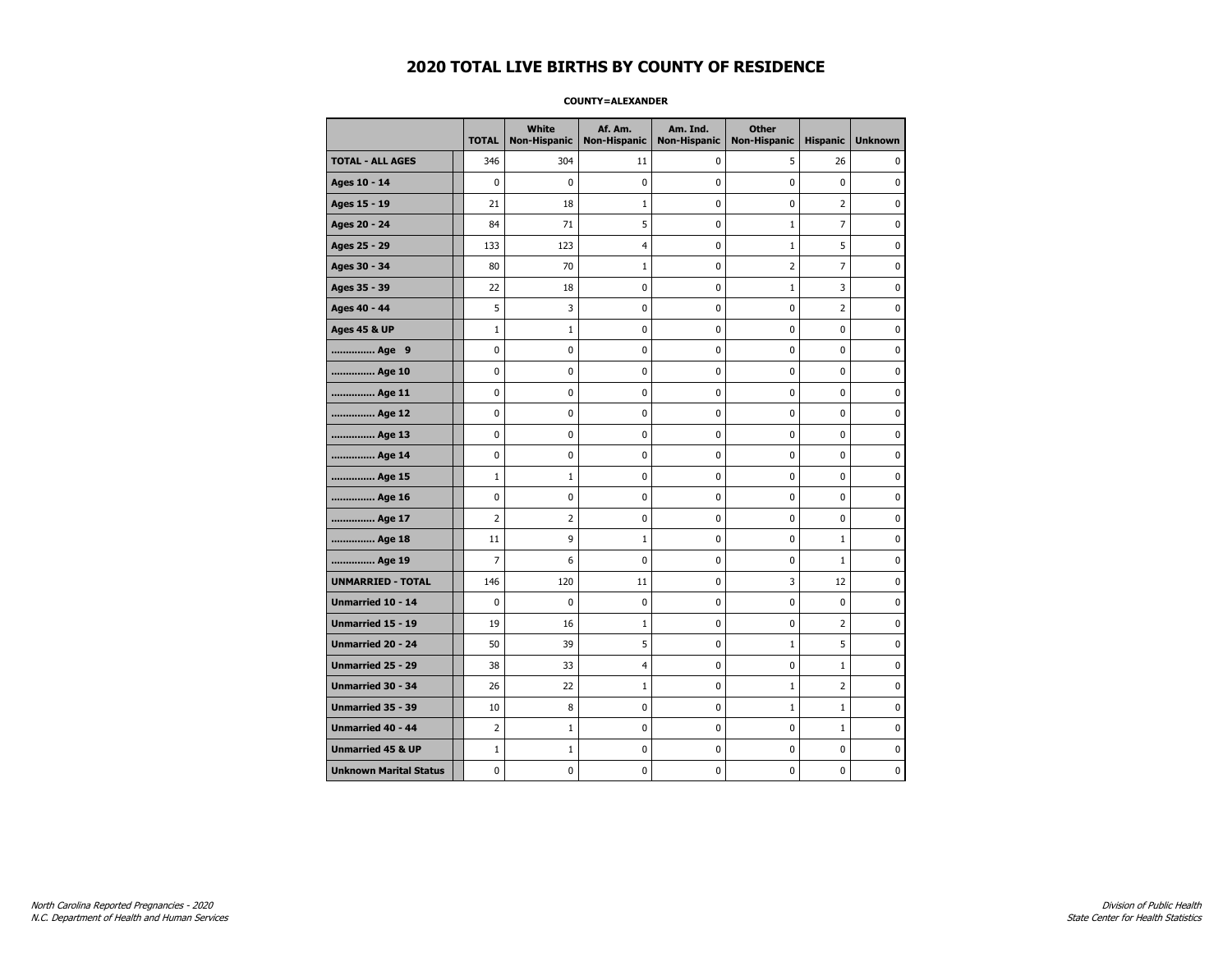#### **COUNTY=ALLEGHANY**

|                               | <b>TOTAL</b>   | White<br><b>Non-Hispanic</b> | Af. Am.<br><b>Non-Hispanic</b> | Am. Ind.<br><b>Non-Hispanic</b> | <b>Other</b><br><b>Non-Hispanic</b> | <b>Hispanic</b> | <b>Unknown</b> |
|-------------------------------|----------------|------------------------------|--------------------------------|---------------------------------|-------------------------------------|-----------------|----------------|
| <b>TOTAL - ALL AGES</b>       | 96             | 81                           | 0                              | 0                               | 0                                   | 15              | 0              |
| Ages 10 - 14                  | $\mathbf 0$    | $\mathbf 0$                  | $\mathbf 0$                    | 0                               | $\mathbf 0$                         | $\mathbf 0$     | 0              |
| Ages 15 - 19                  | 6              | 6                            | $\mathbf 0$                    | $\mathbf 0$                     | $\mathbf 0$                         | $\mathbf 0$     | 0              |
| Ages 20 - 24                  | 30             | 27                           | 0                              | $\pmb{0}$                       | $\pmb{0}$                           | 3               | 0              |
| Ages 25 - 29                  | 30             | 24                           | $\pmb{0}$                      | 0                               | 0                                   | 6               | $\pmb{0}$      |
| Ages 30 - 34                  | 24             | 19                           | 0                              | 0                               | $\mathbf 0$                         | 5               | 0              |
| Ages 35 - 39                  | $\overline{4}$ | 3                            | $\mathbf 0$                    | 0                               | $\mathbf 0$                         | $\mathbf 1$     | 0              |
| Ages 40 - 44                  | $\overline{2}$ | $\overline{2}$               | $\mathbf 0$                    | 0                               | $\mathbf 0$                         | $\mathbf 0$     | 0              |
| <b>Ages 45 &amp; UP</b>       | $\mathbf 0$    | 0                            | $\mathbf 0$                    | $\mathbf 0$                     | $\mathbf 0$                         | $\mathbf 0$     | 0              |
| Age 9                         | $\mathbf 0$    | 0                            | $\pmb{0}$                      | $\pmb{0}$                       | $\mathbf 0$                         | $\pmb{0}$       | 0              |
| Age 10                        | $\mathbf 0$    | 0                            | 0                              | 0                               | 0                                   | 0               | 0              |
| Age 11                        | $\mathbf 0$    | 0                            | 0                              | 0                               | 0                                   | 0               | 0              |
| Age 12                        | 0              | 0                            | 0                              | 0                               | 0                                   | 0               | 0              |
| Age 13                        | $\mathbf 0$    | 0                            | $\mathbf 0$                    | $\mathbf 0$                     | $\mathbf 0$                         | $\mathbf 0$     | 0              |
| Age 14                        | $\mathbf 0$    | 0                            | $\mathbf 0$                    | $\pmb{0}$                       | $\mathbf 0$                         | $\mathbf 0$     | 0              |
| Age 15                        | $1\,$          | $\mathbf{1}$                 | $\pmb{0}$                      | 0                               | $\pmb{0}$                           | 0               | 0              |
| Age 16                        | 0              | 0                            | 0                              | 0                               | 0                                   | 0               | 0              |
| Age 17                        | $\overline{2}$ | $\overline{2}$               | $\mathbf 0$                    | 0                               | $\mathbf 0$                         | $\mathbf 0$     | 0              |
| Age 18                        | 0              | 0                            | 0                              | 0                               | 0                                   | 0               | 0              |
| Age 19                        | 3              | 3                            | $\mathbf 0$                    | $\mathbf 0$                     | $\mathbf 0$                         | $\mathbf 0$     | 0              |
| <b>UNMARRIED - TOTAL</b>      | 33             | 28                           | $\pmb{0}$                      | $\pmb{0}$                       | $\mathbf 0$                         | 5               | 0              |
| Unmarried 10 - 14             | $\pmb{0}$      | 0                            | $\pmb{0}$                      | $\pmb{0}$                       | $\pmb{0}$                           | $\pmb{0}$       | 0              |
| Unmarried 15 - 19             | 6              | 6                            | 0                              | 0                               | 0                                   | 0               | 0              |
| Unmarried 20 - 24             | 14             | 13                           | 0                              | 0                               | 0                                   | $\mathbf{1}$    | 0              |
| Unmarried 25 - 29             | 5              | 3                            | $\mathbf 0$                    | $\mathbf 0$                     | $\mathbf 0$                         | $\overline{2}$  | 0              |
| <b>Unmarried 30 - 34</b>      | 8              | 6                            | $\mathbf 0$                    | $\pmb{0}$                       | $\mathbf 0$                         | $\overline{2}$  | 0              |
| Unmarried 35 - 39             | 0              | 0                            | $\pmb{0}$                      | 0                               | 0                                   | 0               | $\pmb{0}$      |
| <b>Unmarried 40 - 44</b>      | $\mathbf 0$    | 0                            | $\pmb{0}$                      | 0                               | 0                                   | $\mathbf 0$     | 0              |
| <b>Unmarried 45 &amp; UP</b>  | 0              | 0                            | 0                              | 0                               | 0                                   | 0               | 0              |
| <b>Unknown Marital Status</b> | $\mathbf 0$    | 0                            | $\mathbf 0$                    | 0                               | $\mathbf 0$                         | $\mathbf 0$     | 0              |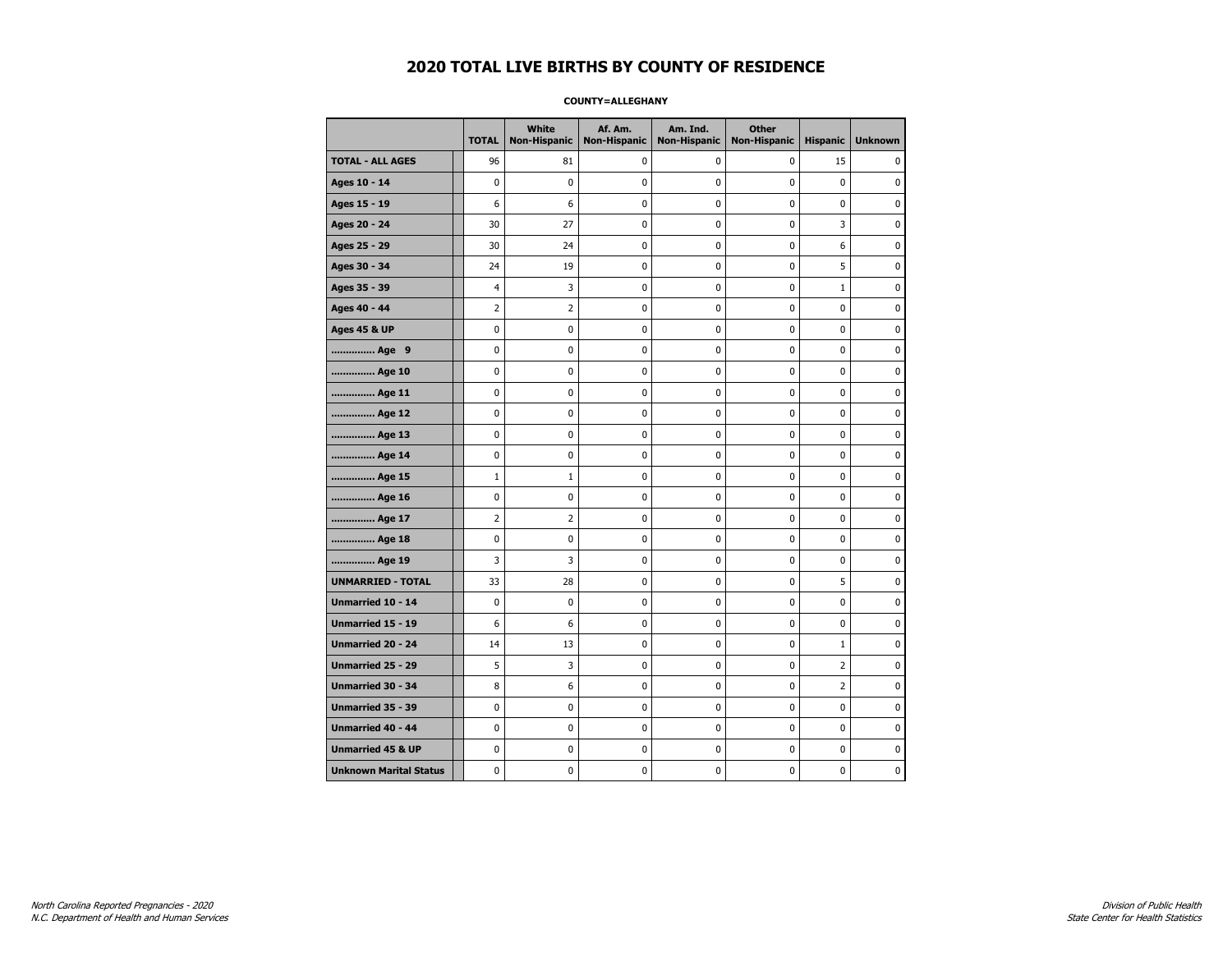**COUNTY=ANSON** 

|                               | <b>TOTAL</b>   | White<br><b>Non-Hispanic</b> | Af. Am.<br><b>Non-Hispanic</b> | Am. Ind.<br><b>Non-Hispanic</b> | <b>Other</b><br><b>Non-Hispanic</b> | <b>Hispanic</b> | <b>Unknown</b> |
|-------------------------------|----------------|------------------------------|--------------------------------|---------------------------------|-------------------------------------|-----------------|----------------|
| <b>TOTAL - ALL AGES</b>       | 278            | 123                          | 139                            | $\mathbf{1}$                    | 2                                   | 13              | 0              |
| Ages 10 - 14                  | 0              | $\mathbf 0$                  | 0                              | $\mathbf 0$                     | 0                                   | 0               | 0              |
| Ages 15 - 19                  | 26             | 10                           | 13                             | 0                               | 0                                   | 3               | $\mathbf 0$    |
| Ages 20 - 24                  | 74             | 32                           | 41                             | $\mathbf 1$                     | 0                                   | 0               | 0              |
| Ages 25 - 29                  | 92             | 36                           | 51                             | 0                               | $1\,$                               | $\overline{4}$  | 0              |
| Ages 30 - 34                  | 51             | 31                           | 18                             | 0                               | $\mathbf{1}$                        | $\mathbf{1}$    | 0              |
| Ages 35 - 39                  | 29             | 11                           | 15                             | 0                               | 0                                   | 3               | 0              |
| Ages 40 - 44                  | 6              | 3                            | $\mathbf{1}$                   | 0                               | $\mathbf 0$                         | $\overline{2}$  | $\mathbf 0$    |
| <b>Ages 45 &amp; UP</b>       | 0              | 0                            | 0                              | 0                               | $\pmb{0}$                           | 0               | $\pmb{0}$      |
| Age 9                         | 0              | 0                            | 0                              | 0                               | 0                                   | 0               | 0              |
| Age 10                        | 0              | 0                            | 0                              | 0                               | 0                                   | 0               | 0              |
| Age 11                        | 0              | 0                            | 0                              | 0                               | 0                                   | 0               | $\mathbf 0$    |
| Age 12                        | 0              | 0                            | 0                              | 0                               | 0                                   | 0               | $\mathbf 0$    |
| Age 13                        | 0              | 0                            | 0                              | 0                               | $\pmb{0}$                           | 0               | 0              |
| Age 14                        | 0              | 0                            | 0                              | 0                               | 0                                   | 0               | 0              |
| Age 15                        | $\mathbf{1}$   | 0                            | 1                              | 0                               | 0                                   | 0               | $\mathbf 0$    |
| Age 16                        | $\overline{2}$ | 0                            | 2                              | 0                               | 0                                   | 0               | $\mathbf 0$    |
| Age 17                        | $\overline{4}$ | $\overline{2}$               | $\overline{2}$                 | 0                               | 0                                   | 0               | $\mathbf 0$    |
| Age 18                        | 10             | 3                            | 5                              | 0                               | $\pmb{0}$                           | 2               | $\pmb{0}$      |
| Age 19                        | 9              | 5                            | 3                              | 0                               | 0                                   | $\mathbf{1}$    | 0              |
| <b>UNMARRIED - TOTAL</b>      | 179            | 47                           | 122                            | $\mathbf 1$                     | $\mathbf{1}$                        | 8               | 0              |
| Unmarried 10 - 14             | $\mathbf 0$    | 0                            | 0                              | 0                               | $\pmb{0}$                           | 0               | $\mathbf 0$    |
| <b>Unmarried 15 - 19</b>      | 25             | 9                            | 13                             | 0                               | 0                                   | 3               | $\mathbf 0$    |
| Unmarried 20 - 24             | 56             | 17                           | 38                             | $\mathbf 1$                     | $\pmb{0}$                           | 0               | $\pmb{0}$      |
| Unmarried 25 - 29             | 58             | 8                            | 46                             | 0                               | $\mathbf{1}$                        | 3               | 0              |
| <b>Unmarried 30 - 34</b>      | 22             | 8                            | 14                             | 0                               | 0                                   | 0               | $\mathbf 0$    |
| Unmarried 35 - 39             | 15             | 4                            | 10                             | 0                               | 0                                   | $\mathbf 1$     | $\mathbf 0$    |
| <b>Unmarried 40 - 44</b>      | 3              | $\mathbf{1}$                 | $\mathbf 1$                    | 0                               | $\pmb{0}$                           | $\mathbf 1$     | 0              |
| <b>Unmarried 45 &amp; UP</b>  | 0              | 0                            | 0                              | 0                               | 0                                   | 0               | 0              |
| <b>Unknown Marital Status</b> | 0              | 0                            | 0                              | 0                               | 0                                   | 0               | 0              |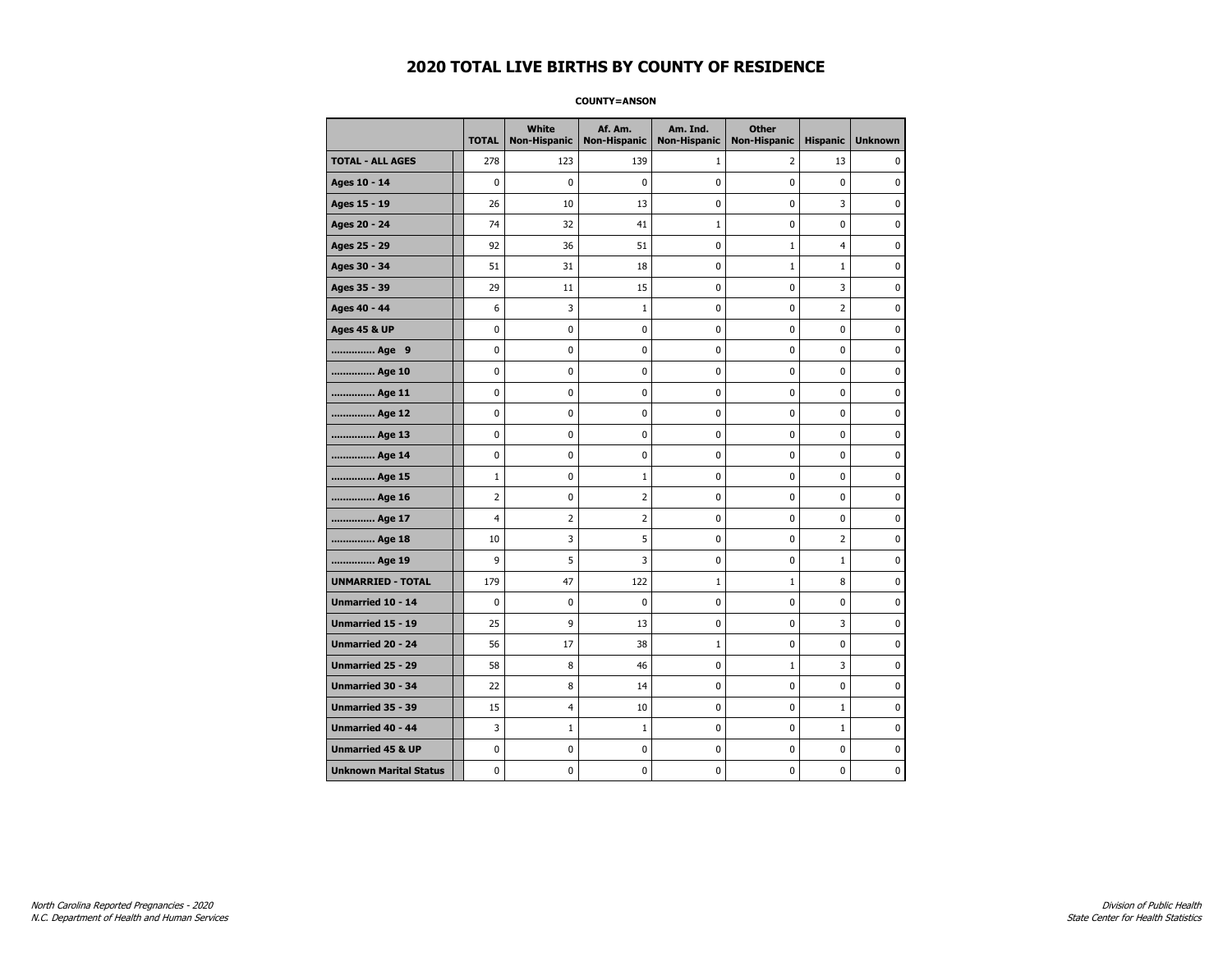**COUNTY=ASHE** 

|                               | <b>TOTAL</b>   | White<br>Non-Hispanic | Af. Am.<br><b>Non-Hispanic</b> | Am. Ind.<br><b>Non-Hispanic</b> | <b>Other</b><br>Non-Hispanic | <b>Hispanic</b> | <b>Unknown</b> |
|-------------------------------|----------------|-----------------------|--------------------------------|---------------------------------|------------------------------|-----------------|----------------|
| <b>TOTAL - ALL AGES</b>       | 233            | 200                   | 1                              | 1                               | 0                            | 31              | 0              |
| Ages 10 - 14                  | $\mathbf 0$    | $\mathbf{0}$          | 0                              | 0                               | $\mathbf{0}$                 | $\mathbf 0$     | 0              |
| Ages 15 - 19                  | 29             | 24                    | 0                              | $\mathbf 0$                     | 0                            | 5               | 0              |
| Ages 20 - 24                  | 49             | 42                    | 1                              | 0                               | $\mathbf{0}$                 | 6               | 0              |
| Ages 25 - 29                  | 77             | 70                    | 0                              | $\pmb{0}$                       | $\mathbf 0$                  | $\overline{7}$  | 0              |
| Ages 30 - 34                  | 49             | 40                    | 0                              | $1\,$                           | $\mathbf{0}$                 | 8               | 0              |
| Ages 35 - 39                  | 22             | 18                    | 0                              | 0                               | 0                            | 4               | 0              |
| Ages 40 - 44                  | 6              | 5                     | 0                              | $\mathbf 0$                     | $\mathbf 0$                  | $\mathbf 1$     | 0              |
| <b>Ages 45 &amp; UP</b>       | $\mathbf{1}$   | 1                     | 0                              | 0                               | 0                            | 0               | 0              |
| Age 9                         | 0              | $\mathbf{0}$          | 0                              | $\mathbf 0$                     | $\mathbf{0}$                 | $\mathbf 0$     | 0              |
| Age 10                        | 0              | 0                     | 0                              | 0                               | $\pmb{0}$                    | 0               | 0              |
| Age 11                        | 0              | 0                     | 0                              | 0                               | 0                            | $\mathbf 0$     | 0              |
| Age 12                        | 0              | 0                     | 0                              | 0                               | $\pmb{0}$                    | 0               | 0              |
| Age 13                        | 0              | $\mathbf 0$           | 0                              | 0                               | 0                            | $\mathbf 0$     | 0              |
| Age 14                        | 0              | 0                     | 0                              | 0                               | $\mathbf 0$                  | $\mathbf 0$     | 0              |
| Age 15                        | $\overline{2}$ | $\overline{2}$        | 0                              | $\pmb{0}$                       | $\pmb{0}$                    | $\pmb{0}$       | 0              |
| Age 16                        | 0              | $\mathbf{0}$          | $\bf{0}$                       | $\pmb{0}$                       | $\mathbf 0$                  | $\mathbf 0$     | 0              |
| Age 17                        | 4              | 4                     | 0                              | 0                               | 0                            | 0               | 0              |
| Age 18                        | 5              | $\overline{4}$        | 0                              | 0                               | $\mathbf 0$                  | $\mathbf 1$     | 0              |
| Age 19                        | 18             | 14                    | 0                              | 0                               | 0                            | 4               | 0              |
| <b>UNMARRIED - TOTAL</b>      | 86             | 73                    | 0                              | $\mathbf{1}$                    | $\mathbf{0}$                 | 12              | 0              |
| Unmarried 10 - 14             | 0              | $\pmb{0}$             | 0                              | 0                               | $\pmb{0}$                    | 0               | 0              |
| Unmarried 15 - 19             | 22             | 22                    | 0                              | 0                               | $\mathbf 0$                  | $\mathbf 0$     | 0              |
| <b>Unmarried 20 - 24</b>      | 23             | 19                    | 0                              | 0                               | $\mathbf 0$                  | $\overline{4}$  | 0              |
| <b>Unmarried 25 - 29</b>      | 21             | 16                    | 0                              | 0                               | 0                            | 5               | 0              |
| <b>Unmarried 30 - 34</b>      | 11             | 8                     | 0                              | $\mathbf{1}$                    | $\mathbf 0$                  | $\overline{2}$  | $\mathbf 0$    |
| Unmarried 35 - 39             | 8              | $\overline{7}$        | 0                              | $\mathbf 0$                     | 0                            | $\mathbf 1$     | 0              |
| <b>Unmarried 40 - 44</b>      | $\mathbf{1}$   | $1\,$                 | $\pmb{0}$                      | $\pmb{0}$                       | $\mathbf{0}$                 | $\pmb{0}$       | 0              |
| <b>Unmarried 45 &amp; UP</b>  | 0              | 0                     | 0                              | 0                               | 0                            | 0               | 0              |
| <b>Unknown Marital Status</b> | $\mathbf{1}$   | $\mathbf{1}$          | 0                              | 0                               | 0                            | 0               | 0              |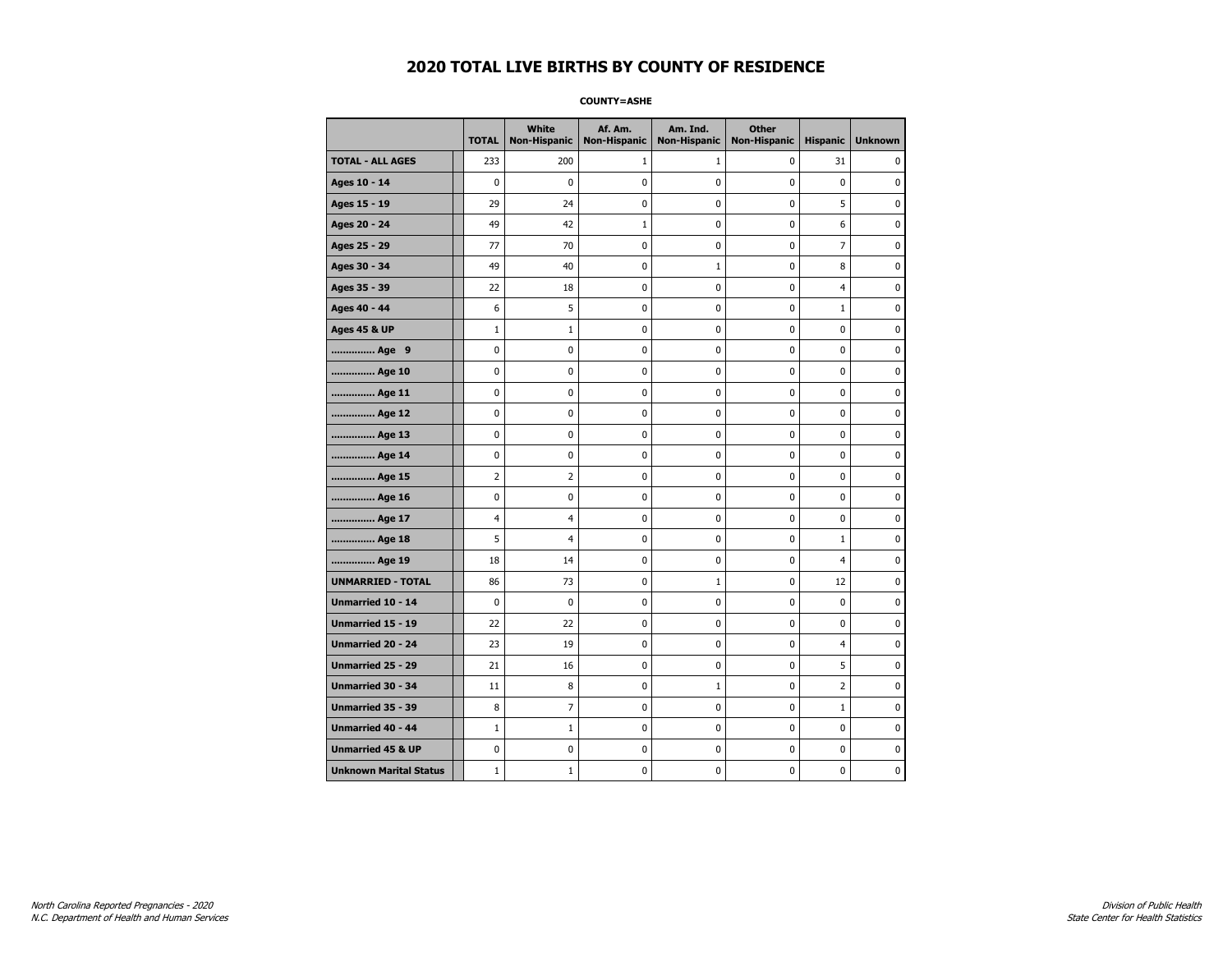**COUNTY=AVERY** 

|                               | <b>TOTAL</b>   | White<br>Non-Hispanic | Af. Am.<br><b>Non-Hispanic</b> | Am. Ind.<br><b>Non-Hispanic</b> | <b>Other</b><br>Non-Hispanic | <b>Hispanic</b> | <b>Unknown</b> |
|-------------------------------|----------------|-----------------------|--------------------------------|---------------------------------|------------------------------|-----------------|----------------|
| <b>TOTAL - ALL AGES</b>       | 136            | 124                   | 2                              | 0                               | $\mathbf{1}$                 | 9               | 0              |
| Ages 10 - 14                  | $\mathbf 0$    | 0                     | 0                              | 0                               | $\mathbf 0$                  | 0               | 0              |
| Ages 15 - 19                  | 11             | 9                     | 1                              | $\mathbf 0$                     | $\mathbf 0$                  | $\mathbf{1}$    | 0              |
| Ages 20 - 24                  | 30             | 27                    | 0                              | 0                               | 0                            | 3               | 0              |
| Ages 25 - 29                  | 37             | 35                    | $\mathbf{1}$                   | 0                               | $\pmb{0}$                    | $\mathbf{1}$    | $\pmb{0}$      |
| Ages 30 - 34                  | 40             | 39                    | 0                              | 0                               | $1\,$                        | 0               | 0              |
| Ages 35 - 39                  | 12             | 10                    | 0                              | 0                               | 0                            | 2               | 0              |
| Ages 40 - 44                  | 6              | 4                     | 0                              | $\mathbf 0$                     | $\mathbf 0$                  | 2               | $\mathbf 0$    |
| <b>Ages 45 &amp; UP</b>       | $\mathbf 0$    | 0                     | 0                              | 0                               | 0                            | 0               | 0              |
| Age 9                         | $\mathbf 0$    | 0                     | 0                              | $\mathbf 0$                     | $\mathbf 0$                  | 0               | $\mathbf 0$    |
| Age 10                        | 0              | 0                     | 0                              | 0                               | 0                            | 0               | 0              |
| Age 11                        | $\mathbf 0$    | 0                     | 0                              | 0                               | 0                            | 0               | 0              |
| Age 12                        | $\mathbf 0$    | 0                     | 0                              | 0                               | 0                            | 0               | 0              |
| Age 13                        | 0              | 0                     | 0                              | 0                               | 0                            | 0               | 0              |
| Age 14                        | 0              | 0                     | 0                              | 0                               | 0                            | 0               | 0              |
| Age 15                        | $\pmb{0}$      | 0                     | 0                              | 0                               | 0                            | 0               | $\pmb{0}$      |
| Age 16                        | $\mathbf{1}$   | $\mathbf 1$           | $\bf{0}$                       | $\pmb{0}$                       | $\mathbf 0$                  | 0               | $\pmb{0}$      |
| Age 17                        | $\mathbf{1}$   | $\mathbf{1}$          | 0                              | 0                               | 0                            | 0               | 0              |
| Age 18                        | 4              | 4                     | 0                              | $\mathbf 0$                     | 0                            | $\mathbf 0$     | $\pmb{0}$      |
| Age 19                        | 5              | 3                     | $\mathbf{1}$                   | 0                               | 0                            | $\mathbf{1}$    | 0              |
| <b>UNMARRIED - TOTAL</b>      | 49             | 44                    | 1                              | 0                               | $\mathbf 0$                  | 4               | 0              |
| Unmarried 10 - 14             | 0              | 0                     | 0                              | 0                               | 0                            | 0               | 0              |
| Unmarried 15 - 19             | 9              | $\overline{7}$        | $\mathbf{1}$                   | $\pmb{0}$                       | 0                            | $\mathbf{1}$    | $\pmb{0}$      |
| Unmarried 20 - 24             | 15             | 13                    | 0                              | 0                               | $\mathbf 0$                  | 2               | 0              |
| Unmarried 25 - 29             | $\overline{7}$ | 7                     | 0                              | 0                               | 0                            | 0               | 0              |
| <b>Unmarried 30 - 34</b>      | 9              | 9                     | 0                              | 0                               | 0                            | 0               | $\mathbf 0$    |
| <b>Unmarried 35 - 39</b>      | 8              | $\overline{7}$        | 0                              | 0                               | $\mathbf 0$                  | $\mathbf{1}$    | 0              |
| <b>Unmarried 40 - 44</b>      | $\mathbf{1}$   | $1\,$                 | $\pmb{0}$                      | $\pmb{0}$                       | $\pmb{0}$                    | $\pmb{0}$       | $\pmb{0}$      |
| <b>Unmarried 45 &amp; UP</b>  | 0              | 0                     | 0                              | 0                               | 0                            | 0               | 0              |
| <b>Unknown Marital Status</b> | 0              | 0                     | 0                              | 0                               | 0                            | 0               | 0              |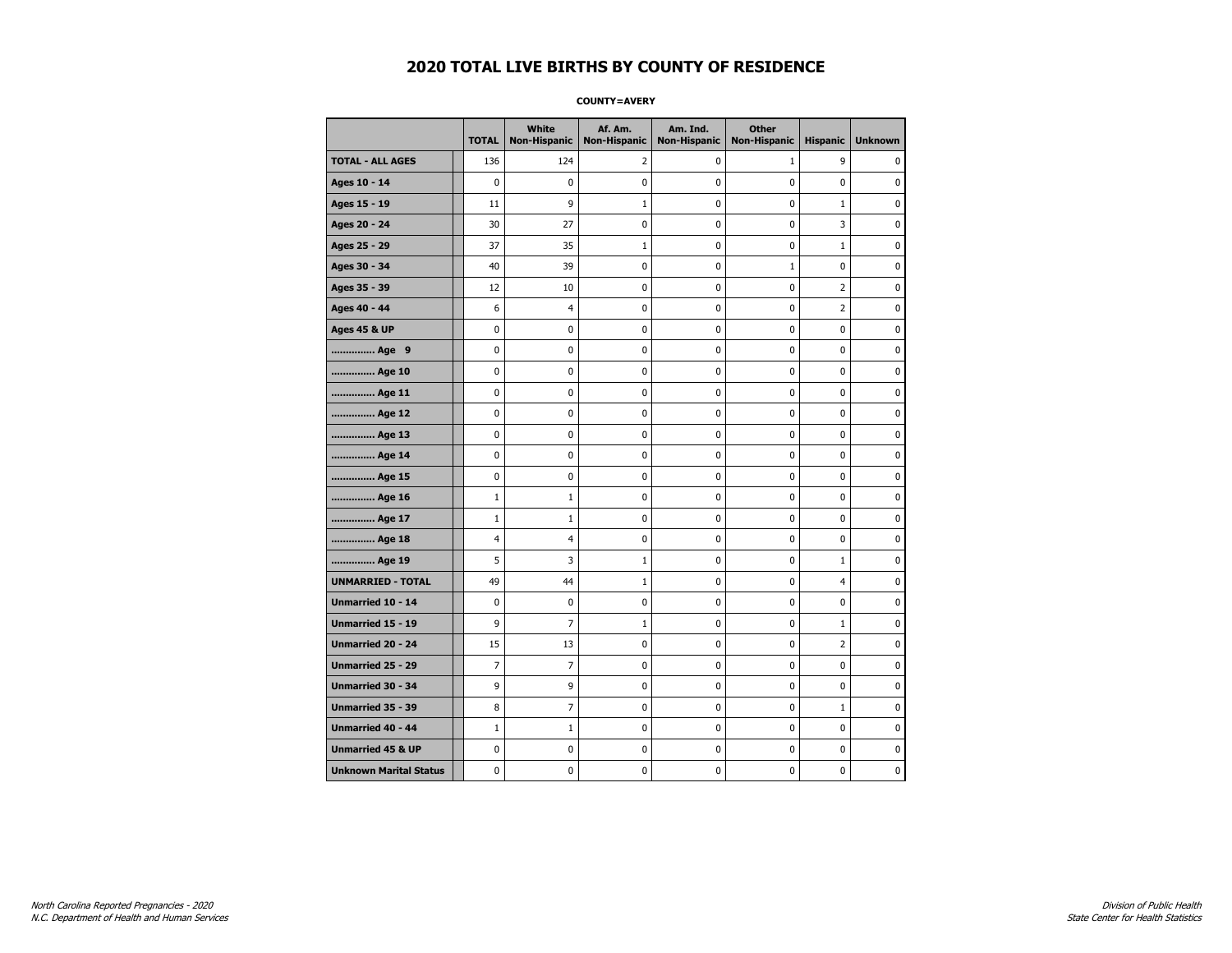#### **COUNTY=BEAUFORT**

|                               | <b>TOTAL</b>   | <b>White</b><br>Non-Hispanic | Af. Am.<br><b>Non-Hispanic</b> | Am. Ind.<br><b>Non-Hispanic</b> | <b>Other</b><br><b>Non-Hispanic</b> | <b>Hispanic</b> | <b>Unknown</b> |
|-------------------------------|----------------|------------------------------|--------------------------------|---------------------------------|-------------------------------------|-----------------|----------------|
| <b>TOTAL - ALL AGES</b>       | 428            | 234                          | 143                            | 1                               | 2                                   | 48              | 0              |
| Ages 10 - 14                  | $\mathbf 0$    | 0                            | 0                              | $\pmb{0}$                       | $\mathbf 0$                         | $\mathbf 0$     | 0              |
| Ages 15 - 19                  | 33             | 10                           | 17                             | $\mathbf 0$                     | $\mathbf 0$                         | 6               | 0              |
| Ages 20 - 24                  | 115            | 54                           | 49                             | $\mathbf 0$                     | $\mathbf{1}$                        | 11              | $\mathbf 0$    |
| Ages 25 - 29                  | 122            | 69                           | 35                             | 0                               | $\pmb{0}$                           | 18              | 0              |
| Ages 30 - 34                  | 92             | 60                           | 24                             | $\pmb{0}$                       | $\pmb{0}$                           | 8               | 0              |
| Ages 35 - 39                  | 54             | 34                           | 14                             | $\mathbf 1$                     | $1\,$                               | $\overline{4}$  | 0              |
| Ages 40 - 44                  | 12             | 7                            | 4                              | 0                               | 0                                   | $\mathbf{1}$    | 0              |
| <b>Ages 45 &amp; UP</b>       | $\mathbf 0$    | 0                            | 0                              | 0                               | 0                                   | 0               | 0              |
| Age 9                         | 0              | 0                            | 0                              | 0                               | 0                                   | 0               | 0              |
| Age 10                        | 0              | 0                            | 0                              | $\mathbf 0$                     | $\mathbf 0$                         | $\mathbf 0$     | 0              |
| Age 11                        | 0              | 0                            | 0                              | 0                               | $\mathbf 0$                         | $\mathbf 0$     | 0              |
| Age 12                        | $\pmb{0}$      | 0                            | 0                              | 0                               | $\pmb{0}$                           | 0               | 0              |
| Age 13                        | 0              | 0                            | 0                              | 0                               | 0                                   | 0               | 0              |
| Age 14                        | 0              | 0                            | 0                              | 0                               | 0                                   | 0               | 0              |
| Age 15                        | $\overline{2}$ | 0                            | $\mathbf{1}$                   | 0                               | 0                                   | $\mathbf{1}$    | 0              |
| Age 16                        | $\overline{2}$ | $1\,$                        | 0                              | 0                               | $\mathbf 0$                         | $\mathbf 1$     | 0              |
| Age 17                        | $\overline{7}$ | $\overline{2}$               | 3                              | 0                               | $\mathbf 0$                         | $\overline{2}$  | 0              |
| Age 18                        | 8              | 3                            | 3                              | $\mathbf 0$                     | $\mathbf 0$                         | $\overline{2}$  | 0              |
| Age 19                        | 14             | 4                            | 10                             | $\pmb{0}$                       | $\pmb{0}$                           | $\pmb{0}$       | $\pmb{0}$      |
| <b>UNMARRIED - TOTAL</b>      | 232            | 92                           | 113                            | 0                               | $1\,$                               | 26              | 0              |
| Unmarried 10 - 14             | $\mathbf 0$    | 0                            | 0                              | $\mathbf 0$                     | $\mathbf 0$                         | $\mathbf 0$     | 0              |
| Unmarried 15 - 19             | 31             | 9                            | 16                             | 0                               | 0                                   | 6               | 0              |
| Unmarried 20 - 24             | 86             | 32                           | 45                             | 0                               | $\mathbf{1}$                        | 8               | 0              |
| <b>Unmarried 25 - 29</b>      | 54             | 24                           | 25                             | 0                               | $\mathbf 0$                         | 5               | 0              |
| <b>Unmarried 30 - 34</b>      | 37             | 18                           | 15                             | $\mathbf 0$                     | $\mathbf 0$                         | $\overline{4}$  | 0              |
| Unmarried 35 - 39             | 20             | 8                            | 10                             | 0                               | $\pmb{0}$                           | $\mathbf 2$     | $\pmb{0}$      |
| Unmarried 40 - 44             | 4              | $1\,$                        | $\overline{2}$                 | 0                               | 0                                   | $1\,$           | 0              |
| <b>Unmarried 45 &amp; UP</b>  | 0              | 0                            | 0                              | 0                               | 0                                   | 0               | 0              |
| <b>Unknown Marital Status</b> | 0              | 0                            | 0                              | 0                               | 0                                   | 0               | 0              |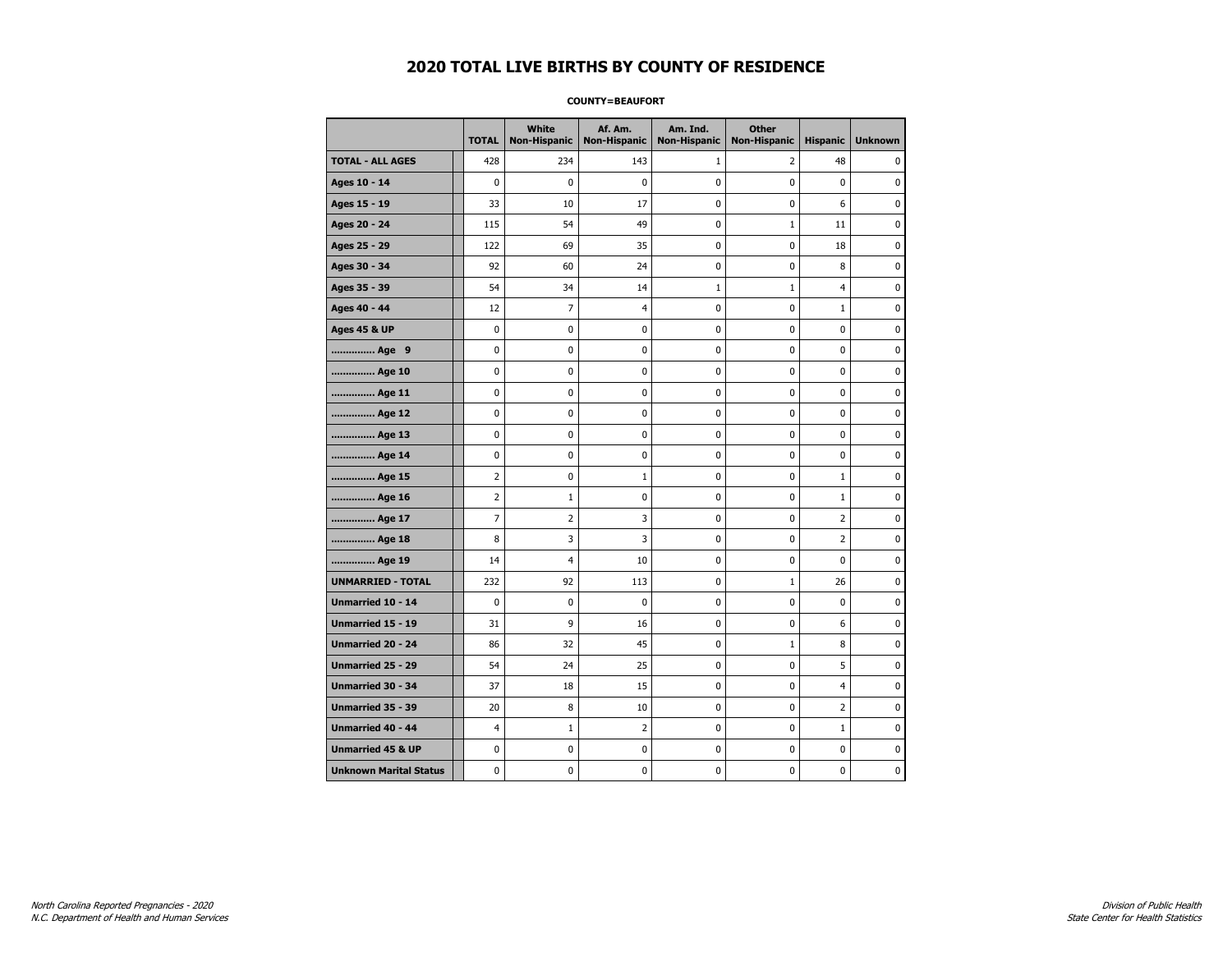#### **COUNTY=BERTIE**

|                               | <b>TOTAL</b>   | <b>White</b><br>Non-Hispanic | Af. Am.<br><b>Non-Hispanic</b> | Am. Ind.<br><b>Non-Hispanic</b> | <b>Other</b><br><b>Non-Hispanic</b> | <b>Hispanic</b> | <b>Unknown</b> |
|-------------------------------|----------------|------------------------------|--------------------------------|---------------------------------|-------------------------------------|-----------------|----------------|
| <b>TOTAL - ALL AGES</b>       | 178            | 57                           | 115                            | 1                               | $\mathbf{1}$                        | $\overline{4}$  | 0              |
| Ages 10 - 14                  | 0              | 0                            | 0                              | $\pmb{0}$                       | $\mathbf 0$                         | $\mathbf 0$     | 0              |
| Ages 15 - 19                  | 14             | 3                            | 11                             | $\mathbf 0$                     | $\mathbf 0$                         | $\mathbf 0$     | 0              |
| Ages 20 - 24                  | 51             | 12                           | 37                             | $\mathbf 0$                     | $\mathbf 0$                         | $\overline{2}$  | $\mathbf 0$    |
| Ages 25 - 29                  | 51             | 19                           | 30                             | $1\,$                           | $\pmb{0}$                           | $1\,$           | 0              |
| Ages 30 - 34                  | 41             | 18                           | 22                             | $\pmb{0}$                       | $\pmb{0}$                           | $\mathbf 1$     | 0              |
| Ages 35 - 39                  | 20             | 5                            | 14                             | 0                               | $1\,$                               | $\mathbf 0$     | 0              |
| Ages 40 - 44                  | 0              | 0                            | 0                              | 0                               | 0                                   | 0               | 0              |
| <b>Ages 45 &amp; UP</b>       | $\mathbf 1$    | 0                            | 1                              | 0                               | 0                                   | 0               | 0              |
| Age 9                         | 0              | 0                            | 0                              | 0                               | 0                                   | 0               | 0              |
| Age 10                        | 0              | 0                            | 0                              | $\mathbf 0$                     | $\mathbf 0$                         | $\mathbf 0$     | 0              |
| Age 11                        | 0              | 0                            | 0                              | 0                               | $\mathbf 0$                         | $\mathbf 0$     | 0              |
| Age 12                        | $\pmb{0}$      | 0                            | 0                              | 0                               | $\pmb{0}$                           | 0               | 0              |
| Age 13                        | 0              | 0                            | 0                              | 0                               | 0                                   | 0               | 0              |
| Age 14                        | 0              | 0                            | 0                              | 0                               | 0                                   | $\mathbf 0$     | 0              |
| Age 15                        | 0              | 0                            | 0                              | 0                               | 0                                   | 0               | 0              |
| Age 16                        | $\overline{2}$ | 0                            | $\overline{2}$                 | 0                               | $\mathbf 0$                         | $\mathbf 0$     | 0              |
| Age 17                        | 3              | 0                            | 3                              | 0                               | $\mathbf 0$                         | $\mathbf 0$     | 0              |
| Age 18                        | $\overline{4}$ | $\overline{2}$               | $\overline{2}$                 | $\mathbf 0$                     | $\mathbf 0$                         | $\mathbf 0$     | 0              |
| Age 19                        | 5              | $\mathbf 1$                  | $\overline{4}$                 | $\pmb{0}$                       | $\pmb{0}$                           | $\pmb{0}$       | 0              |
| <b>UNMARRIED - TOTAL</b>      | 118            | 18                           | 98                             | 0                               | $\pmb{0}$                           | $\overline{2}$  | 0              |
| Unmarried 10 - 14             | $\mathbf 0$    | 0                            | 0                              | $\mathbf 0$                     | $\mathbf 0$                         | $\mathbf 0$     | 0              |
| Unmarried 15 - 19             | 14             | 3                            | 11                             | 0                               | 0                                   | 0               | 0              |
| Unmarried 20 - 24             | 42             | 6                            | 35                             | 0                               | $\mathbf 0$                         | $\mathbf{1}$    | 0              |
| <b>Unmarried 25 - 29</b>      | 34             | 6                            | 27                             | 0                               | $\mathbf 0$                         | $\mathbf 1$     | 0              |
| <b>Unmarried 30 - 34</b>      | 19             | $\overline{2}$               | 17                             | $\mathbf 0$                     | $\mathbf 0$                         | $\mathbf 0$     | 0              |
| Unmarried 35 - 39             | 9              | 1                            | 8                              | 0                               | $\pmb{0}$                           | $\pmb{0}$       | $\pmb{0}$      |
| Unmarried 40 - 44             | 0              | 0                            | 0                              | 0                               | 0                                   | 0               | 0              |
| <b>Unmarried 45 &amp; UP</b>  | 0              | 0                            | 0                              | 0                               | 0                                   | 0               | 0              |
| <b>Unknown Marital Status</b> | 0              | 0                            | 0                              | 0                               | 0                                   | 0               | 0              |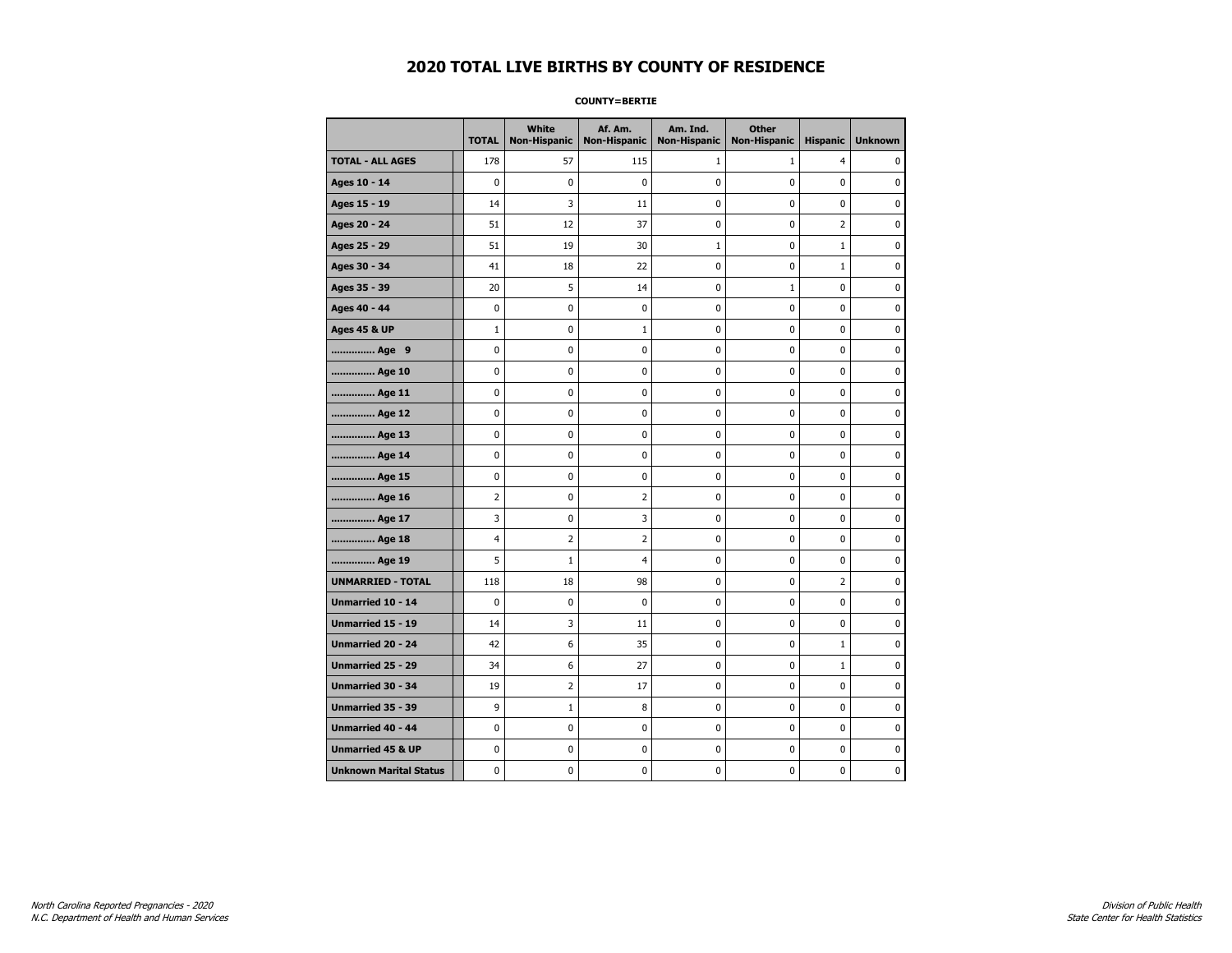#### **COUNTY=BLADEN**

|                               | <b>TOTAL</b>   | <b>White</b><br>Non-Hispanic | Af. Am.<br><b>Non-Hispanic</b> | Am. Ind.<br><b>Non-Hispanic</b> | <b>Other</b><br><b>Non-Hispanic</b> | <b>Hispanic</b> | <b>Unknown</b> |
|-------------------------------|----------------|------------------------------|--------------------------------|---------------------------------|-------------------------------------|-----------------|----------------|
| <b>TOTAL - ALL AGES</b>       | 344            | 154                          | 121                            | 19                              | $\mathbf{1}$                        | 49              | 0              |
| Ages 10 - 14                  | $\mathbf 0$    | 0                            | 0                              | $\mathbf 0$                     | $\mathbf 0$                         | $\mathbf 0$     | 0              |
| Ages 15 - 19                  | 24             | 8                            | $\overline{7}$                 | $1\,$                           | $\pmb{0}$                           | 8               | 0              |
| Ages 20 - 24                  | 94             | 39                           | 41                             | 6                               | $\pmb{0}$                           | 8               | 0              |
| Ages 25 - 29                  | 117            | 59                           | 39                             | 3                               | $\mathbf{1}$                        | 15              | 0              |
| Ages 30 - 34                  | 64             | 30                           | 23                             | 5                               | $\mathbf 0$                         | 6               | 0              |
| Ages 35 - 39                  | 35             | 13                           | 10                             | $\overline{4}$                  | 0                                   | 8               | 0              |
| Ages 40 - 44                  | 10             | 5                            | $\mathbf 1$                    | 0                               | $\pmb{0}$                           | $\overline{4}$  | 0              |
| <b>Ages 45 &amp; UP</b>       | $\pmb{0}$      | $\pmb{0}$                    | $\bf{0}$                       | $\pmb{0}$                       | $\pmb{0}$                           | 0               | 0              |
| Age 9                         | 0              | 0                            | 0                              | 0                               | 0                                   | 0               | 0              |
| Age 10                        | $\mathbf 0$    | 0                            | 0                              | $\mathbf 0$                     | $\mathbf 0$                         | $\mathbf 0$     | 0              |
| Age 11                        | 0              | 0                            | 0                              | 0                               | $\mathbf 0$                         | $\mathbf 0$     | 0              |
| Age 12                        | $\pmb{0}$      | 0                            | 0                              | 0                               | $\pmb{0}$                           | 0               | 0              |
| Age 13                        | 0              | 0                            | 0                              | 0                               | 0                                   | $\mathbf 0$     | 0              |
| Age 14                        | 0              | 0                            | 0                              | 0                               | 0                                   | 0               | 0              |
| Age 15                        | $\mathbf{1}$   | 0                            | 0                              | 0                               | $\mathbf 0$                         | $\mathbf{1}$    | 0              |
| Age 16                        | $\mathbf 1$    | 0                            | 0                              | $\mathbf 0$                     | $\mathbf 0$                         | $\mathbf{1}$    | 0              |
| Age 17                        | 5              | 2                            | $\overline{2}$                 | 0                               | $\pmb{0}$                           | $\mathbf 1$     | 0              |
| Age 18                        | 7              | 2                            | 3                              | $\mathbf{1}$                    | 0                                   | $1\,$           | 0              |
| Age 19                        | 10             | 4                            | $\overline{2}$                 | 0                               | 0                                   | 4               | 0              |
| <b>UNMARRIED - TOTAL</b>      | 204            | 58                           | 102                            | 11                              | $1\,$                               | 32              | 0              |
| Unmarried 10 - 14             | $\mathbf 0$    | 0                            | 0                              | $\mathbf 0$                     | $\mathbf 0$                         | $\mathbf 0$     | 0              |
| Unmarried 15 - 19             | 21             | 6                            | $\overline{7}$                 | $\mathbf 1$                     | $\pmb{0}$                           | $\overline{7}$  | 0              |
| Unmarried 20 - 24             | 67             | 20                           | 38                             | 5                               | 0                                   | $\overline{4}$  | 0              |
| <b>Unmarried 25 - 29</b>      | 67             | 23                           | 33                             | $1\,$                           | $\mathbf{1}$                        | 9               | 0              |
| Unmarried 30 - 34             | 28             | 6                            | 16                             | $\mathbf 2$                     | $\pmb{0}$                           | 4               | 0              |
| <b>Unmarried 35 - 39</b>      | 17             | $\overline{2}$               | 8                              | $\overline{2}$                  | $\mathbf 0$                         | 5               | $\pmb{0}$      |
| Unmarried 40 - 44             | $\overline{4}$ | $\mathbf 1$                  | $\bf{0}$                       | $\pmb{0}$                       | $\pmb{0}$                           | 3               | 0              |
| <b>Unmarried 45 &amp; UP</b>  | 0              | 0                            | 0                              | 0                               | 0                                   | 0               | 0              |
| <b>Unknown Marital Status</b> | 0              | 0                            | 0                              | 0                               | 0                                   | $\mathbf 0$     | 0              |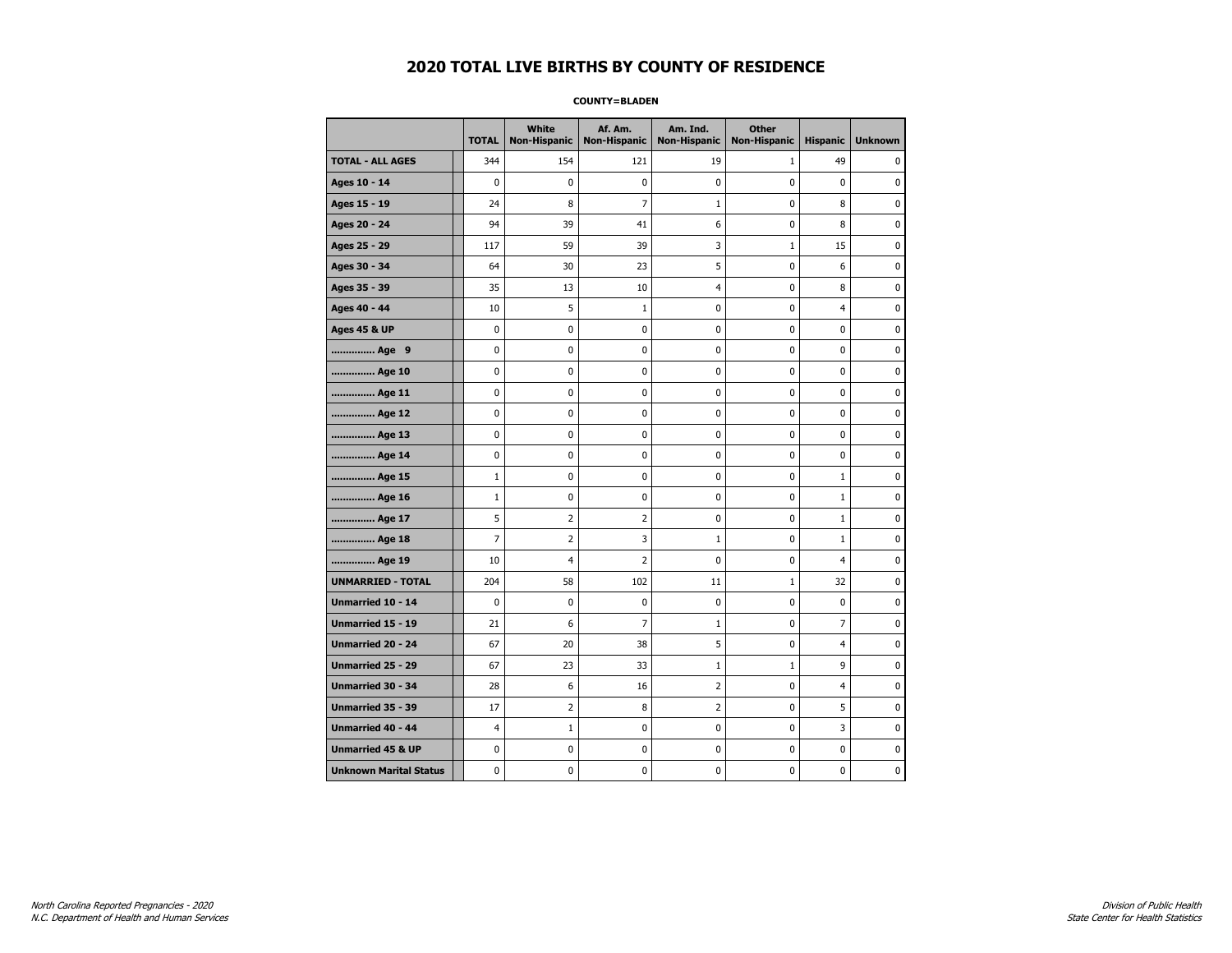#### **COUNTY=BRUNSWICK**

|                               | <b>TOTAL</b>   | White<br><b>Non-Hispanic</b> | Af. Am.<br><b>Non-Hispanic</b> | Am. Ind.<br><b>Non-Hispanic</b> | <b>Other</b><br><b>Non-Hispanic</b> | <b>Hispanic</b> | <b>Unknown</b> |
|-------------------------------|----------------|------------------------------|--------------------------------|---------------------------------|-------------------------------------|-----------------|----------------|
| <b>TOTAL - ALL AGES</b>       | 1,000          | 729                          | 126                            | 9                               | 10                                  | 126             | 0              |
| Ages 10 - 14                  | 0              | 0                            | 0                              | 0                               | 0                                   | $\mathbf{0}$    | 0              |
| Ages 15 - 19                  | 59             | 37                           | 8                              | 1                               | 2                                   | 11              | $\mathbf 0$    |
| Ages 20 - 24                  | 204            | 144                          | 28                             | $\overline{2}$                  | 0                                   | 30              | 0              |
| Ages 25 - 29                  | 300            | 229                          | 45                             | 0                               | 0                                   | 26              | 0              |
| Ages 30 - 34                  | 265            | 194                          | 26                             | $\overline{4}$                  | 6                                   | 35              | 0              |
| Ages 35 - 39                  | 142            | 107                          | 16                             | $\overline{2}$                  | $1\,$                               | 16              | $\pmb{0}$      |
| Ages 40 - 44                  | 25             | 15                           | $\overline{2}$                 | 0                               | $\pmb{0}$                           | 8               | 0              |
| <b>Ages 45 &amp; UP</b>       | 5              | 3                            | $\mathbf{1}$                   | 0                               | 1                                   | 0               | 0              |
| Age 9                         | 0              | 0                            | 0                              | 0                               | 0                                   | 0               | 0              |
| Age 10                        | 0              | 0                            | $\mathbf 0$                    | $\mathbf 0$                     | 0                                   | $\mathbf 0$     | 0              |
| Age 11                        | 0              | 0                            | 0                              | 0                               | 0                                   | $\mathbf 0$     | 0              |
| Age 12                        | 0              | 0                            | 0                              | 0                               | 0                                   | 0               | 0              |
| Age 13                        | 0              | 0                            | $\mathbf 0$                    | $\mathbf 0$                     | 0                                   | $\mathbf 0$     | $\mathbf 0$    |
| Age 14                        | $\mathbf 0$    | 0                            | $\mathbf 0$                    | $\mathbf 0$                     | 0                                   | $\mathbf 0$     | $\mathbf 0$    |
| Age 15                        | $\mathbf 1$    | 0                            | $\mathbf 0$                    | $\pmb{0}$                       | 0                                   | $\mathbf{1}$    | $\pmb{0}$      |
| Age 16                        | $\overline{2}$ | 0                            | $\mathbf 1$                    | 0                               | 0                                   | $\mathbf{1}$    | 0              |
| Age 17                        | 9              | 4                            | $\overline{2}$                 | 0                               | $1\,$                               | 2               | 0              |
| Age 18                        | 17             | 12                           | 1                              | $\mathbf{1}$                    | 0                                   | 3               | 0              |
| Age 19                        | 30             | 21                           | 4                              | 0                               | 1                                   | 4               | 0              |
| <b>UNMARRIED - TOTAL</b>      | 465            | 288                          | 99                             | 5                               | 5                                   | 68              | 0              |
| Unmarried 10 - 14             | 0              | 0                            | $\mathbf 0$                    | $\mathbf 0$                     | $\mathbf 0$                         | $\mathbf{0}$    | 0              |
| Unmarried 15 - 19             | 56             | 36                           | 8                              | $\mathbf{1}$                    | 2                                   | 9               | 0              |
| <b>Unmarried 20 - 24</b>      | 139            | 88                           | 27                             | $\overline{2}$                  | 0                                   | 22              | 0              |
| <b>Unmarried 25 - 29</b>      | 146            | 91                           | 38                             | $\pmb{0}$                       | 0                                   | 17              | $\bf{0}$       |
| Unmarried 30 - 34             | 72             | 44                           | 17                             | 0                               | $\overline{2}$                      | 9               | 0              |
| Unmarried 35 - 39             | 43             | 27                           | $\overline{7}$                 | $\overline{2}$                  | $\mathbf 1$                         | 6               | 0              |
| Unmarried 40 - 44             | 8              | 2                            | $\mathbf{1}$                   | 0                               | 0                                   | 5               | 0              |
| <b>Unmarried 45 &amp; UP</b>  | $\mathbf 1$    | 0                            | 1                              | 0                               | 0                                   | 0               | 0              |
| <b>Unknown Marital Status</b> | 0              | 0                            | $\pmb{0}$                      | 0                               | 0                                   | 0               | 0              |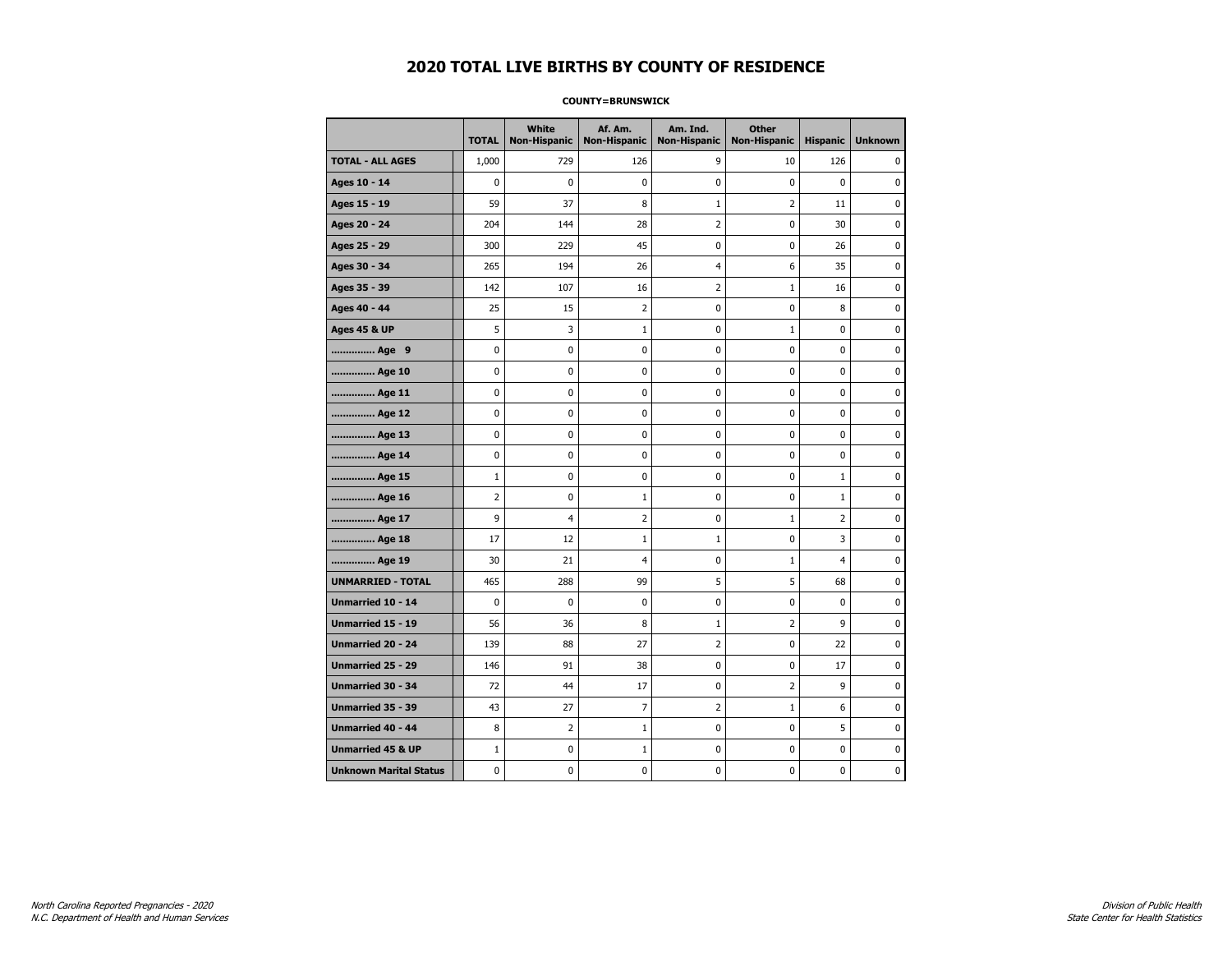#### **COUNTY=BUNCOMBE**

|                               | <b>TOTAL</b> | White<br><b>Non-Hispanic</b> | Af. Am.<br><b>Non-Hispanic</b> | Am. Ind.<br><b>Non-Hispanic</b> | <b>Other</b><br>Non-Hispanic | <b>Hispanic</b> | <b>Unknown</b> |
|-------------------------------|--------------|------------------------------|--------------------------------|---------------------------------|------------------------------|-----------------|----------------|
| <b>TOTAL - ALL AGES</b>       | 2,327        | 1,752                        | 174                            | 6                               | 51                           | 344             | 0              |
| Ages 10 - 14                  | 0            | $\mathbf 0$                  | 0                              | 0                               | 0                            | $\mathbf 0$     | 0              |
| Ages 15 - 19                  | 93           | 44                           | 18                             | 0                               | 5                            | 26              | $\mathbf 0$    |
| Ages 20 - 24                  | 386          | 262                          | 42                             | 3                               | $\overline{4}$               | 75              | $\mathbf 0$    |
| Ages 25 - 29                  | 589          | 429                          | 64                             | $\mathbf{1}$                    | 11                           | 84              | $\pmb{0}$      |
| Ages 30 - 34                  | 710          | 585                          | 28                             | $\mathbf 1$                     | 19                           | 77              | 0              |
| Ages 35 - 39                  | 438          | 351                          | 16                             | $\mathbf 1$                     | 10                           | 60              | 0              |
| Ages 40 - 44                  | 106          | 77                           | 6                              | 0                               | 2                            | 21              | 0              |
| <b>Ages 45 &amp; UP</b>       | 5            | 4                            | 0                              | 0                               | 0                            | $\mathbf{1}$    | 0              |
| Age 9                         | 0            | 0                            | 0                              | 0                               | 0                            | 0               | 0              |
| Age 10                        | 0            | $\mathbf 0$                  | 0                              | 0                               | 0                            | 0               | $\mathbf 0$    |
| Age 11                        | 0            | 0                            | 0                              | 0                               | 0                            | 0               | $\mathbf 0$    |
| Age 12                        | 0            | 0                            | 0                              | 0                               | 0                            | 0               | 0              |
| Age 13                        | 0            | 0                            | 0                              | 0                               | 0                            | 0               | 0              |
| Age 14                        | 0            | $\mathbf 0$                  | 0                              | 0                               | 0                            | 0               | $\mathbf 0$    |
| Age 15                        | 5            | 5                            | 0                              | 0                               | 0                            | 0               | 0              |
| Age 16                        | 4            | $\mathbf{1}$                 | 2                              | 0                               | 0                            | $\mathbf 1$     | $\mathbf 0$    |
| Age 17                        | 6            | 4                            | 1                              | 0                               | 0                            | $\mathbf{1}$    | $\mathbf 0$    |
| Age 18                        | 28           | 13                           | $\overline{7}$                 | 0                               | $\mathbf{1}$                 | $\overline{7}$  | $\mathbf 0$    |
| Age 19                        | 50           | 21                           | 8                              | 0                               | $\overline{4}$               | 17              | $\pmb{0}$      |
| <b>UNMARRIED - TOTAL</b>      | 884          | 536                          | 139                            | 3                               | 11                           | 195             | 0              |
| Unmarried 10 - 14             | 0            | $\mathbf 0$                  | 0                              | 0                               | 0                            | 0               | 0              |
| Unmarried 15 - 19             | 85           | 41                           | 17                             | 0                               | 5                            | 22              | $\mathbf 0$    |
| <b>Unmarried 20 - 24</b>      | 263          | 162                          | 41                             | 3                               | 2                            | 55              | 0              |
| Unmarried 25 - 29             | 234          | 141                          | 52                             | 0                               | $\overline{2}$               | 39              | $\mathbf 0$    |
| <b>Unmarried 30 - 34</b>      | 161          | 111                          | 20                             | 0                               | $\mathbf{1}$                 | 29              | $\mathbf 0$    |
| Unmarried 35 - 39             | 111          | 62                           | 8                              | 0                               | $1\,$                        | 40              | $\pmb{0}$      |
| Unmarried 40 - 44             | 29           | 18                           | 1                              | 0                               | 0                            | 10              | 0              |
| <b>Unmarried 45 &amp; UP</b>  | $\mathbf 1$  | 1                            | 0                              | 0                               | 0                            | 0               | 0              |
| <b>Unknown Marital Status</b> | $1\,$        | $\mathbf{1}$                 | 0                              | 0                               | 0                            | 0               | 0              |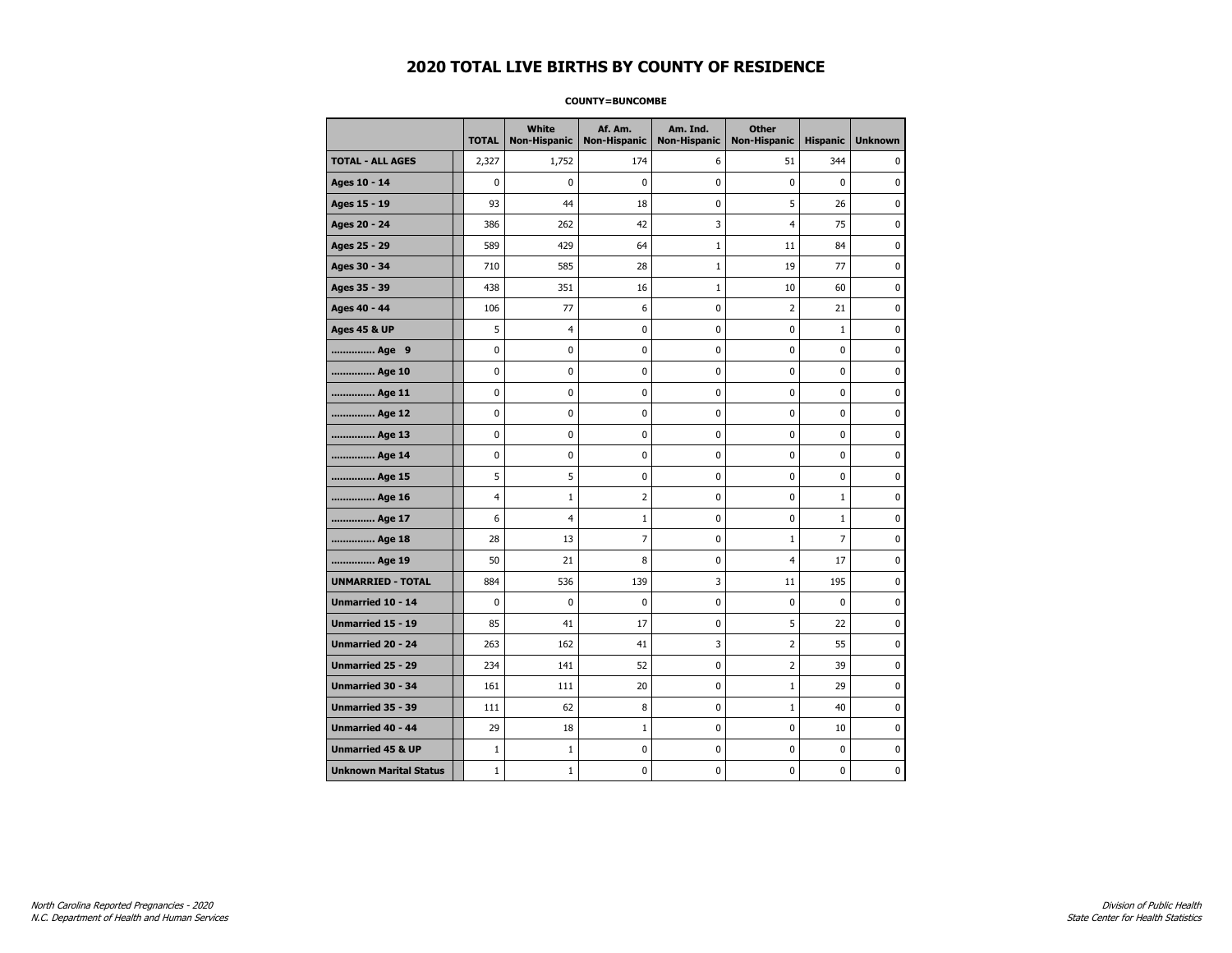#### **COUNTY=BURKE**

|                               | <b>TOTAL</b>   | White<br><b>Non-Hispanic</b> | Af. Am.<br><b>Non-Hispanic</b> | Am. Ind.<br><b>Non-Hispanic</b> | <b>Other</b><br><b>Non-Hispanic</b> | <b>Hispanic</b> | <b>Unknown</b> |
|-------------------------------|----------------|------------------------------|--------------------------------|---------------------------------|-------------------------------------|-----------------|----------------|
| <b>TOTAL - ALL AGES</b>       | 798            | 565                          | 47                             | 2                               | 53                                  | 131             | 0              |
| Ages 10 - 14                  | $\mathbf 0$    | $\mathbf 0$                  | $\pmb{0}$                      | 0                               | $\mathbf 0$                         | $\mathbf 0$     | 0              |
| Ages 15 - 19                  | 52             | 31                           | 5                              | $\mathbf 1$                     | 3                                   | 12              | 0              |
| Ages 20 - 24                  | 202            | 157                          | 13                             | $\mathbf 0$                     | $\overline{7}$                      | 25              | 0              |
| Ages 25 - 29                  | 271            | 198                          | 19                             | $\mathbf 1$                     | 20                                  | 33              | 0              |
| Ages 30 - 34                  | 187            | 124                          | 9                              | $\pmb{0}$                       | 17                                  | 37              | 0              |
| Ages 35 - 39                  | 72             | 46                           | 1                              | 0                               | 6                                   | 19              | 0              |
| Ages 40 - 44                  | 14             | 9                            | $\pmb{0}$                      | 0                               | 0                                   | 5               | 0              |
| <b>Ages 45 &amp; UP</b>       | 0              | 0                            | $\pmb{0}$                      | 0                               | 0                                   | 0               | 0              |
| Age 9                         | $\mathbf 0$    | 0                            | $\mathbf 0$                    | 0                               | $\mathbf 0$                         | 0               | 0              |
| Age 10                        | $\mathbf 0$    | 0                            | $\mathbf 0$                    | $\mathbf 0$                     | $\mathbf 0$                         | $\mathbf 0$     | 0              |
| Age 11                        | $\mathbf 0$    | 0                            | $\mathbf 0$                    | $\mathbf 0$                     | $\mathbf 0$                         | $\mathbf 0$     | 0              |
| Age 12                        | $\pmb{0}$      | 0                            | $\pmb{0}$                      | 0                               | 0                                   | 0               | 0              |
| Age 13                        | 0              | 0                            | $\pmb{0}$                      | 0                               | 0                                   | 0               | 0              |
| Age 14                        | $\mathbf 0$    | 0                            | $\mathbf 0$                    | 0                               | $\mathbf 0$                         | $\mathbf 0$     | 0              |
| Age 15                        | $\overline{2}$ | $\mathbf{1}$                 | $\mathbf{1}$                   | 0                               | $\mathbf 0$                         | 0               | 0              |
| Age 16                        | $\overline{4}$ | 0                            | $\mathbf 0$                    | $\mathbf 1$                     | $\mathbf 0$                         | 3               | 0              |
| Age 17                        | 5              | $\overline{2}$               | $\mathbf 0$                    | 0                               | 0                                   | 3               | 0              |
| Age 18                        | 15             | 10                           | $\overline{2}$                 | $\mathbf 0$                     | $\mathbf 0$                         | 3               | 0              |
| Age 19                        | 26             | 18                           | $\overline{2}$                 | $\pmb{0}$                       | 3                                   | 3               | 0              |
| <b>UNMARRIED - TOTAL</b>      | 405            | 260                          | 41                             | $\mathbf{1}$                    | 32                                  | 71              | 0              |
| Unmarried 10 - 14             | $\mathbf 0$    | 0                            | $\mathbf 0$                    | 0                               | $\mathbf 0$                         | $\mathbf 0$     | 0              |
| Unmarried 15 - 19             | 46             | 27                           | 5                              | $\mathbf 1$                     | 3                                   | 10              | 0              |
| <b>Unmarried 20 - 24</b>      | 135            | 98                           | 13                             | 0                               | $\overline{4}$                      | 20              | 0              |
| Unmarried 25 - 29             | 127            | 81                           | 16                             | $\mathbf 0$                     | 13                                  | 17              | 0              |
| <b>Unmarried 30 - 34</b>      | 68             | 38                           | $\overline{7}$                 | $\mathbf 0$                     | 9                                   | 14              | 0              |
| Unmarried 35 - 39             | 22             | 12                           | $\pmb{0}$                      | $\pmb{0}$                       | 3                                   | $\overline{7}$  | $\pmb{0}$      |
| Unmarried 40 - 44             | $\overline{7}$ | 4                            | $\pmb{0}$                      | 0                               | 0                                   | 3               | 0              |
| <b>Unmarried 45 &amp; UP</b>  | $\mathbf 0$    | 0                            | 0                              | 0                               | 0                                   | 0               | 0              |
| <b>Unknown Marital Status</b> | $\mathbf 0$    | 0                            | $\pmb{0}$                      | 0                               | $\mathbf 0$                         | 0               | 0              |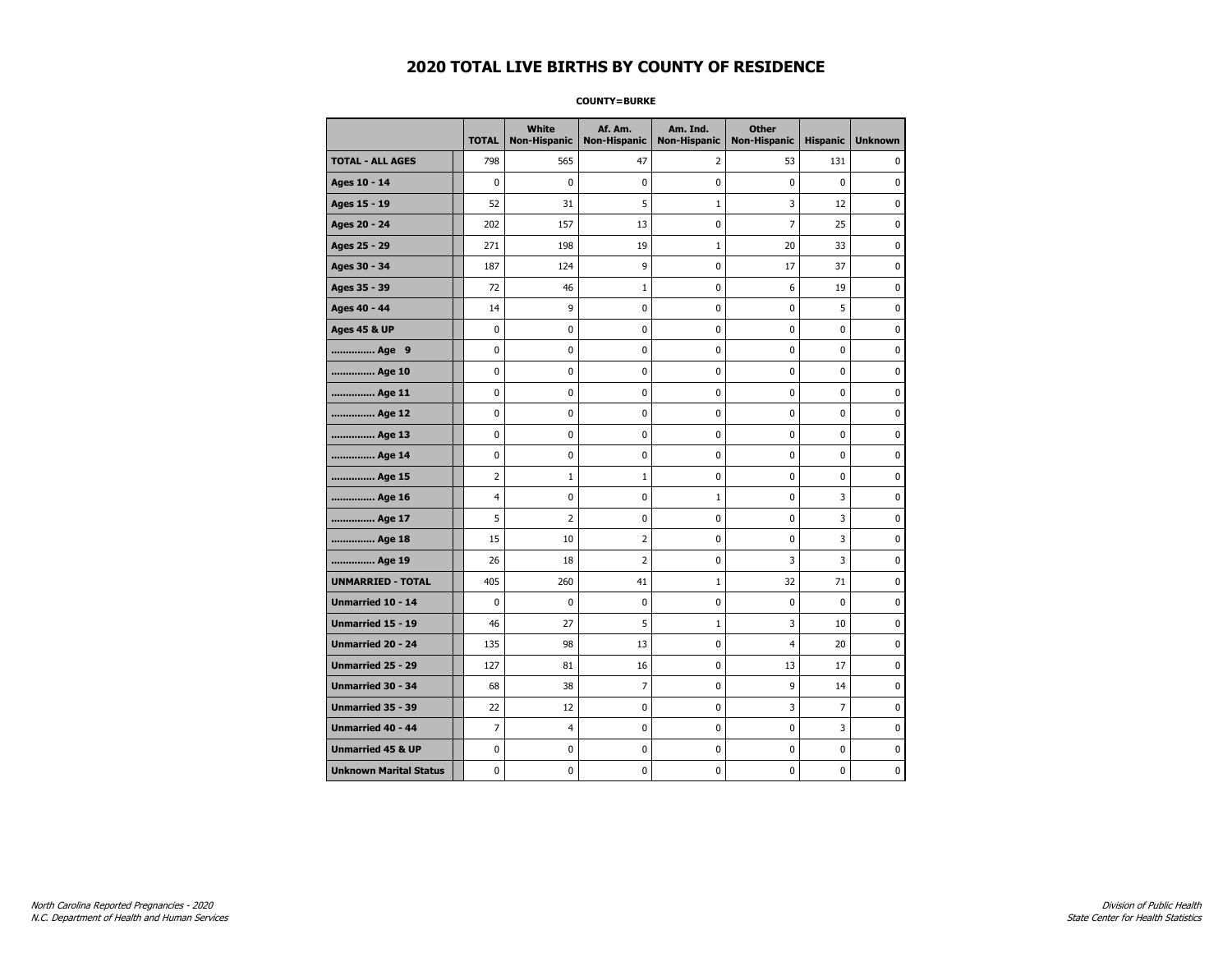#### **COUNTY=CABARRUS**

|                               | <b>TOTAL</b>   | White<br><b>Non-Hispanic</b> | Af. Am.<br><b>Non-Hispanic</b> | Am. Ind.<br><b>Non-Hispanic</b> | <b>Other</b><br>Non-Hispanic | <b>Hispanic</b> | <b>Unknown</b> |
|-------------------------------|----------------|------------------------------|--------------------------------|---------------------------------|------------------------------|-----------------|----------------|
| <b>TOTAL - ALL AGES</b>       | 2,541          | 1,330                        | 538                            | 6                               | 212                          | 455             | 0              |
| Ages 10 - 14                  | $\overline{2}$ | $\mathbf 0$                  | $\overline{2}$                 | 0                               | 0                            | 0               | $\mathbf 0$    |
| Ages 15 - 19                  | 103            | 40                           | 19                             | 0                               | 0                            | 44              | $\pmb{0}$      |
| Ages 20 - 24                  | 462            | 205                          | 133                            | $\mathbf 1$                     | 10                           | 113             | $\pmb{0}$      |
| Ages 25 - 29                  | 728            | 393                          | 156                            | 2                               | 44                           | 133             | 0              |
| Ages 30 - 34                  | 803            | 458                          | 146                            | $\mathbf 1$                     | 103                          | 95              | 0              |
| Ages 35 - 39                  | 358            | 189                          | 60                             | 2                               | 50                           | 57              | $\mathbf 0$    |
| Ages 40 - 44                  | 80             | 42                           | 20                             | 0                               | 5                            | 13              | 0              |
| <b>Ages 45 &amp; UP</b>       | 5              | 3                            | $\overline{2}$                 | 0                               | 0                            | 0               | $\pmb{0}$      |
| Age 9                         | 0              | 0                            | 0                              | 0                               | 0                            | 0               | 0              |
| Age 10                        | 0              | $\mathbf 0$                  | 0                              | 0                               | 0                            | 0               | $\mathbf 0$    |
| Age 11                        | 0              | 0                            | 0                              | 0                               | 0                            | 0               | $\mathbf 0$    |
| Age 12                        | 0              | 0                            | 0                              | 0                               | 0                            | 0               | 0              |
| Age 13                        | $1\,$          | 0                            | $\mathbf{1}$                   | 0                               | 0                            | 0               | 0              |
| Age 14                        | $1\,$          | 0                            | $\mathbf{1}$                   | 0                               | 0                            | 0               | 0              |
| Age 15                        | 5              | $\mathbf{1}$                 | 1                              | 0                               | 0                            | 3               | 0              |
| Age 16                        | $\overline{2}$ | $\mathbf 0$                  | 0                              | 0                               | 0                            | $\overline{2}$  | $\mathbf 0$    |
| Age 17                        | 25             | 10                           | 3                              | 0                               | 0                            | 12              | $\pmb{0}$      |
| Age 18                        | 25             | 12                           | $\overline{2}$                 | 0                               | 0                            | 11              | 0              |
| Age 19                        | 46             | 17                           | 13                             | 0                               | 0                            | 16              | 0              |
| <b>UNMARRIED - TOTAL</b>      | 932            | 348                          | 335                            | 5                               | 20                           | 224             | $\mathbf 0$    |
| Unmarried 10 - 14             | $\overline{2}$ | $\mathbf 0$                  | $\overline{2}$                 | 0                               | 0                            | 0               | $\mathbf 0$    |
| Unmarried 15 - 19             | 95             | 36                           | 19                             | 0                               | 0                            | 40              | $\pmb{0}$      |
| Unmarried 20 - 24             | 304            | 113                          | 112                            | 1                               | 6                            | 72              | 0              |
| Unmarried 25 - 29             | 273            | 94                           | 111                            | 2                               | 8                            | 58              | 0              |
| <b>Unmarried 30 - 34</b>      | 175            | 71                           | 69                             | $\mathbf{1}$                    | 4                            | 30              | $\mathbf 0$    |
| <b>Unmarried 35 - 39</b>      | 70             | 28                           | 19                             | $\mathbf 1$                     | $\overline{2}$               | 20              | 0              |
| Unmarried 40 - 44             | 12             | 5                            | 3                              | 0                               | 0                            | $\overline{4}$  | $\pmb{0}$      |
| <b>Unmarried 45 &amp; UP</b>  | $\mathbf{1}$   | $\mathbf{1}$                 | 0                              | 0                               | 0                            | 0               | 0              |
| <b>Unknown Marital Status</b> | 0              | 0                            | 0                              | 0                               | 0                            | 0               | 0              |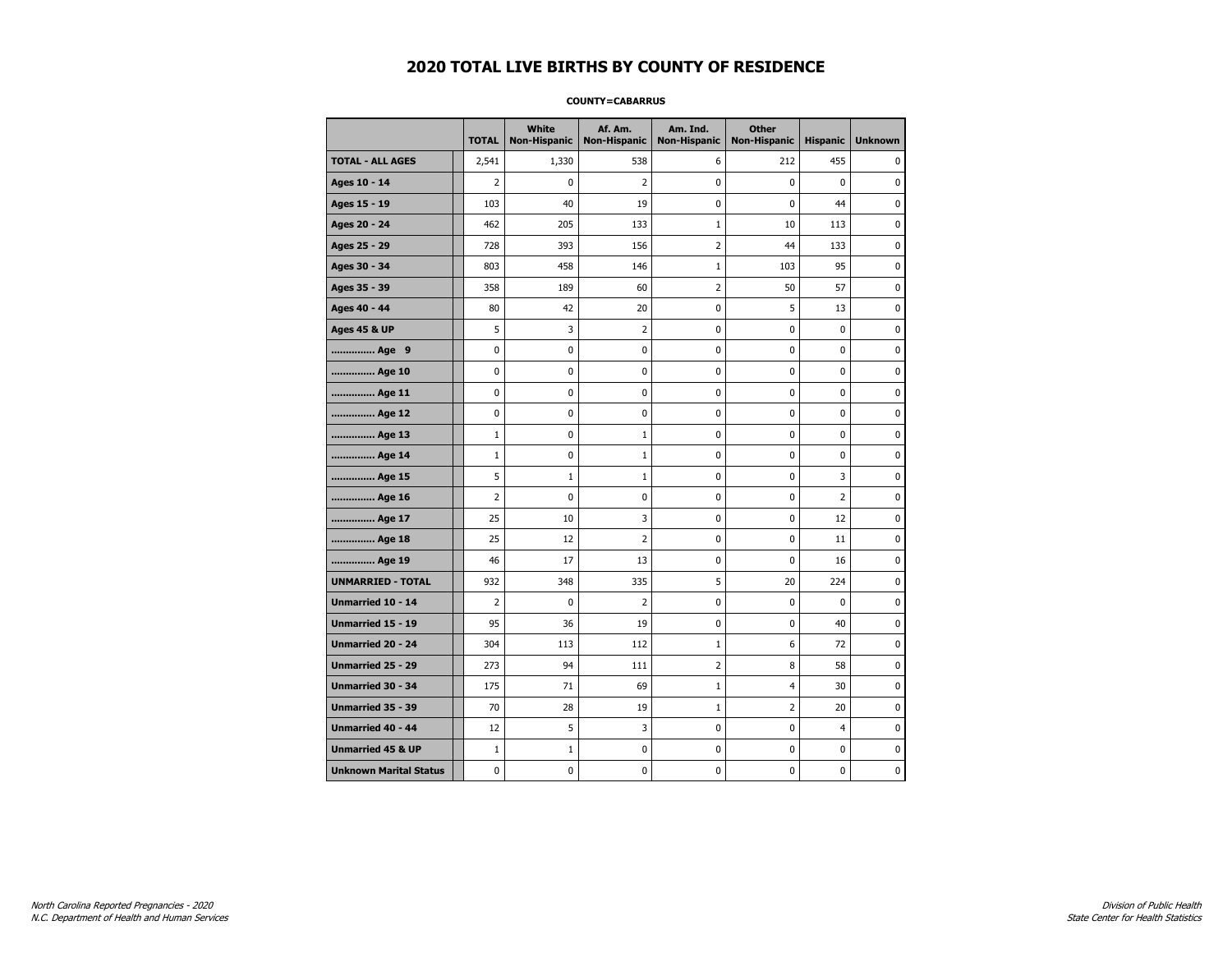#### **COUNTY=CALDWELL**

|                               | <b>TOTAL</b>   | White<br><b>Non-Hispanic</b> | Af. Am.<br><b>Non-Hispanic</b> | Am. Ind.<br><b>Non-Hispanic</b> | <b>Other</b><br><b>Non-Hispanic</b> | <b>Hispanic</b> | <b>Unknown</b> |
|-------------------------------|----------------|------------------------------|--------------------------------|---------------------------------|-------------------------------------|-----------------|----------------|
| <b>TOTAL - ALL AGES</b>       | 733            | 603                          | 50                             | 0                               | 16                                  | 64              | 0              |
| Ages 10 - 14                  | $\mathbf 0$    | 0                            | $\mathbf 0$                    | 0                               | 0                                   | 0               | 0              |
| Ages 15 - 19                  | 52             | 42                           | 6                              | $\mathbf 0$                     | 0                                   | 4               | $\mathbf 0$    |
| Ages 20 - 24                  | 203            | 163                          | 17                             | 0                               | 2                                   | 21              | 0              |
| Ages 25 - 29                  | 257            | 216                          | 19                             | 0                               | 5                                   | 17              | 0              |
| Ages 30 - 34                  | 162            | 132                          | 7                              | 0                               | 7                                   | 16              | 0              |
| Ages 35 - 39                  | 47             | 40                           | 1                              | 0                               | 2                                   | $\overline{4}$  | 0              |
| Ages 40 - 44                  | 12             | 10                           | 0                              | 0                               | 0                                   | 2               | 0              |
| <b>Ages 45 &amp; UP</b>       | 0              | 0                            | $\mathbf 0$                    | 0                               | 0                                   | $\mathbf 0$     | 0              |
| Age 9                         | $\mathbf 0$    | 0                            | $\mathbf 0$                    | 0                               | 0                                   | $\mathbf 0$     | 0              |
| Age 10                        | 0              | 0                            | $\mathbf 0$                    | $\mathbf 0$                     | 0                                   | $\mathbf 0$     | 0              |
| Age 11                        | 0              | $\pmb{0}$                    | 0                              | $\pmb{0}$                       | 0                                   | $\pmb{0}$       | $\pmb{0}$      |
| Age 12                        | 0              | 0                            | $\pmb{0}$                      | 0                               | 0                                   | 0               | 0              |
| Age 13                        | 0              | $\mathbf 0$                  | $\mathbf 0$                    | 0                               | 0                                   | $\mathbf 0$     | 0              |
| Age 14                        | 0              | 0                            | 0                              | 0                               | 0                                   | 0               | 0              |
| Age 15                        | $\mathbf{1}$   | 0                            | $\mathbf{1}$                   | 0                               | 0                                   | 0               | 0              |
| Age 16                        | 9              | 6                            | $\overline{2}$                 | $\mathbf 0$                     | 0                                   | $\mathbf{1}$    | 0              |
| Age 17                        | 6              | 6                            | $\mathbf 0$                    | $\mathbf 0$                     | 0                                   | $\mathbf 0$     | $\mathbf 0$    |
| Age 18                        | 13             | 11                           | $\mathbf 0$                    | $\mathbf 0$                     | 0                                   | $\overline{2}$  | 0              |
| Age 19                        | 23             | 19                           | 3                              | $\pmb{0}$                       | 0                                   | 1               | 0              |
| <b>UNMARRIED - TOTAL</b>      | 379            | 296                          | 40                             | 0                               | 6                                   | 37              | 0              |
| Unmarried 10 - 14             | 0              | 0                            | 0                              | 0                               | 0                                   | $\mathbf 0$     | 0              |
| Unmarried 15 - 19             | 52             | 42                           | 6                              | 0                               | 0                                   | 4               | 0              |
| Unmarried 20 - 24             | 136            | 105                          | 15                             | 0                               | 2                                   | 14              | 0              |
| <b>Unmarried 25 - 29</b>      | 114            | 90                           | 13                             | $\mathbf 0$                     | $1\,$                               | 10              | $\mathbf 0$    |
| Unmarried 30 - 34             | 61             | 46                           | 5                              | 0                               | 3                                   | $\overline{7}$  | 0              |
| Unmarried 35 - 39             | 14             | 12                           | $\mathbf 1$                    | $\pmb{0}$                       | $\pmb{0}$                           | $\mathbf 1$     | $\pmb{0}$      |
| Unmarried 40 - 44             | $\overline{2}$ | $\mathbf{1}$                 | 0                              | 0                               | 0                                   | $\mathbf{1}$    | 0              |
| <b>Unmarried 45 &amp; UP</b>  | 0              | 0                            | 0                              | 0                               | 0                                   | $\mathbf 0$     | 0              |
| <b>Unknown Marital Status</b> | $1\,$          | $\mathbf{1}$                 | $\pmb{0}$                      | 0                               | 0                                   | 0               | 0              |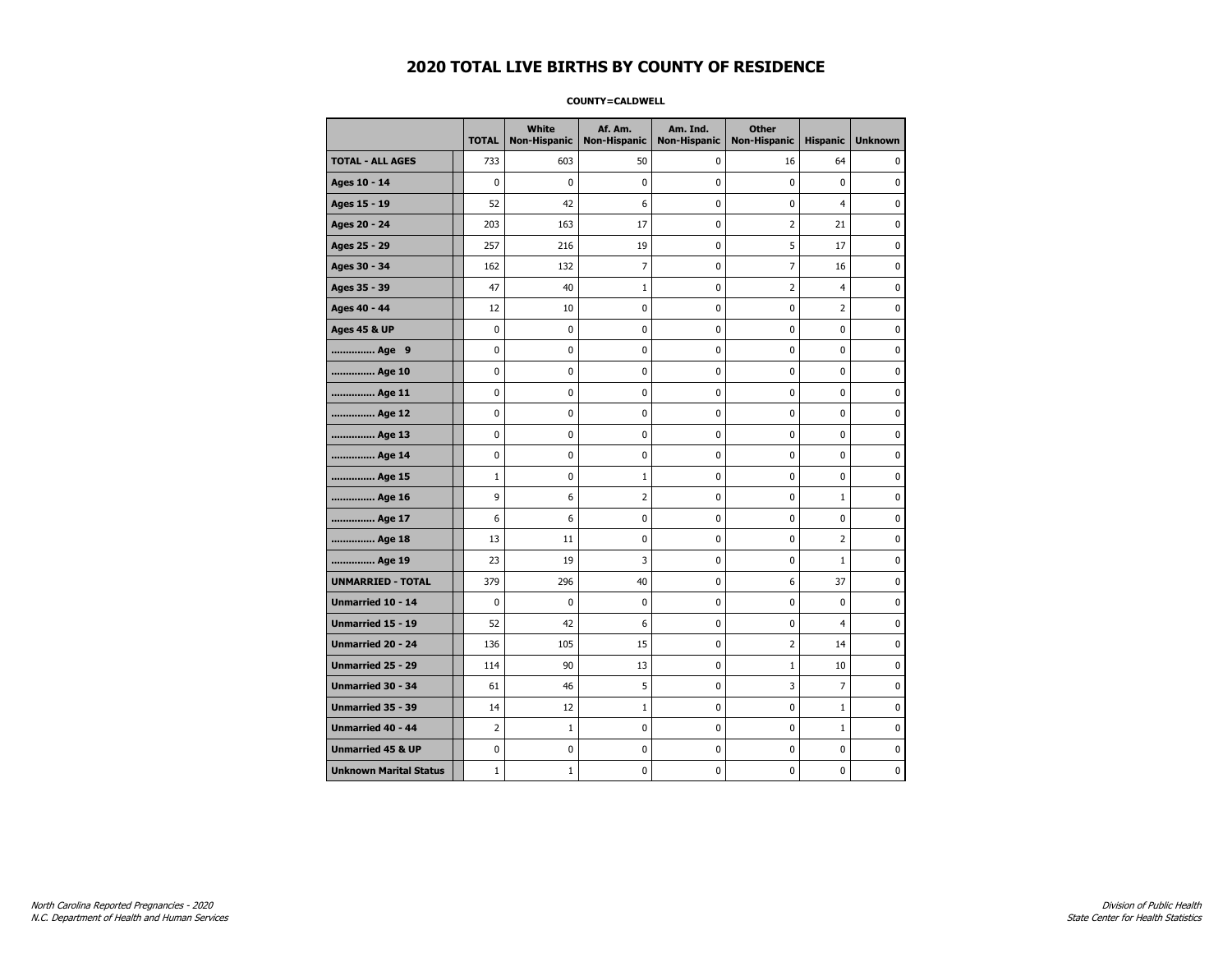#### **COUNTY=CAMDEN**

|                               | <b>TOTAL</b>   | <b>White</b><br><b>Non-Hispanic</b> | Af. Am.<br><b>Non-Hispanic</b> | Am. Ind.<br><b>Non-Hispanic</b> | <b>Other</b><br><b>Non-Hispanic</b> | <b>Hispanic</b> | <b>Unknown</b> |
|-------------------------------|----------------|-------------------------------------|--------------------------------|---------------------------------|-------------------------------------|-----------------|----------------|
| <b>TOTAL - ALL AGES</b>       | 97             | 82                                  | 9                              | 0                               | $\mathbf{1}$                        | 5               | 0              |
| Ages 10 - 14                  | 0              | 0                                   | 0                              | 0                               | $\mathbf 0$                         | 0               | 0              |
| Ages 15 - 19                  | 4              | 3                                   | $\mathbf{1}$                   | $\mathbf 0$                     | $\mathbf 0$                         | $\mathbf 0$     | 0              |
| Ages 20 - 24                  | 15             | 10                                  | $\overline{2}$                 | 0                               | $\mathbf 0$                         | 3               | 0              |
| Ages 25 - 29                  | 38             | 35                                  | $\overline{2}$                 | $\pmb{0}$                       | $\pmb{0}$                           | $\mathbf 1$     | 0              |
| Ages 30 - 34                  | 29             | 23                                  | $\overline{4}$                 | 0                               | $1\,$                               | $\mathbf 1$     | 0              |
| Ages 35 - 39                  | 10             | 10                                  | 0                              | 0                               | 0                                   | $\mathbf 0$     | 0              |
| Ages 40 - 44                  | $\mathbf{1}$   | 1                                   | 0                              | 0                               | 0                                   | 0               | 0              |
| <b>Ages 45 &amp; UP</b>       | 0              | 0                                   | 0                              | $\pmb{0}$                       | 0                                   | $\mathbf 0$     | 0              |
| Age 9                         | 0              | 0                                   | 0                              | 0                               | $\mathbf 0$                         | $\mathbf 0$     | 0              |
| Age 10                        | $\mathbf 0$    | 0                                   | 0                              | $\mathbf 0$                     | $\mathbf 0$                         | $\mathbf 0$     | 0              |
| Age 11                        | $\pmb{0}$      | 0                                   | $\bf{0}$                       | $\pmb{0}$                       | $\pmb{0}$                           | $\pmb{0}$       | 0              |
| Age 12                        | $\pmb{0}$      | 0                                   | 0                              | 0                               | $\pmb{0}$                           | 0               | 0              |
| Age 13                        | 0              | 0                                   | 0                              | 0                               | 0                                   | $\mathbf 0$     | 0              |
| Age 14                        | 0              | 0                                   | 0                              | 0                               | 0                                   | 0               | 0              |
| Age 15                        | $\mathbf 0$    | 0                                   | 0                              | 0                               | 0                                   | 0               | 0              |
| Age 16                        | $\mathbf 0$    | 0                                   | 0                              | 0                               | $\mathbf 0$                         | $\mathbf 0$     | 0              |
| Age 17                        | 0              | 0                                   | 0                              | $\mathbf 0$                     | 0                                   | $\mathbf 0$     | 0              |
| Age 18                        | 3              | 3                                   | 0                              | $\mathbf 0$                     | $\mathbf 0$                         | $\mathbf 0$     | 0              |
| Age 19                        | $\mathbf 1$    | $\pmb{0}$                           | $\mathbf 1$                    | $\pmb{0}$                       | $\pmb{0}$                           | 0               | 0              |
| <b>UNMARRIED - TOTAL</b>      | 23             | 18                                  | $\overline{a}$                 | 0                               | 0                                   | $\mathbf 1$     | 0              |
| Unmarried 10 - 14             | 0              | 0                                   | 0                              | 0                               | $\mathbf 0$                         | $\mathbf 0$     | 0              |
| Unmarried 15 - 19             | 4              | 3                                   | $\mathbf{1}$                   | 0                               | 0                                   | 0               | 0              |
| Unmarried 20 - 24             | $\overline{2}$ | 2                                   | 0                              | 0                               | 0                                   | 0               | 0              |
| <b>Unmarried 25 - 29</b>      | 11             | 10                                  | $\mathbf 1$                    | $\mathbf 0$                     | $\mathbf 0$                         | $\mathbf 0$     | 0              |
| Unmarried 30 - 34             | 5              | 2                                   | $\overline{2}$                 | $\pmb{0}$                       | $\bf{0}$                            | $1\,$           | 0              |
| Unmarried 35 - 39             | $\mathbf 1$    | $\mathbf 1$                         | $\pmb{0}$                      | $\pmb{0}$                       | $\pmb{0}$                           | $\pmb{0}$       | $\pmb{0}$      |
| Unmarried 40 - 44             | 0              | 0                                   | 0                              | 0                               | 0                                   | 0               | 0              |
| <b>Unmarried 45 &amp; UP</b>  | 0              | 0                                   | 0                              | 0                               | 0                                   | $\mathbf 0$     | 0              |
| <b>Unknown Marital Status</b> | 0              | 0                                   | 0                              | 0                               | 0                                   | 0               | 0              |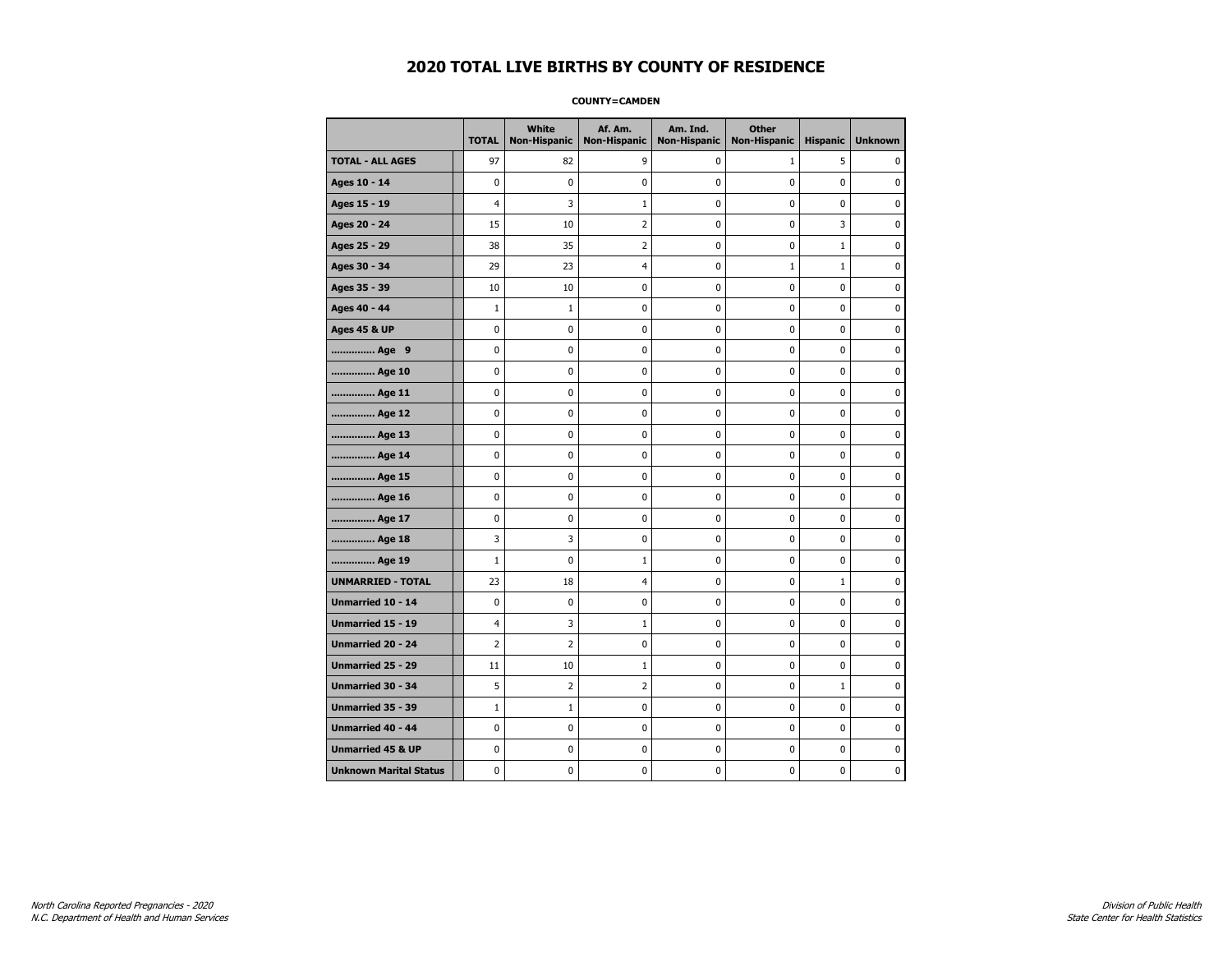#### **COUNTY=CARTERET**

|                               | <b>TOTAL</b>   | White<br>Non-Hispanic | Af. Am.<br><b>Non-Hispanic</b> | Am. Ind.<br><b>Non-Hispanic</b> | <b>Other</b><br><b>Non-Hispanic</b> | <b>Hispanic</b> | <b>Unknown</b> |
|-------------------------------|----------------|-----------------------|--------------------------------|---------------------------------|-------------------------------------|-----------------|----------------|
| <b>TOTAL - ALL AGES</b>       | 475            | 396                   | 28                             | 1                               | 7                                   | 43              | 0              |
| Ages 10 - 14                  | $\mathbf 0$    | $\mathbf 0$           | $\pmb{0}$                      | 0                               | $\mathbf 0$                         | $\mathbf 0$     | 0              |
| Ages 15 - 19                  | 23             | 17                    | $\mathbf{1}$                   | $\mathbf 0$                     | $\mathbf 0$                         | 5               | 0              |
| Ages 20 - 24                  | 101            | 76                    | 10                             | $\mathbf 0$                     | $\overline{2}$                      | 13              | 0              |
| Ages 25 - 29                  | 116            | 103                   | 3                              | $\mathbf 1$                     | $\overline{2}$                      | $\overline{7}$  | 0              |
| Ages 30 - 34                  | 156            | 137                   | 7                              | $\pmb{0}$                       | $\overline{2}$                      | 10              | 0              |
| Ages 35 - 39                  | 70             | 57                    | 4                              | 0                               | 1                                   | 8               | 0              |
| Ages 40 - 44                  | 6              | 4                     | $\overline{2}$                 | 0                               | 0                                   | $\mathbf 0$     | 0              |
| <b>Ages 45 &amp; UP</b>       | 3              | $\overline{2}$        | 1                              | 0                               | 0                                   | 0               | 0              |
| Age 9                         | $\mathbf 0$    | 0                     | $\pmb{0}$                      | 0                               | $\mathbf 0$                         | 0               | 0              |
| Age 10                        | $\mathbf 0$    | 0                     | $\mathbf 0$                    | $\mathbf 0$                     | $\mathbf 0$                         | $\mathbf 0$     | 0              |
| Age 11                        | $\mathbf 0$    | 0                     | $\mathbf 0$                    | $\mathbf 0$                     | $\mathbf 0$                         | $\mathbf 0$     | 0              |
| Age 12                        | $\pmb{0}$      | 0                     | $\pmb{0}$                      | 0                               | 0                                   | 0               | 0              |
| Age 13                        | 0              | 0                     | $\pmb{0}$                      | 0                               | 0                                   | 0               | 0              |
| Age 14                        | $\mathbf 0$    | 0                     | $\mathbf 0$                    | 0                               | $\mathbf 0$                         | $\mathbf 0$     | 0              |
| Age 15                        | $\mathbf{1}$   | 0                     | 0                              | 0                               | 0                                   | $\mathbf{1}$    | 0              |
| Age 16                        | $\overline{2}$ | 2                     | $\mathbf 0$                    | $\mathbf 0$                     | $\mathbf 0$                         | $\mathbf 0$     | 0              |
| Age 17                        | $\overline{2}$ | $\overline{2}$        | $\mathbf 0$                    | 0                               | 0                                   | $\mathbf 0$     | 0              |
| Age 18                        | 5              | 3                     | $\mathbf 0$                    | $\mathbf 0$                     | $\mathbf 0$                         | $\overline{2}$  | 0              |
| Age 19                        | 13             | 10                    | $1\,$                          | $\pmb{0}$                       | $\pmb{0}$                           | $\mathbf 2$     | 0              |
| <b>UNMARRIED - TOTAL</b>      | 184            | 140                   | 19                             | $\pmb{0}$                       | $\mathbf{1}$                        | 24              | 0              |
| Unmarried 10 - 14             | $\mathbf 0$    | 0                     | $\pmb{0}$                      | $\mathbf 0$                     | $\mathbf 0$                         | $\mathbf 0$     | 0              |
| Unmarried 15 - 19             | 22             | 16                    | 1                              | 0                               | 0                                   | 5               | 0              |
| Unmarried 20 - 24             | 59             | 41                    | 9                              | 0                               | $\mathbf 0$                         | 9               | 0              |
| Unmarried 25 - 29             | 49             | 42                    | $\overline{2}$                 | $\mathbf 0$                     | $\mathbf{1}$                        | $\overline{4}$  | 0              |
| <b>Unmarried 30 - 34</b>      | 39             | 30                    | 5                              | $\mathbf 0$                     | $\mathbf 0$                         | $\overline{4}$  | 0              |
| Unmarried 35 - 39             | 13             | 10                    | $1\,$                          | $\pmb{0}$                       | $\pmb{0}$                           | $\mathbf 2$     | $\pmb{0}$      |
| Unmarried 40 - 44             | $\overline{2}$ | $1\,$                 | $\mathbf{1}$                   | 0                               | 0                                   | 0               | 0              |
| <b>Unmarried 45 &amp; UP</b>  | $\mathbf 0$    | 0                     | 0                              | 0                               | 0                                   | 0               | 0              |
| <b>Unknown Marital Status</b> | $\mathbf 0$    | 0                     | $\pmb{0}$                      | 0                               | $\mathbf 0$                         | 0               | 0              |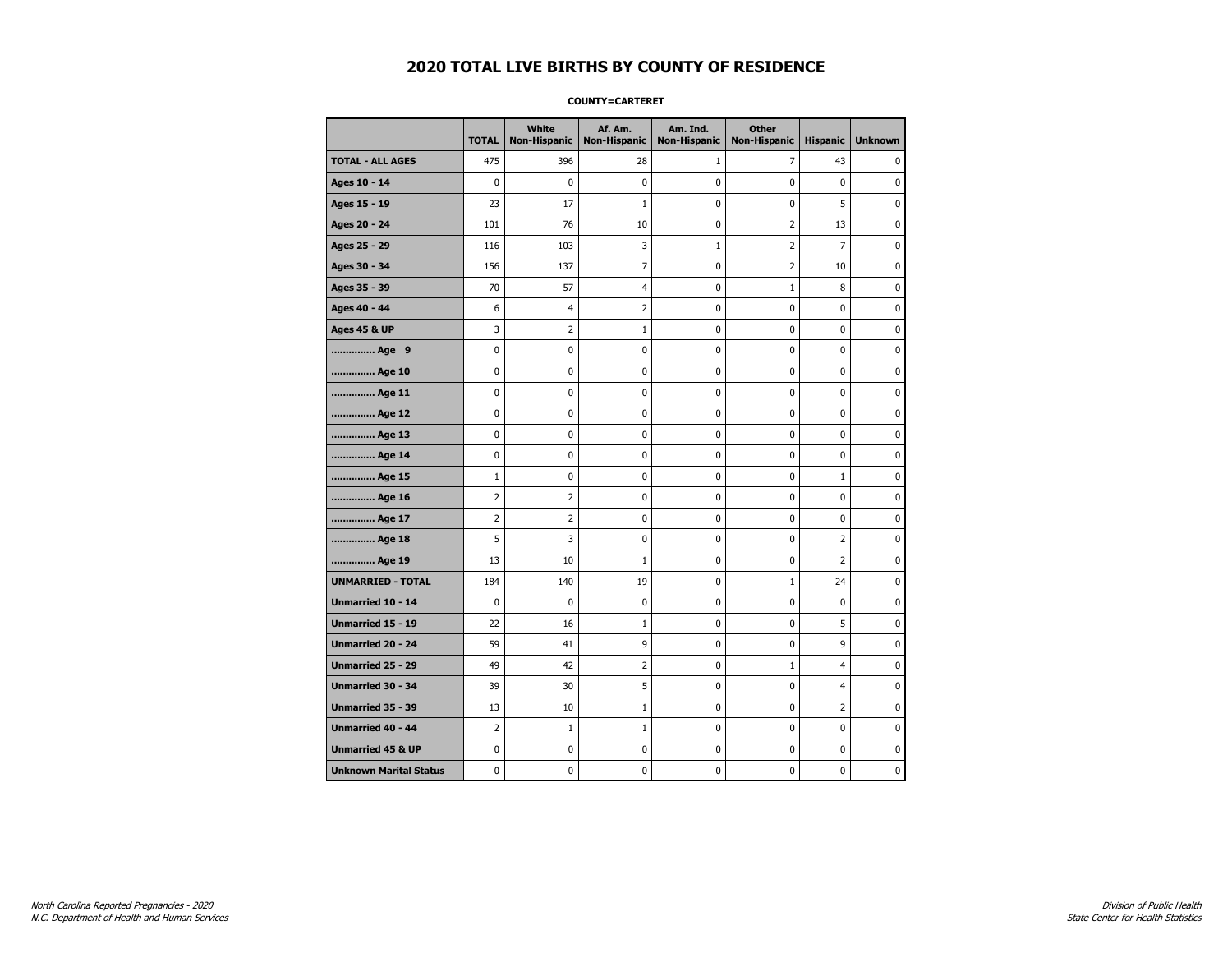#### **COUNTY=CASWELL**

|                               | <b>TOTAL</b>   | White<br><b>Non-Hispanic</b> | Af. Am.<br><b>Non-Hispanic</b> | Am. Ind.<br><b>Non-Hispanic</b> | <b>Other</b><br><b>Non-Hispanic</b> | <b>Hispanic</b> | <b>Unknown</b> |
|-------------------------------|----------------|------------------------------|--------------------------------|---------------------------------|-------------------------------------|-----------------|----------------|
| <b>TOTAL - ALL AGES</b>       | 175            | 106                          | 49                             | 1                               | 0                                   | 19              | 0              |
| Ages 10 - 14                  | 0              | 0                            | 0                              | 0                               | 0                                   | 0               | 0              |
| Ages 15 - 19                  | 10             | $\overline{7}$               | 3                              | $\mathbf 0$                     | 0                                   | $\mathbf 0$     | $\mathbf 0$    |
| Ages 20 - 24                  | 44             | 22                           | 14                             | $\mathbf{1}$                    | 0                                   | $\overline{7}$  | 0              |
| Ages 25 - 29                  | 54             | 38                           | 12                             | 0                               | $\pmb{0}$                           | 4               | 0              |
| Ages 30 - 34                  | 40             | 27                           | 10                             | 0                               | 0                                   | 3               | 0              |
| Ages 35 - 39                  | 22             | 9                            | 10                             | 0                               | 0                                   | 3               | 0              |
| Ages 40 - 44                  | 5              | 3                            | 0                              | 0                               | 0                                   | 2               | 0              |
| <b>Ages 45 &amp; UP</b>       | 0              | 0                            | $\mathbf 0$                    | 0                               | 0                                   | $\mathbf 0$     | 0              |
| Age 9                         | $\mathbf 0$    | 0                            | $\mathbf 0$                    | 0                               | 0                                   | 0               | 0              |
| Age 10                        | 0              | 0                            | $\mathbf 0$                    | $\mathbf 0$                     | 0                                   | $\mathbf 0$     | 0              |
| Age 11                        | 0              | $\pmb{0}$                    | 0                              | $\pmb{0}$                       | 0                                   | $\pmb{0}$       | $\pmb{0}$      |
| Age 12                        | 0              | 0                            | $\pmb{0}$                      | 0                               | 0                                   | 0               | 0              |
| Age 13                        | 0              | $\mathbf 0$                  | $\mathbf 0$                    | 0                               | 0                                   | $\mathbf 0$     | 0              |
| Age 14                        | 0              | 0                            | 0                              | 0                               | 0                                   | 0               | 0              |
| Age 15                        | $\mathbf{1}$   | 0                            | $\mathbf{1}$                   | 0                               | 0                                   | 0               | 0              |
| Age 16                        | 0              | 0                            | $\mathbf 0$                    | $\mathbf 0$                     | 0                                   | $\mathbf 0$     | 0              |
| Age 17                        | $\mathbf 0$    | 0                            | $\mathbf 0$                    | $\mathbf 0$                     | 0                                   | $\mathbf 0$     | $\mathbf 0$    |
| Age 18                        | 6              | $\overline{4}$               | $\overline{2}$                 | $\mathbf 0$                     | 0                                   | $\mathbf{0}$    | 0              |
| Age 19                        | 3              | 3                            | 0                              | $\pmb{0}$                       | $\pmb{0}$                           | 0               | 0              |
| <b>UNMARRIED - TOTAL</b>      | 94             | 42                           | 39                             | 0                               | 0                                   | 13              | 0              |
| Unmarried 10 - 14             | 0              | 0                            | 0                              | 0                               | 0                                   | $\mathbf 0$     | 0              |
| Unmarried 15 - 19             | 8              | 5                            | 3                              | 0                               | 0                                   | 0               | 0              |
| Unmarried 20 - 24             | 30             | 12                           | 13                             | 0                               | 0                                   | 5               | 0              |
| <b>Unmarried 25 - 29</b>      | 26             | 12                           | 12                             | $\mathbf 0$                     | 0                                   | $\overline{2}$  | $\mathbf 0$    |
| Unmarried 30 - 34             | 13             | 8                            | 3                              | 0                               | 0                                   | $\overline{2}$  | 0              |
| Unmarried 35 - 39             | 15             | 4                            | 8                              | $\pmb{0}$                       | $\pmb{0}$                           | 3               | $\pmb{0}$      |
| Unmarried 40 - 44             | $\overline{2}$ | $\mathbf{1}$                 | 0                              | 0                               | 0                                   | $\mathbf{1}$    | 0              |
| <b>Unmarried 45 &amp; UP</b>  | 0              | 0                            | 0                              | 0                               | 0                                   | $\mathbf 0$     | 0              |
| <b>Unknown Marital Status</b> | 0              | 0                            | $\pmb{0}$                      | 0                               | 0                                   | 0               | 0              |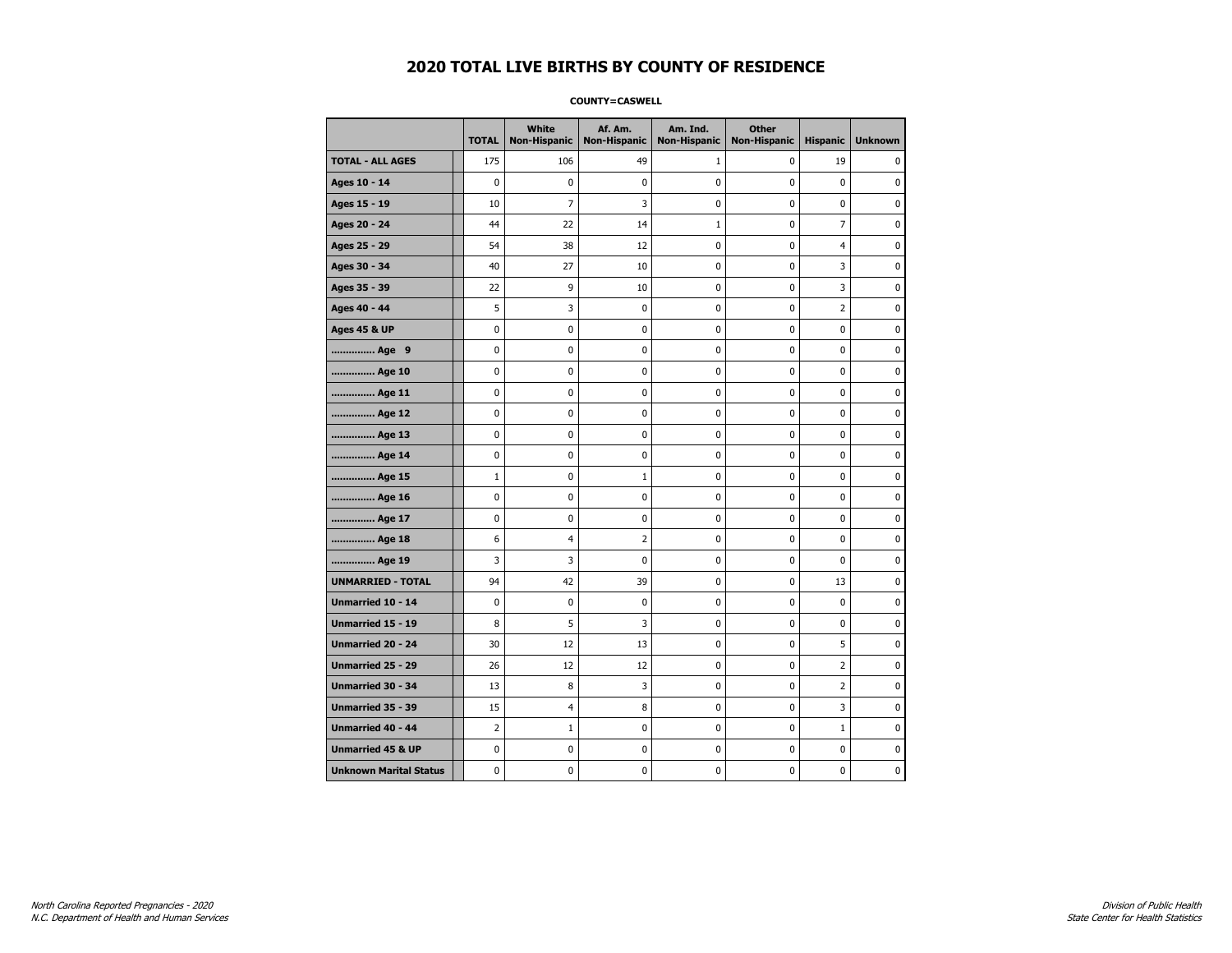#### **COUNTY=CATAWBA**

|                               | <b>TOTAL</b>   | White<br><b>Non-Hispanic</b> | Af. Am.<br><b>Non-Hispanic</b> | Am. Ind.<br><b>Non-Hispanic</b> | <b>Other</b><br><b>Non-Hispanic</b> | <b>Hispanic</b> | <b>Unknown</b> |
|-------------------------------|----------------|------------------------------|--------------------------------|---------------------------------|-------------------------------------|-----------------|----------------|
| <b>TOTAL - ALL AGES</b>       | 1,593          | 1,035                        | 178                            | 2                               | 119                                 | 259             | 0              |
| Ages 10 - 14                  | 0              | 0                            | $\mathbf 0$                    | $\mathbf 0$                     | 0                                   | $\mathbf 0$     | 0              |
| Ages 15 - 19                  | 78             | 44                           | 9                              | $\pmb{0}$                       | $1\,$                               | 24              | $\bf{0}$       |
| Ages 20 - 24                  | 351            | 212                          | 50                             | $\overline{2}$                  | 19                                  | 68              | 0              |
| Ages 25 - 29                  | 519            | 365                          | 57                             | 0                               | 33                                  | 64              | 0              |
| Ages 30 - 34                  | 418            | 283                          | 40                             | 0                               | 45                                  | 50              | 0              |
| Ages 35 - 39                  | 186            | 113                          | 16                             | $\mathbf 0$                     | 18                                  | 39              | $\mathbf 0$    |
| Ages 40 - 44                  | 40             | 18                           | 6                              | 0                               | 2                                   | 14              | 0              |
| <b>Ages 45 &amp; UP</b>       | $\mathbf 1$    | 0                            | 0                              | $\pmb{0}$                       | $\mathbf 1$                         | $\pmb{0}$       | 0              |
| Age 9                         | 0              | 0                            | 0                              | 0                               | 0                                   | 0               | 0              |
| Age 10                        | 0              | 0                            | $\mathbf 0$                    | $\mathbf 0$                     | 0                                   | $\mathbf 0$     | 0              |
| Age 11                        | 0              | 0                            | $\mathbf 0$                    | $\pmb{0}$                       | 0                                   | $\mathbf 0$     | 0              |
| Age 12                        | 0              | 0                            | $\pmb{0}$                      | 0                               | 0                                   | 0               | 0              |
| Age 13                        | 0              | 0                            | $\mathbf 0$                    | 0                               | 0                                   | 0               | 0              |
| Age 14                        | 0              | 0                            | 0                              | 0                               | 0                                   | 0               | 0              |
| Age 15                        | 0              | 0                            | $\mathbf 0$                    | 0                               | 0                                   | $\mathbf 0$     | 0              |
| Age 16                        | $\overline{2}$ | $\mathbf{1}$                 | $\mathbf 0$                    | $\mathbf 0$                     | 0                                   | $\mathbf{1}$    | 0              |
| Age 17                        | 12             | $\overline{7}$               | 1                              | $\pmb{0}$                       | 0                                   | $\overline{4}$  | $\bf{0}$       |
| Age 18                        | 22             | 12                           | $\overline{2}$                 | 0                               | $1\,$                               | $\overline{7}$  | 0              |
| Age 19                        | 42             | 24                           | 6                              | 0                               | 0                                   | 12              | 0              |
| <b>UNMARRIED - TOTAL</b>      | 752            | 395                          | 152                            | $\overline{2}$                  | 62                                  | 141             | 0              |
| Unmarried 10 - 14             | 0              | 0                            | $\mathbf 0$                    | $\mathbf 0$                     | 0                                   | $\mathbf 0$     | 0              |
| Unmarried 15 - 19             | 70             | 37                           | 9                              | $\pmb{0}$                       | $1\,$                               | 23              | $\pmb{0}$      |
| Unmarried 20 - 24             | 241            | 135                          | 46                             | 2                               | 11                                  | 47              | 0              |
| Unmarried 25 - 29             | 218            | 118                          | 48                             | 0                               | 20                                  | 32              | 0              |
| Unmarried 30 - 34             | 156            | 79                           | 33                             | $\pmb{0}$                       | 24                                  | 20              | 0              |
| <b>Unmarried 35 - 39</b>      | 53             | 21                           | 11                             | 0                               | 6                                   | 15              | 0              |
| Unmarried 40 - 44             | 14             | 5                            | 5                              | $\pmb{0}$                       | 0                                   | $\overline{4}$  | $\bf{0}$       |
| <b>Unmarried 45 &amp; UP</b>  | 0              | 0                            | 0                              | 0                               | 0                                   | 0               | 0              |
| <b>Unknown Marital Status</b> | 0              | 0                            | $\mathbf 0$                    | 0                               | 0                                   | $\mathbf 0$     | 0              |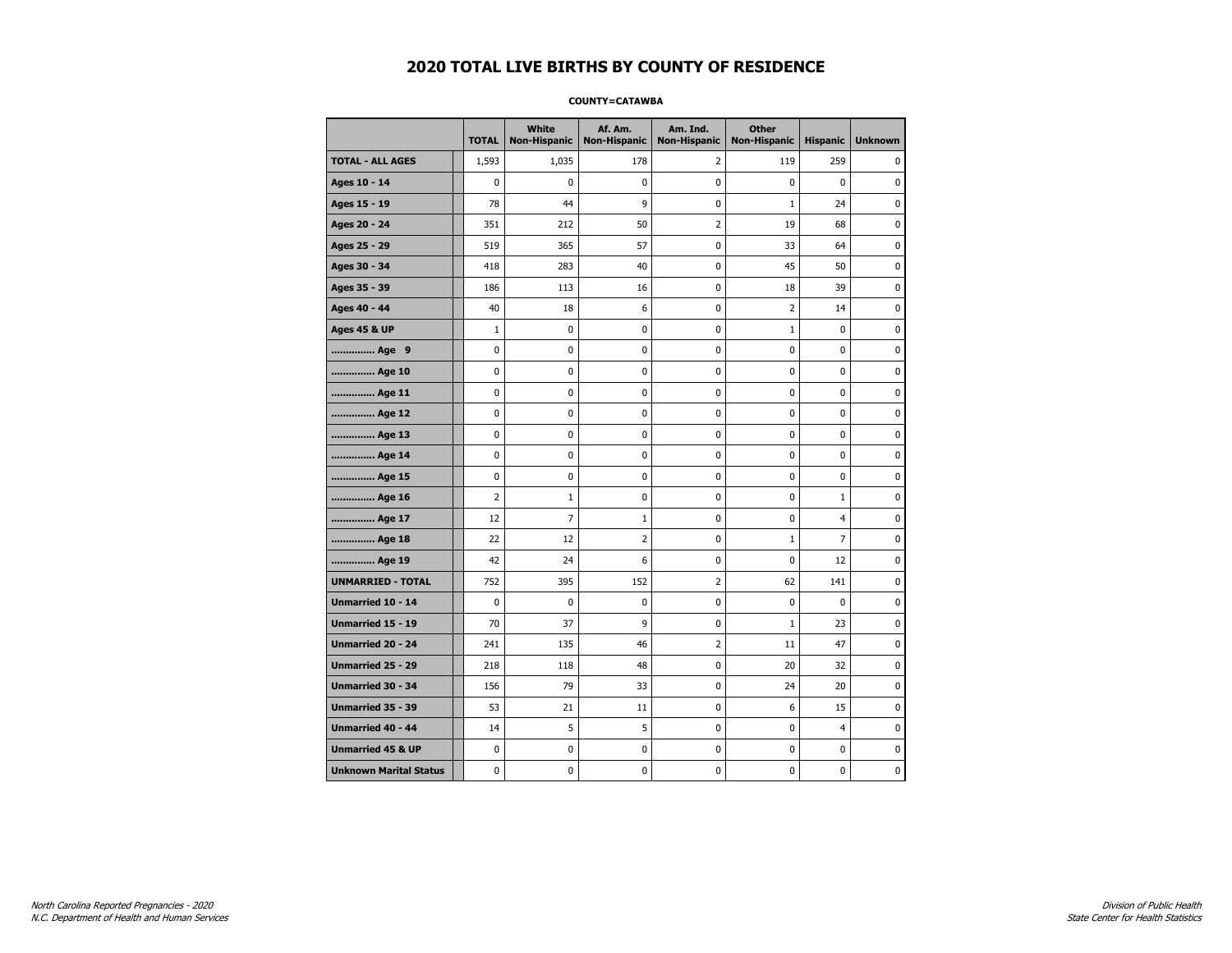#### **COUNTY=CHATHAM**

|                               | <b>TOTAL</b>            | White<br>Non-Hispanic | Af. Am.<br><b>Non-Hispanic</b> | Am. Ind.<br><b>Non-Hispanic</b> | <b>Other</b><br>Non-Hispanic | <b>Hispanic</b> | <b>Unknown</b> |
|-------------------------------|-------------------------|-----------------------|--------------------------------|---------------------------------|------------------------------|-----------------|----------------|
| <b>TOTAL - ALL AGES</b>       | 645                     | 403                   | 76                             | $\mathbf 0$                     | 11                           | 155             | 0              |
| Ages 10 - 14                  | $\mathbf 0$             | $\mathbf 0$           | $\mathbf 0$                    | $\mathbf 0$                     | 0                            | $\mathbf{0}$    | $\mathbf 0$    |
| Ages 15 - 19                  | 21                      | $\overline{7}$        | $\overline{4}$                 | $\mathbf 0$                     | 0                            | 10              | 0              |
| Ages 20 - 24                  | 99                      | 36                    | 19                             | $\pmb{0}$                       | 0                            | 44              | $\bf{0}$       |
| Ages 25 - 29                  | 155                     | 91                    | 19                             | 0                               | 1                            | 44              | 0              |
| Ages 30 - 34                  | 209                     | 160                   | 18                             | $\mathbf 0$                     | 7                            | 24              | 0              |
| Ages 35 - 39                  | 123                     | 86                    | 14                             | 0                               | $\mathbf{1}$                 | 22              | 0              |
| Ages 40 - 44                  | 36                      | 21                    | $\overline{2}$                 | $\mathbf 0$                     | $\overline{2}$               | 11              | $\mathbf 0$    |
| <b>Ages 45 &amp; UP</b>       | $\overline{\mathbf{c}}$ | $\overline{2}$        | 0                              | $\pmb{0}$                       | $\pmb{0}$                    | $\pmb{0}$       | $\pmb{0}$      |
| Age 9                         | 0                       | 0                     | 0                              | 0                               | 0                            | 0               | 0              |
| Age 10                        | 0                       | 0                     | $\mathbf 0$                    | $\pmb{0}$                       | $\mathbf 0$                  | $\mathbf 0$     | $\pmb{0}$      |
| Age 11                        | 0                       | $\mathbf 0$           | $\mathbf 0$                    | 0                               | 0                            | $\mathbf 0$     | 0              |
| Age 12                        | 0                       | 0                     | 0                              | 0                               | 0                            | 0               | 0              |
| Age 13                        | 0                       | 0                     | 0                              | 0                               | 0                            | 0               | 0              |
| Age 14                        | 0                       | 0                     | $\mathbf 0$                    | 0                               | 0                            | $\mathbf 0$     | 0              |
| Age 15                        | 0                       | 0                     | 0                              | 0                               | 0                            | 0               | 0              |
| Age 16                        | 0                       | 0                     | $\mathbf 0$                    | $\mathbf 0$                     | 0                            | $\mathbf 0$     | 0              |
| Age 17                        | 0                       | 0                     | 0                              | 0                               | 0                            | 0               | $\bf{0}$       |
| Age 18                        | 7                       | 4                     | 0                              | 0                               | 0                            | 3               | $\pmb{0}$      |
| Age 19                        | 14                      | 3                     | 4                              | 0                               | 0                            | 7               | 0              |
| <b>UNMARRIED - TOTAL</b>      | 224                     | 86                    | 58                             | 0                               | 0                            | 80              | 0              |
| Unmarried 10 - 14             | 0                       | 0                     | $\mathbf 0$                    | $\mathbf 0$                     | 0                            | $\mathbf 0$     | $\mathbf 0$    |
| Unmarried 15 - 19             | 19                      | $\overline{7}$        | 3                              | 0                               | 0                            | 9               | 0              |
| Unmarried 20 - 24             | 69                      | 23                    | 17                             | 0                               | 0                            | 29              | 0              |
| <b>Unmarried 25 - 29</b>      | 64                      | 29                    | 16                             | $\mathbf 0$                     | 0                            | 19              | $\mathbf 0$    |
| Unmarried 30 - 34             | 34                      | 12                    | 14                             | 0                               | 0                            | 8               | 0              |
| <b>Unmarried 35 - 39</b>      | 30                      | 12                    | $\overline{7}$                 | $\pmb{0}$                       | 0                            | 11              | $\pmb{0}$      |
| Unmarried 40 - 44             | 8                       | 3                     | $\mathbf 1$                    | 0                               | 0                            | 4               | 0              |
| <b>Unmarried 45 &amp; UP</b>  | 0                       | 0                     | 0                              | 0                               | 0                            | 0               | 0              |
| <b>Unknown Marital Status</b> | 0                       | 0                     | $\pmb{0}$                      | 0                               | 0                            | 0               | 0              |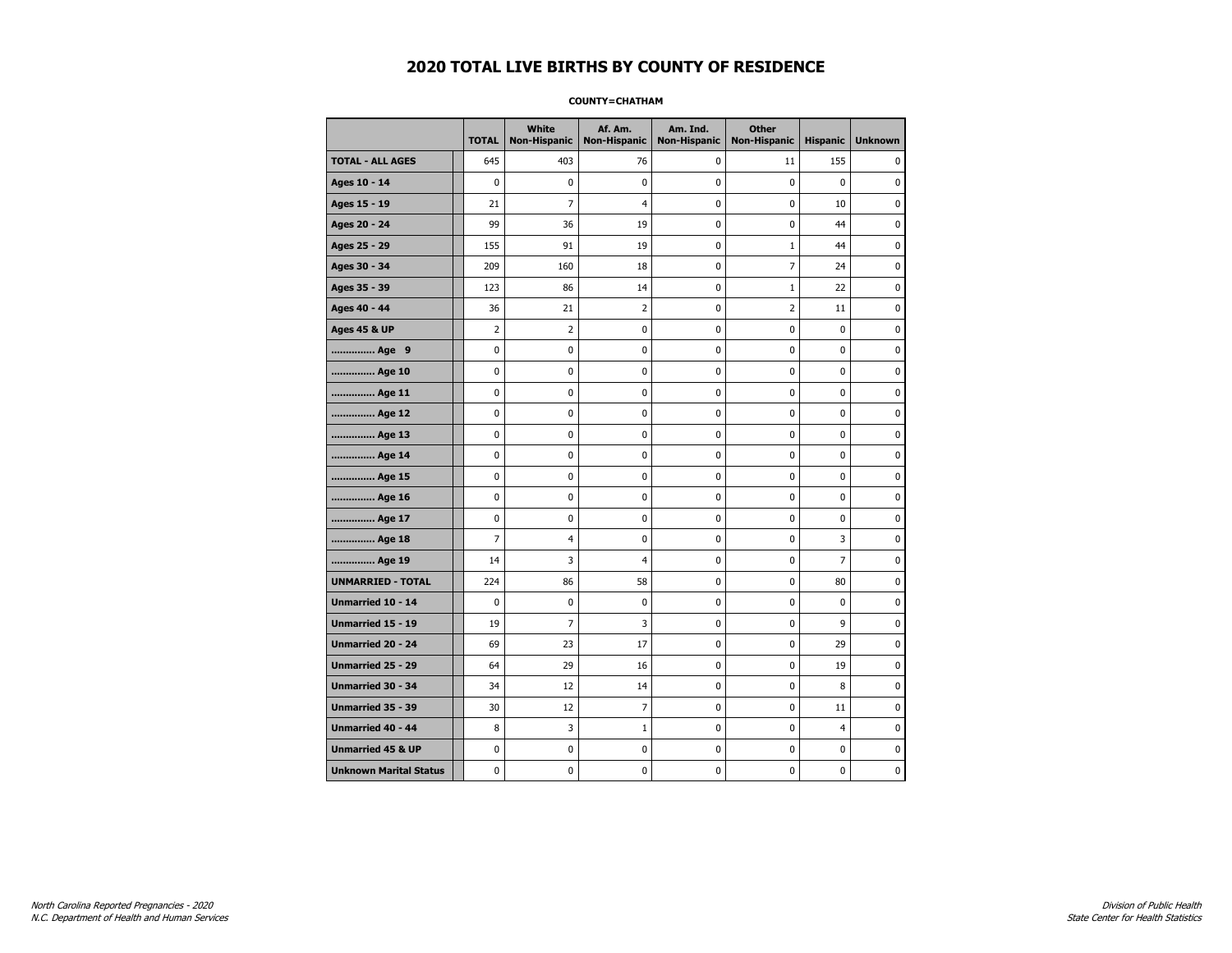#### **COUNTY=CHEROKEE**

|                               | <b>TOTAL</b>   | White<br>Non-Hispanic | Af. Am.<br><b>Non-Hispanic</b> | Am. Ind.<br><b>Non-Hispanic</b> | <b>Other</b><br><b>Non-Hispanic</b> | <b>Hispanic</b> | <b>Unknown</b> |
|-------------------------------|----------------|-----------------------|--------------------------------|---------------------------------|-------------------------------------|-----------------|----------------|
| <b>TOTAL - ALL AGES</b>       | 243            | 226                   | 4                              | 2                               | 3                                   | 8               | 0              |
| Ages 10 - 14                  | 0              | 0                     | $\pmb{0}$                      | 0                               | 0                                   | 0               | 0              |
| Ages 15 - 19                  | 16             | 15                    | $\mathbf 0$                    | 1                               | 0                                   | $\mathbf 0$     | $\mathbf 0$    |
| Ages 20 - 24                  | 68             | 60                    | $\overline{2}$                 | $\mathbf{1}$                    | $\mathbf{1}$                        | $\overline{4}$  | 0              |
| Ages 25 - 29                  | 82             | 77                    | $\overline{2}$                 | 0                               | 1                                   | $\overline{2}$  | 0              |
| Ages 30 - 34                  | 54             | 53                    | 0                              | 0                               | 0                                   | $\mathbf{1}$    | 0              |
| Ages 35 - 39                  | 19             | 17                    | 0                              | 0                               | $\mathbf{1}$                        | $\mathbf{1}$    | 0              |
| Ages 40 - 44                  | 4              | 4                     | 0                              | 0                               | 0                                   | 0               | 0              |
| <b>Ages 45 &amp; UP</b>       | 0              | 0                     | $\mathbf 0$                    | 0                               | 0                                   | $\mathbf 0$     | 0              |
| Age 9                         | $\mathbf 0$    | 0                     | $\mathbf 0$                    | 0                               | 0                                   | 0               | 0              |
| Age 10                        | 0              | 0                     | $\mathbf 0$                    | $\mathbf 0$                     | 0                                   | $\mathbf 0$     | 0              |
| Age 11                        | 0              | 0                     | 0                              | $\pmb{0}$                       | 0                                   | $\pmb{0}$       | $\pmb{0}$      |
| Age 12                        | 0              | 0                     | $\pmb{0}$                      | 0                               | 0                                   | 0               | 0              |
| Age 13                        | 0              | $\mathbf 0$           | $\mathbf 0$                    | 0                               | 0                                   | $\mathbf 0$     | 0              |
| Age 14                        | 0              | 0                     | 0                              | 0                               | 0                                   | 0               | 0              |
| Age 15                        | 0              | 0                     | 0                              | 0                               | 0                                   | 0               | 0              |
| Age 16                        | $\mathbf 1$    | $\mathbf{1}$          | $\mathbf 0$                    | 0                               | 0                                   | $\mathbf 0$     | 0              |
| Age 17                        | $\overline{2}$ | $\overline{2}$        | $\mathbf 0$                    | $\mathbf 0$                     | 0                                   | $\mathbf 0$     | $\mathbf 0$    |
| Age 18                        | $\mathbf 1$    | $\mathbf 0$           | $\mathbf 0$                    | $\mathbf{1}$                    | 0                                   | $\mathbf{0}$    | 0              |
| Age 19                        | 12             | 12                    | 0                              | $\pmb{0}$                       | 0                                   | $\pmb{0}$       | 0              |
| <b>UNMARRIED - TOTAL</b>      | 91             | 85                    | 3                              | 0                               | $1\,$                               | $\overline{2}$  | 0              |
| Unmarried 10 - 14             | 0              | $\mathbf 0$           | $\mathbf 0$                    | 0                               | 0                                   | $\mathbf 0$     | 0              |
| Unmarried 15 - 19             | 12             | 12                    | 0                              | 0                               | 0                                   | 0               | 0              |
| Unmarried 20 - 24             | 38             | 34                    | 2                              | 0                               | $\mathbf{1}$                        | $\mathbf{1}$    | 0              |
| <b>Unmarried 25 - 29</b>      | 31             | 29                    | $\mathbf 1$                    | $\mathbf 0$                     | 0                                   | $\mathbf{1}$    | $\mathbf 0$    |
| Unmarried 30 - 34             | 8              | 8                     | 0                              | 0                               | 0                                   | 0               | 0              |
| Unmarried 35 - 39             | $\overline{2}$ | $\overline{2}$        | $\pmb{0}$                      | $\pmb{0}$                       | $\pmb{0}$                           | $\pmb{0}$       | $\pmb{0}$      |
| Unmarried 40 - 44             | 0              | 0                     | 0                              | 0                               | 0                                   | 0               | 0              |
| <b>Unmarried 45 &amp; UP</b>  | 0              | 0                     | 0                              | 0                               | 0                                   | 0               | 0              |
| <b>Unknown Marital Status</b> | $\overline{2}$ | 2                     | $\pmb{0}$                      | 0                               | 0                                   | 0               | 0              |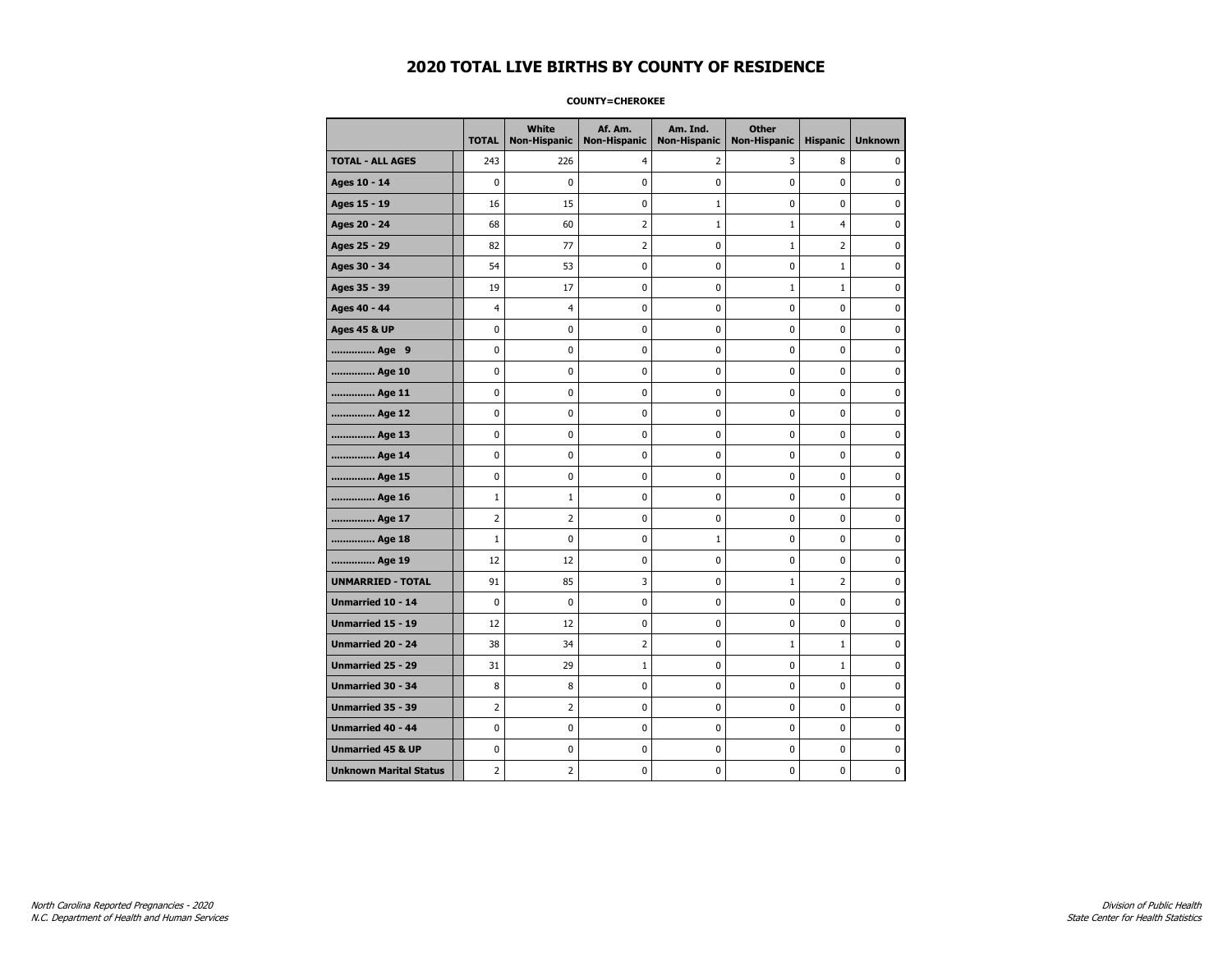#### **COUNTY=CHOWAN**

|                               | <b>TOTAL</b>   | White<br>Non-Hispanic | Af. Am.<br><b>Non-Hispanic</b> | Am. Ind.<br><b>Non-Hispanic</b> | <b>Other</b><br><b>Non-Hispanic</b> | <b>Hispanic</b> | <b>Unknown</b> |
|-------------------------------|----------------|-----------------------|--------------------------------|---------------------------------|-------------------------------------|-----------------|----------------|
| <b>TOTAL - ALL AGES</b>       | 139            | 81                    | 50                             | 0                               | 0                                   | 8               | 0              |
| Ages 10 - 14                  | $\mathbf 0$    | $\mathbf 0$           | $\pmb{0}$                      | 0                               | $\mathbf 0$                         | 0               | 0              |
| Ages 15 - 19                  | 14             | 3                     | 9                              | $\mathbf 0$                     | $\mathbf 0$                         | $\overline{2}$  | 0              |
| Ages 20 - 24                  | 42             | 23                    | 16                             | $\mathbf 0$                     | $\mathbf 0$                         | 3               | 0              |
| Ages 25 - 29                  | 26             | 17                    | 9                              | $\pmb{0}$                       | $\pmb{0}$                           | $\pmb{0}$       | 0              |
| Ages 30 - 34                  | 36             | 26                    | 9                              | $\pmb{0}$                       | $\pmb{0}$                           | $\mathbf 1$     | 0              |
| Ages 35 - 39                  | 18             | 10                    | 6                              | 0                               | $\mathbf 0$                         | $\overline{2}$  | 0              |
| Ages 40 - 44                  | 3              | $\overline{2}$        | $\mathbf{1}$                   | 0                               | 0                                   | 0               | 0              |
| <b>Ages 45 &amp; UP</b>       | 0              | 0                     | $\pmb{0}$                      | 0                               | 0                                   | 0               | 0              |
| Age 9                         | $\mathbf 0$    | 0                     | $\pmb{0}$                      | 0                               | $\mathbf 0$                         | 0               | 0              |
| Age 10                        | $\mathbf 0$    | 0                     | $\mathbf 0$                    | $\mathbf 0$                     | $\mathbf 0$                         | $\mathbf 0$     | 0              |
| Age 11                        | $\mathbf 0$    | 0                     | $\mathbf 0$                    | $\mathbf 0$                     | $\mathbf 0$                         | $\mathbf 0$     | 0              |
| Age 12                        | $\pmb{0}$      | 0                     | $\pmb{0}$                      | 0                               | 0                                   | 0               | 0              |
| Age 13                        | 0              | 0                     | $\pmb{0}$                      | 0                               | 0                                   | 0               | 0              |
| Age 14                        | $\mathbf 0$    | 0                     | $\mathbf 0$                    | 0                               | $\mathbf 0$                         | $\mathbf 0$     | 0              |
| Age 15                        | $\mathbf{1}$   | $\mathbf{1}$          | 0                              | 0                               | 0                                   | 0               | 0              |
| Age 16                        | $\mathbf 0$    | 0                     | $\mathbf 0$                    | $\mathbf 0$                     | $\mathbf 0$                         | $\mathbf 0$     | 0              |
| Age 17                        | $\mathbf{1}$   | 0                     | 1                              | 0                               | $\mathbf 0$                         | $\mathbf 0$     | 0              |
| Age 18                        | $\overline{4}$ | 0                     | 3                              | $\mathbf 0$                     | $\mathbf 0$                         | $\mathbf{1}$    | 0              |
| Age 19                        | 8              | $\overline{2}$        | 5                              | $\pmb{0}$                       | $\pmb{0}$                           | $\mathbf 1$     | 0              |
| <b>UNMARRIED - TOTAL</b>      | 67             | 23                    | 39                             | $\pmb{0}$                       | $\pmb{0}$                           | 5               | 0              |
| Unmarried 10 - 14             | $\mathbf 0$    | 0                     | $\mathbf 0$                    | $\mathbf 0$                     | $\mathbf 0$                         | $\mathbf 0$     | 0              |
| Unmarried 15 - 19             | 14             | 3                     | 9                              | 0                               | 0                                   | $\overline{2}$  | 0              |
| Unmarried 20 - 24             | 31             | 15                    | 14                             | 0                               | $\mathbf 0$                         | $\overline{2}$  | 0              |
| Unmarried 25 - 29             | 9              | $\overline{2}$        | $\overline{7}$                 | $\mathbf 0$                     | $\mathbf 0$                         | $\mathbf 0$     | 0              |
| <b>Unmarried 30 - 34</b>      | $\overline{7}$ | $\overline{2}$        | 5                              | $\mathbf 0$                     | $\mathbf 0$                         | $\mathbf 0$     | 0              |
| Unmarried 35 - 39             | 4              | 0                     | 3                              | $\pmb{0}$                       | $\pmb{0}$                           | $\mathbf 1$     | $\pmb{0}$      |
| Unmarried 40 - 44             | $\overline{2}$ | $1\,$                 | $\mathbf{1}$                   | 0                               | 0                                   | 0               | 0              |
| <b>Unmarried 45 &amp; UP</b>  | $\mathbf 0$    | 0                     | 0                              | 0                               | 0                                   | 0               | 0              |
| <b>Unknown Marital Status</b> | $\mathbf 0$    | 0                     | $\pmb{0}$                      | 0                               | $\mathbf 0$                         | 0               | 0              |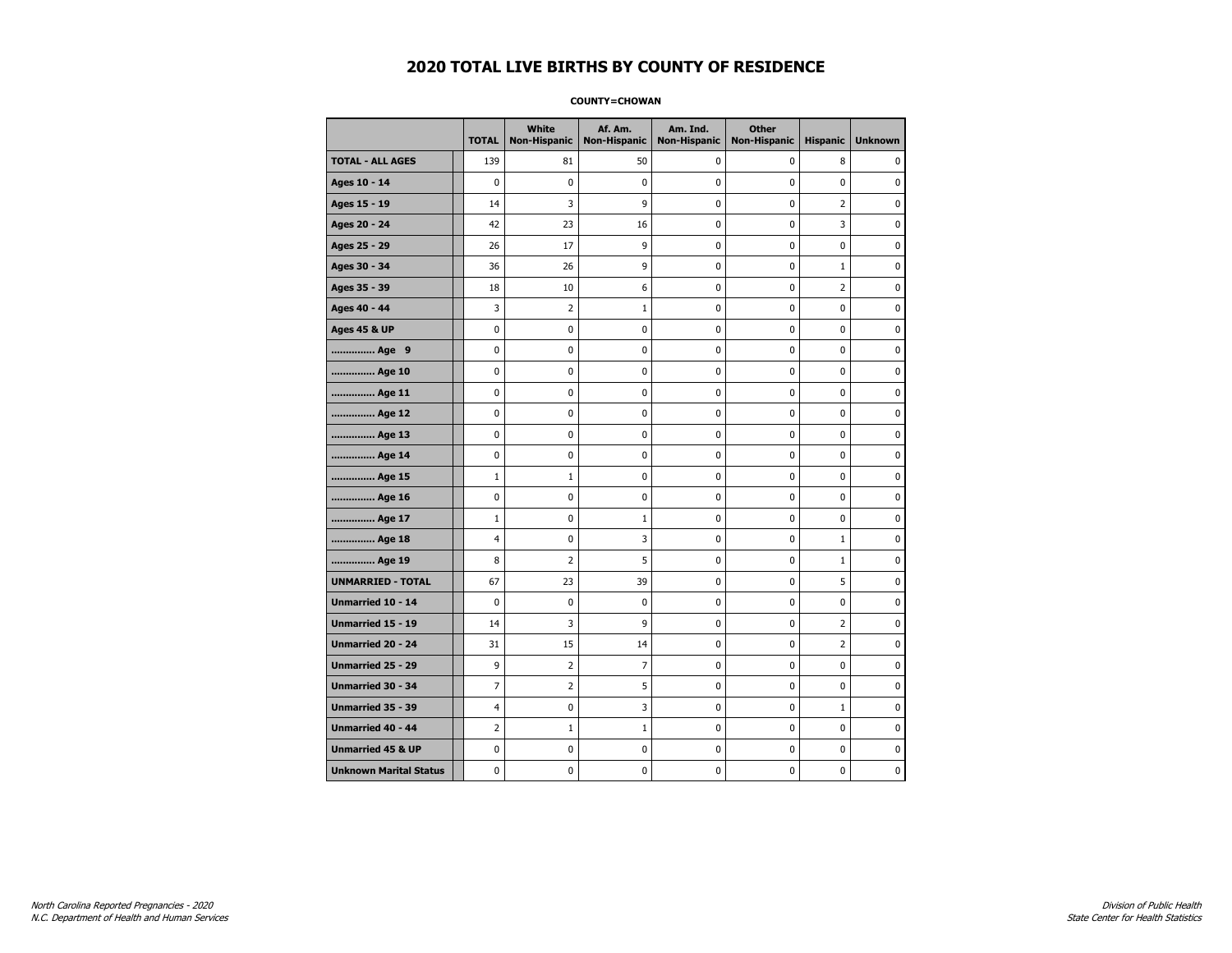**COUNTY=CLAY** 

|                               | <b>TOTAL</b>   | White<br>Non-Hispanic | Af. Am.<br><b>Non-Hispanic</b> | Am. Ind.<br><b>Non-Hispanic</b> | <b>Other</b><br>Non-Hispanic | <b>Hispanic</b> | <b>Unknown</b> |
|-------------------------------|----------------|-----------------------|--------------------------------|---------------------------------|------------------------------|-----------------|----------------|
| <b>TOTAL - ALL AGES</b>       | 96             | 87                    | 3                              | 0                               | 0                            | 6               | 0              |
| Ages 10 - 14                  | $\mathbf 0$    | $\mathbf 0$           | 0                              | 0                               | 0                            | 0               | 0              |
| Ages 15 - 19                  | 6              | 6                     | 0                              | 0                               | 0                            | 0               | 0              |
| Ages 20 - 24                  | 22             | 19                    | $\mathbf{1}$                   | 0                               | 0                            | $\overline{2}$  | 0              |
| Ages 25 - 29                  | 30             | 28                    | 0                              | 0                               | 0                            | $\overline{2}$  | $\pmb{0}$      |
| Ages 30 - 34                  | 25             | 24                    | 0                              | 0                               | 0                            | $\mathbf 1$     | 0              |
| Ages 35 - 39                  | 12             | 9                     | 2                              | 0                               | 0                            | $\mathbf{1}$    | 0              |
| Ages 40 - 44                  | $\mathbf{1}$   | $\mathbf{1}$          | 0                              | 0                               | 0                            | 0               | $\mathbf 0$    |
| <b>Ages 45 &amp; UP</b>       | 0              | 0                     | 0                              | 0                               | 0                            | 0               | 0              |
| Age 9                         | $\mathbf 0$    | $\mathbf 0$           | 0                              | 0                               | 0                            | 0               | $\mathbf 0$    |
| Age 10                        | 0              | 0                     | 0                              | 0                               | 0                            | 0               | 0              |
| Age 11                        | 0              | 0                     | 0                              | 0                               | 0                            | 0               | 0              |
| Age 12                        | 0              | 0                     | 0                              | 0                               | 0                            | 0               | 0              |
| Age 13                        | 0              | 0                     | 0                              | 0                               | 0                            | 0               | 0              |
| Age 14                        | 0              | 0                     | 0                              | 0                               | 0                            | 0               | 0              |
| Age 15                        | 0              | 0                     | 0                              | 0                               | 0                            | 0               | $\pmb{0}$      |
| Age 16                        | 0              | 0                     | $\bf{0}$                       | 0                               | 0                            | 0               | $\pmb{0}$      |
| Age 17                        | 2              | 2                     | 0                              | 0                               | 0                            | 0               | 0              |
| Age 18                        | $\mathbf{1}$   | $\mathbf{1}$          | 0                              | 0                               | 0                            | 0               | $\pmb{0}$      |
| Age 19                        | 3              | 3                     | 0                              | 0                               | 0                            | 0               | 0              |
| <b>UNMARRIED - TOTAL</b>      | 31             | 26                    | $\mathbf{1}$                   | 0                               | 0                            | 4               | 0              |
| Unmarried 10 - 14             | $\pmb{0}$      | 0                     | 0                              | 0                               | 0                            | 0               | 0              |
| Unmarried 15 - 19             | 5              | 5                     | 0                              | 0                               | 0                            | 0               | $\pmb{0}$      |
| <b>Unmarried 20 - 24</b>      | 11             | 9                     | $\mathbf{1}$                   | 0                               | 0                            | 1               | 0              |
| <b>Unmarried 25 - 29</b>      | 11             | 9                     | 0                              | 0                               | 0                            | 2               | 0              |
| <b>Unmarried 30 - 34</b>      | $\overline{2}$ | $\overline{2}$        | 0                              | 0                               | 0                            | 0               | $\mathbf 0$    |
| Unmarried 35 - 39             | 2              | $\mathbf{1}$          | 0                              | 0                               | 0                            | $\mathbf{1}$    | $\mathbf 0$    |
| Unmarried 40 - 44             | $\pmb{0}$      | $\pmb{0}$             | $\pmb{0}$                      | 0                               | 0                            | 0               | $\pmb{0}$      |
| <b>Unmarried 45 &amp; UP</b>  | 0              | 0                     | 0                              | 0                               | 0                            | 0               | 0              |
| <b>Unknown Marital Status</b> | 0              | 0                     | 0                              | 0                               | 0                            | 0               | 0              |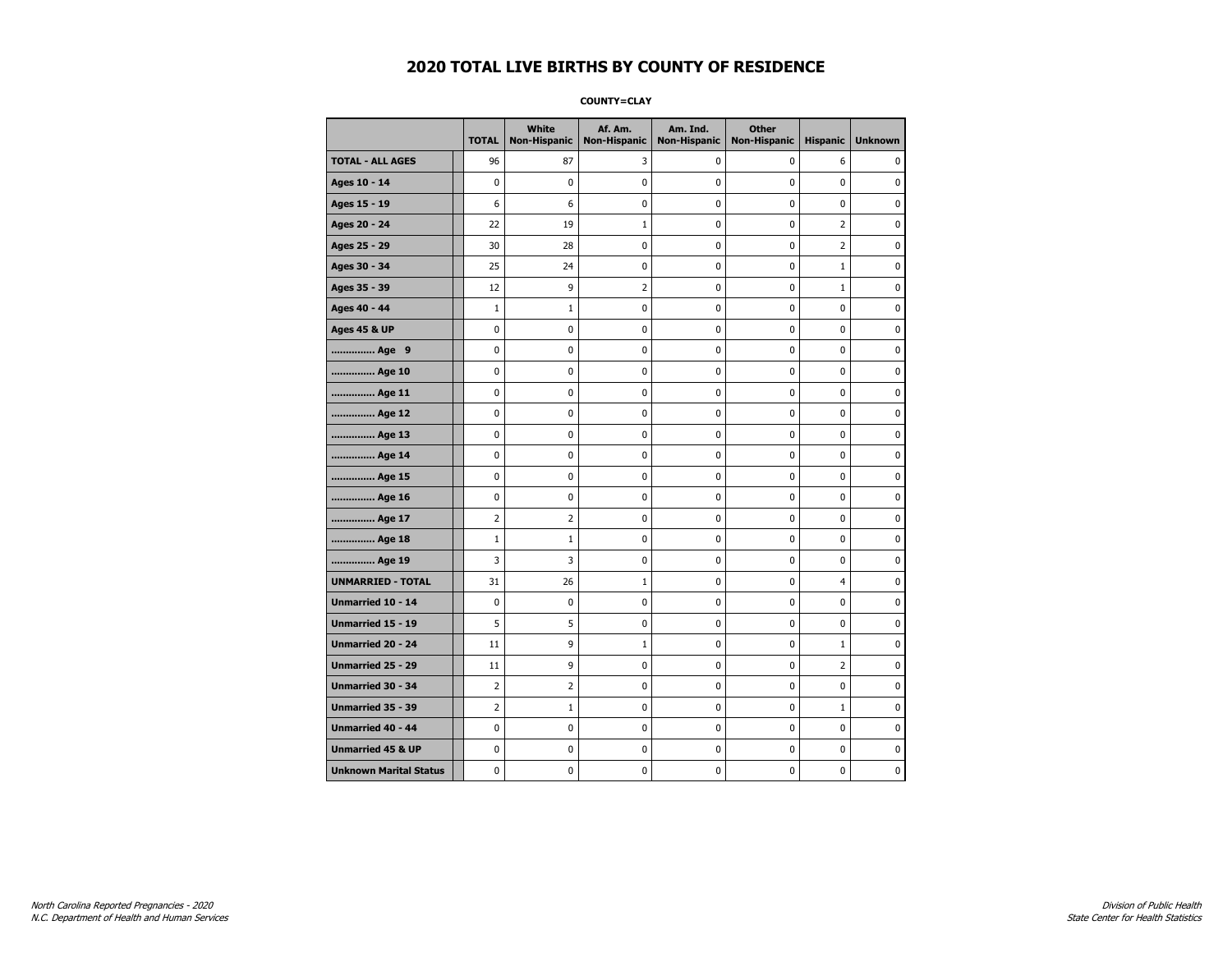#### **COUNTY=CLEVELAND**

|                               | <b>TOTAL</b>   | White<br><b>Non-Hispanic</b> | Af. Am.<br><b>Non-Hispanic</b> | Am. Ind.<br><b>Non-Hispanic</b> | <b>Other</b><br><b>Non-Hispanic</b> | <b>Hispanic</b> | <b>Unknown</b> |
|-------------------------------|----------------|------------------------------|--------------------------------|---------------------------------|-------------------------------------|-----------------|----------------|
| <b>TOTAL - ALL AGES</b>       | 1,079          | 706                          | 294                            | 1                               | 5                                   | 73              | 0              |
| Ages 10 - 14                  | 0              | 0                            | $\mathbf 0$                    | 0                               | 0                                   | $\pmb{0}$       | 0              |
| Ages 15 - 19                  | 78             | 42                           | 31                             | $\mathbf 0$                     | 0                                   | 5               | $\mathbf 0$    |
| Ages 20 - 24                  | 342            | 214                          | 100                            | $\mathbf{1}$                    | $\mathbf{1}$                        | 26              | 0              |
| Ages 25 - 29                  | 337            | 233                          | 87                             | 0                               | $\overline{2}$                      | 15              | 0              |
| Ages 30 - 34                  | 215            | 149                          | 47                             | $\mathbf 0$                     | $1\,$                               | 18              | 0              |
| Ages 35 - 39                  | 88             | 56                           | 24                             | $\pmb{0}$                       | $1\,$                               | $\overline{7}$  | $\pmb{0}$      |
| Ages 40 - 44                  | 18             | 11                           | 5                              | 0                               | 0                                   | $\overline{2}$  | 0              |
| <b>Ages 45 &amp; UP</b>       | $\mathbf{1}$   | $\mathbf{1}$                 | 0                              | 0                               | 0                                   | 0               | 0              |
| Age 9                         | 0              | 0                            | 0                              | 0                               | 0                                   | 0               | 0              |
| Age 10                        | 0              | 0                            | $\mathbf 0$                    | $\mathbf 0$                     | 0                                   | $\mathbf 0$     | 0              |
| Age 11                        | 0              | 0                            | 0                              | 0                               | 0                                   | $\mathbf 0$     | 0              |
| Age 12                        | 0              | 0                            | 0                              | 0                               | 0                                   | 0               | 0              |
| Age 13                        | 0              | 0                            | $\mathbf 0$                    | $\mathbf 0$                     | 0                                   | $\mathbf 0$     | $\mathbf 0$    |
| Age 14                        | $\mathbf 0$    | $\mathbf 0$                  | $\mathbf 0$                    | $\mathbf 0$                     | 0                                   | $\mathbf 0$     | $\mathbf 0$    |
| Age 15                        | $\overline{2}$ | $\overline{2}$               | $\mathbf 0$                    | $\pmb{0}$                       | 0                                   | $\pmb{0}$       | $\pmb{0}$      |
| Age 16                        | 5              | $\overline{2}$               | 3                              | 0                               | 0                                   | 0               | 0              |
| Age 17                        | 16             | 6                            | 10                             | 0                               | 0                                   | $\mathbf 0$     | 0              |
| Age 18                        | 22             | 13                           | $\overline{7}$                 | 0                               | 0                                   | 2               | 0              |
| Age 19                        | 33             | 19                           | 11                             | 0                               | 0                                   | 3               | 0              |
| <b>UNMARRIED - TOTAL</b>      | 599            | 304                          | 259                            | $\mathbf{1}$                    | $\mathbf{1}$                        | 34              | 0              |
| Unmarried 10 - 14             | 0              | 0                            | $\mathbf 0$                    | 0                               | $\mathbf 0$                         | $\mathbf{0}$    | $\pmb{0}$      |
| Unmarried 15 - 19             | 71             | 36                           | 31                             | 0                               | 0                                   | $\overline{4}$  | 0              |
| <b>Unmarried 20 - 24</b>      | 242            | 126                          | 96                             | $\mathbf{1}$                    | $\mathbf{1}$                        | 18              | 0              |
| <b>Unmarried 25 - 29</b>      | 165            | 86                           | 75                             | $\pmb{0}$                       | 0                                   | $\overline{4}$  | $\bf{0}$       |
| Unmarried 30 - 34             | 81             | 38                           | 37                             | 0                               | 0                                   | 6               | 0              |
| Unmarried 35 - 39             | 32             | 14                           | 16                             | 0                               | 0                                   | $\overline{2}$  | 0              |
| Unmarried 40 - 44             | 7              | 3                            | 4                              | 0                               | 0                                   | 0               | 0              |
| <b>Unmarried 45 &amp; UP</b>  | $\mathbf 1$    | $\mathbf{1}$                 | 0                              | 0                               | 0                                   | 0               | 0              |
| <b>Unknown Marital Status</b> | 0              | 0                            | $\pmb{0}$                      | 0                               | 0                                   | 0               | 0              |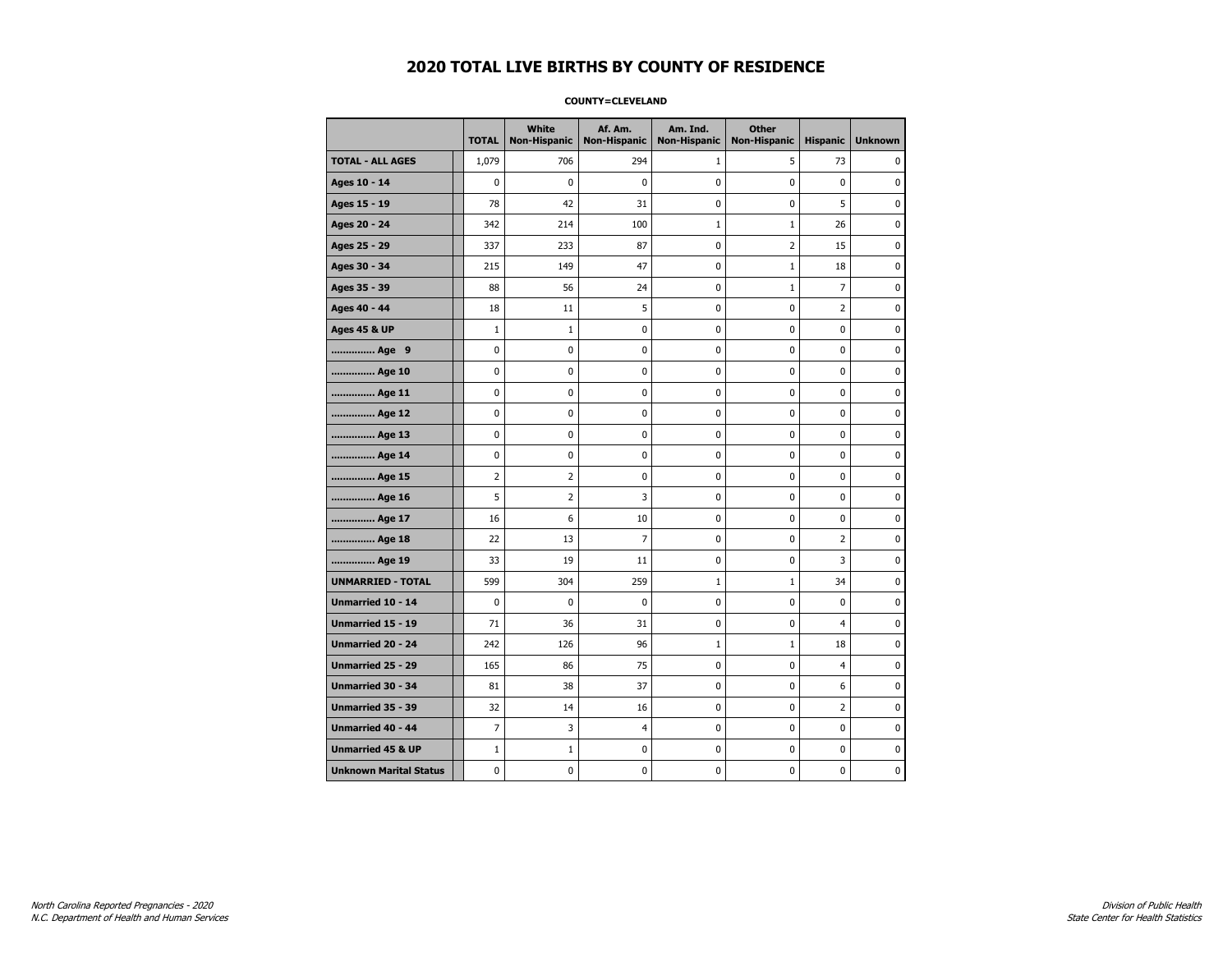#### **COUNTY=COLUMBUS**

|                               | <b>TOTAL</b> | White<br><b>Non-Hispanic</b> | Af. Am.<br><b>Non-Hispanic</b> | Am. Ind.<br><b>Non-Hispanic</b> | <b>Other</b><br><b>Non-Hispanic</b> | <b>Hispanic</b> | <b>Unknown</b> |
|-------------------------------|--------------|------------------------------|--------------------------------|---------------------------------|-------------------------------------|-----------------|----------------|
| <b>TOTAL - ALL AGES</b>       | 572          | 297                          | 197                            | 31                              | $\mathbf{1}$                        | 46              | 0              |
| Ages 10 - 14                  | $\mathbf{1}$ | $\mathbf 0$                  | 1                              | 0                               | 0                                   | 0               | 0              |
| Ages 15 - 19                  | 56           | 27                           | 20                             | $\overline{2}$                  | 0                                   | $\overline{7}$  | $\mathbf 0$    |
| Ages 20 - 24                  | 191          | 87                           | 70                             | 15                              | $\mathbf{1}$                        | 18              | $\mathbf 0$    |
| Ages 25 - 29                  | 164          | 99                           | 53                             | 5                               | 0                                   | $\overline{7}$  | $\pmb{0}$      |
| Ages 30 - 34                  | 107          | 56                           | 36                             | 5                               | 0                                   | 10              | 0              |
| Ages 35 - 39                  | 41           | 23                           | 10                             | 4                               | 0                                   | 4               | 0              |
| Ages 40 - 44                  | 11           | 4                            | 7                              | 0                               | 0                                   | 0               | 0              |
| <b>Ages 45 &amp; UP</b>       | $\mathbf 1$  | $\mathbf{1}$                 | 0                              | 0                               | 0                                   | 0               | 0              |
| Age 9                         | 0            | 0                            | 0                              | 0                               | 0                                   | 0               | 0              |
| Age 10                        | 0            | $\mathbf 0$                  | 0                              | 0                               | 0                                   | 0               | $\mathbf 0$    |
| Age 11                        | 0            | 0                            | 0                              | 0                               | 0                                   | 0               | $\mathbf 0$    |
| Age 12                        | 0            | 0                            | 0                              | 0                               | 0                                   | 0               | 0              |
| Age 13                        | 0            | 0                            | 0                              | 0                               | 0                                   | 0               | 0              |
| Age 14                        | $\mathbf{1}$ | $\mathbf 0$                  | 1                              | 0                               | 0                                   | 0               | $\mathbf 0$    |
| Age 15                        | 2            | 0                            | $\overline{2}$                 | 0                               | 0                                   | 0               | 0              |
| Age 16                        | 3            | $\mathbf{1}$                 | 0                              | $\overline{2}$                  | 0                                   | 0               | $\mathbf 0$    |
| Age 17                        | 11           | 4                            | 6                              | 0                               | 0                                   | $\mathbf{1}$    | $\mathbf 0$    |
| Age 18                        | 12           | 9                            | 0                              | 0                               | 0                                   | 3               | $\mathbf 0$    |
| Age 19                        | 28           | 13                           | 12                             | 0                               | 0                                   | 3               | $\pmb{0}$      |
| <b>UNMARRIED - TOTAL</b>      | 346          | 135                          | 166                            | 18                              | $1\,$                               | 26              | 0              |
| Unmarried 10 - 14             | $\mathbf{1}$ | $\mathbf 0$                  | 1                              | 0                               | 0                                   | 0               | 0              |
| Unmarried 15 - 19             | 49           | 20                           | 20                             | $\overline{2}$                  | 0                                   | 7               | $\mathbf 0$    |
| Unmarried 20 - 24             | 140          | 52                           | 64                             | 11                              | $\mathbf{1}$                        | 12              | 0              |
| Unmarried 25 - 29             | 90           | 38                           | 46                             | 3                               | 0                                   | 3               | $\mathbf 0$    |
| <b>Unmarried 30 - 34</b>      | 45           | 16                           | 25                             | $\mathbf{1}$                    | 0                                   | 3               | $\mathbf 0$    |
| Unmarried 35 - 39             | 15           | 8                            | 5                              | $\mathbf 1$                     | 0                                   | $\mathbf 1$     | $\pmb{0}$      |
| Unmarried 40 - 44             | 5            | 0                            | 5                              | 0                               | 0                                   | 0               | 0              |
| <b>Unmarried 45 &amp; UP</b>  | $1\,$        | $\mathbf{1}$                 | 0                              | 0                               | 0                                   | 0               | 0              |
| <b>Unknown Marital Status</b> | 0            | 0                            | 0                              | 0                               | 0                                   | 0               | 0              |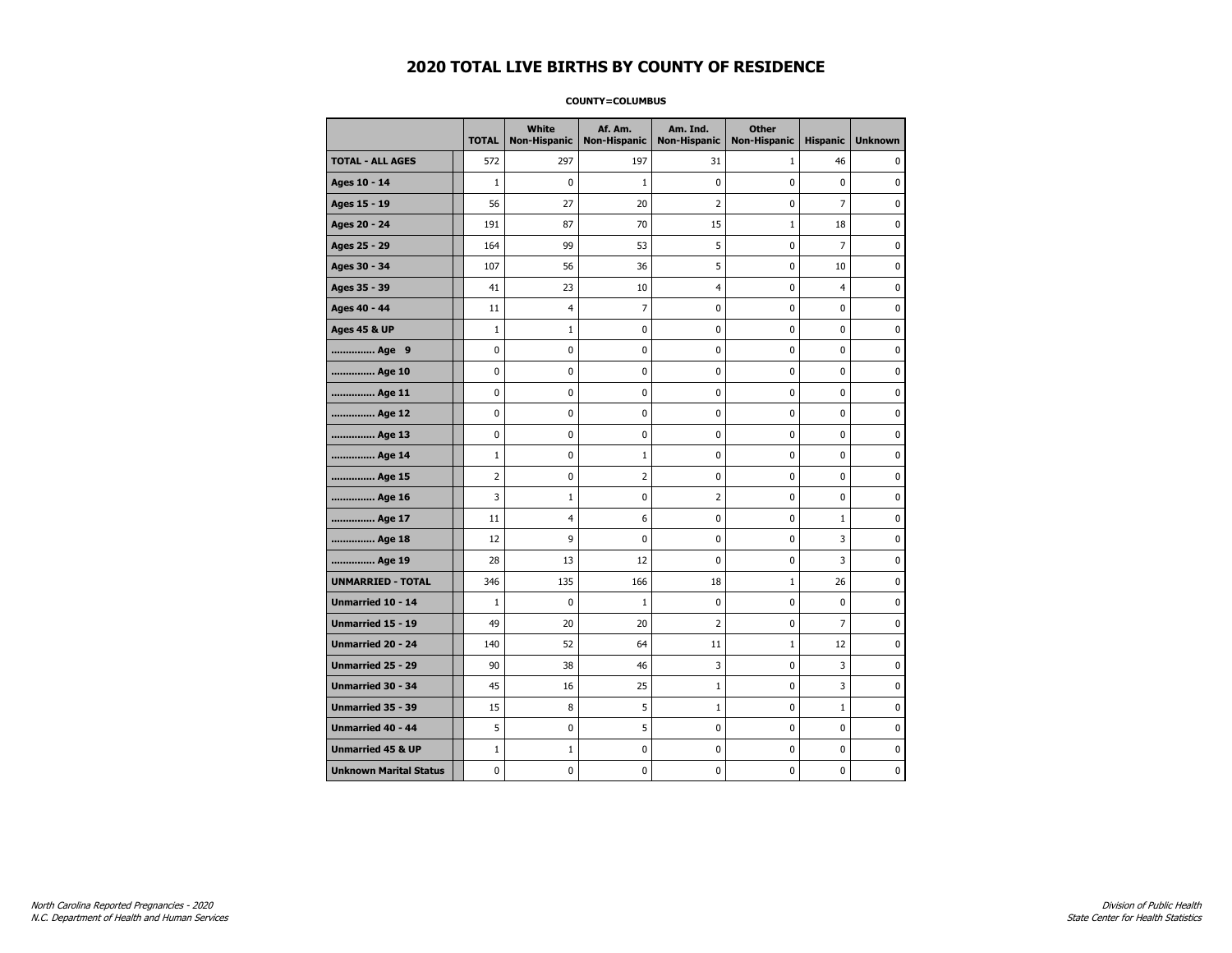#### **COUNTY=CRAVEN**

|                               | <b>TOTAL</b>   | White<br>Non-Hispanic | Af. Am.<br><b>Non-Hispanic</b> | Am. Ind.<br><b>Non-Hispanic</b> | <b>Other</b><br>Non-Hispanic | <b>Hispanic</b> | <b>Unknown</b> |
|-------------------------------|----------------|-----------------------|--------------------------------|---------------------------------|------------------------------|-----------------|----------------|
| <b>TOTAL - ALL AGES</b>       | 1,312          | 816                   | 265                            | 6                               | 69                           | 156             | 0              |
| Ages 10 - 14                  | $\mathbf{1}$   | 0                     | $\mathbf 1$                    | 0                               | 0                            | $\mathbf 0$     | $\mathbf 0$    |
| Ages 15 - 19                  | 69             | 38                    | 22                             | $\mathbf 0$                     | 2                            | $\overline{7}$  | 0              |
| Ages 20 - 24                  | 386            | 234                   | 80                             | 3                               | 5                            | 64              | $\mathbf 0$    |
| Ages 25 - 29                  | 409            | 265                   | 82                             | $\mathbf 1$                     | 25                           | 36              | 0              |
| Ages 30 - 34                  | 280            | 175                   | 52                             | $\overline{2}$                  | 23                           | 28              | 0              |
| Ages 35 - 39                  | 138            | 86                    | 21                             | 0                               | 13                           | 18              | 0              |
| Ages 40 - 44                  | 28             | 17                    | $\overline{7}$                 | $\mathbf 0$                     | $1\,$                        | 3               | 0              |
| <b>Ages 45 &amp; UP</b>       | $\mathbf 1$    | $\mathbf{1}$          | $\mathbf 0$                    | $\pmb{0}$                       | 0                            | $\mathbf 0$     | $\mathbf 0$    |
| Age 9                         | 0              | 0                     | $\pmb{0}$                      | 0                               | 0                            | 0               | $\pmb{0}$      |
| Age 10                        | 0              | $\mathbf 0$           | $\mathbf 0$                    | $\pmb{0}$                       | 0                            | 0               | $\bf{0}$       |
| Age 11                        | 0              | 0                     | 0                              | 0                               | 0                            | 0               | 0              |
| Age 12                        | 0              | 0                     | 0                              | 0                               | 0                            | 0               | 0              |
| Age 13                        | 0              | $\mathbf 0$           | $\mathbf 0$                    | 0                               | 0                            | $\mathbf 0$     | 0              |
| Age 14                        | $\mathbf{1}$   | 0                     | 1                              | $\mathbf 0$                     | 0                            | $\mathbf 0$     | $\mathbf 0$    |
| Age 15                        | 0              | 0                     | 0                              | 0                               | 0                            | 0               | 0              |
| Age 16                        | $\overline{4}$ | 0                     | 3                              | $\pmb{0}$                       | 0                            | $\mathbf{1}$    | 0              |
| Age 17                        | 5              | 3                     | $\overline{2}$                 | 0                               | 0                            | 0               | 0              |
| Age 18                        | 15             | 9                     | 3                              | $\mathbf 0$                     | $\mathbf{1}$                 | $\overline{2}$  | 0              |
| Age 19                        | 45             | 26                    | 14                             | $\pmb{0}$                       | $\mathbf{1}$                 | 4               | 0              |
| <b>UNMARRIED - TOTAL</b>      | 452            | 211                   | 176                            | 5                               | 12                           | 48              | 0              |
| Unmarried 10 - 14             | $\mathbf 1$    | $\mathbf 0$           | $\mathbf 1$                    | $\pmb{0}$                       | 0                            | $\mathbf 0$     | $\mathbf 0$    |
| Unmarried 15 - 19             | 53             | 25                    | 22                             | 0                               | $1\,$                        | 5               | 0              |
| Unmarried 20 - 24             | 149            | 71                    | 55                             | $\overline{2}$                  | 3                            | 18              | 0              |
| Unmarried 25 - 29             | 137            | 62                    | 58                             | $\mathbf{1}$                    | 5                            | 11              | 0              |
| <b>Unmarried 30 - 34</b>      | 70             | 37                    | 25                             | $\overline{2}$                  | 2                            | $\overline{4}$  | $\mathbf 0$    |
| <b>Unmarried 35 - 39</b>      | 38             | 14                    | 15                             | $\pmb{0}$                       | $1\,$                        | 8               | $\mathbf 0$    |
| Unmarried 40 - 44             | 4              | $\overline{2}$        | 0                              | 0                               | 0                            | 2               | 0              |
| <b>Unmarried 45 &amp; UP</b>  | 0              | 0                     | 0                              | 0                               | 0                            | 0               | 0              |
| <b>Unknown Marital Status</b> | 0              | 0                     | $\pmb{0}$                      | 0                               | 0                            | 0               | 0              |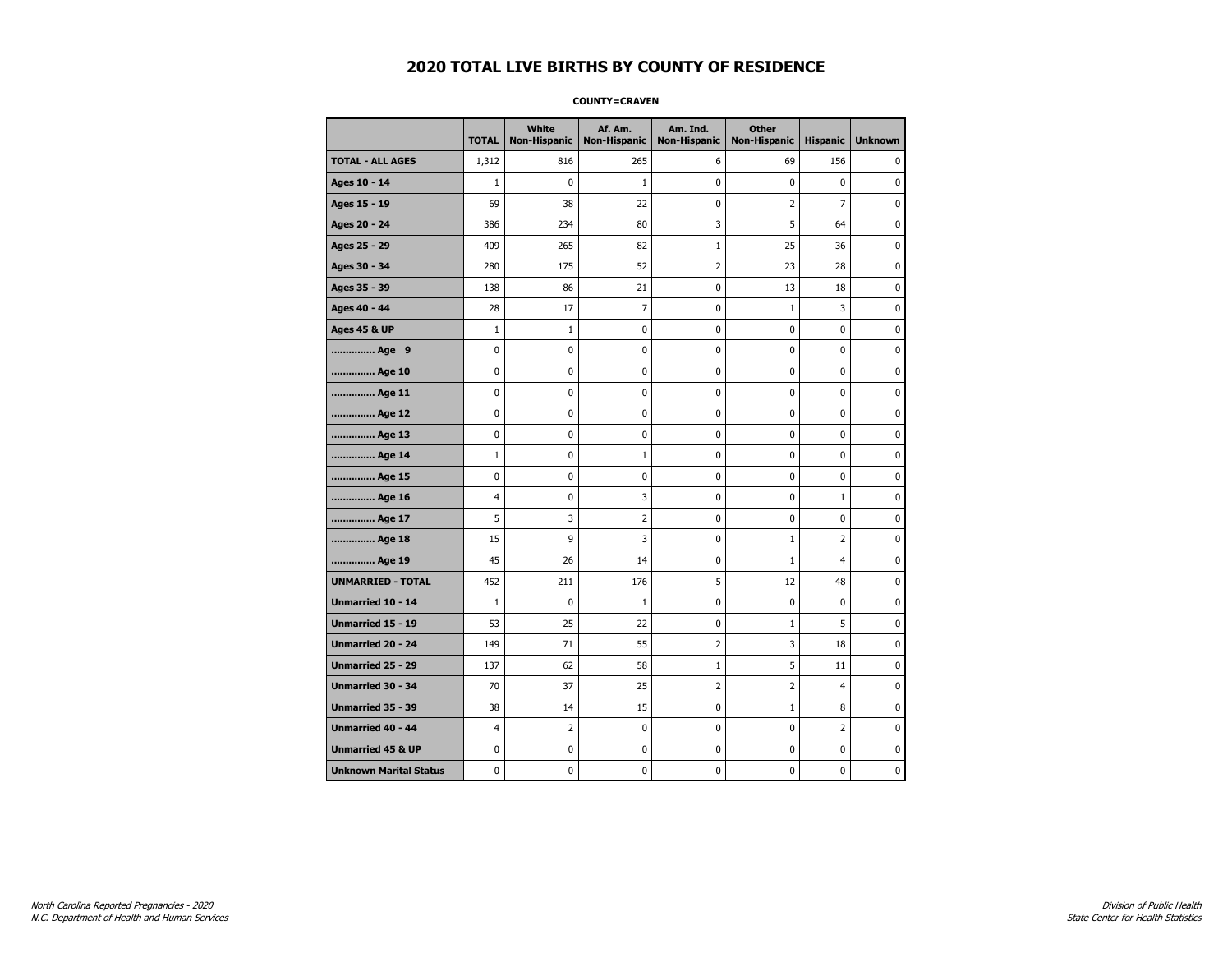#### **COUNTY=CUMBERLAND**

|                               | <b>TOTAL</b> | <b>White</b><br><b>Non-Hispanic</b> | Af. Am.<br><b>Non-Hispanic</b> | Am. Ind.<br><b>Non-Hispanic</b> | <b>Other</b><br>Non-Hispanic | <b>Hispanic</b> | <b>Unknown</b> |
|-------------------------------|--------------|-------------------------------------|--------------------------------|---------------------------------|------------------------------|-----------------|----------------|
| <b>TOTAL - ALL AGES</b>       | 5,120        | 2,000                               | 2,068                          | 83                              | 189                          | 780             | 0              |
| Ages 10 - 14                  | $\mathbf 0$  | 0                                   | 0                              | $\pmb{0}$                       | 0                            | $\mathbf 0$     | 0              |
| Ages 15 - 19                  | 256          | 75                                  | 128                            | 8                               | 3                            | 42              | $\mathbf 0$    |
| Ages 20 - 24                  | 1,489        | 599                                 | 562                            | 30                              | 40                           | 258             | $\mathbf 0$    |
| Ages 25 - 29                  | 1,638        | 627                                 | 678                            | 23                              | 43                           | 267             | $\pmb{0}$      |
| Ages 30 - 34                  | 1,107        | 456                                 | 446                            | 13                              | 64                           | 128             | 0              |
| Ages 35 - 39                  | 501          | 201                                 | 197                            | 9                               | 31                           | 63              | 0              |
| Ages 40 - 44                  | 124          | 39                                  | 56                             | 0                               | 7                            | 22              | 0              |
| <b>Ages 45 &amp; UP</b>       | 5            | 3                                   | $\mathbf{1}$                   | 0                               | $\mathbf{1}$                 | 0               | 0              |
| Age 9                         | 0            | 0                                   | 0                              | 0                               | 0                            | 0               | 0              |
| Age 10                        | 0            | 0                                   | 0                              | $\mathbf 0$                     | 0                            | 0               | $\mathbf 0$    |
| Age 11                        | 0            | 0                                   | 0                              | $\mathbf 0$                     | 0                            | 0               | $\mathbf 0$    |
| Age 12                        | $\pmb{0}$    | 0                                   | $\pmb{0}$                      | 0                               | 0                            | 0               | 0              |
| Age 13                        | 0            | 0                                   | 0                              | 0                               | 0                            | 0               | 0              |
| Age 14                        | 0            | 0                                   | 0                              | 0                               | 0                            | 0               | $\mathbf 0$    |
| Age 15                        | 3            | $\mathbf{1}$                        | 1                              | 0                               | 0                            | $\mathbf{1}$    | 0              |
| Age 16                        | 12           | $\overline{2}$                      | 8                              | 0                               | $1\,$                        | $\mathbf 1$     | $\mathbf 0$    |
| Age 17                        | 24           | 5                                   | 16                             | $\mathbf{1}$                    | 0                            | $\overline{2}$  | $\mathbf 0$    |
| Age 18                        | 65           | 14                                  | 37                             | $\overline{4}$                  | 0                            | 10              | $\mathbf 0$    |
| Age 19                        | 152          | 53                                  | 66                             | 3                               | $\overline{2}$               | 28              | $\pmb{0}$      |
| <b>UNMARRIED - TOTAL</b>      | 2,083        | 444                                 | 1,313                          | 52                              | 25                           | 249             | 0              |
| Unmarried 10 - 14             | 0            | 0                                   | 0                              | $\mathbf 0$                     | 0                            | 0               | 0              |
| Unmarried 15 - 19             | 199          | 39                                  | 120                            | 7                               | 3                            | 30              | $\mathbf 0$    |
| <b>Unmarried 20 - 24</b>      | 675          | 154                                 | 404                            | 23                              | 10                           | 84              | 0              |
| Unmarried 25 - 29             | 633          | 118                                 | 424                            | 12                              | 5                            | 74              | $\mathbf 0$    |
| <b>Unmarried 30 - 34</b>      | 352          | 78                                  | 234                            | 5                               | 3                            | 32              | $\mathbf 0$    |
| Unmarried 35 - 39             | 175          | 43                                  | 103                            | 5                               | 3                            | 21              | $\pmb{0}$      |
| <b>Unmarried 40 - 44</b>      | 48           | 12                                  | 27                             | 0                               | $1\,$                        | 8               | 0              |
| <b>Unmarried 45 &amp; UP</b>  | $\mathbf{1}$ | 0                                   | 1                              | 0                               | 0                            | 0               | 0              |
| <b>Unknown Marital Status</b> | 3            | $1\,$                               | $\overline{2}$                 | 0                               | 0                            | 0               | 0              |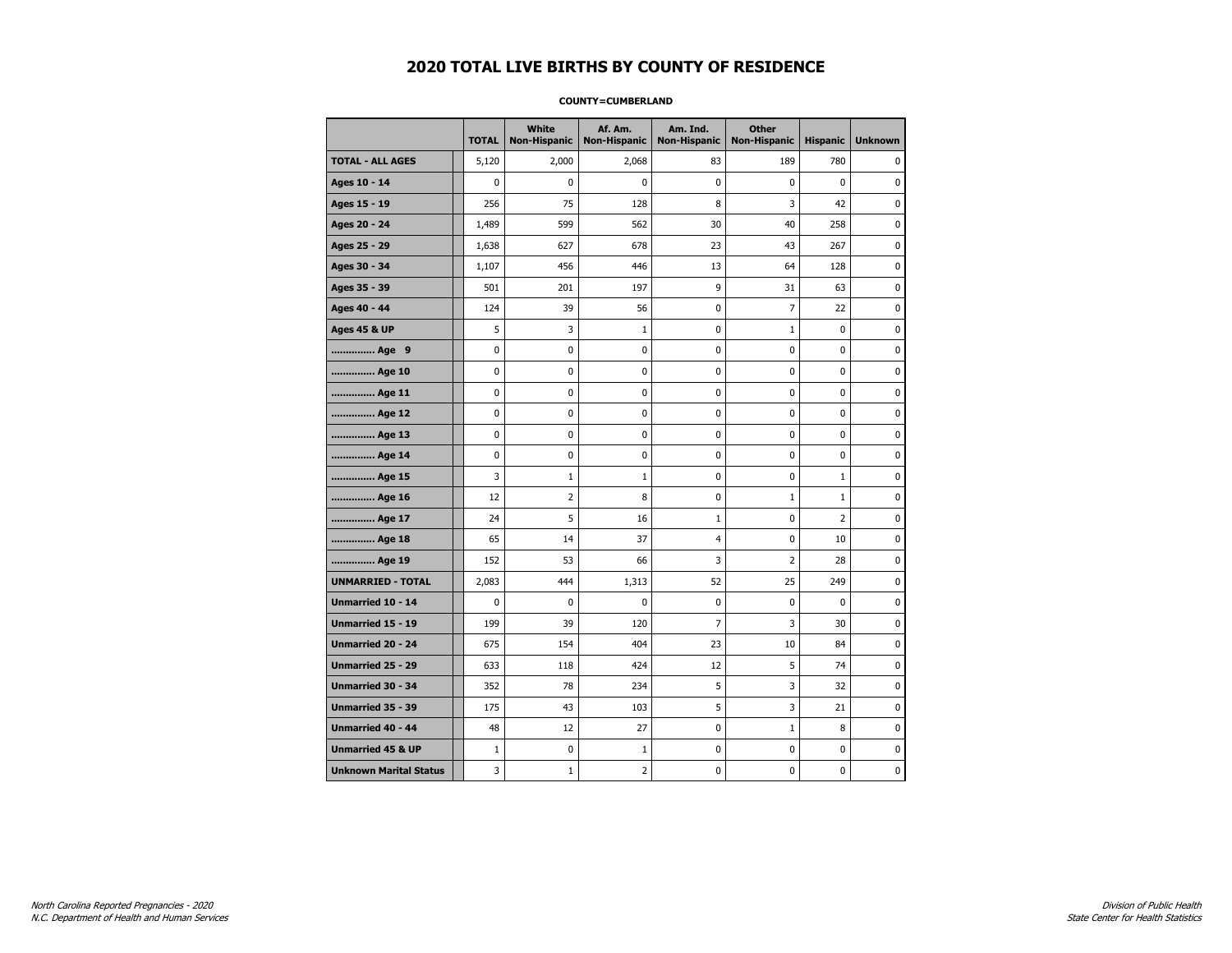#### **COUNTY=CURRITUCK**

|                               | <b>TOTAL</b> | White<br>Non-Hispanic | Af. Am.<br><b>Non-Hispanic</b> | Am. Ind.<br><b>Non-Hispanic</b> | <b>Other</b><br><b>Non-Hispanic</b> | <b>Hispanic</b> | <b>Unknown</b> |
|-------------------------------|--------------|-----------------------|--------------------------------|---------------------------------|-------------------------------------|-----------------|----------------|
| <b>TOTAL - ALL AGES</b>       | 291          | 246                   | 16                             | 1                               | 5                                   | 23              | 0              |
| Ages 10 - 14                  | $\mathbf{1}$ | $\mathbf{1}$          | 0                              | 0                               | $\mathbf 0$                         | $\pmb{0}$       | 0              |
| Ages 15 - 19                  | 13           | 8                     | 3                              | $\mathbf 0$                     | $\mathbf 0$                         | $\overline{2}$  | $\mathbf 0$    |
| Ages 20 - 24                  | 41           | 28                    | 4                              | 0                               | $1\,$                               | 8               | 0              |
| Ages 25 - 29                  | 99           | 87                    | 5                              | 0                               | $\pmb{0}$                           | 7               | 0              |
| Ages 30 - 34                  | 87           | 78                    | 3                              | 0                               | $\overline{2}$                      | $\overline{4}$  | 0              |
| Ages 35 - 39                  | 46           | 41                    | 1                              | 0                               | 2                                   | $\overline{2}$  | 0              |
| Ages 40 - 44                  | 4            | 3                     | 0                              | 1                               | 0                                   | 0               | 0              |
| <b>Ages 45 &amp; UP</b>       | $\mathbf 0$  | 0                     | 0                              | 0                               | 0                                   | $\mathbf 0$     | 0              |
| Age 9                         | 0            | 0                     | 0                              | 0                               | 0                                   | 0               | 0              |
| Age 10                        | $\mathbf 0$  | 0                     | 0                              | $\mathbf 0$                     | 0                                   | 0               | 0              |
| Age 11                        | $\pmb{0}$    | 0                     | $\bf{0}$                       | $\pmb{0}$                       | $\pmb{0}$                           | 0               | $\pmb{0}$      |
| Age 12                        | $\mathbf 0$  | 0                     | 0                              | 0                               | 0                                   | 0               | 0              |
| Age 13                        | $\mathbf 0$  | 0                     | 0                              | $\mathbf 0$                     | 0                                   | 0               | 0              |
| Age 14                        | $\mathbf{1}$ | $\mathbf{1}$          | 0                              | 0                               | 0                                   | 0               | 0              |
| Age 15                        | $\mathbf 0$  | 0                     | 0                              | 0                               | $\mathbf 0$                         | 0               | 0              |
| Age 16                        | $\mathbf{1}$ | $\mathbf{1}$          | 0                              | 0                               | $\mathbf 0$                         | 0               | 0              |
| Age 17                        | 3            | $\overline{2}$        | 0                              | $\mathbf 0$                     | 0                                   | $\mathbf{1}$    | $\mathbf 0$    |
| Age 18                        | 4            | $\overline{2}$        | $\overline{2}$                 | $\mathbf{0}$                    | 0                                   | $\mathbf 0$     | 0              |
| Age 19                        | 5            | 3                     | $\mathbf{1}$                   | $\pmb{0}$                       | 0                                   | $\mathbf{1}$    | 0              |
| <b>UNMARRIED - TOTAL</b>      | 97           | 75                    | 10                             | $\mathbf 1$                     | 0                                   | 11              | 0              |
| Unmarried 10 - 14             | $\mathbf{1}$ | $\mathbf{1}$          | 0                              | 0                               | $\mathbf 0$                         | $\mathbf 0$     | 0              |
| Unmarried 15 - 19             | 12           | $\overline{7}$        | 3                              | 0                               | 0                                   | 2               | 0              |
| <b>Unmarried 20 - 24</b>      | 26           | 20                    | 3                              | 0                               | 0                                   | 3               | 0              |
| <b>Unmarried 25 - 29</b>      | 33           | 26                    | 4                              | $\mathbf 0$                     | 0                                   | 3               | $\mathbf 0$    |
| Unmarried 30 - 34             | 18           | 15                    | 0                              | 0                               | $\pmb{0}$                           | 3               | 0              |
| Unmarried 35 - 39             | 6            | 6                     | $\pmb{0}$                      | $\pmb{0}$                       | $\pmb{0}$                           | $\pmb{0}$       | $\pmb{0}$      |
| Unmarried 40 - 44             | 1            | 0                     | 0                              | 1                               | 0                                   | 0               | 0              |
| <b>Unmarried 45 &amp; UP</b>  | $\mathbf 0$  | 0                     | 0                              | 0                               | 0                                   | 0               | 0              |
| <b>Unknown Marital Status</b> | 0            | 0                     | 0                              | 0                               | 0                                   | 0               | 0              |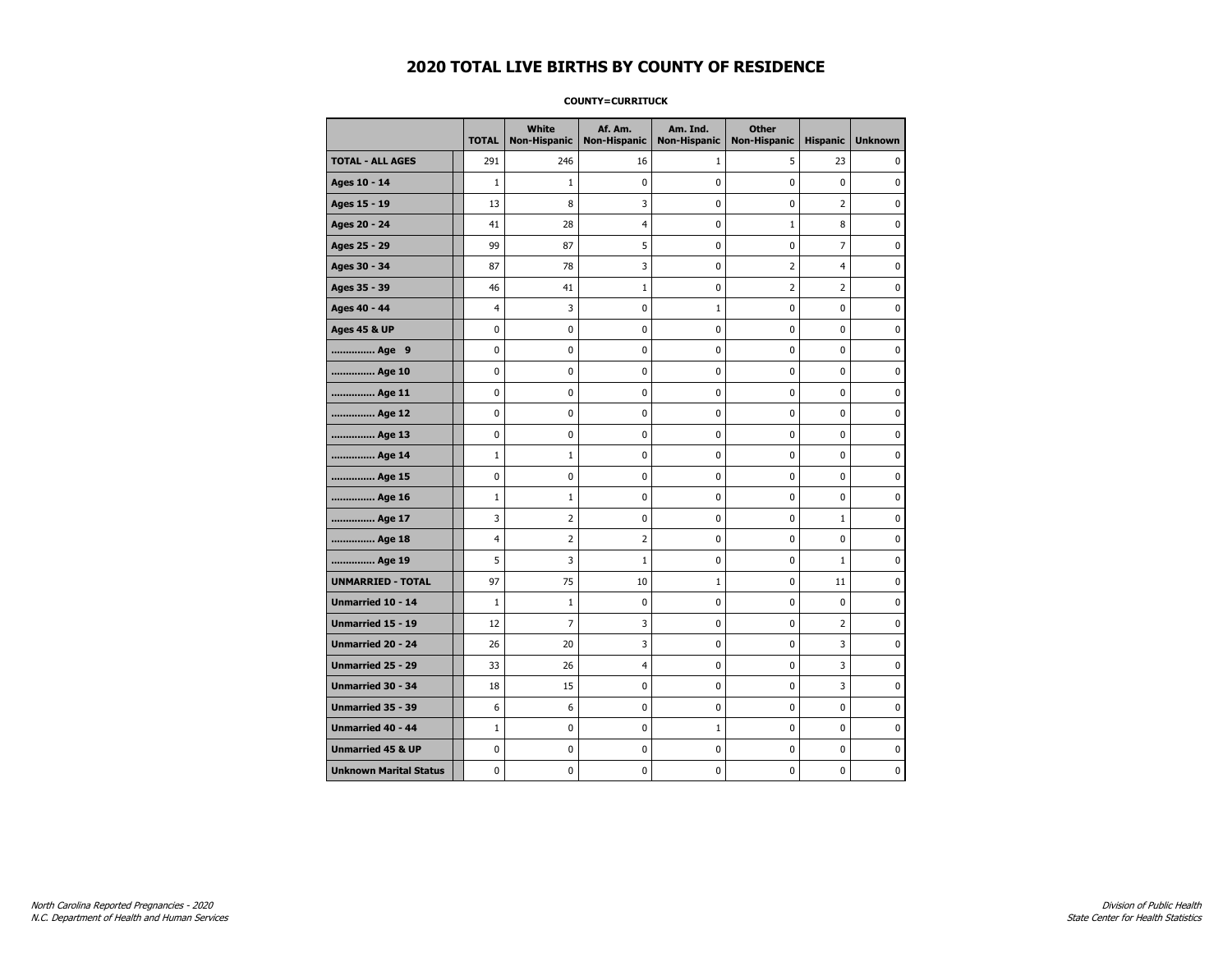**COUNTY=DARE** 

|                               | <b>TOTAL</b>   | White<br>Non-Hispanic | Af. Am.<br><b>Non-Hispanic</b> | Am. Ind.<br><b>Non-Hispanic</b> | <b>Other</b><br><b>Non-Hispanic</b> | <b>Hispanic</b> | <b>Unknown</b> |
|-------------------------------|----------------|-----------------------|--------------------------------|---------------------------------|-------------------------------------|-----------------|----------------|
| <b>TOTAL - ALL AGES</b>       | 339            | 268                   | 4                              | 0                               | 5                                   | 62              | 0              |
| Ages 10 - 14                  | 0              | 0                     | $\mathbf 0$                    | 0                               | 0                                   | $\mathbf 0$     | 0              |
| Ages 15 - 19                  | 9              | $\overline{4}$        | $\mathbf 0$                    | $\mathbf 0$                     | 0                                   | 5               | 0              |
| Ages 20 - 24                  | 62             | 46                    | $\overline{2}$                 | $\mathbf 0$                     | $\mathbf{1}$                        | 13              | 0              |
| Ages 25 - 29                  | 90             | 79                    | $\mathbf{1}$                   | $\pmb{0}$                       | $\mathbf{1}$                        | 9               | $\pmb{0}$      |
| Ages 30 - 34                  | 95             | 75                    | 0                              | 0                               | 0                                   | 20              | 0              |
| Ages 35 - 39                  | 72             | 57                    | 1                              | 0                               | 2                                   | 12              | 0              |
| Ages 40 - 44                  | 9              | 6                     | $\mathbf 0$                    | $\mathbf 0$                     | $\mathbf{1}$                        | $\overline{2}$  | $\pmb{0}$      |
| <b>Ages 45 &amp; UP</b>       | $\mathbf 1$    | 0                     | $\mathbf 0$                    | 0                               | 0                                   | $\mathbf{1}$    | 0              |
| Age 9                         | 0              | $\mathbf 0$           | $\mathbf 0$                    | $\mathbf 0$                     | $\mathbf 0$                         | $\mathbf 0$     | 0              |
| Age 10                        | 0              | 0                     | 0                              | 0                               | 0                                   | 0               | 0              |
| Age 11                        | 0              | 0                     | $\mathbf 0$                    | 0                               | 0                                   | 0               | 0              |
| Age 12                        | 0              | 0                     | 0                              | 0                               | 0                                   | 0               | 0              |
| Age 13                        | 0              | 0                     | $\mathbf 0$                    | 0                               | 0                                   | $\mathbf 0$     | 0              |
| Age 14                        | $\mathbf 0$    | 0                     | 0                              | $\pmb{0}$                       | 0                                   | 0               | 0              |
| Age 15                        | 0              | 0                     | $\mathbf 0$                    | $\pmb{0}$                       | 0                                   | 0               | $\pmb{0}$      |
| Age 16                        | 0              | 0                     | $\mathbf 0$                    | $\pmb{0}$                       | 0                                   | $\pmb{0}$       | $\pmb{0}$      |
| Age 17                        | $\mathbf{1}$   | 0                     | 0                              | 0                               | 0                                   | $\mathbf{1}$    | 0              |
| Age 18                        | $\overline{4}$ | $\mathbf 2$           | $\mathbf 0$                    | 0                               | 0                                   | $\overline{2}$  | $\pmb{0}$      |
| Age 19                        | 4              | $\overline{2}$        | 0                              | 0                               | 0                                   | 2               | 0              |
| <b>UNMARRIED - TOTAL</b>      | 131            | 88                    | 3                              | 0                               | 3                                   | 37              | 0              |
| Unmarried 10 - 14             | 0              | 0                     | 0                              | 0                               | 0                                   | 0               | 0              |
| Unmarried 15 - 19             | 9              | $\overline{4}$        | 0                              | $\pmb{0}$                       | 0                                   | 5               | $\pmb{0}$      |
| Unmarried 20 - 24             | 36             | 25                    | $\overline{2}$                 | 0                               | 1                                   | 8               | 0              |
| Unmarried 25 - 29             | 36             | 29                    | 1                              | 0                               | $1\,$                               | 5               | 0              |
| <b>Unmarried 30 - 34</b>      | 26             | 14                    | 0                              | $\mathbf 0$                     | 0                                   | 12              | $\mathbf 0$    |
| Unmarried 35 - 39             | 18             | 12                    | $\mathbf 0$                    | $\mathbf 0$                     | 0                                   | 6               | 0              |
| Unmarried 40 - 44             | 5              | 3                     | $\mathbf 0$                    | $\pmb{0}$                       | $1\,$                               | $\mathbf{1}$    | $\pmb{0}$      |
| <b>Unmarried 45 &amp; UP</b>  | 0              | 0                     | $\pmb{0}$                      | 0                               | 0                                   | 0               | 0              |
| <b>Unknown Marital Status</b> | 0              | 0                     | 0                              | 0                               | 0                                   | 0               | 0              |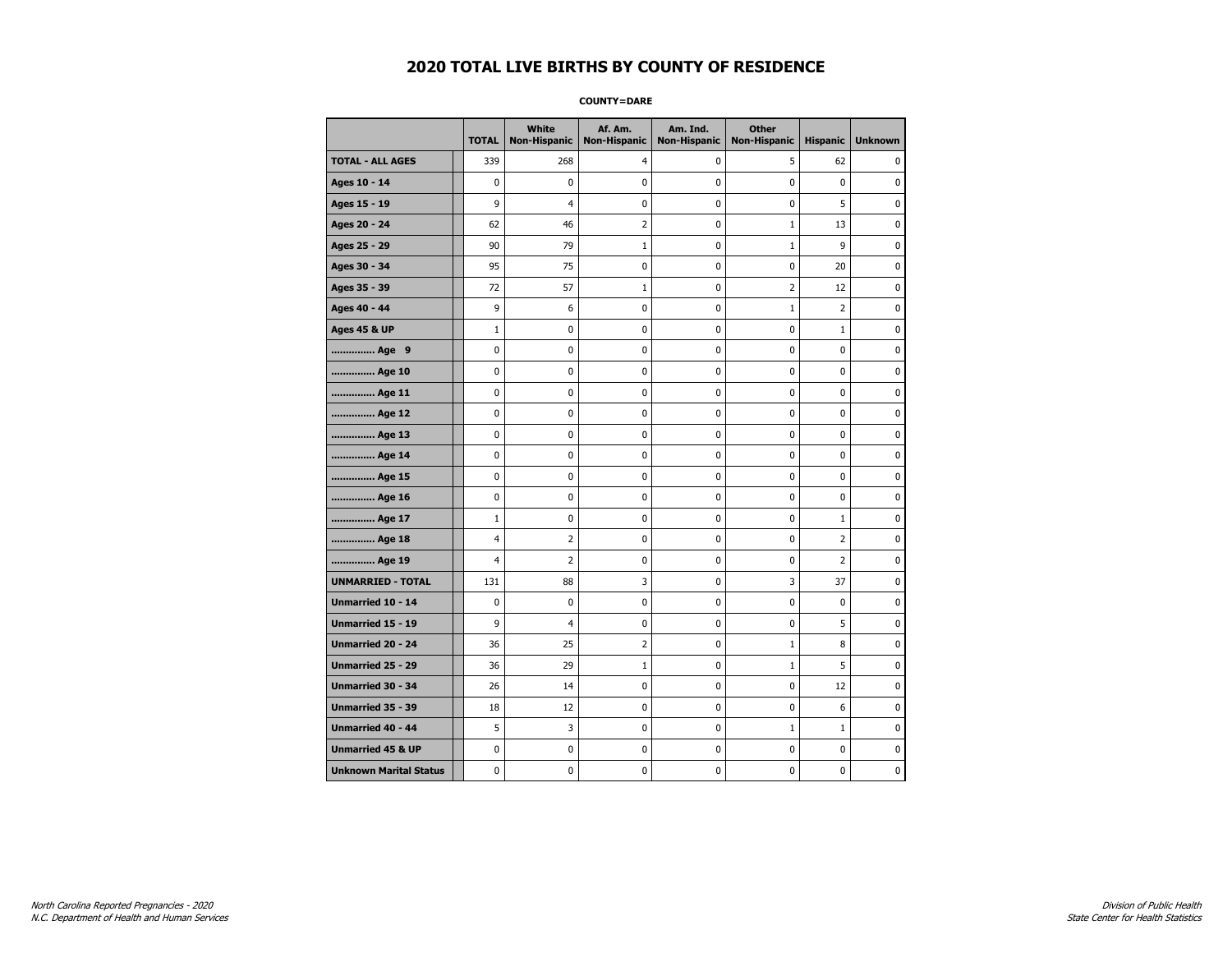#### **COUNTY=DAVIDSON**

|                               | <b>TOTAL</b> | White<br><b>Non-Hispanic</b> | Af. Am.<br><b>Non-Hispanic</b> | Am. Ind.<br><b>Non-Hispanic</b> | <b>Other</b><br><b>Non-Hispanic</b> | <b>Hispanic</b> | <b>Unknown</b> |
|-------------------------------|--------------|------------------------------|--------------------------------|---------------------------------|-------------------------------------|-----------------|----------------|
| <b>TOTAL - ALL AGES</b>       | 1,699        | 1,194                        | 233                            | 9                               | 45                                  | 218             | 0              |
| Ages 10 - 14                  | 0            | $\mathbf 0$                  | 0                              | 0                               | 0                                   | 0               | $\mathbf 0$    |
| Ages 15 - 19                  | 102          | 59                           | 18                             | $\mathbf{1}$                    | $\overline{4}$                      | 20              | $\pmb{0}$      |
| Ages 20 - 24                  | 455          | 314                          | 73                             | 4                               | $\overline{4}$                      | 60              | $\pmb{0}$      |
| Ages 25 - 29                  | 524          | 372                          | 69                             | 2                               | 20                                  | 61              | 0              |
| Ages 30 - 34                  | 427          | 311                          | 56                             | $\mathbf 1$                     | 11                                  | 48              | 0              |
| Ages 35 - 39                  | 156          | 118                          | 14                             | 1                               | 4                                   | 19              | $\mathbf 0$    |
| Ages 40 - 44                  | 34           | 19                           | 3                              | 0                               | 2                                   | 10              | 0              |
| <b>Ages 45 &amp; UP</b>       | $\mathbf{1}$ | $\mathbf{1}$                 | 0                              | 0                               | 0                                   | 0               | $\pmb{0}$      |
| Age 9                         | 0            | 0                            | 0                              | 0                               | 0                                   | 0               | 0              |
| Age 10                        | 0            | $\mathbf 0$                  | 0                              | 0                               | 0                                   | 0               | $\mathbf 0$    |
| Age 11                        | 0            | 0                            | 0                              | 0                               | 0                                   | 0               | $\mathbf 0$    |
| Age 12                        | 0            | 0                            | 0                              | 0                               | 0                                   | 0               | 0              |
| Age 13                        | 0            | 0                            | 0                              | 0                               | 0                                   | 0               | 0              |
| Age 14                        | 0            | 0                            | 0                              | 0                               | 0                                   | 0               | 0              |
| Age 15                        | 0            | 0                            | 0                              | 0                               | 0                                   | 0               | 0              |
| Age 16                        | 6            | 3                            | 0                              | 0                               | 0                                   | 3               | $\mathbf 0$    |
| Age 17                        | 12           | 5                            | $\mathbf{1}$                   | 0                               | $\overline{2}$                      | $\overline{4}$  | $\pmb{0}$      |
| Age 18                        | 27           | 13                           | 7                              | 0                               | $1\,$                               | 6               | 0              |
| Age 19                        | 57           | 38                           | 10                             | $\mathbf{1}$                    | $\mathbf{1}$                        | $\overline{7}$  | 0              |
| <b>UNMARRIED - TOTAL</b>      | 763          | 452                          | 186                            | $\overline{4}$                  | 21                                  | 100             | 0              |
| <b>Unmarried 10 - 14</b>      | 0            | $\mathbf 0$                  | 0                              | 0                               | 0                                   | 0               | $\mathbf 0$    |
| Unmarried 15 - 19             | 90           | 49                           | 18                             | $\mathbf 1$                     | $\overline{4}$                      | 18              | $\pmb{0}$      |
| Unmarried 20 - 24             | 297          | 194                          | 67                             | 3                               | $\mathbf{1}$                        | 32              | 0              |
| Unmarried 25 - 29             | 193          | 107                          | 52                             | 0                               | 11                                  | 23              | 0              |
| Unmarried 30 - 34             | 137          | 77                           | 38                             | 0                               | 4                                   | 18              | $\mathbf 0$    |
| <b>Unmarried 35 - 39</b>      | 34           | 20                           | 9                              | 0                               | 0                                   | 5               | 0              |
| Unmarried 40 - 44             | 12           | 5                            | $\overline{2}$                 | 0                               | $\mathbf 1$                         | $\overline{4}$  | $\pmb{0}$      |
| <b>Unmarried 45 &amp; UP</b>  | 0            | 0                            | 0                              | 0                               | 0                                   | 0               | 0              |
| <b>Unknown Marital Status</b> | $1\,$        | $\mathbf{1}$                 | 0                              | 0                               | 0                                   | 0               | 0              |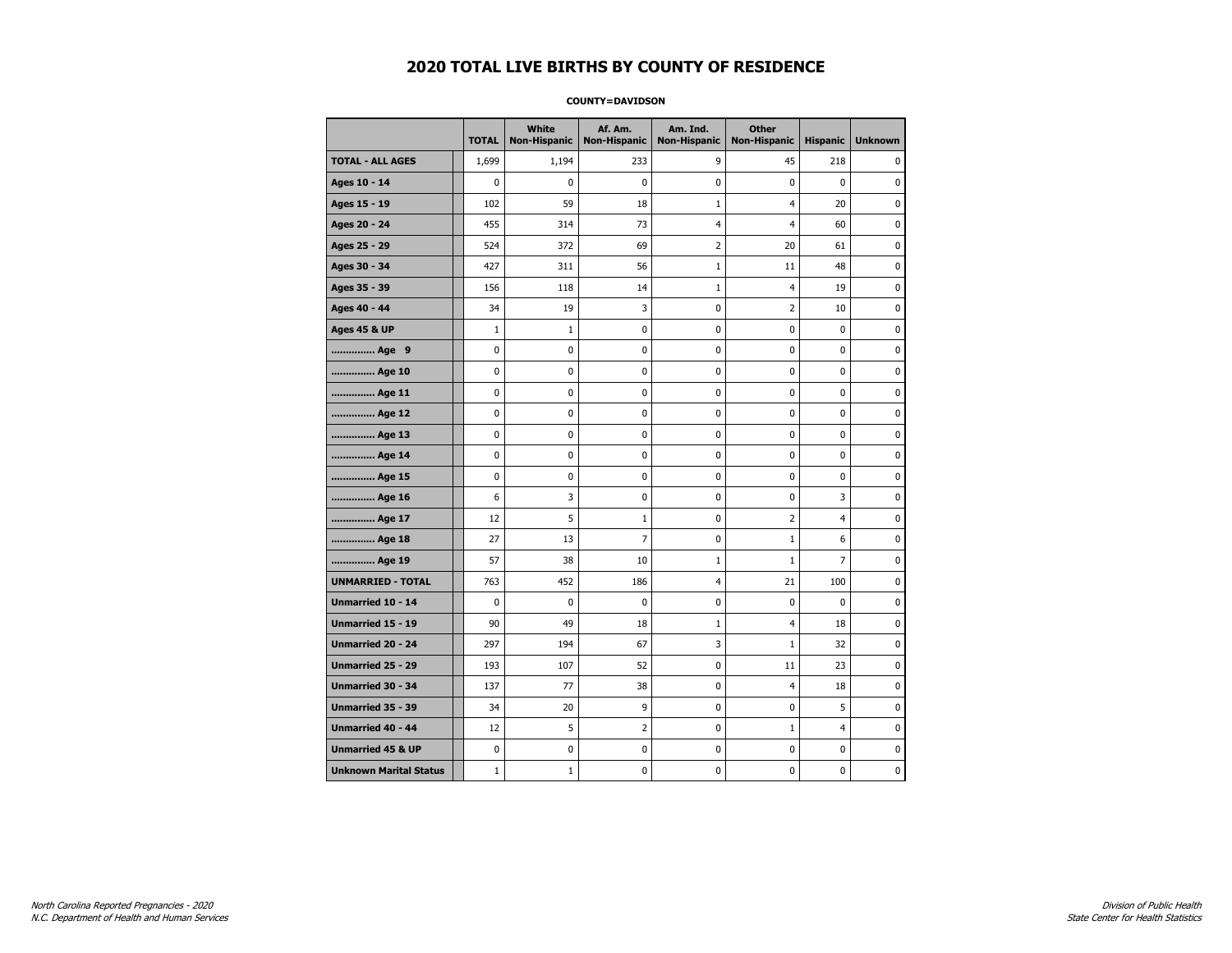**COUNTY=DAVIE** 

|                               | <b>TOTAL</b>   | White<br><b>Non-Hispanic</b> | Af. Am.<br><b>Non-Hispanic</b> | Am. Ind.<br><b>Non-Hispanic</b> | <b>Other</b><br><b>Non-Hispanic</b> | <b>Hispanic</b> | <b>Unknown</b> |
|-------------------------------|----------------|------------------------------|--------------------------------|---------------------------------|-------------------------------------|-----------------|----------------|
| <b>TOTAL - ALL AGES</b>       | 388            | 310                          | 26                             | 2                               | 9                                   | 41              | 0              |
| Ages 10 - 14                  | $\mathbf 0$    | $\mathbf 0$                  | 0                              | 0                               | 0                                   | $\mathbf 0$     | 0              |
| Ages 15 - 19                  | 15             | 12                           | $\mathbf{1}$                   | 0                               | 0                                   | $\overline{2}$  | $\mathbf 0$    |
| Ages 20 - 24                  | 90             | 72                           | 8                              | 0                               | $\mathbf 0$                         | 10              | $\mathbf 0$    |
| Ages 25 - 29                  | 108            | 86                           | 7                              | $\mathbf 1$                     | $\overline{2}$                      | 12              | $\pmb{0}$      |
| Ages 30 - 34                  | 106            | 87                           | 5                              | 0                               | 5                                   | 9               | 0              |
| Ages 35 - 39                  | 57             | 45                           | 4                              | $\mathbf 1$                     | $\overline{2}$                      | 5               | 0              |
| Ages 40 - 44                  | 11             | 8                            | 1                              | 0                               | $\mathbf 0$                         | $\overline{2}$  | 0              |
| <b>Ages 45 &amp; UP</b>       | $\mathbf{1}$   | 0                            | 0                              | 0                               | 0                                   | $\mathbf{1}$    | $\mathbf 0$    |
| Age 9                         | 0              | 0                            | 0                              | 0                               | $\mathbf 0$                         | 0               | $\mathbf 0$    |
| Age 10                        | 0              | 0                            | 0                              | 0                               | $\pmb{0}$                           | 0               | 0              |
| Age 11                        | 0              | 0                            | 0                              | 0                               | 0                                   | 0               | $\mathbf 0$    |
| Age 12                        | 0              | 0                            | 0                              | 0                               | 0                                   | 0               | 0              |
| Age 13                        | 0              | 0                            | 0                              | 0                               | 0                                   | 0               | $\mathbf 0$    |
| Age 14                        | 0              | 0                            | 0                              | 0                               | $\pmb{0}$                           | 0               | $\mathbf 0$    |
| Age 15                        | 0              | 0                            | 0                              | 0                               | $\pmb{0}$                           | 0               | 0              |
| Age 16                        | 0              | $\mathbf 0$                  | 0                              | 0                               | $\pmb{0}$                           | 0               | 0              |
| Age 17                        | 2              | 1                            | 0                              | 0                               | 0                                   | $\mathbf{1}$    | 0              |
| Age 18                        | $\overline{4}$ | 4                            | 0                              | 0                               | $\pmb{0}$                           | 0               | $\pmb{0}$      |
| Age 19                        | 9              | 7                            | $\mathbf{1}$                   | 0                               | 0                                   | $\mathbf{1}$    | $\mathbf 0$    |
| <b>UNMARRIED - TOTAL</b>      | 156            | 114                          | 18                             | 0                               | $1\,$                               | 23              | $\mathbf 0$    |
| Unmarried 10 - 14             | 0              | 0                            | 0                              | 0                               | $\pmb{0}$                           | 0               | 0              |
| Unmarried 15 - 19             | 14             | 11                           | $\mathbf{1}$                   | 0                               | $\pmb{0}$                           | $\overline{2}$  | $\pmb{0}$      |
| <b>Unmarried 20 - 24</b>      | 59             | 46                           | 7                              | 0                               | 0                                   | 6               | 0              |
| Unmarried 25 - 29             | 36             | 24                           | 5                              | 0                               | 0                                   | $\overline{7}$  | 0              |
| <b>Unmarried 30 - 34</b>      | 27             | 20                           | 1                              | 0                               | $1\,$                               | 5               | $\mathbf 0$    |
| <b>Unmarried 35 - 39</b>      | 18             | 13                           | 3                              | 0                               | $\mathbf 0$                         | $\overline{2}$  | $\mathbf 0$    |
| <b>Unmarried 40 - 44</b>      | $\mathbf 1$    | $\pmb{0}$                    | $\mathbf{1}$                   | 0                               | $\pmb{0}$                           | 0               | $\pmb{0}$      |
| <b>Unmarried 45 &amp; UP</b>  | $\mathbf{1}$   | 0                            | 0                              | 0                               | 0                                   | $\mathbf 1$     | 0              |
| <b>Unknown Marital Status</b> | 0              | 0                            | 0                              | 0                               | 0                                   | 0               | $\mathbf 0$    |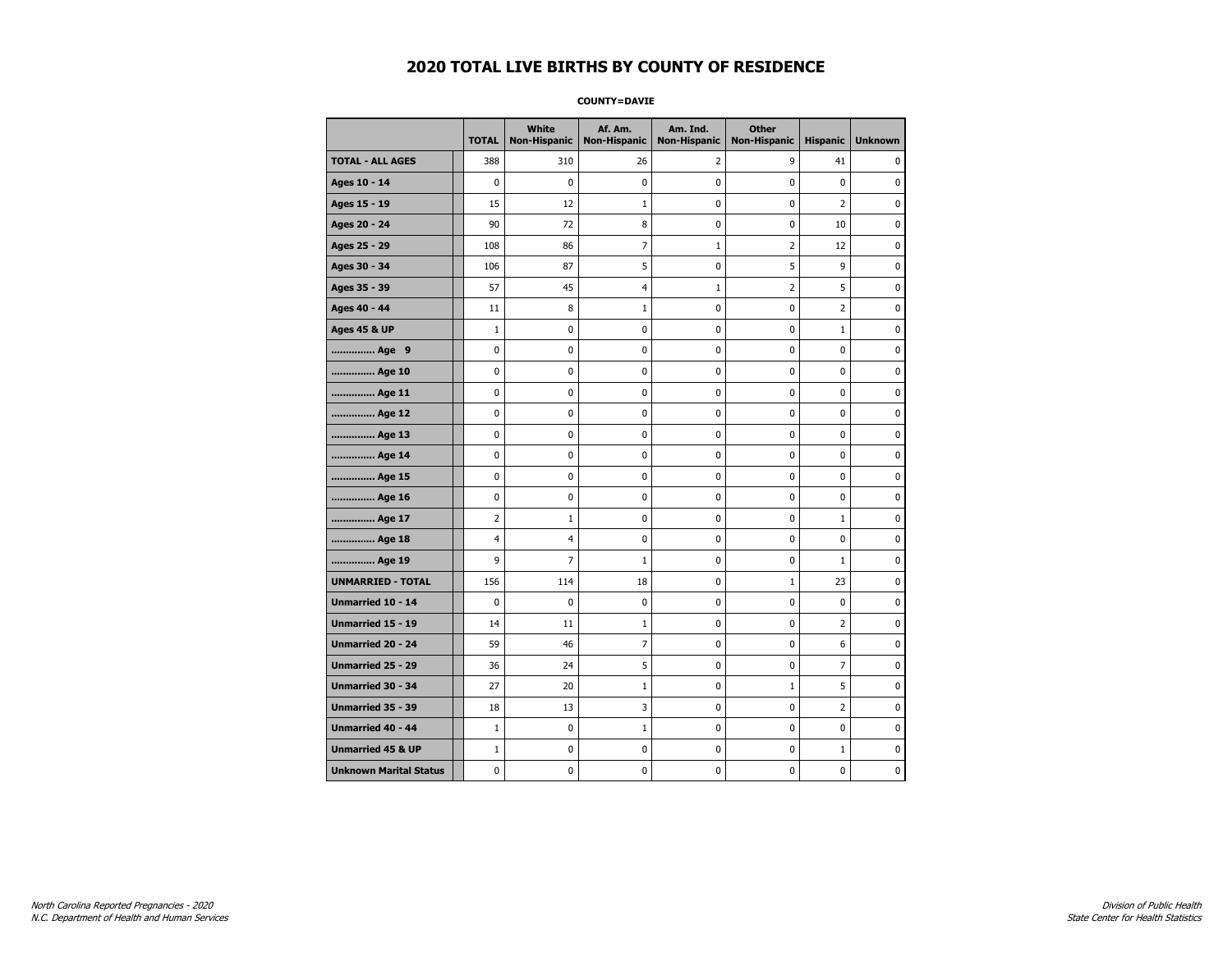**COUNTY=DUPLIN** 

|                               | <b>TOTAL</b>   | White<br>Non-Hispanic | Af. Am.<br><b>Non-Hispanic</b> | Am. Ind.<br><b>Non-Hispanic</b> | <b>Other</b><br><b>Non-Hispanic</b> | <b>Hispanic</b> | <b>Unknown</b> |
|-------------------------------|----------------|-----------------------|--------------------------------|---------------------------------|-------------------------------------|-----------------|----------------|
| <b>TOTAL - ALL AGES</b>       | 699            | 251                   | 173                            | 0                               | 4                                   | 271             | 0              |
| Ages 10 - 14                  | $\overline{2}$ | $\mathbf 0$           | 0                              | 0                               | 0                                   | $\overline{2}$  | $\mathbf 0$    |
| Ages 15 - 19                  | 72             | 27                    | 23                             | 0                               | 0                                   | 22              | $\mathbf 0$    |
| Ages 20 - 24                  | 190            | 52                    | 52                             | 0                               | $1\,$                               | 85              | 0              |
| Ages 25 - 29                  | 212            | 91                    | 48                             | 0                               | $\mathbf 1$                         | 72              | 0              |
| Ages 30 - 34                  | 147            | 58                    | 37                             | 0                               | $1\,$                               | 51              | $\mathbf 0$    |
| Ages 35 - 39                  | 62             | 18                    | 8                              | 0                               | $\mathbf{1}$                        | 35              | $\mathbf 0$    |
| Ages 40 - 44                  | 14             | 5                     | 5                              | 0                               | 0                                   | $\overline{4}$  | 0              |
| <b>Ages 45 &amp; UP</b>       | 0              | $\mathbf 0$           | 0                              | 0                               | 0                                   | 0               | $\mathbf 0$    |
| Age 9                         | 0              | 0                     | 0                              | 0                               | 0                                   | 0               | 0              |
| Age 10                        | 0              | $\mathbf 0$           | 0                              | 0                               | 0                                   | 0               | $\mathbf 0$    |
| Age 11                        | 0              | 0                     | 0                              | 0                               | 0                                   | 0               | $\pmb{0}$      |
| Age 12                        | 0              | 0                     | 0                              | 0                               | 0                                   | 0               | 0              |
| Age 13                        | 0              | 0                     | 0                              | 0                               | 0                                   | 0               | 0              |
| Age 14                        | 2              | 0                     | 0                              | 0                               | 0                                   | $\overline{2}$  | 0              |
| Age 15                        | $\overline{2}$ | 0                     | 2                              | 0                               | 0                                   | 0               | 0              |
| Age 16                        | 2              | 0                     | 1                              | 0                               | 0                                   | $\mathbf 1$     | 0              |
| Age 17                        | 11             | 3                     | 3                              | 0                               | 0                                   | 5               | 0              |
| Age 18                        | 20             | 5                     | $\overline{7}$                 | 0                               | 0                                   | 8               | $\mathbf 0$    |
| Age 19                        | 37             | 19                    | 10                             | 0                               | 0                                   | 8               | $\pmb{0}$      |
| <b>UNMARRIED - TOTAL</b>      | 412            | 87                    | 145                            | 0                               | $\overline{2}$                      | 178             | $\pmb{0}$      |
| Unmarried 10 - 14             | 2              | 0                     | 0                              | 0                               | 0                                   | $\overline{2}$  | 0              |
| Unmarried 15 - 19             | 67             | 23                    | 22                             | 0                               | 0                                   | 22              | $\mathbf 0$    |
| Unmarried 20 - 24             | 138            | 25                    | 49                             | 0                               | $1\,$                               | 63              | $\pmb{0}$      |
| Unmarried 25 - 29             | 98             | 17                    | 41                             | 0                               | 0                                   | 40              | 0              |
| <b>Unmarried 30 - 34</b>      | 76             | 16                    | 26                             | 0                               | $\mathbf 1$                         | 33              | 0              |
| Unmarried 35 - 39             | 25             | 5                     | 3                              | 0                               | 0                                   | 17              | $\mathbf 0$    |
| <b>Unmarried 40 - 44</b>      | 6              | $\mathbf{1}$          | 4                              | 0                               | 0                                   | $\mathbf{1}$    | $\mathbf 0$    |
| <b>Unmarried 45 &amp; UP</b>  | 0              | 0                     | 0                              | 0                               | 0                                   | 0               | 0              |
| <b>Unknown Marital Status</b> | 0              | 0                     | 0                              | 0                               | 0                                   | 0               | 0              |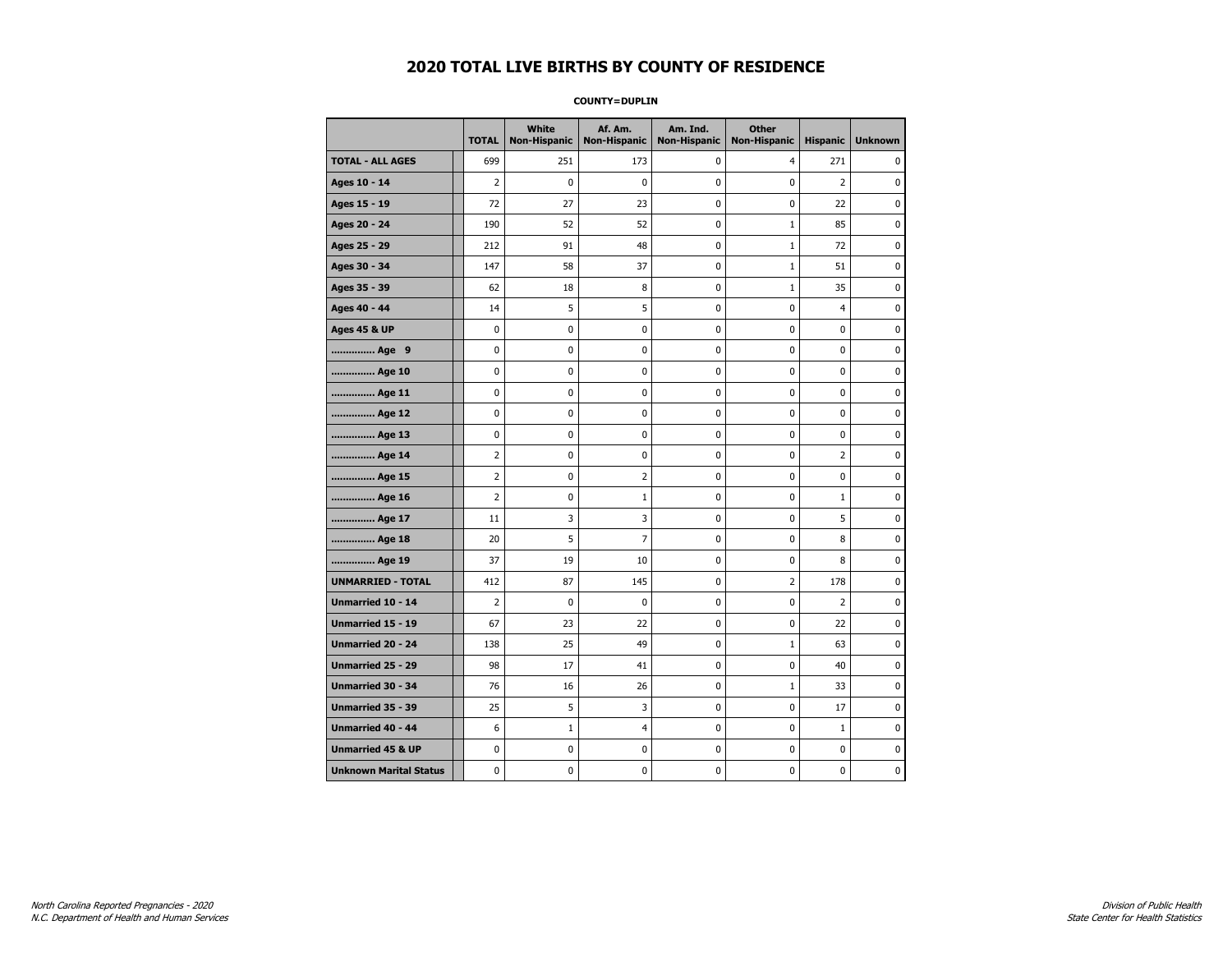#### **COUNTY=DURHAM**

|                               | <b>TOTAL</b>   | White<br><b>Non-Hispanic</b> | Af. Am.<br><b>Non-Hispanic</b> | Am. Ind.<br><b>Non-Hispanic</b> | <b>Other</b><br><b>Non-Hispanic</b> | <b>Hispanic</b> | <b>Unknown</b> |
|-------------------------------|----------------|------------------------------|--------------------------------|---------------------------------|-------------------------------------|-----------------|----------------|
| <b>TOTAL - ALL AGES</b>       | 4,012          | 1,571                        | 1,229                          | 8                               | 278                                 | 926             | 0              |
| Ages 10 - 14                  | $\overline{4}$ | $\mathbf 0$                  | 3                              | $\mathbf 0$                     | $\mathbf 0$                         | $\mathbf{1}$    | 0              |
| Ages 15 - 19                  | 154            | 10                           | 79                             | $\mathbf 0$                     | $\Omega$                            | 65              | 0              |
| Ages 20 - 24                  | 538            | 50                           | 264                            | $\pmb{0}$                       | 15                                  | 209             | 0              |
| Ages 25 - 29                  | 1,028          | 349                          | 368                            | 3                               | 68                                  | 240             | $\pmb{0}$      |
| Ages 30 - 34                  | 1,387          | 715                          | 299                            | $\overline{2}$                  | 129                                 | 242             | 0              |
| Ages 35 - 39                  | 726            | 368                          | 168                            | 3                               | 53                                  | 134             | 0              |
| Ages 40 - 44                  | 171            | 77                           | 47                             | 0                               | 12                                  | 35              | 0              |
| <b>Ages 45 &amp; UP</b>       | $\overline{4}$ | $\overline{2}$               | $\mathbf{1}$                   | $\mathbf 0$                     | $\mathbf{1}$                        | $\mathbf 0$     | 0              |
| Age 9                         | $\mathbf 0$    | $\pmb{0}$                    | $\pmb{0}$                      | $\pmb{0}$                       | $\mathbf 0$                         | $\mathbf 0$     | 0              |
| Age 10                        | $\mathbf 0$    | 0                            | 0                              | 0                               | $\mathbf 0$                         | 0               | 0              |
| Age 11                        | $\mathbf 0$    | 0                            | 0                              | 0                               | 0                                   | 0               | 0              |
| Age 12                        | $\mathbf 0$    | 0                            | 0                              | 0                               | 0                                   | 0               | 0              |
| Age 13                        | $\mathbf 0$    | 0                            | $\mathbf 0$                    | $\mathbf 0$                     | $\mathbf 0$                         | $\mathbf 0$     | 0              |
| Age 14                        | $\overline{4}$ | 0                            | 3                              | $\mathbf 0$                     | $\mathbf 0$                         | $\mathbf 1$     | 0              |
| Age 15                        | $\overline{7}$ | 0                            | $\overline{4}$                 | 0                               | $\pmb{0}$                           | 3               | $\pmb{0}$      |
| Age 16                        | 10             | 0                            | 8                              | 0                               | $\mathbf 0$                         | $\overline{2}$  | 0              |
| Age 17                        | 21             | $\overline{2}$               | 12                             | 0                               | $\mathbf 0$                         | 7               | 0              |
| Age 18                        | 42             | $\mathbf{1}$                 | 18                             | 0                               | $\mathbf 0$                         | 23              | 0              |
| Age 19                        | 74             | $\overline{7}$               | 37                             | $\pmb{0}$                       | $\mathbf 0$                         | 30              | 0              |
| <b>UNMARRIED - TOTAL</b>      | 1,532          | 151                          | 846                            | 3                               | 22                                  | 510             | 0              |
| Unmarried 10 - 14             | $\overline{4}$ | 0                            | 3                              | $\pmb{0}$                       | $\mathbf 0$                         | $\mathbf{1}$    | 0              |
| Unmarried 15 - 19             | 145            | 9                            | 78                             | 0                               | 0                                   | 58              | 0              |
| Unmarried 20 - 24             | 417            | 21                           | 239                            | 0                               | 5                                   | 152             | 0              |
| <b>Unmarried 25 - 29</b>      | 456            | 44                           | 268                            | $\overline{2}$                  | 6                                   | 136             | 0              |
| <b>Unmarried 30 - 34</b>      | 303            | 35                           | 169                            | $1\,$                           | $\overline{4}$                      | 94              | 0              |
| Unmarried 35 - 39             | 159            | 28                           | 69                             | 0                               | 6                                   | 56              | $\pmb{0}$      |
| <b>Unmarried 40 - 44</b>      | 45             | 12                           | 20                             | 0                               | 0                                   | 13              | 0              |
| <b>Unmarried 45 &amp; UP</b>  | 3              | 2                            | 0                              | 0                               | 1                                   | 0               | 0              |
| <b>Unknown Marital Status</b> | $\mathbf 0$    | 0                            | $\mathbf 0$                    | $\pmb{0}$                       | $\mathbf 0$                         | $\mathbf 0$     | 0              |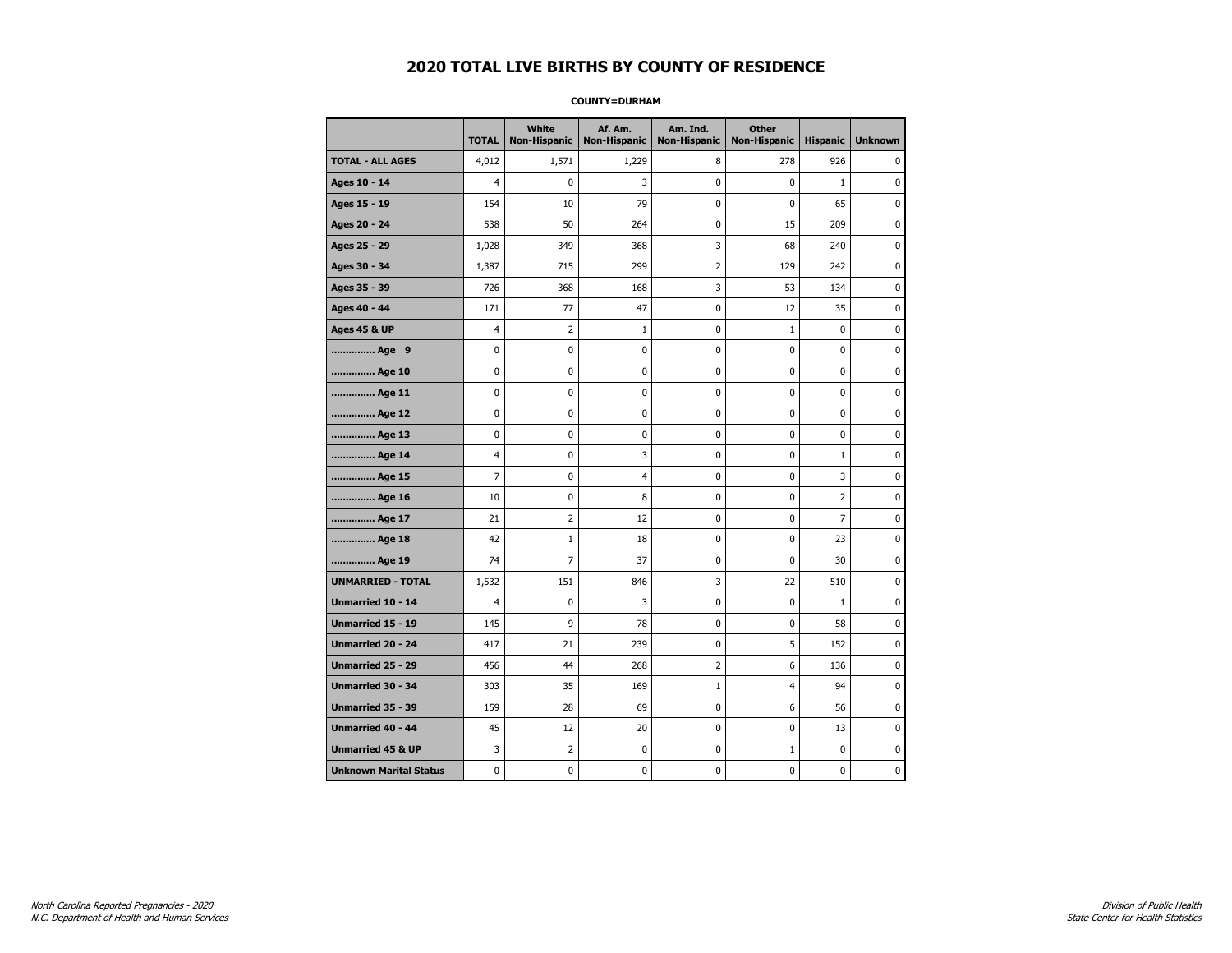#### **COUNTY=EDGECOMBE**

|                               | <b>TOTAL</b> | White<br><b>Non-Hispanic</b> | Af. Am.<br><b>Non-Hispanic</b> | Am. Ind.<br><b>Non-Hispanic</b> | <b>Other</b><br><b>Non-Hispanic</b> | <b>Hispanic</b> | <b>Unknown</b> |
|-------------------------------|--------------|------------------------------|--------------------------------|---------------------------------|-------------------------------------|-----------------|----------------|
| <b>TOTAL - ALL AGES</b>       | 593          | 169                          | 363                            | 4                               | $\mathbf{1}$                        | 56              | 0              |
| Ages 10 - 14                  | $\mathbf{1}$ | $\mathbf{1}$                 | 0                              | 0                               | 0                                   | $\mathbf 0$     | $\mathbf 0$    |
| Ages 15 - 19                  | 50           | 11                           | 30                             | 0                               | $\mathbf 0$                         | 9               | $\mathbf 0$    |
| Ages 20 - 24                  | 178          | 40                           | 123                            | 2                               | $\pmb{0}$                           | 13              | 0              |
| Ages 25 - 29                  | 192          | 58                           | 120                            | 0                               | 0                                   | 14              | 0              |
| Ages 30 - 34                  | 126          | 46                           | 67                             | 0                               | $1\,$                               | 12              | 0              |
| Ages 35 - 39                  | 43           | 13                           | 23                             | $\mathbf{1}$                    | 0                                   | 6               | $\mathbf 0$    |
| Ages 40 - 44                  | 3            | $\mathbf 0$                  | 0                              | $\mathbf{1}$                    | 0                                   | 2               | 0              |
| <b>Ages 45 &amp; UP</b>       | 0            | 0                            | 0                              | 0                               | $\mathbf 0$                         | 0               | $\mathbf 0$    |
| Age 9                         | 0            | 0                            | 0                              | 0                               | $\pmb{0}$                           | 0               | $\pmb{0}$      |
| Age 10                        | 0            | 0                            | 0                              | 0                               | 0                                   | 0               | 0              |
| Age 11                        | 0            | 0                            | 0                              | 0                               | 0                                   | 0               | 0              |
| Age 12                        | 0            | 0                            | 0                              | 0                               | 0                                   | 0               | 0              |
| Age 13                        | 0            | 0                            | 0                              | 0                               | $\mathbf 0$                         | 0               | $\mathbf 0$    |
| Age 14                        | $\mathbf{1}$ | $\mathbf{1}$                 | 0                              | 0                               | $\pmb{0}$                           | 0               | $\mathbf 0$    |
| Age 15                        | $\mathbf{1}$ | 0                            | 1                              | 0                               | $\pmb{0}$                           | 0               | 0              |
| Age 16                        | 3            | 0                            | 3                              | 0                               | 0                                   | 0               | 0              |
| Age 17                        | 3            | 0                            | 2                              | 0                               | 0                                   | $\mathbf{1}$    | $\mathbf 0$    |
| Age 18                        | 23           | 6                            | 12                             | 0                               | 0                                   | 5               | 0              |
| Age 19                        | 20           | 5                            | 12                             | 0                               | 0                                   | 3               | $\mathbf 0$    |
| <b>UNMARRIED - TOTAL</b>      | 423          | 75                           | 308                            | 3                               | $1\,$                               | 36              | $\pmb{0}$      |
| Unmarried 10 - 14             | $1\,$        | $1\,$                        | 0                              | 0                               | $\pmb{0}$                           | 0               | $\pmb{0}$      |
| Unmarried 15 - 19             | 46           | 9                            | 29                             | 0                               | 0                                   | 8               | 0              |
| Unmarried 20 - 24             | 161          | 29                           | 118                            | 2                               | 0                                   | 12              | 0              |
| <b>Unmarried 25 - 29</b>      | 120          | 15                           | 99                             | 0                               | 0                                   | 6               | $\mathbf 0$    |
| <b>Unmarried 30 - 34</b>      | 69           | 15                           | 47                             | 0                               | $1\,$                               | 6               | $\mathbf 0$    |
| Unmarried 35 - 39             | 26           | 6                            | 15                             | $\mathbf 1$                     | 0                                   | $\overline{4}$  | 0              |
| <b>Unmarried 40 - 44</b>      | 0            | 0                            | 0                              | 0                               | $\pmb{0}$                           | 0               | 0              |
| <b>Unmarried 45 &amp; UP</b>  | 0            | 0                            | 0                              | 0                               | 0                                   | 0               | 0              |
| <b>Unknown Marital Status</b> | 0            | 0                            | 0                              | 0                               | 0                                   | 0               | 0              |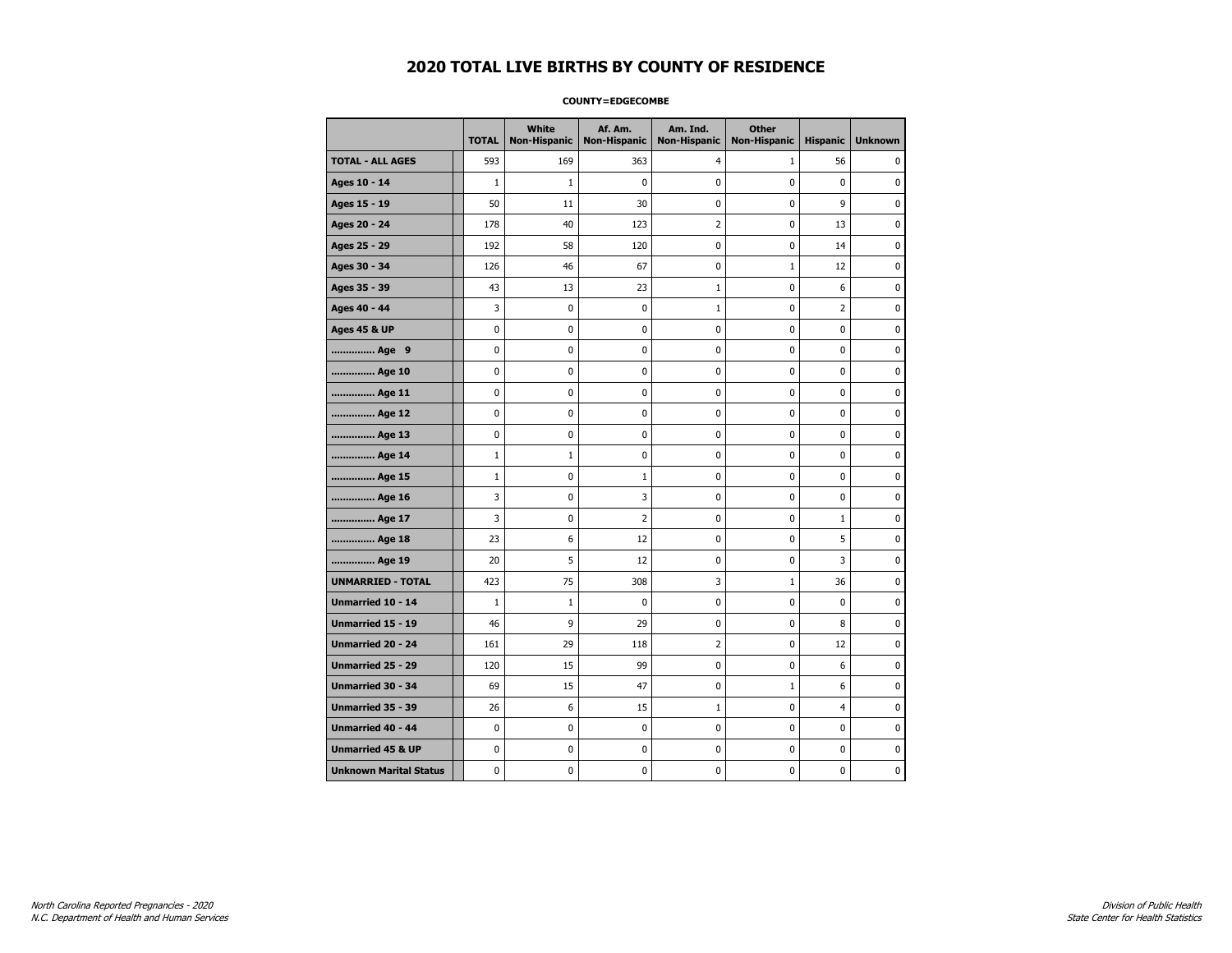#### **COUNTY=FORSYTH**

|                               | <b>TOTAL</b>   | White<br><b>Non-Hispanic</b> | Af. Am.<br><b>Non-Hispanic</b> | Am. Ind.<br><b>Non-Hispanic</b> | <b>Other</b><br><b>Non-Hispanic</b> | <b>Hispanic</b> | <b>Unknown</b> |
|-------------------------------|----------------|------------------------------|--------------------------------|---------------------------------|-------------------------------------|-----------------|----------------|
| <b>TOTAL - ALL AGES</b>       | 4,290          | 1,895                        | 1,283                          | 11                              | 153                                 | 948             | 0              |
| Ages 10 - 14                  | 3              | $\mathbf 0$                  | $\overline{2}$                 | $\mathbf 0$                     | 0                                   | $\mathbf{1}$    | 0              |
| Ages 15 - 19                  | 232            | 33                           | 107                            | $\overline{2}$                  | 3                                   | 87              | $\pmb{0}$      |
| Ages 20 - 24                  | 841            | 276                          | 318                            | 3                               | 13                                  | 231             | $\pmb{0}$      |
| Ages 25 - 29                  | 1,276          | 557                          | 425                            | $\overline{2}$                  | 36                                  | 256             | 0              |
| Ages 30 - 34                  | 1,205          | 665                          | 277                            | $\overline{4}$                  | 58                                  | 201             | 0              |
| Ages 35 - 39                  | 588            | 305                          | 121                            | $\mathbf 0$                     | 35                                  | 127             | $\mathbf 0$    |
| Ages 40 - 44                  | 132            | 53                           | 33                             | 0                               | $\overline{7}$                      | 39              | 0              |
| <b>Ages 45 &amp; UP</b>       | 13             | 6                            | 0                              | $\pmb{0}$                       | $\mathbf 1$                         | 6               | 0              |
| Age 9                         | 0              | 0                            | 0                              | 0                               | 0                                   | 0               | 0              |
| Age 10                        | 0              | 0                            | $\mathbf 0$                    | $\mathbf 0$                     | 0                                   | $\mathbf 0$     | 0              |
| Age 11                        | 0              | 0                            | $\mathbf 0$                    | $\pmb{0}$                       | 0                                   | $\mathbf 0$     | $\mathbf 0$    |
| Age 12                        | 0              | 0                            | $\pmb{0}$                      | 0                               | 0                                   | 0               | $\pmb{0}$      |
| Age 13                        | 0              | 0                            | $\mathbf 0$                    | $\mathbf 0$                     | 0                                   | 0               | 0              |
| Age 14                        | 3              | 0                            | $\overline{2}$                 | 0                               | 0                                   | $\mathbf{1}$    | 0              |
| Age 15                        | $\overline{7}$ | $\mathbf{1}$                 | $\mathbf{1}$                   | 0                               | 0                                   | 5               | 0              |
| Age 16                        | 17             | $\overline{2}$               | $\overline{7}$                 | $\mathbf 0$                     | 0                                   | 8               | 0              |
| Age 17                        | 32             | $\overline{2}$               | 11                             | $\pmb{0}$                       | 0                                   | 19              | $\bf{0}$       |
| Age 18                        | 76             | 11                           | 36                             | $\mathbf 1$                     | $\mathbf 1$                         | 27              | 0              |
| Age 19                        | 100            | 17                           | 52                             | $\mathbf{1}$                    | 2                                   | 28              | 0              |
| <b>UNMARRIED - TOTAL</b>      | 2,070          | 498                          | 1,000                          | 8                               | 27                                  | 537             | 0              |
| <b>Unmarried 10 - 14</b>      | 3              | 0                            | $\overline{2}$                 | $\mathbf 0$                     | 0                                   | $\mathbf{1}$    | 0              |
| Unmarried 15 - 19             | 222            | 31                           | 106                            | $\mathbf 2$                     | 3                                   | 80              | $\pmb{0}$      |
| Unmarried 20 - 24             | 644            | 174                          | 300                            | 2                               | 5                                   | 163             | 0              |
| Unmarried 25 - 29             | 623            | 149                          | 331                            | $\mathbf{1}$                    | 8                                   | 134             | 0              |
| Unmarried 30 - 34             | 374            | 90                           | 185                            | 3                               | 6                                   | 90              | $\mathbf 0$    |
| <b>Unmarried 35 - 39</b>      | 153            | 43                           | 57                             | 0                               | 3                                   | 50              | 0              |
| Unmarried 40 - 44             | 43             | 8                            | 19                             | $\pmb{0}$                       | $\mathbf 1$                         | 15              | $\bf{0}$       |
| <b>Unmarried 45 &amp; UP</b>  | 8              | 3                            | 0                              | 0                               | $\mathbf{1}$                        | 4               | 0              |
| <b>Unknown Marital Status</b> | 4              | 3                            | 1                              | $\pmb{0}$                       | 0                                   | $\mathbf 0$     | $\pmb{0}$      |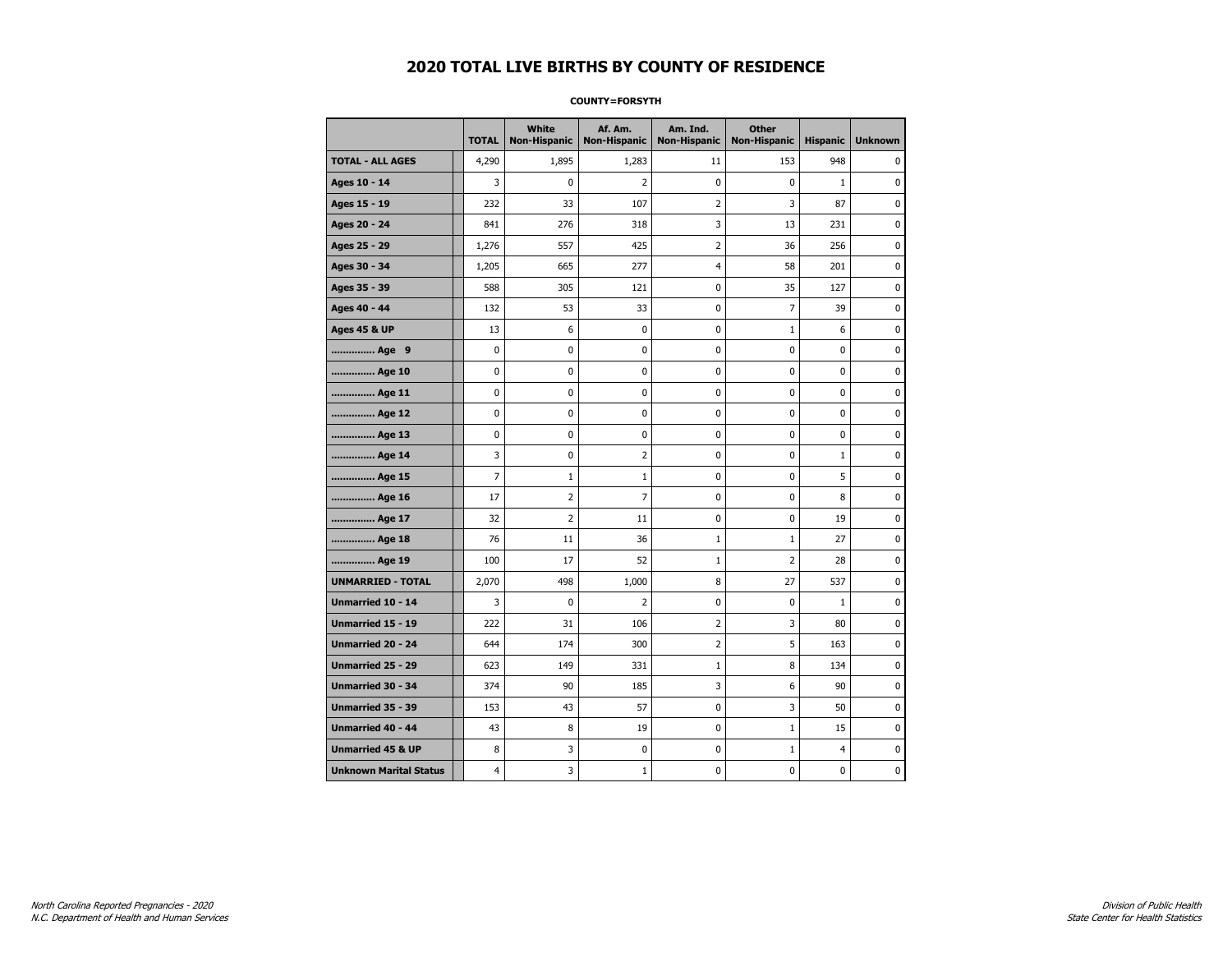#### **COUNTY=FRANKLIN**

|                               | <b>TOTAL</b>   | White<br><b>Non-Hispanic</b> | Af. Am.<br><b>Non-Hispanic</b> | Am. Ind.<br><b>Non-Hispanic</b> | <b>Other</b><br><b>Non-Hispanic</b> | <b>Hispanic</b> | <b>Unknown</b> |
|-------------------------------|----------------|------------------------------|--------------------------------|---------------------------------|-------------------------------------|-----------------|----------------|
| <b>TOTAL - ALL AGES</b>       | 755            | 433                          | 197                            | 0                               | 11                                  | 114             | 0              |
| Ages 10 - 14                  | 0              | 0                            | 0                              | 0                               | 0                                   | $\mathbf{0}$    | 0              |
| Ages 15 - 19                  | 50             | 16                           | 19                             | $\mathbf 0$                     | 0                                   | 15              | $\mathbf 0$    |
| Ages 20 - 24                  | 131            | 65                           | 50                             | 0                               | 2                                   | 14              | 0              |
| Ages 25 - 29                  | 249            | 164                          | 53                             | $\mathbf 0$                     | 3                                   | 29              | 0              |
| Ages 30 - 34                  | 211            | 123                          | 52                             | $\mathbf 0$                     | $\overline{4}$                      | 32              | 0              |
| Ages 35 - 39                  | 97             | 55                           | 19                             | $\pmb{0}$                       | $\overline{2}$                      | 21              | $\pmb{0}$      |
| Ages 40 - 44                  | 17             | 10                           | $\overline{4}$                 | 0                               | $\pmb{0}$                           | 3               | 0              |
| <b>Ages 45 &amp; UP</b>       | 0              | 0                            | 0                              | 0                               | 0                                   | 0               | 0              |
| Age 9                         | 0              | 0                            | 0                              | 0                               | 0                                   | 0               | 0              |
| Age 10                        | 0              | 0                            | $\mathbf 0$                    | $\mathbf 0$                     | 0                                   | $\mathbf 0$     | 0              |
| Age 11                        | 0              | 0                            | 0                              | 0                               | 0                                   | $\mathbf 0$     | 0              |
| Age 12                        | 0              | 0                            | 0                              | 0                               | 0                                   | 0               | 0              |
| Age 13                        | 0              | 0                            | $\mathbf 0$                    | $\mathbf 0$                     | 0                                   | $\mathbf 0$     | $\mathbf 0$    |
| Age 14                        | $\mathbf 0$    | 0                            | $\mathbf 0$                    | $\mathbf 0$                     | 0                                   | $\mathbf 0$     | $\mathbf 0$    |
| Age 15                        | $\mathbf 1$    | 0                            | $\mathbf 0$                    | $\pmb{0}$                       | 0                                   | $\mathbf{1}$    | $\pmb{0}$      |
| Age 16                        | 3              | 0                            | $\overline{2}$                 | 0                               | 0                                   | $\mathbf{1}$    | 0              |
| Age 17                        | $\overline{4}$ | $1\,$                        | 3                              | 0                               | 0                                   | $\mathbf 0$     | 0              |
| Age 18                        | 18             | 5                            | 6                              | 0                               | 0                                   | $\overline{7}$  | 0              |
| Age 19                        | 24             | 10                           | 8                              | 0                               | 0                                   | 6               | 0              |
| <b>UNMARRIED - TOTAL</b>      | 296            | 113                          | 134                            | 0                               | 2                                   | 47              | 0              |
| Unmarried 10 - 14             | 0              | 0                            | $\mathbf 0$                    | 0                               | $\mathbf 0$                         | $\mathbf{0}$    | $\pmb{0}$      |
| Unmarried 15 - 19             | 49             | 15                           | 19                             | 0                               | 0                                   | 15              | 0              |
| <b>Unmarried 20 - 24</b>      | 96             | 39                           | 45                             | 0                               | $\mathbf{1}$                        | 11              | 0              |
| <b>Unmarried 25 - 29</b>      | 76             | 28                           | 38                             | $\pmb{0}$                       | $1\,$                               | 9               | $\bf{0}$       |
| Unmarried 30 - 34             | 54             | 22                           | 24                             | 0                               | 0                                   | 8               | 0              |
| Unmarried 35 - 39             | 16             | 6                            | 6                              | 0                               | 0                                   | 4               | 0              |
| Unmarried 40 - 44             | 5              | 3                            | 2                              | 0                               | 0                                   | 0               | 0              |
| <b>Unmarried 45 &amp; UP</b>  | 0              | 0                            | 0                              | 0                               | 0                                   | 0               | 0              |
| <b>Unknown Marital Status</b> | 0              | 0                            | $\pmb{0}$                      | 0                               | 0                                   | 0               | 0              |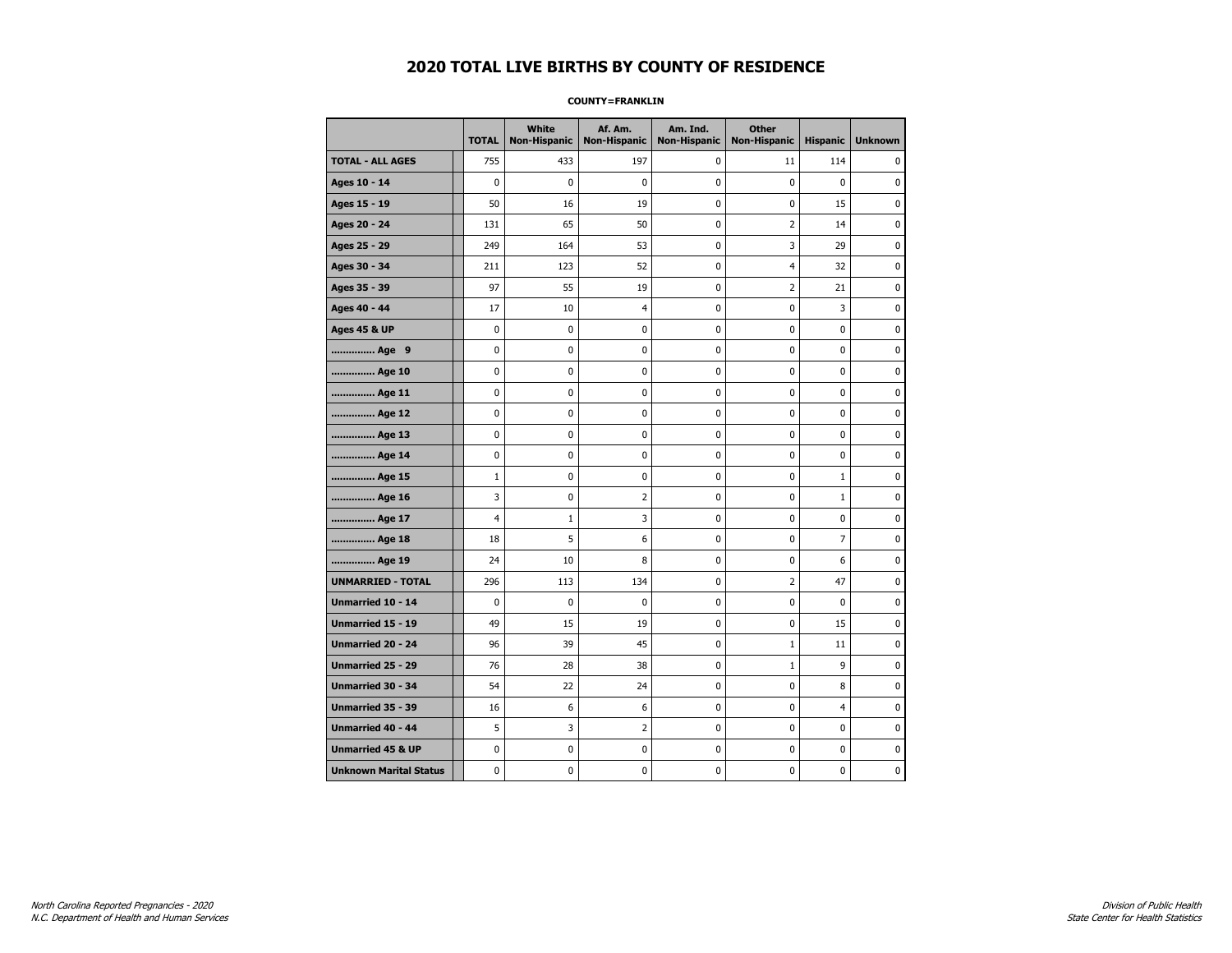#### **COUNTY=GASTON**

|                               | <b>TOTAL</b>   | <b>White</b><br>Non-Hispanic | Af. Am.<br><b>Non-Hispanic</b> | Am. Ind.<br><b>Non-Hispanic</b> | <b>Other</b><br><b>Non-Hispanic</b> | <b>Hispanic</b> | <b>Unknown</b> |
|-------------------------------|----------------|------------------------------|--------------------------------|---------------------------------|-------------------------------------|-----------------|----------------|
| <b>TOTAL - ALL AGES</b>       | 2,547          | 1,565                        | 599                            | 6                               | 61                                  | 316             | 0              |
| Ages 10 - 14                  | 2              | 2                            | 0                              | 0                               | $\mathbf 0$                         | $\mathbf 0$     | $\mathbf 0$    |
| Ages 15 - 19                  | 124            | 66                           | 40                             | $\mathbf 0$                     | $\overline{2}$                      | 16              | 0              |
| Ages 20 - 24                  | 552            | 297                          | 159                            | $\overline{2}$                  | 6                                   | 88              | $\mathbf 0$    |
| Ages 25 - 29                  | 792            | 494                          | 182                            | $1\,$                           | 16                                  | 99              | $\pmb{0}$      |
| Ages 30 - 34                  | 663            | 459                          | 123                            | 0                               | 18                                  | 63              | 0              |
| Ages 35 - 39                  | 339            | 216                          | 70                             | 3                               | 13                                  | 37              | 0              |
| Ages 40 - 44                  | 68             | 28                           | 23                             | 0                               | 5                                   | 12              | 0              |
| <b>Ages 45 &amp; UP</b>       | 7              | 3                            | $\overline{2}$                 | 0                               | $\mathbf{1}$                        | $\mathbf{1}$    | 0              |
| Age 9                         | 0              | 0                            | 0                              | 0                               | $\mathbf 0$                         | 0               | 0              |
| Age 10                        | 0              | 0                            | 0                              | $\mathbf 0$                     | $\mathbf 0$                         | $\mathbf 0$     | 0              |
| Age 11                        | 0              | 0                            | 0                              | $\mathbf 0$                     | $\mathbf 0$                         | $\mathbf 0$     | 0              |
| Age 12                        | $\pmb{0}$      | 0                            | 0                              | 0                               | 0                                   | 0               | 0              |
| Age 13                        | 0              | 0                            | 0                              | 0                               | 0                                   | 0               | 0              |
| Age 14                        | $\overline{2}$ | 2                            | 0                              | 0                               | 0                                   | $\mathbf 0$     | 0              |
| Age 15                        | $\mathbf{1}$   | $\mathbf{1}$                 | 0                              | 0                               | 0                                   | 0               | 0              |
| Age 16                        | 9              | 5                            | $\overline{4}$                 | $\mathbf 0$                     | $\mathbf 0$                         | $\mathbf 0$     | 0              |
| Age 17                        | 19             | 12                           | 5                              | $\mathbf 0$                     | $\mathbf 0$                         | $\overline{2}$  | 0              |
| Age 18                        | 46             | 22                           | 15                             | $\mathbf 0$                     | $\mathbf{1}$                        | 8               | 0              |
| Age 19                        | 49             | 26                           | 16                             | $\pmb{0}$                       | $\mathbf 1$                         | 6               | $\pmb{0}$      |
| <b>UNMARRIED - TOTAL</b>      | 1,201          | 557                          | 451                            | 3                               | 10                                  | 180             | 0              |
| Unmarried 10 - 14             | 2              | 2                            | 0                              | $\mathbf 0$                     | $\mathbf 0$                         | $\mathbf 0$     | 0              |
| Unmarried 15 - 19             | 119            | 62                           | 40                             | 0                               | $1\,$                               | 16              | 0              |
| <b>Unmarried 20 - 24</b>      | 395            | 187                          | 148                            | 2                               | 3                                   | 55              | 0              |
| <b>Unmarried 25 - 29</b>      | 353            | 154                          | 140                            | $1\,$                           | 3                                   | 55              | 0              |
| <b>Unmarried 30 - 34</b>      | 199            | 92                           | 79                             | $\mathbf 0$                     | $\mathbf 0$                         | 28              | 0              |
| Unmarried 35 - 39             | 107            | 49                           | 35                             | 0                               | 3                                   | 20              | $\pmb{0}$      |
| Unmarried 40 - 44             | 24             | 10                           | 9                              | 0                               | 0                                   | 5               | 0              |
| <b>Unmarried 45 &amp; UP</b>  | 2              | 1                            | 0                              | 0                               | 0                                   | $\mathbf{1}$    | 0              |
| <b>Unknown Marital Status</b> | 0              | 0                            | 0                              | 0                               | 0                                   | 0               | 0              |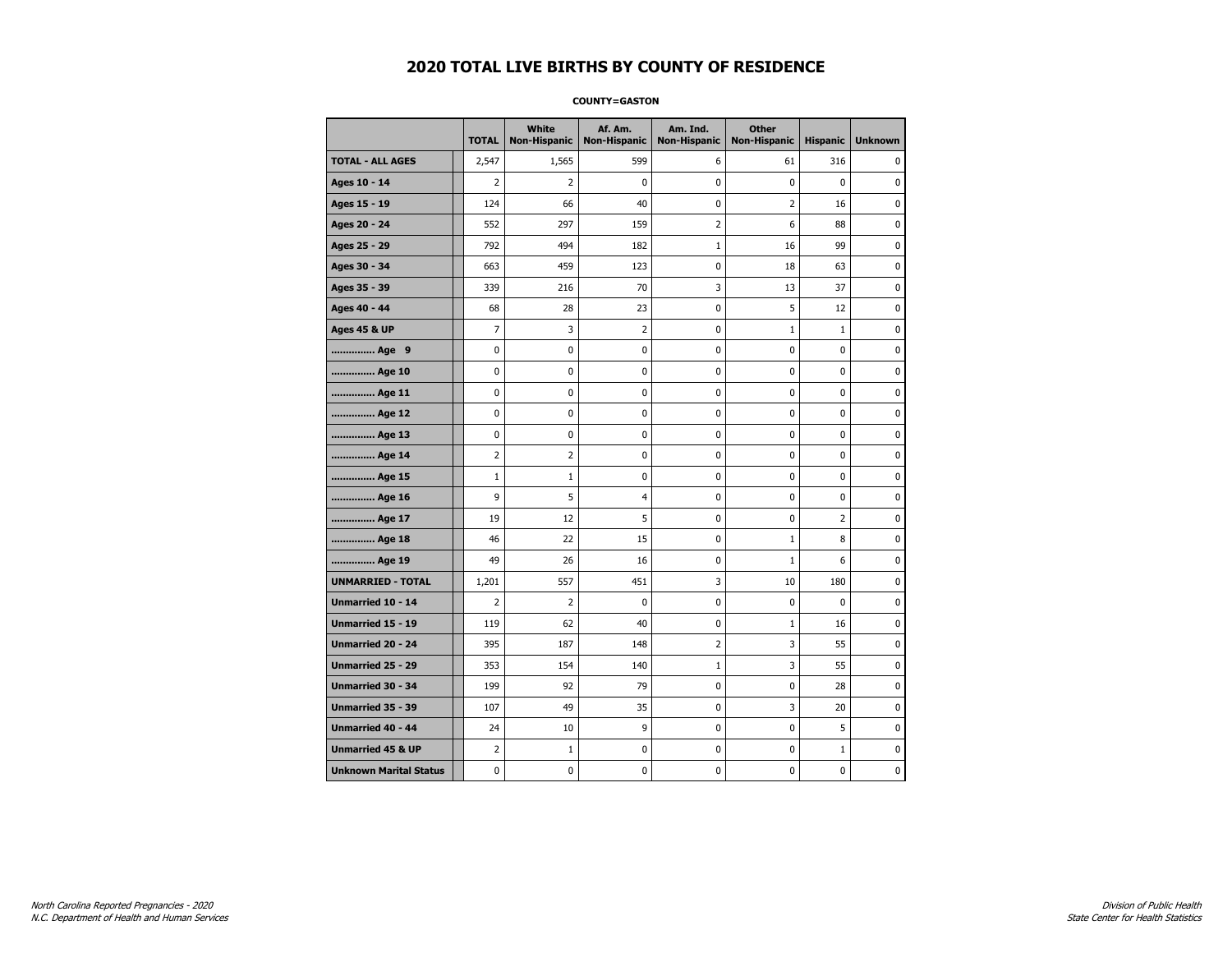**COUNTY=GATES** 

|                               | <b>TOTAL</b>   | White<br>Non-Hispanic | Af. Am.<br><b>Non-Hispanic</b> | Am. Ind.<br><b>Non-Hispanic</b> | <b>Other</b><br><b>Non-Hispanic</b> | <b>Hispanic</b> | <b>Unknown</b> |
|-------------------------------|----------------|-----------------------|--------------------------------|---------------------------------|-------------------------------------|-----------------|----------------|
| <b>TOTAL - ALL AGES</b>       | 97             | 66                    | 30                             | 0                               | $\mathbf{1}$                        | 0               | 0              |
| Ages 10 - 14                  | $\mathbf{1}$   | 0                     | 1                              | $\pmb{0}$                       | 0                                   | $\mathbf 0$     | 0              |
| Ages 15 - 19                  | $\overline{4}$ | 3                     | $\mathbf{1}$                   | 0                               | $\mathbf 0$                         | $\mathbf 0$     | $\mathbf 0$    |
| Ages 20 - 24                  | 18             | 9                     | 8                              | 0                               | $1\,$                               | 0               | 0              |
| Ages 25 - 29                  | 38             | 26                    | 12                             | 0                               | $\mathbf 0$                         | 0               | 0              |
| Ages 30 - 34                  | 22             | 17                    | 5                              | 0                               | 0                                   | 0               | 0              |
| Ages 35 - 39                  | 12             | 9                     | 3                              | 0                               | 0                                   | 0               | 0              |
| Ages 40 - 44                  | $\overline{2}$ | $\overline{2}$        | 0                              | $\mathbf 0$                     | 0                                   | 0               | $\mathbf 0$    |
| <b>Ages 45 &amp; UP</b>       | $\pmb{0}$      | 0                     | $\bf{0}$                       | $\pmb{0}$                       | 0                                   | 0               | 0              |
| Age 9                         | 0              | 0                     | 0                              | 0                               | 0                                   | 0               | 0              |
| Age 10                        | $\mathbf 0$    | 0                     | 0                              | 0                               | 0                                   | 0               | 0              |
| Age 11                        | $\mathbf 0$    | 0                     | 0                              | 0                               | 0                                   | 0               | 0              |
| Age 12                        | $\mathbf 0$    | 0                     | 0                              | $\mathbf 0$                     | 0                                   | $\mathbf 0$     | 0              |
| Age 13                        | $\pmb{0}$      | 0                     | 0                              | $\pmb{0}$                       | 0                                   | 0               | 0              |
| Age 14                        | 1              | 0                     | $\mathbf{1}$                   | 0                               | 0                                   | 0               | 0              |
| Age 15                        | $\mathbf 0$    | 0                     | 0                              | $\mathbf 0$                     | 0                                   | 0               | 0              |
| Age 16                        | $\mathbf 0$    | 0                     | 0                              | 0                               | 0                                   | 0               | 0              |
| Age 17                        | $\mathbf 0$    | 0                     | 0                              | $\mathbf 0$                     | 0                                   | 0               | 0              |
| Age 18                        | $\overline{2}$ | $\mathbf 1$           | $\mathbf{1}$                   | 0                               | 0                                   | 0               | $\bf{0}$       |
| Age 19                        | 2              | $\overline{2}$        | 0                              | 0                               | 0                                   | 0               | 0              |
| <b>UNMARRIED - TOTAL</b>      | 42             | 19                    | 22                             | 0                               | $\mathbf{1}$                        | 0               | 0              |
| Unmarried 10 - 14             | $\mathbf{1}$   | 0                     | 1                              | 0                               | 0                                   | 0               | 0              |
| <b>Unmarried 15 - 19</b>      | $\overline{4}$ | 3                     | 1                              | 0                               | 0                                   | 0               | 0              |
| Unmarried 20 - 24             | 13             | 5                     | 7                              | 0                               | $1\,$                               | 0               | $\pmb{0}$      |
| Unmarried 25 - 29             | 16             | 8                     | 8                              | 0                               | 0                                   | 0               | 0              |
| <b>Unmarried 30 - 34</b>      | 6              | 3                     | 3                              | 0                               | 0                                   | 0               | 0              |
| Unmarried 35 - 39             | 2              | 0                     | 2                              | 0                               | 0                                   | 0               | 0              |
| <b>Unmarried 40 - 44</b>      | $\pmb{0}$      | $\pmb{0}$             | $\pmb{0}$                      | $\pmb{0}$                       | $\pmb{0}$                           | $\pmb{0}$       | $\pmb{0}$      |
| <b>Unmarried 45 &amp; UP</b>  | 0              | 0                     | 0                              | 0                               | 0                                   | 0               | 0              |
| <b>Unknown Marital Status</b> | 0              | 0                     | 0                              | 0                               | 0                                   | 0               | 0              |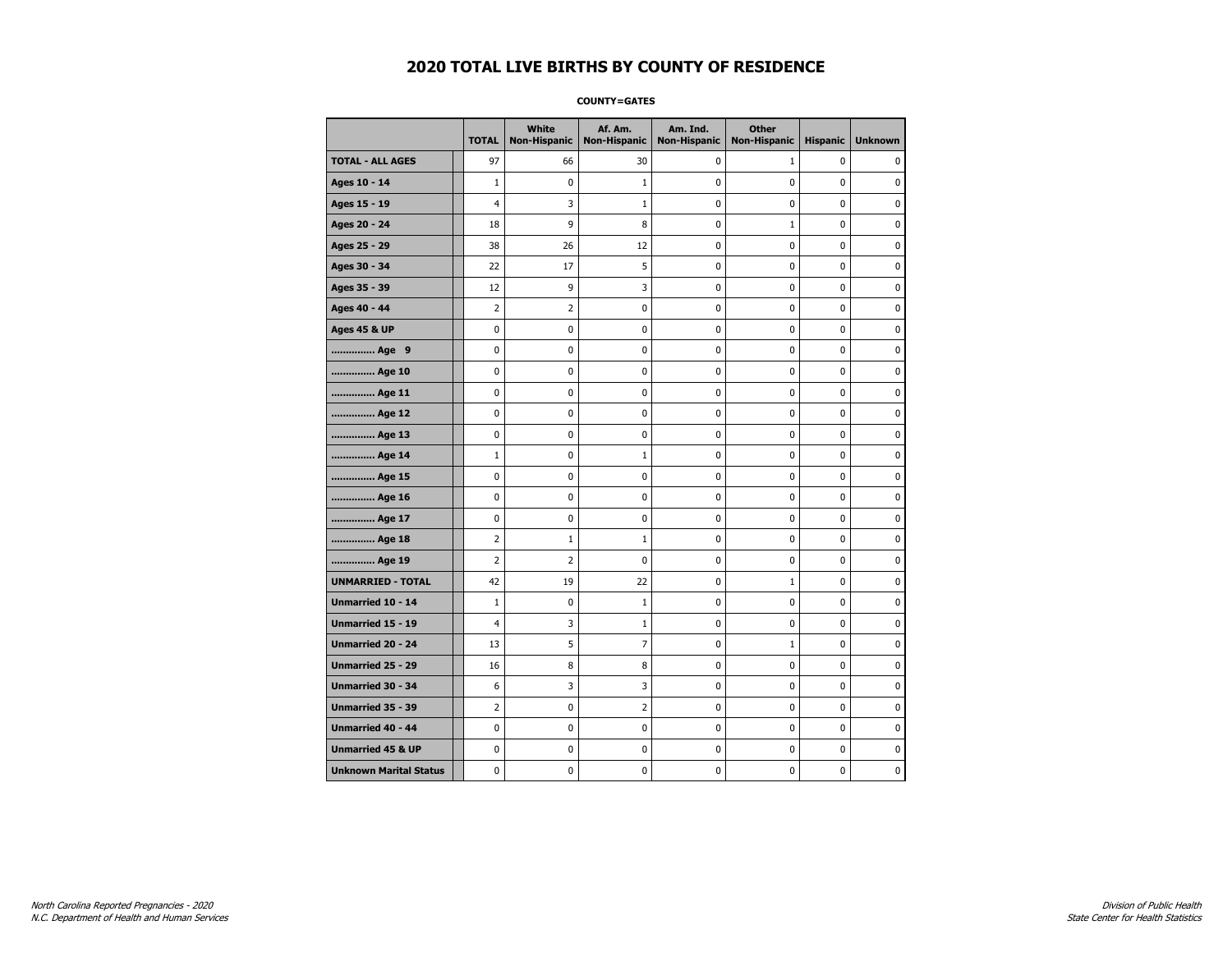#### **COUNTY=GRAHAM**

|                               | <b>TOTAL</b>   | <b>White</b><br>Non-Hispanic | Af. Am.<br><b>Non-Hispanic</b> | Am. Ind.<br><b>Non-Hispanic</b> | <b>Other</b><br><b>Non-Hispanic</b> | <b>Hispanic</b> | <b>Unknown</b> |
|-------------------------------|----------------|------------------------------|--------------------------------|---------------------------------|-------------------------------------|-----------------|----------------|
| <b>TOTAL - ALL AGES</b>       | 77             | 66                           | $\mathbf{1}$                   | 8                               | $\mathbf 0$                         | 2               | 0              |
| Ages 10 - 14                  | $\mathbf 0$    | $\mathbf 0$                  | $\mathbf 0$                    | $\mathbf 0$                     | $\mathbf 0$                         | $\mathbf 0$     | 0              |
| Ages 15 - 19                  | 12             | 12                           | $\pmb{0}$                      | $\pmb{0}$                       | $\pmb{0}$                           | $\mathbf 0$     | 0              |
| Ages 20 - 24                  | 22             | 16                           | $\mathbf{1}$                   | 5                               | $\pmb{0}$                           | $\pmb{0}$       | 0              |
| Ages 25 - 29                  | 20             | 20                           | $\pmb{0}$                      | 0                               | 0                                   | 0               | 0              |
| Ages 30 - 34                  | 15             | 11                           | $\mathbf 0$                    | 3                               | $\mathbf 0$                         | $\mathbf 1$     | 0              |
| Ages 35 - 39                  | $\overline{7}$ | 6                            | $\mathbf 0$                    | $\mathbf 0$                     | $\mathbf 0$                         | $\mathbf{1}$    | 0              |
| Ages 40 - 44                  | $\pmb{0}$      | 0                            | $\pmb{0}$                      | 0                               | $\pmb{0}$                           | 0               | 0              |
| <b>Ages 45 &amp; UP</b>       | $1\,$          | $1\,$                        | $\pmb{0}$                      | $\pmb{0}$                       | $\pmb{0}$                           | $\pmb{0}$       | 0              |
| Age 9                         | $\mathbf 0$    | 0                            | 0                              | 0                               | $\mathbf 0$                         | 0               | 0              |
| Age 10                        | $\mathbf 0$    | 0                            | $\mathbf 0$                    | $\mathbf 0$                     | $\mathbf 0$                         | $\mathbf 0$     | 0              |
| Age 11                        | $\mathbf 0$    | 0                            | $\mathbf 0$                    | $\pmb{0}$                       | $\mathbf 0$                         | $\mathbf 0$     | 0              |
| Age 12                        | $\pmb{0}$      | 0                            | $\pmb{0}$                      | 0                               | 0                                   | 0               | 0              |
| Age 13                        | $\mathbf 0$    | 0                            | $\mathbf 0$                    | 0                               | $\mathbf 0$                         | $\mathbf 0$     | 0              |
| Age 14                        | 0              | 0                            | $\pmb{0}$                      | 0                               | 0                                   | 0               | 0              |
| Age 15                        | $\mathbf 0$    | 0                            | $\pmb{0}$                      | 0                               | $\mathbf 0$                         | 0               | 0              |
| Age 16                        | $\mathbf 0$    | 0                            | $\mathbf 0$                    | $\mathbf 0$                     | $\mathbf 0$                         | $\mathbf 0$     | 0              |
| Age 17                        | $\overline{2}$ | $\overline{2}$               | 0                              | $\pmb{0}$                       | $\mathbf 0$                         | 0               | 0              |
| Age 18                        | $\overline{4}$ | 4                            | $\pmb{0}$                      | 0                               | 0                                   | 0               | 0              |
| Age 19                        | 6              | 6                            | $\pmb{0}$                      | 0                               | 0                                   | 0               | 0              |
| <b>UNMARRIED - TOTAL</b>      | 31             | 26                           | 1                              | $\overline{2}$                  | $\mathbf 0$                         | $\overline{2}$  | 0              |
| Unmarried 10 - 14             | $\mathbf 0$    | 0                            | $\mathbf 0$                    | $\mathbf 0$                     | $\mathbf 0$                         | $\mathbf 0$     | 0              |
| Unmarried 15 - 19             | 8              | 8                            | $\pmb{0}$                      | $\pmb{0}$                       | $\pmb{0}$                           | $\pmb{0}$       | 0              |
| <b>Unmarried 20 - 24</b>      | $\overline{7}$ | 5                            | 1                              | $\mathbf 1$                     | 0                                   | 0               | 0              |
| Unmarried 25 - 29             | 10             | 10                           | $\mathbf 0$                    | 0                               | $\mathbf 0$                         | $\mathbf 0$     | 0              |
| <b>Unmarried 30 - 34</b>      | 4              | $\overline{2}$               | 0                              | $\mathbf 1$                     | $\pmb{0}$                           | $\mathbf{1}$    | 0              |
| <b>Unmarried 35 - 39</b>      | $\overline{2}$ | $\mathbf{1}$                 | $\mathbf 0$                    | $\mathbf 0$                     | $\mathbf 0$                         | $\mathbf{1}$    | $\mathbf 0$    |
| <b>Unmarried 40 - 44</b>      | $\mathbf 0$    | $\mathbf 0$                  | $\pmb{0}$                      | $\pmb{0}$                       | $\pmb{0}$                           | $\mathbf 0$     | 0              |
| <b>Unmarried 45 &amp; UP</b>  | 0              | 0                            | 0                              | 0                               | 0                                   | 0               | 0              |
| <b>Unknown Marital Status</b> | $\mathbf 0$    | 0                            | $\mathbf 0$                    | 0                               | $\mathbf 0$                         | $\mathbf 0$     | 0              |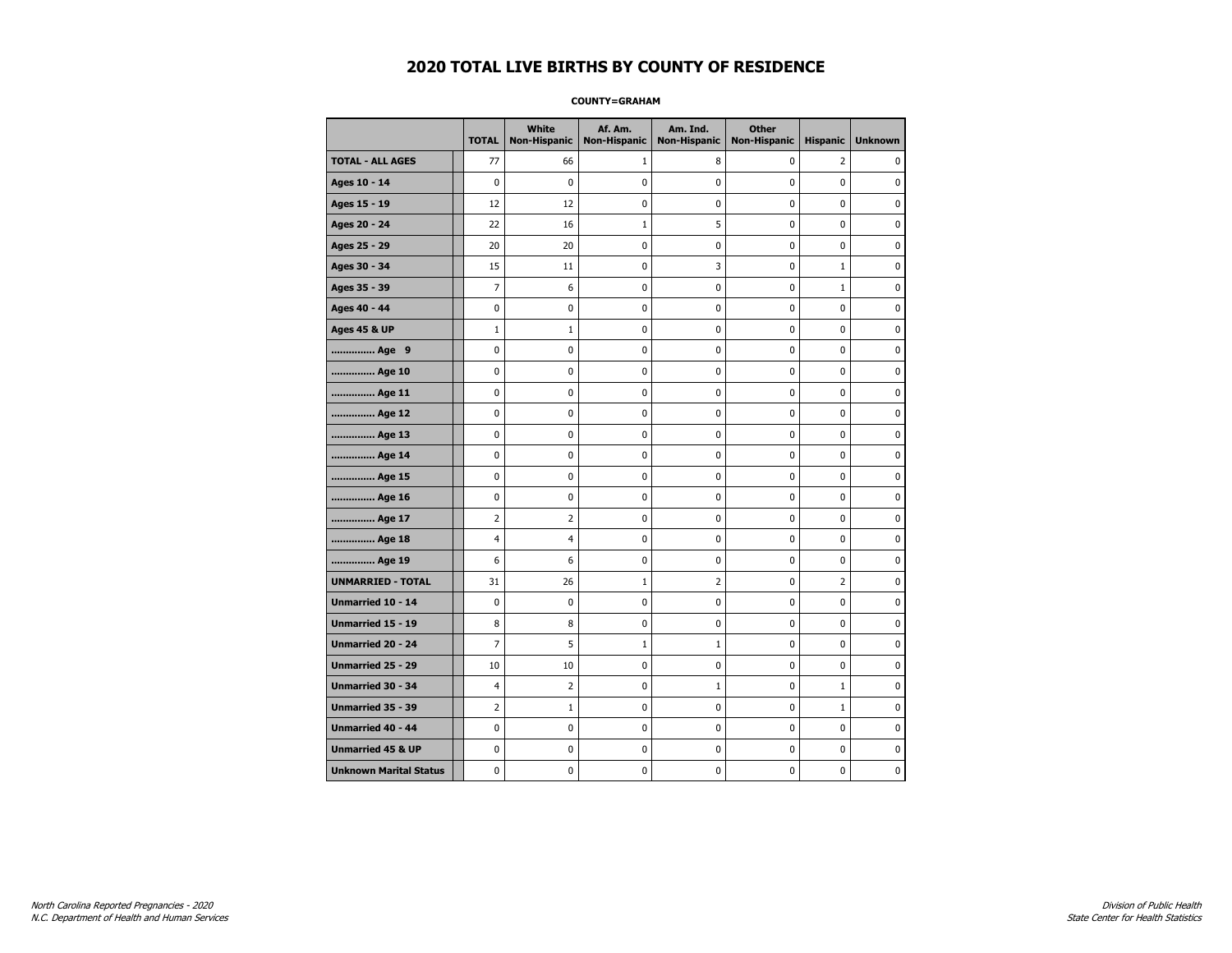#### **COUNTY=GRANVILLE**

|                               | <b>TOTAL</b> | <b>White</b><br><b>Non-Hispanic</b> | Af. Am.<br><b>Non-Hispanic</b> | Am. Ind.<br><b>Non-Hispanic</b> | <b>Other</b><br><b>Non-Hispanic</b> | <b>Hispanic</b> | <b>Unknown</b> |
|-------------------------------|--------------|-------------------------------------|--------------------------------|---------------------------------|-------------------------------------|-----------------|----------------|
| <b>TOTAL - ALL AGES</b>       | 573          | 315                                 | 172                            | 0                               | 2                                   | 84              | 0              |
| Ages 10 - 14                  | $\mathbf 0$  | 0                                   | 0                              | 0                               | 0                                   | 0               | 0              |
| Ages 15 - 19                  | 22           | 6                                   | 8                              | 0                               | 0                                   | 8               | 0              |
| Ages 20 - 24                  | 113          | 48                                  | 48                             | 0                               | 0                                   | 17              | $\mathbf 0$    |
| Ages 25 - 29                  | 206          | 116                                 | 67                             | 0                               | $\overline{2}$                      | 21              | $\mathbf 0$    |
| Ages 30 - 34                  | 140          | 94                                  | 30                             | 0                               | $\mathbf 0$                         | 16              | $\mathbf 0$    |
| Ages 35 - 39                  | 73           | 37                                  | 16                             | 0                               | $\pmb{0}$                           | 20              | 0              |
| Ages 40 - 44                  | 17           | 13                                  | 2                              | 0                               | 0                                   | $\overline{2}$  | 0              |
| <b>Ages 45 &amp; UP</b>       | 2            | $\mathbf{1}$                        | $\mathbf{1}$                   | 0                               | 0                                   | 0               | 0              |
| Age 9                         | 0            | 0                                   | 0                              | 0                               | 0                                   | 0               | 0              |
| Age 10                        | 0            | 0                                   | 0                              | 0                               | 0                                   | 0               | $\mathbf 0$    |
| Age 11                        | 0            | 0                                   | 0                              | 0                               | 0                                   | 0               | $\mathbf 0$    |
| Age 12                        | 0            | 0                                   | 0                              | 0                               | 0                                   | 0               | 0              |
| Age 13                        | 0            | 0                                   | 0                              | 0                               | $\pmb{0}$                           | 0               | $\mathbf 0$    |
| Age 14                        | 0            | 0                                   | 0                              | 0                               | $\mathbf 0$                         | 0               | $\mathbf 0$    |
| Age 15                        | 0            | 0                                   | 0                              | 0                               | $\pmb{0}$                           | 0               | $\pmb{0}$      |
| Age 16                        | 0            | 0                                   | 0                              | 0                               | $\pmb{0}$                           | 0               | 0              |
| Age 17                        | 4            | 1                                   | 1                              | 0                               | 0                                   | $\overline{2}$  | 0              |
| Age 18                        | 11           | 2                                   | 5                              | 0                               | 0                                   | 4               | 0              |
| Age 19                        | 7            | 3                                   | 2                              | 0                               | 0                                   | $\overline{2}$  | 0              |
| <b>UNMARRIED - TOTAL</b>      | 253          | 101                                 | 118                            | 0                               | $\mathbf{1}$                        | 33              | 0              |
| Unmarried 10 - 14             | $\mathbf 0$  | $\mathbf 0$                         | 0                              | 0                               | $\mathbf 0$                         | 0               | 0              |
| Unmarried 15 - 19             | 22           | 6                                   | 8                              | 0                               | 0                                   | 8               | $\mathbf 0$    |
| <b>Unmarried 20 - 24</b>      | 81           | 35                                  | 39                             | 0                               | 0                                   | $\overline{7}$  | $\mathbf 0$    |
| <b>Unmarried 25 - 29</b>      | 83           | 30                                  | 46                             | 0                               | $\mathbf 1$                         | 6               | $\pmb{0}$      |
| Unmarried 30 - 34             | 39           | 17                                  | 19                             | 0                               | $\pmb{0}$                           | 3               | 0              |
| Unmarried 35 - 39             | 23           | 8                                   | 6                              | 0                               | 0                                   | 9               | 0              |
| Unmarried 40 - 44             | 5            | 5                                   | 0                              | 0                               | 0                                   | 0               | 0              |
| <b>Unmarried 45 &amp; UP</b>  | 0            | 0                                   | 0                              | 0                               | 0                                   | 0               | 0              |
| <b>Unknown Marital Status</b> | 0            | 0                                   | 0                              | 0                               | 0                                   | 0               | $\mathbf 0$    |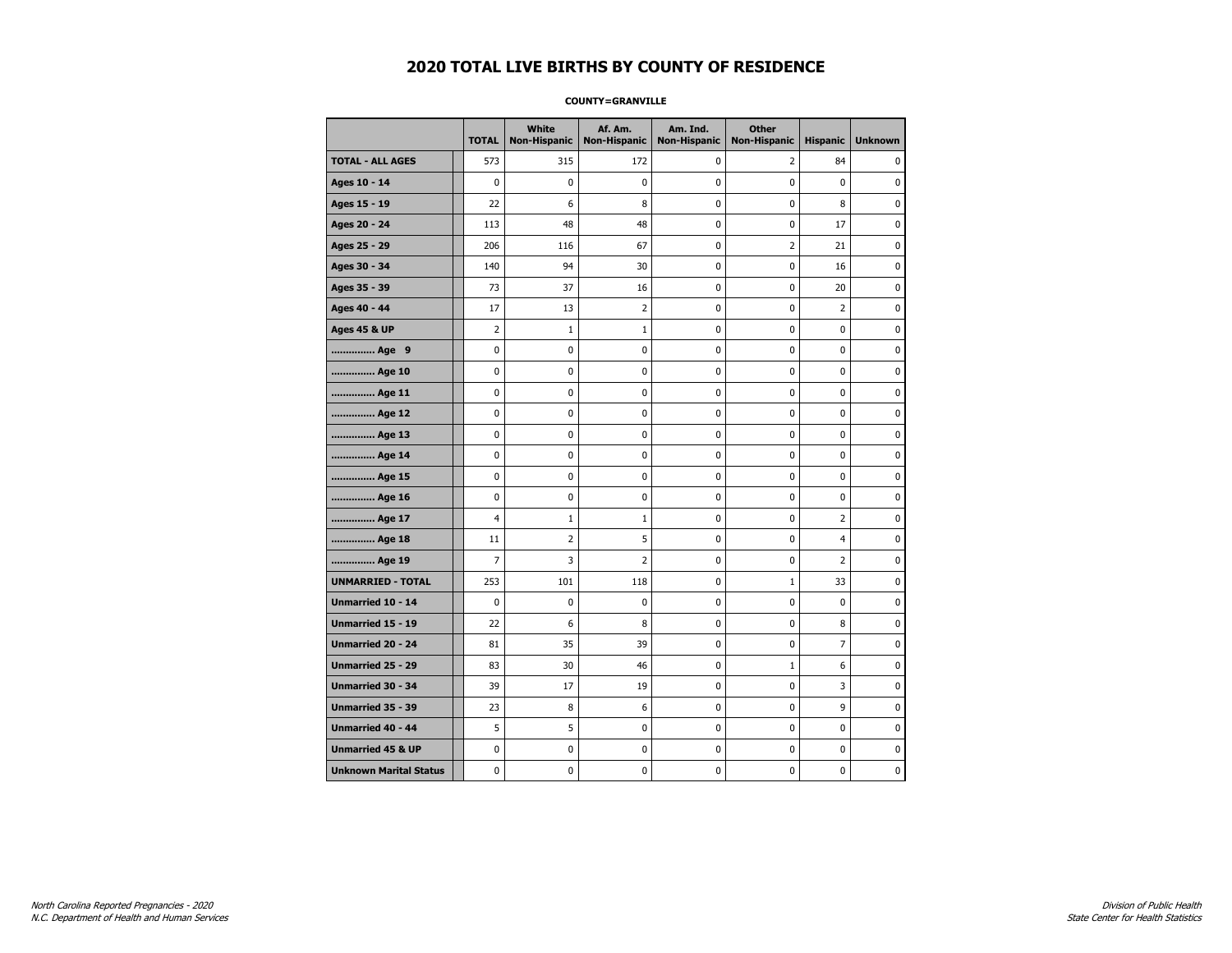#### **COUNTY=GREENE**

|                               | <b>TOTAL</b>   | White<br>Non-Hispanic | Af. Am.<br><b>Non-Hispanic</b> | Am. Ind.<br><b>Non-Hispanic</b> | <b>Other</b><br><b>Non-Hispanic</b> | <b>Hispanic</b> | <b>Unknown</b> |
|-------------------------------|----------------|-----------------------|--------------------------------|---------------------------------|-------------------------------------|-----------------|----------------|
| <b>TOTAL - ALL AGES</b>       | 209            | 83                    | 70                             | 0                               | 2                                   | 54              | 0              |
| Ages 10 - 14                  | 0              | $\pmb{0}$             | $\pmb{0}$                      | 0                               | $\mathbf 0$                         | $\mathbf 0$     | 0              |
| Ages 15 - 19                  | 13             | $1\,$                 | $\overline{7}$                 | $\mathbf 0$                     | 0                                   | 5               | $\mathbf 0$    |
| Ages 20 - 24                  | 65             | 19                    | 29                             | $\mathbf 0$                     | $\mathbf{1}$                        | 16              | $\mathbf 0$    |
| Ages 25 - 29                  | 61             | 31                    | 19                             | $\pmb{0}$                       | 0                                   | 11              | $\pmb{0}$      |
| Ages 30 - 34                  | 45             | 22                    | 8                              | $\pmb{0}$                       | $1\,$                               | 14              | 0              |
| Ages 35 - 39                  | 20             | 7                     | 5                              | 0                               | 0                                   | 8               | 0              |
| Ages 40 - 44                  | 5              | 3                     | $\overline{2}$                 | 0                               | 0                                   | 0               | 0              |
| <b>Ages 45 &amp; UP</b>       | 0              | 0                     | 0                              | 0                               | 0                                   | 0               | 0              |
| Age 9                         | 0              | 0                     | 0                              | 0                               | 0                                   | 0               | 0              |
| Age 10                        | 0              | 0                     | $\mathbf 0$                    | $\mathbf 0$                     | 0                                   | 0               | $\mathbf 0$    |
| Age 11                        | 0              | 0                     | $\mathbf 0$                    | $\mathbf 0$                     | 0                                   | $\mathbf 0$     | 0              |
| Age 12                        | 0              | 0                     | $\pmb{0}$                      | 0                               | 0                                   | 0               | 0              |
| Age 13                        | 0              | 0                     | 0                              | 0                               | 0                                   | 0               | 0              |
| Age 14                        | 0              | 0                     | $\mathbf 0$                    | 0                               | 0                                   | $\mathbf 0$     | 0              |
| Age 15                        | $\overline{2}$ | 0                     | 1                              | 0                               | 0                                   | $\mathbf{1}$    | 0              |
| Age 16                        | $\mathbf 1$    | 0                     | 1                              | $\mathbf 0$                     | 0                                   | $\mathbf 0$     | 0              |
| Age 17                        | $\overline{4}$ | 0                     | 3                              | 0                               | 0                                   | $\mathbf{1}$    | $\mathbf 0$    |
| Age 18                        | 3              | 0                     | $\mathbf{1}$                   | $\mathbf 0$                     | 0                                   | $\overline{2}$  | $\mathbf 0$    |
| Age 19                        | 3              | $1\,$                 | $\mathbf 1$                    | $\pmb{0}$                       | $\pmb{0}$                           | $\mathbf 1$     | $\pmb{0}$      |
| <b>UNMARRIED - TOTAL</b>      | 124            | 30                    | 62                             | $\pmb{0}$                       | $\overline{2}$                      | 30              | 0              |
| Unmarried 10 - 14             | 0              | 0                     | 0                              | $\mathbf 0$                     | 0                                   | $\mathbf 0$     | 0              |
| Unmarried 15 - 19             | 12             | $\mathbf{1}$          | 7                              | 0                               | 0                                   | 4               | 0              |
| Unmarried 20 - 24             | 49             | 12                    | 27                             | 0                               | $\mathbf{1}$                        | 9               | 0              |
| Unmarried 25 - 29             | 27             | $\overline{7}$        | 16                             | $\mathbf 0$                     | 0                                   | $\overline{4}$  | $\bf{0}$       |
| <b>Unmarried 30 - 34</b>      | 21             | 6                     | 6                              | $\mathbf 0$                     | $\mathbf{1}$                        | 8               | $\mathbf 0$    |
| Unmarried 35 - 39             | 13             | 4                     | $\overline{4}$                 | $\pmb{0}$                       | 0                                   | 5               | $\pmb{0}$      |
| Unmarried 40 - 44             | 2              | 0                     | $\overline{2}$                 | 0                               | 0                                   | 0               | 0              |
| <b>Unmarried 45 &amp; UP</b>  | 0              | 0                     | 0                              | 0                               | 0                                   | 0               | 0              |
| <b>Unknown Marital Status</b> | 0              | 0                     | 0                              | 0                               | 0                                   | 0               | 0              |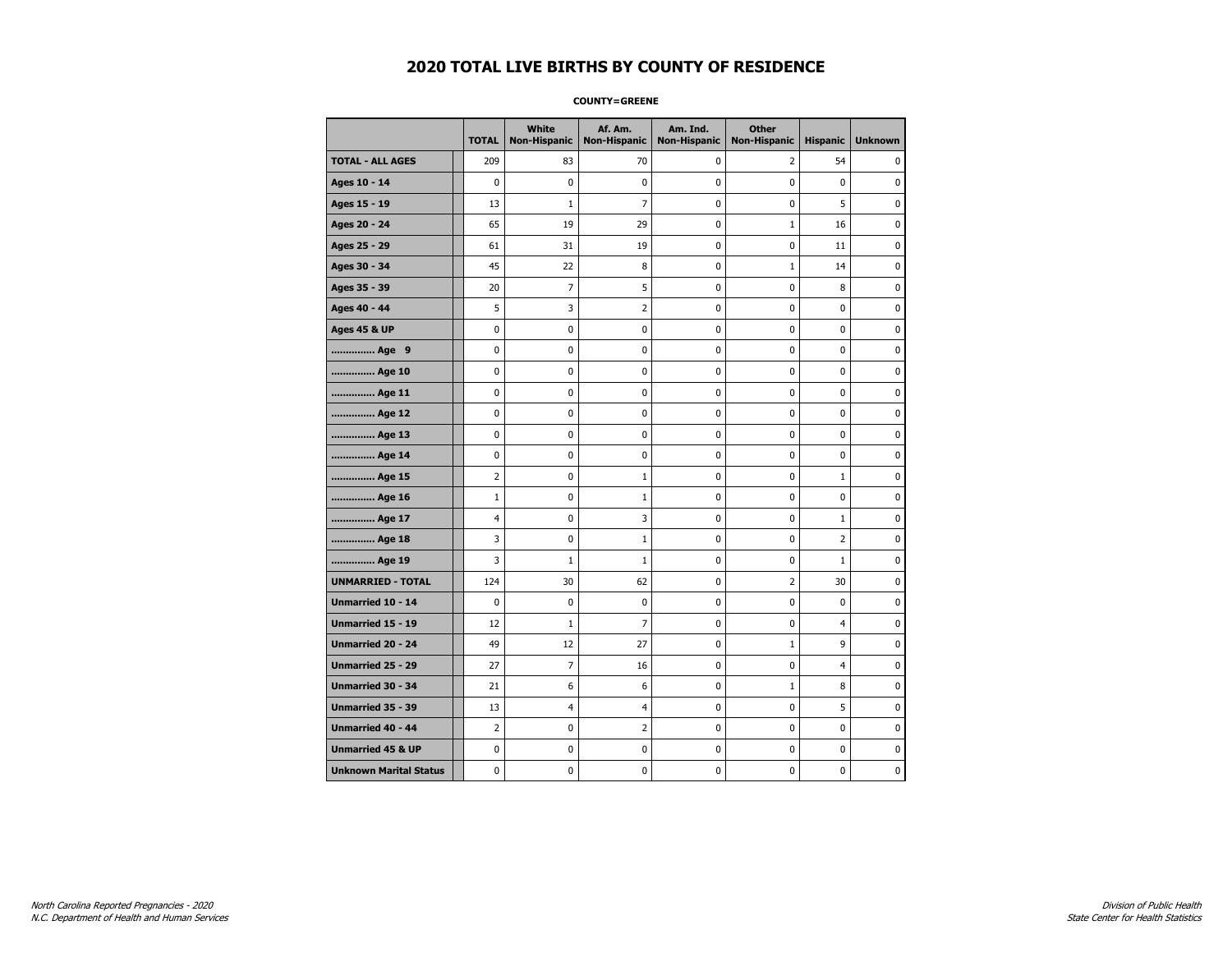#### **COUNTY=GUILFORD**

|                               | <b>TOTAL</b> | White<br><b>Non-Hispanic</b> | Af. Am.<br><b>Non-Hispanic</b> | Am. Ind.<br><b>Non-Hispanic</b> | <b>Other</b><br><b>Non-Hispanic</b> | <b>Hispanic</b> | <b>Unknown</b> |
|-------------------------------|--------------|------------------------------|--------------------------------|---------------------------------|-------------------------------------|-----------------|----------------|
| <b>TOTAL - ALL AGES</b>       | 5,927        | 2,074                        | 2,530                          | 24                              | 484                                 | 815             | 0              |
| Ages 10 - 14                  | $\mathbf{1}$ | $\mathbf{1}$                 | $\mathbf 0$                    | 0                               | 0                                   | $\mathbf{0}$    | 0              |
| Ages 15 - 19                  | 250          | 47                           | 134                            | 1                               | 10                                  | 58              | $\mathbf 0$    |
| Ages 20 - 24                  | 1,138        | 274                          | 614                            | 9                               | 65                                  | 176             | 0              |
| Ages 25 - 29                  | 1,727        | 573                          | 795                            | 6                               | 132                                 | 221             | 0              |
| Ages 30 - 34                  | 1,731        | 754                          | 599                            | 6                               | 165                                 | 207             | 0              |
| Ages 35 - 39                  | 866          | 354                          | 302                            | $\overline{2}$                  | 86                                  | 122             | $\pmb{0}$      |
| Ages 40 - 44                  | 187          | 64                           | 71                             | 0                               | 24                                  | 28              | 0              |
| <b>Ages 45 &amp; UP</b>       | 27           | 7                            | 15                             | 0                               | 2                                   | 3               | 0              |
| Age 9                         | 0            | 0                            | 0                              | 0                               | 0                                   | 0               | 0              |
| Age 10                        | 0            | 0                            | $\mathbf 0$                    | $\mathbf 0$                     | 0                                   | $\mathbf 0$     | 0              |
| Age 11                        | 0            | 0                            | 0                              | 0                               | 0                                   | $\mathbf 0$     | 0              |
| Age 12                        | 0            | 0                            | $\mathbf 0$                    | 0                               | 0                                   | 0               | 0              |
| Age 13                        | 0            | $\mathbf 0$                  | $\mathbf 0$                    | $\mathbf 0$                     | 0                                   | $\mathbf 0$     | $\mathbf 0$    |
| Age 14                        | $\mathbf{1}$ | $\mathbf{1}$                 | $\mathbf 0$                    | $\mathbf 0$                     | 0                                   | $\mathbf 0$     | $\mathbf 0$    |
| Age 15                        | 5            | 0                            | 3                              | $\pmb{0}$                       | $\overline{2}$                      | $\pmb{0}$       | $\pmb{0}$      |
| Age 16                        | 17           | 3                            | 9                              | 0                               | 0                                   | 5               | $\pmb{0}$      |
| Age 17                        | 37           | 6                            | 22                             | 0                               | 2                                   | 7               | 0              |
| Age 18                        | 65           | 10                           | 37                             | $\mathbf{1}$                    | $\mathbf{1}$                        | 16              | 0              |
| Age 19                        | 126          | 28                           | 63                             | 0                               | 5                                   | 30              | 0              |
| <b>UNMARRIED - TOTAL</b>      | 2,860        | 557                          | 1,735                          | 17                              | 98                                  | 453             | 0              |
| Unmarried 10 - 14             | $\mathbf{1}$ | $\mathbf{1}$                 | $\mathbf 0$                    | $\mathbf 0$                     | 0                                   | $\mathbf{0}$    | $\mathbf 0$    |
| Unmarried 15 - 19             | 235          | 43                           | 129                            | $\mathbf{1}$                    | 9                                   | 53              | 0              |
| <b>Unmarried 20 - 24</b>      | 901          | 192                          | 554                            | 8                               | 22                                  | 125             | 0              |
| <b>Unmarried 25 - 29</b>      | 880          | 146                          | 586                            | $\overline{4}$                  | 29                                  | 115             | $\bf{0}$       |
| Unmarried 30 - 34             | 556          | 113                          | 324                            | $\overline{4}$                  | 18                                  | 97              | 0              |
| Unmarried 35 - 39             | 226          | 47                           | 115                            | 0                               | 15                                  | 49              | 0              |
| Unmarried 40 - 44             | 55           | 13                           | 23                             | 0                               | 5                                   | 14              | 0              |
| <b>Unmarried 45 &amp; UP</b>  | 6            | $\overline{2}$               | 4                              | 0                               | 0                                   | 0               | 0              |
| <b>Unknown Marital Status</b> | $1\,$        | 0                            | $\pmb{0}$                      | 0                               | 0                                   | $\mathbf{1}$    | 0              |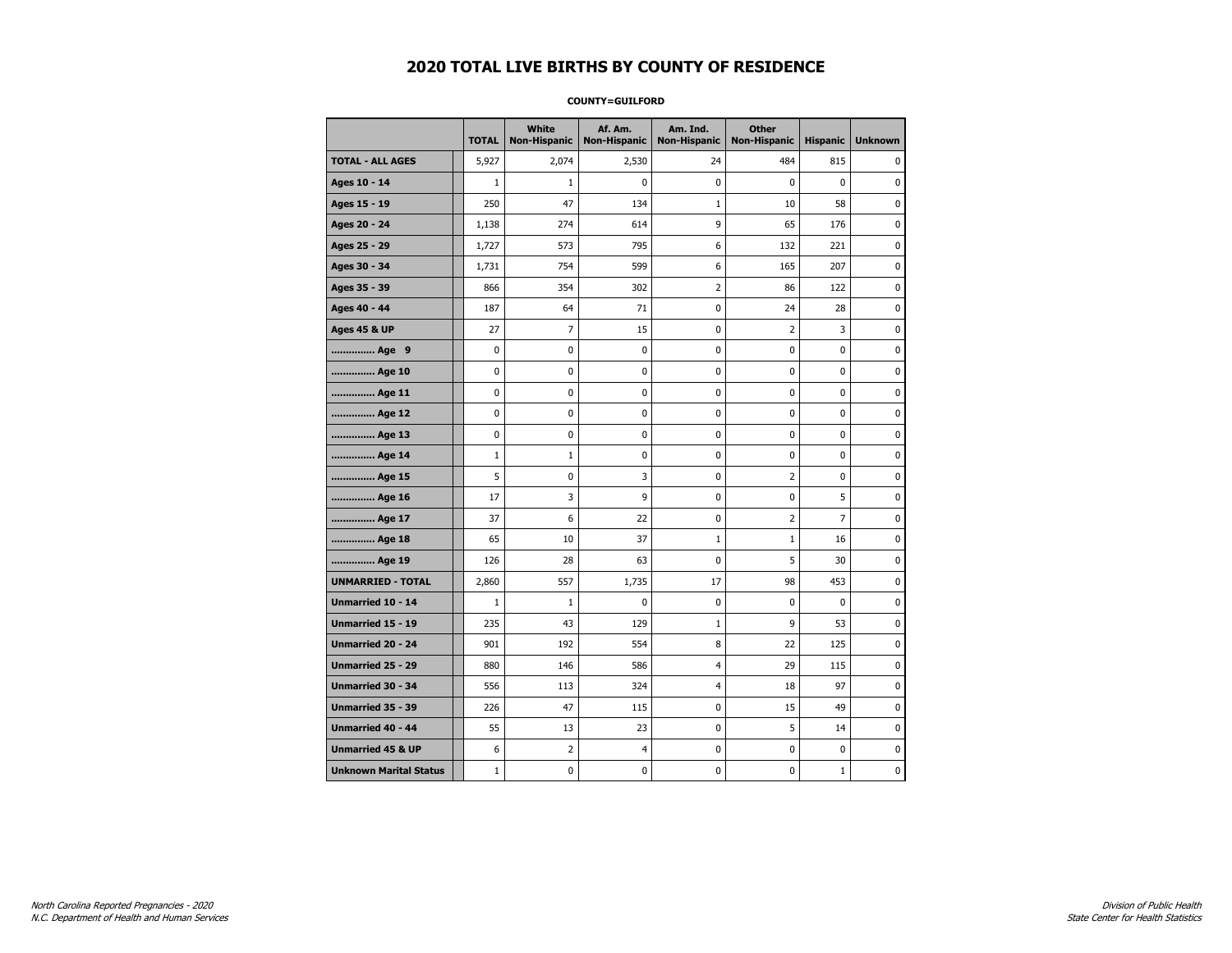#### **COUNTY=HALIFAX**

|                               | <b>TOTAL</b>   | White<br>Non-Hispanic | Af. Am.<br><b>Non-Hispanic</b> | Am. Ind.<br><b>Non-Hispanic</b> | <b>Other</b><br><b>Non-Hispanic</b> | <b>Hispanic</b> | <b>Unknown</b> |
|-------------------------------|----------------|-----------------------|--------------------------------|---------------------------------|-------------------------------------|-----------------|----------------|
| <b>TOTAL - ALL AGES</b>       | 526            | 167                   | 312                            | 17                              | 4                                   | 26              | 0              |
| Ages 10 - 14                  | 0              | 0                     | $\mathbf 0$                    | $\mathbf 0$                     | 0                                   | $\mathbf 0$     | 0              |
| Ages 15 - 19                  | 51             | 10                    | 39                             | 0                               | 0                                   | $\overline{2}$  | $\bf{0}$       |
| Ages 20 - 24                  | 146            | 33                    | 96                             | 8                               | $1\,$                               | 8               | 0              |
| Ages 25 - 29                  | 165            | 61                    | 90                             | 7                               | 1                                   | 6               | 0              |
| Ages 30 - 34                  | 110            | 39                    | 64                             | $\mathbf{1}$                    | $1\,$                               | 5               | 0              |
| Ages 35 - 39                  | 50             | 22                    | 22                             | 1                               | 1                                   | 4               | $\mathbf 0$    |
| Ages 40 - 44                  | 4              | $\overline{2}$        | $\mathbf 1$                    | 0                               | 0                                   | $\mathbf{1}$    | 0              |
| <b>Ages 45 &amp; UP</b>       | 0              | 0                     | 0                              | $\pmb{0}$                       | 0                                   | $\pmb{0}$       | 0              |
| Age 9                         | 0              | 0                     | 0                              | 0                               | 0                                   | 0               | 0              |
| Age 10                        | 0              | 0                     | $\mathbf 0$                    | $\mathbf 0$                     | 0                                   | $\mathbf 0$     | 0              |
| Age 11                        | 0              | 0                     | $\mathbf 0$                    | $\pmb{0}$                       | 0                                   | $\mathbf 0$     | 0              |
| Age 12                        | 0              | 0                     | $\pmb{0}$                      | 0                               | 0                                   | 0               | 0              |
| Age 13                        | 0              | $\mathbf 0$           | $\mathbf 0$                    | 0                               | 0                                   | 0               | 0              |
| Age 14                        | 0              | 0                     | 0                              | 0                               | 0                                   | 0               | 0              |
| Age 15                        | 0              | 0                     | 0                              | 0                               | 0                                   | $\mathbf 0$     | 0              |
| Age 16                        | 5              | $\overline{2}$        | 3                              | $\mathbf 0$                     | 0                                   | $\mathbf 0$     | 0              |
| Age 17                        | $\overline{4}$ | 0                     | $\overline{2}$                 | $\pmb{0}$                       | 0                                   | $\overline{2}$  | $\mathbf 0$    |
| Age 18                        | 12             | $\overline{2}$        | 10                             | 0                               | 0                                   | 0               | 0              |
| Age 19                        | 30             | 6                     | 24                             | 0                               | 0                                   | 0               | 0              |
| <b>UNMARRIED - TOTAL</b>      | 372            | 70                    | 275                            | 10                              | $\overline{2}$                      | 15              | 0              |
| Unmarried 10 - 14             | 0              | 0                     | $\mathbf 0$                    | $\mathbf 0$                     | 0                                   | $\mathbf 0$     | 0              |
| Unmarried 15 - 19             | 50             | 9                     | 39                             | $\pmb{0}$                       | 0                                   | $\overline{2}$  | $\pmb{0}$      |
| Unmarried 20 - 24             | 126            | 18                    | 95                             | 6                               | 1                                   | 6               | 0              |
| Unmarried 25 - 29             | 116            | 26                    | 82                             | $\overline{4}$                  | 0                                   | $\overline{4}$  | 0              |
| Unmarried 30 - 34             | 54             | 8                     | 44                             | $\pmb{0}$                       | 0                                   | 2               | 0              |
| <b>Unmarried 35 - 39</b>      | 24             | 8                     | 15                             | 0                               | $\mathbf{1}$                        | $\mathbf 0$     | 0              |
| Unmarried 40 - 44             | $\overline{2}$ | $\mathbf 1$           | $\mathbf 0$                    | $\pmb{0}$                       | 0                                   | $\mathbf{1}$    | $\mathbf 0$    |
| <b>Unmarried 45 &amp; UP</b>  | 0              | 0                     | 0                              | 0                               | 0                                   | 0               | 0              |
| <b>Unknown Marital Status</b> | 0              | $\mathbf 0$           | $\mathbf 0$                    | $\pmb{0}$                       | 0                                   | 0               | 0              |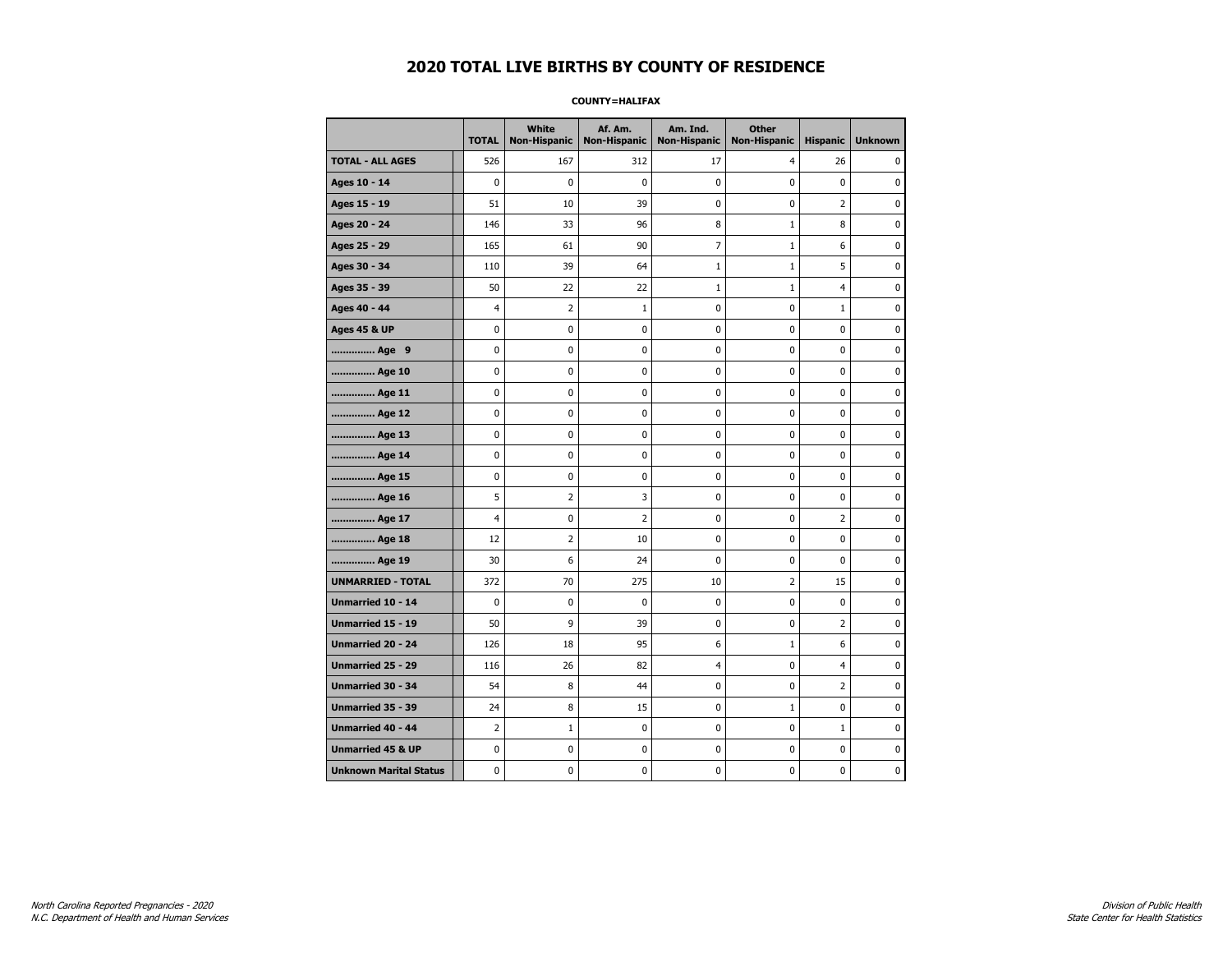#### **COUNTY=HARNETT**

|                               | <b>TOTAL</b>   | White<br><b>Non-Hispanic</b> | Af. Am.<br><b>Non-Hispanic</b> | Am. Ind.<br><b>Non-Hispanic</b> | <b>Other</b><br><b>Non-Hispanic</b> | <b>Hispanic</b> | <b>Unknown</b> |
|-------------------------------|----------------|------------------------------|--------------------------------|---------------------------------|-------------------------------------|-----------------|----------------|
| <b>TOTAL - ALL AGES</b>       | 1,867          | 1,083                        | 404                            | 17                              | 33                                  | 330             | 0              |
| Ages 10 - 14                  | $\mathbf{1}$   | $\mathbf 0$                  | $\mathbf{1}$                   | $\mathbf 0$                     | 0                                   | $\mathbf 0$     | 0              |
| Ages 15 - 19                  | 91             | 36                           | 29                             | $\overline{2}$                  | 0                                   | 24              | $\mathbf 0$    |
| Ages 20 - 24                  | 420            | 221                          | 110                            | 3                               | 4                                   | 82              | $\pmb{0}$      |
| Ages 25 - 29                  | 638            | 374                          | 132                            | 6                               | 8                                   | 118             | 0              |
| Ages 30 - 34                  | 510            | 328                          | 95                             | 5                               | 14                                  | 68              | 0              |
| Ages 35 - 39                  | 169            | 100                          | 32                             | 1                               | 6                                   | 30              | $\mathbf 0$    |
| Ages 40 - 44                  | 37             | 23                           | 5                              | 0                               | $1\,$                               | 8               | 0              |
| <b>Ages 45 &amp; UP</b>       | $\mathbf 1$    | $\mathbf{1}$                 | 0                              | $\pmb{0}$                       | $\pmb{0}$                           | $\pmb{0}$       | 0              |
| Age 9                         | 0              | 0                            | 0                              | 0                               | 0                                   | 0               | 0              |
| Age 10                        | 0              | 0                            | $\mathbf 0$                    | $\mathbf 0$                     | 0                                   | $\mathbf 0$     | 0              |
| Age 11                        | 0              | 0                            | $\mathbf 0$                    | $\pmb{0}$                       | 0                                   | $\mathbf 0$     | 0              |
| Age 12                        | 0              | 0                            | $\pmb{0}$                      | 0                               | 0                                   | 0               | 0              |
| Age 13                        | 0              | 0                            | $\mathbf 0$                    | 0                               | 0                                   | 0               | 0              |
| Age 14                        | $\mathbf 1$    | 0                            | $\mathbf{1}$                   | 0                               | 0                                   | 0               | 0              |
| Age 15                        | 2              | $\mathbf{1}$                 | $\mathbf{1}$                   | 0                               | 0                                   | $\mathbf 0$     | 0              |
| Age 16                        | $\overline{4}$ | $\mathbf{1}$                 | $\overline{2}$                 | $\mathbf 0$                     | 0                                   | $\mathbf{1}$    | 0              |
| Age 17                        | 13             | $\overline{\mathcal{A}}$     | 6                              | $\pmb{0}$                       | 0                                   | 3               | $\mathbf 0$    |
| Age 18                        | 35             | 14                           | 10                             | $\mathbf 1$                     | 0                                   | 10              | 0              |
| Age 19                        | 37             | 16                           | 10                             | $\mathbf{1}$                    | 0                                   | 10              | 0              |
| <b>UNMARRIED - TOTAL</b>      | 667            | 248                          | 277                            | 5                               | 6                                   | 131             | 0              |
| Unmarried 10 - 14             | $\mathbf{1}$   | 0                            | $\mathbf{1}$                   | $\mathbf 0$                     | 0                                   | $\mathbf 0$     | 0              |
| Unmarried 15 - 19             | 80             | 29                           | 27                             | $\mathbf 2$                     | 0                                   | 22              | $\pmb{0}$      |
| Unmarried 20 - 24             | 242            | 96                           | 99                             | 2                               | 2                                   | 43              | 0              |
| Unmarried 25 - 29             | 187            | 64                           | 86                             | $\mathbf{1}$                    | 2                                   | 34              | 0              |
| Unmarried 30 - 34             | 120            | 48                           | 52                             | $\pmb{0}$                       | $1\,$                               | 19              | 0              |
| <b>Unmarried 35 - 39</b>      | 30             | 8                            | 11                             | 0                               | $\mathbf{1}$                        | 10              | 0              |
| Unmarried 40 - 44             | $\overline{7}$ | 3                            | $\mathbf 1$                    | $\pmb{0}$                       | 0                                   | 3               | $\mathbf 0$    |
| <b>Unmarried 45 &amp; UP</b>  | 0              | 0                            | 0                              | 0                               | 0                                   | 0               | 0              |
| <b>Unknown Marital Status</b> | $\mathbf{1}$   | $1\,$                        | $\mathbf 0$                    | $\pmb{0}$                       | 0                                   | $\mathbf 0$     | 0              |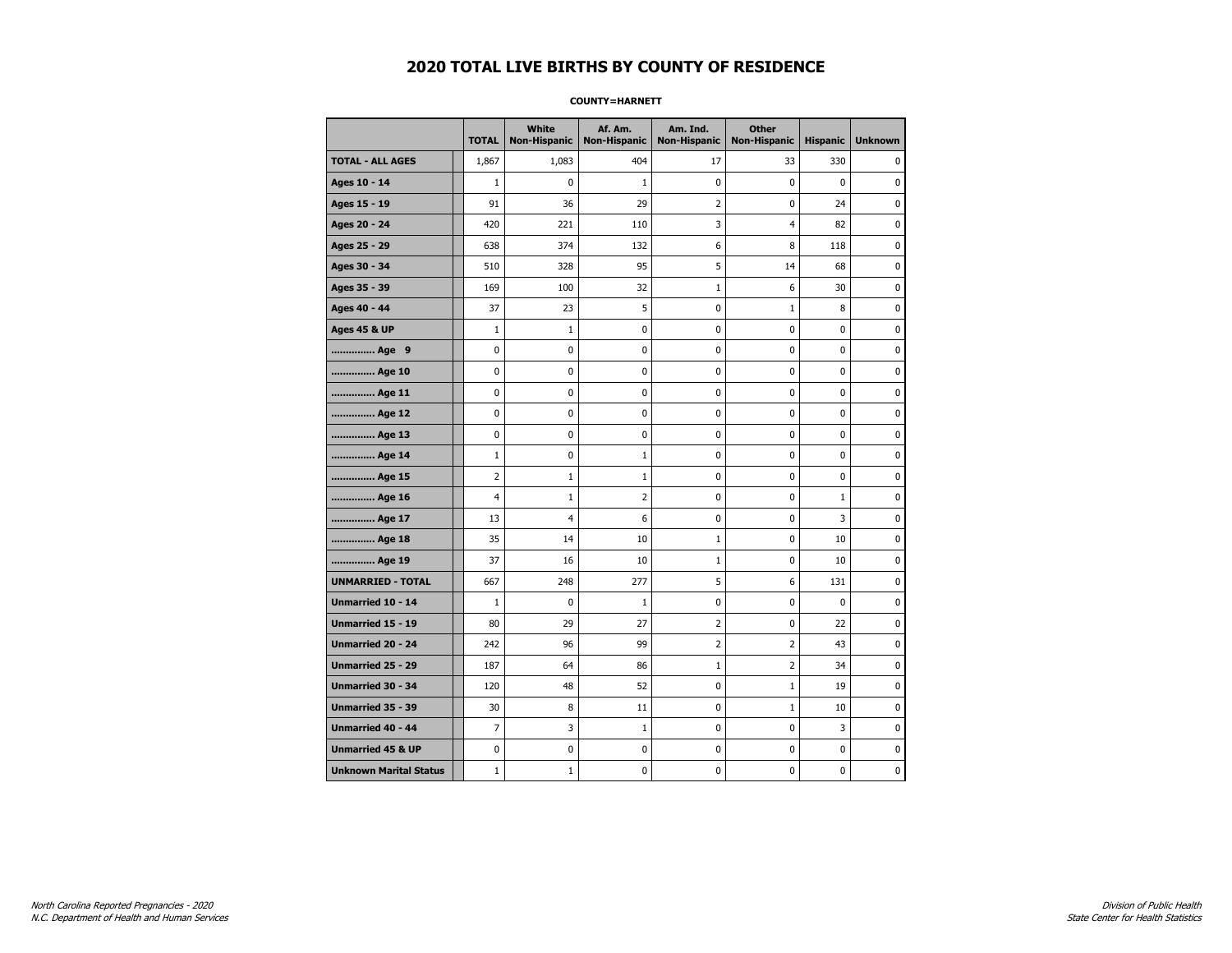#### **COUNTY=HAYWOOD**

|                               | <b>TOTAL</b> | White<br><b>Non-Hispanic</b> | Af. Am.<br><b>Non-Hispanic</b> | Am. Ind.<br><b>Non-Hispanic</b> | <b>Other</b><br><b>Non-Hispanic</b> | <b>Hispanic</b> | <b>Unknown</b> |
|-------------------------------|--------------|------------------------------|--------------------------------|---------------------------------|-------------------------------------|-----------------|----------------|
| <b>TOTAL - ALL AGES</b>       | 520          | 471                          | 10                             | 1                               | 3                                   | 35              | 0              |
| Ages 10 - 14                  | $\mathbf 0$  | 0                            | 0                              | 0                               | 0                                   | 0               | 0              |
| Ages 15 - 19                  | 23           | 18                           | $\mathbf{1}$                   | $\mathbf 0$                     | 0                                   | $\overline{4}$  | $\mathbf 0$    |
| Ages 20 - 24                  | 118          | 110                          | 5                              | 0                               | 0                                   | 3               | 0              |
| Ages 25 - 29                  | 169          | 157                          | 1                              | 0                               | 1                                   | 10              | 0              |
| Ages 30 - 34                  | 138          | 124                          | $\overline{2}$                 | $\mathbf{1}$                    | $1\,$                               | 10              | 0              |
| Ages 35 - 39                  | 65           | 56                           | $\mathbf{1}$                   | 0                               | $\mathbf{1}$                        | $\overline{7}$  | 0              |
| Ages 40 - 44                  | 7            | 6                            | 0                              | 0                               | 0                                   | $\mathbf{1}$    | 0              |
| <b>Ages 45 &amp; UP</b>       | 0            | 0                            | $\mathbf 0$                    | 0                               | 0                                   | $\mathbf 0$     | 0              |
| Age 9                         | $\mathbf 0$  | 0                            | $\mathbf 0$                    | 0                               | 0                                   | 0               | 0              |
| Age 10                        | 0            | 0                            | $\mathbf 0$                    | $\mathbf 0$                     | 0                                   | $\mathbf 0$     | 0              |
| Age 11                        | 0            | $\pmb{0}$                    | 0                              | $\pmb{0}$                       | 0                                   | $\pmb{0}$       | $\pmb{0}$      |
| Age 12                        | 0            | 0                            | $\pmb{0}$                      | 0                               | 0                                   | 0               | 0              |
| Age 13                        | 0            | $\mathbf 0$                  | $\mathbf 0$                    | 0                               | 0                                   | $\mathbf 0$     | 0              |
| Age 14                        | 0            | 0                            | 0                              | 0                               | 0                                   | 0               | 0              |
| Age 15                        | $\mathbf{1}$ | 1                            | 0                              | 0                               | 0                                   | 0               | 0              |
| Age 16                        | $\mathbf 1$  | $\mathbf{1}$                 | $\mathbf 0$                    | $\mathbf 0$                     | 0                                   | $\mathbf 0$     | 0              |
| Age 17                        | $\mathbf{1}$ | 0                            | $\mathbf 0$                    | $\mathbf 0$                     | 0                                   | 1               | $\mathbf 0$    |
| Age 18                        | 8            | 6                            | $\mathbf 0$                    | $\mathbf 0$                     | 0                                   | $\overline{2}$  | 0              |
| Age 19                        | 12           | 10                           | $\mathbf{1}$                   | $\pmb{0}$                       | 0                                   | $\mathbf 1$     | 0              |
| <b>UNMARRIED - TOTAL</b>      | 201          | 178                          | 9                              | 0                               | $1\,$                               | 13              | 0              |
| Unmarried 10 - 14             | 0            | 0                            | $\mathbf 0$                    | 0                               | $\mathbf 0$                         | $\mathbf{0}$    | 0              |
| Unmarried 15 - 19             | 19           | 15                           | $\mathbf{1}$                   | 0                               | 0                                   | 3               | 0              |
| Unmarried 20 - 24             | 72           | 66                           | $\overline{4}$                 | 0                               | 0                                   | $\overline{2}$  | 0              |
| <b>Unmarried 25 - 29</b>      | 60           | 56                           | $\mathbf 1$                    | $\mathbf 0$                     | 0                                   | 3               | $\mathbf 0$    |
| Unmarried 30 - 34             | 37           | 31                           | $\overline{2}$                 | 0                               | 0                                   | 4               | 0              |
| Unmarried 35 - 39             | 12           | 9                            | $\mathbf 1$                    | $\pmb{0}$                       | $\mathbf 1$                         | $\mathbf 1$     | $\pmb{0}$      |
| Unmarried 40 - 44             | $\mathbf{1}$ | $\mathbf{1}$                 | 0                              | 0                               | 0                                   | 0               | 0              |
| <b>Unmarried 45 &amp; UP</b>  | 0            | 0                            | 0                              | 0                               | 0                                   | $\mathbf 0$     | 0              |
| <b>Unknown Marital Status</b> | $1\,$        | $\mathbf{1}$                 | $\pmb{0}$                      | 0                               | 0                                   | 0               | 0              |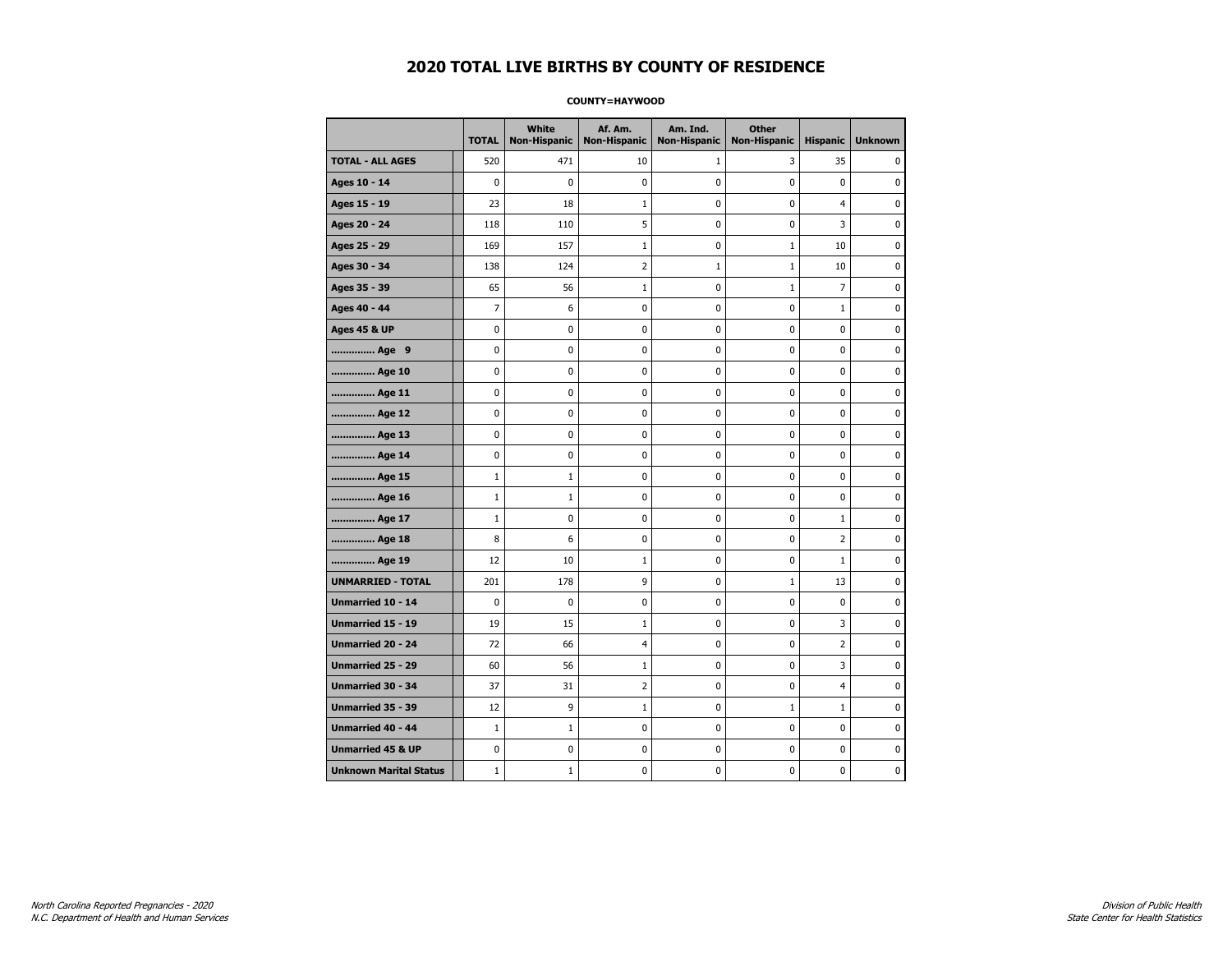#### **COUNTY=HENDERSON**

|                               | <b>TOTAL</b>   | <b>White</b><br>Non-Hispanic | Af. Am.<br><b>Non-Hispanic</b> | Am. Ind.<br><b>Non-Hispanic</b> | <b>Other</b><br><b>Non-Hispanic</b> | <b>Hispanic</b> | <b>Unknown</b> |
|-------------------------------|----------------|------------------------------|--------------------------------|---------------------------------|-------------------------------------|-----------------|----------------|
| <b>TOTAL - ALL AGES</b>       | 1,004          | 735                          | 45                             | 1                               | 36                                  | 187             | 0              |
| Ages 10 - 14                  | $\mathbf{1}$   | 0                            | 0                              | 0                               | $\mathbf 0$                         | $\mathbf{1}$    | 0              |
| Ages 15 - 19                  | 62             | 34                           | 8                              | $\mathbf 0$                     | $\overline{4}$                      | 16              | 0              |
| Ages 20 - 24                  | 210            | 155                          | $\overline{7}$                 | $\mathbf 0$                     | 5                                   | 43              | $\mathbf 0$    |
| Ages 25 - 29                  | 272            | 207                          | 11                             | $1\,$                           | 8                                   | 45              | 0              |
| Ages 30 - 34                  | 274            | 217                          | 11                             | 0                               | 6                                   | 40              | 0              |
| Ages 35 - 39                  | 151            | 100                          | $\overline{7}$                 | 0                               | 10                                  | 34              | 0              |
| Ages 40 - 44                  | 27             | 17                           | $\mathbf{1}$                   | 0                               | 3                                   | 6               | 0              |
| <b>Ages 45 &amp; UP</b>       | 7              | 5                            | 0                              | 0                               | 0                                   | $\overline{2}$  | 0              |
| Age 9                         | 0              | 0                            | 0                              | 0                               | 0                                   | 0               | 0              |
| Age 10                        | 0              | 0                            | 0                              | $\mathbf 0$                     | $\mathbf 0$                         | $\mathbf 0$     | 0              |
| Age 11                        | 0              | 0                            | 0                              | $\mathbf 0$                     | $\mathbf 0$                         | $\mathbf 0$     | 0              |
| Age 12                        | $\pmb{0}$      | 0                            | 0                              | 0                               | $\pmb{0}$                           | 0               | 0              |
| Age 13                        | 0              | 0                            | 0                              | 0                               | 0                                   | 0               | 0              |
| Age 14                        | $\mathbf 1$    | 0                            | 0                              | 0                               | 0                                   | $\mathbf{1}$    | 0              |
| Age 15                        | 0              | 0                            | 0                              | 0                               | 0                                   | 0               | 0              |
| Age 16                        | $\overline{7}$ | 3                            | $\overline{2}$                 | $\mathbf 0$                     | $\mathbf 0$                         | $\overline{2}$  | 0              |
| Age 17                        | 5              | 4                            | 0                              | 0                               | $\mathbf 0$                         | $\mathbf 1$     | 0              |
| Age 18                        | 18             | 8                            | $\overline{2}$                 | $\mathbf 0$                     | $\overline{2}$                      | 6               | 0              |
| Age 19                        | 32             | 19                           | $\overline{4}$                 | $\mathbf 0$                     | $\overline{2}$                      | $\overline{7}$  | 0              |
| <b>UNMARRIED - TOTAL</b>      | 343            | 210                          | 29                             | 0                               | 14                                  | 90              | 0              |
| Unmarried 10 - 14             | $\mathbf{1}$   | 0                            | 0                              | $\mathbf 0$                     | 0                                   | $\mathbf{1}$    | 0              |
| Unmarried 15 - 19             | 58             | 33                           | 6                              | 0                               | 3                                   | 16              | 0              |
| <b>Unmarried 20 - 24</b>      | 123            | 87                           | 6                              | 0                               | 4                                   | 26              | 0              |
| <b>Unmarried 25 - 29</b>      | 77             | 49                           | 8                              | $\mathbf 0$                     | $1\,$                               | 19              | 0              |
| <b>Unmarried 30 - 34</b>      | 55             | 31                           | 6                              | $\mathbf 0$                     | 3                                   | 15              | 0              |
| Unmarried 35 - 39             | 26             | 8                            | 3                              | 0                               | $\overline{2}$                      | 13              | $\pmb{0}$      |
| Unmarried 40 - 44             | 3              | 2                            | 0                              | 0                               | $1\,$                               | 0               | 0              |
| <b>Unmarried 45 &amp; UP</b>  | 0              | 0                            | 0                              | 0                               | 0                                   | 0               | 0              |
| <b>Unknown Marital Status</b> | 0              | 0                            | 0                              | 0                               | 0                                   | 0               | 0              |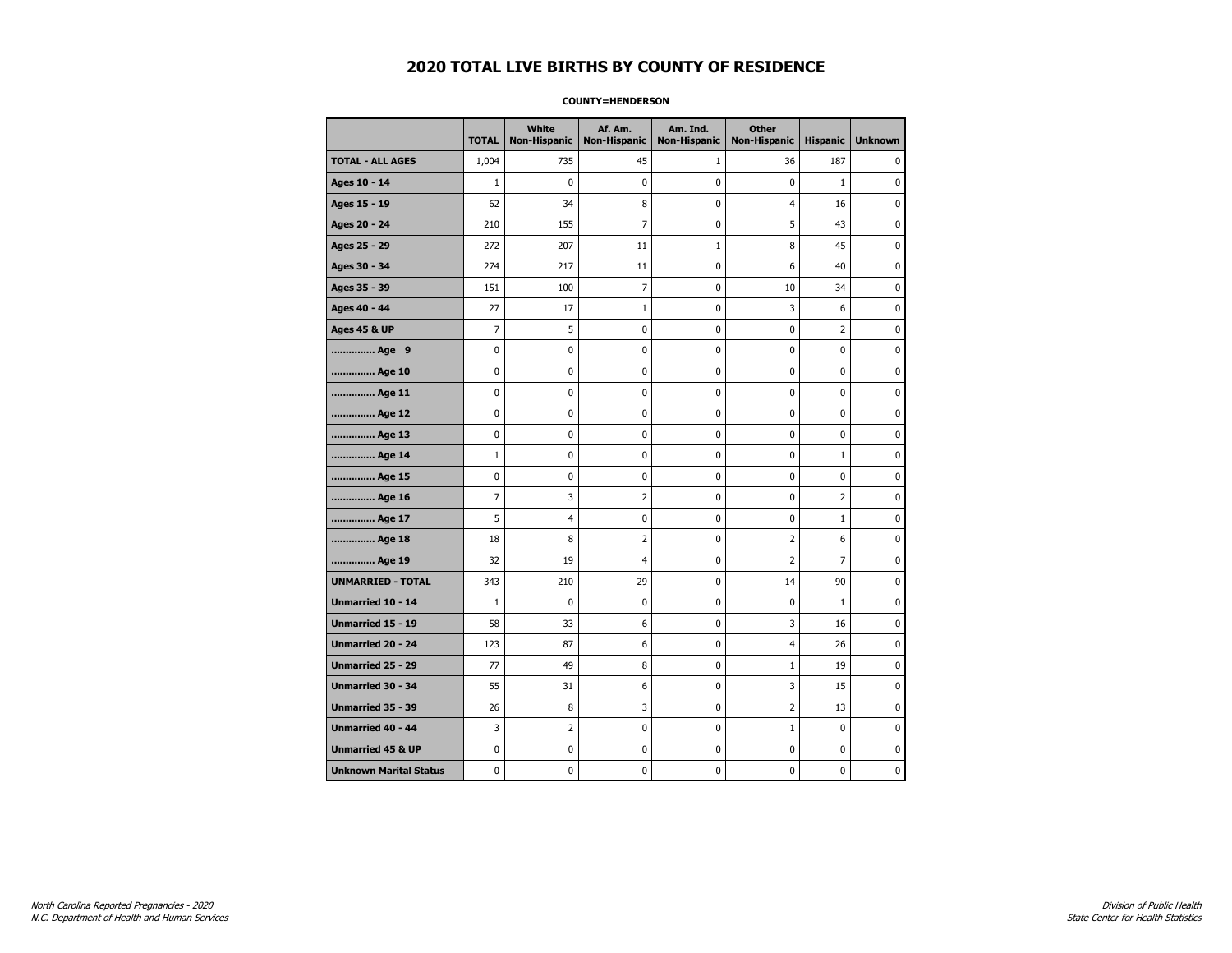#### **COUNTY=HERTFORD**

|                               | <b>TOTAL</b> | White<br>Non-Hispanic | Af. Am.<br><b>Non-Hispanic</b> | Am. Ind.<br><b>Non-Hispanic</b> | <b>Other</b><br><b>Non-Hispanic</b> | <b>Hispanic</b> | <b>Unknown</b> |
|-------------------------------|--------------|-----------------------|--------------------------------|---------------------------------|-------------------------------------|-----------------|----------------|
| <b>TOTAL - ALL AGES</b>       | 208          | 60                    | 131                            | 0                               | 3                                   | 14              | 0              |
| Ages 10 - 14                  | 0            | $\mathbf 0$           | $\pmb{0}$                      | 0                               | 0                                   | $\pmb{0}$       | 0              |
| Ages 15 - 19                  | 17           | $\overline{4}$        | 13                             | $\mathbf 0$                     | 0                                   | $\mathbf 0$     | $\mathbf 0$    |
| Ages 20 - 24                  | 49           | 11                    | 35                             | $\mathbf 0$                     | $\mathbf{1}$                        | $\overline{2}$  | $\mathbf 0$    |
| Ages 25 - 29                  | 66           | 19                    | 41                             | $\pmb{0}$                       | 0                                   | 6               | $\pmb{0}$      |
| Ages 30 - 34                  | 50           | 18                    | 29                             | $\pmb{0}$                       | $1\,$                               | $\overline{2}$  | 0              |
| Ages 35 - 39                  | 22           | 8                     | 11                             | 0                               | $\mathbf{1}$                        | 2               | 0              |
| Ages 40 - 44                  | 4            | 0                     | $\overline{2}$                 | 0                               | 0                                   | 2               | 0              |
| <b>Ages 45 &amp; UP</b>       | 0            | 0                     | 0                              | 0                               | 0                                   | 0               | 0              |
| Age 9                         | 0            | 0                     | 0                              | 0                               | 0                                   | 0               | 0              |
| Age 10                        | 0            | 0                     | $\mathbf 0$                    | $\mathbf 0$                     | 0                                   | 0               | $\mathbf 0$    |
| Age 11                        | 0            | 0                     | $\mathbf 0$                    | $\mathbf 0$                     | 0                                   | $\mathbf 0$     | 0              |
| Age 12                        | 0            | 0                     | $\pmb{0}$                      | 0                               | 0                                   | 0               | 0              |
| Age 13                        | 0            | 0                     | 0                              | 0                               | 0                                   | 0               | 0              |
| Age 14                        | 0            | 0                     | $\mathbf 0$                    | 0                               | 0                                   | $\mathbf 0$     | 0              |
| Age 15                        | $\mathbf{1}$ | $\mathbf{1}$          | 0                              | 0                               | 0                                   | 0               | 0              |
| Age 16                        | 0            | 0                     | $\mathbf 0$                    | $\mathbf 0$                     | 0                                   | $\mathbf 0$     | 0              |
| Age 17                        | 5            | 0                     | 5                              | 0                               | 0                                   | 0               | $\mathbf 0$    |
| Age 18                        | 5            | $\mathbf{1}$          | $\overline{4}$                 | $\mathbf 0$                     | 0                                   | $\mathbf 0$     | $\mathbf 0$    |
| Age 19                        | 6            | $\overline{2}$        | $\overline{4}$                 | $\pmb{0}$                       | 0                                   | $\pmb{0}$       | $\pmb{0}$      |
| <b>UNMARRIED - TOTAL</b>      | 137          | 19                    | 109                            | $\pmb{0}$                       | $1\,$                               | 8               | 0              |
| Unmarried 10 - 14             | 0            | 0                     | 0                              | $\mathbf 0$                     | 0                                   | 0               | 0              |
| Unmarried 15 - 19             | 17           | 4                     | 13                             | 0                               | 0                                   | 0               | 0              |
| Unmarried 20 - 24             | 41           | 6                     | 34                             | 0                               | $\mathbf{1}$                        | 0               | 0              |
| Unmarried 25 - 29             | 44           | 5                     | 35                             | $\mathbf 0$                     | 0                                   | $\overline{4}$  | $\bf{0}$       |
| <b>Unmarried 30 - 34</b>      | 22           | 3                     | 19                             | $\mathbf 0$                     | 0                                   | 0               | $\mathbf 0$    |
| Unmarried 35 - 39             | 11           | $\mathbf{1}$          | 8                              | $\pmb{0}$                       | 0                                   | $\overline{2}$  | $\pmb{0}$      |
| Unmarried 40 - 44             | 2            | 0                     | 0                              | 0                               | 0                                   | 2               | 0              |
| <b>Unmarried 45 &amp; UP</b>  | 0            | 0                     | 0                              | 0                               | 0                                   | 0               | 0              |
| <b>Unknown Marital Status</b> | 0            | 0                     | $\pmb{0}$                      | 0                               | 0                                   | 0               | 0              |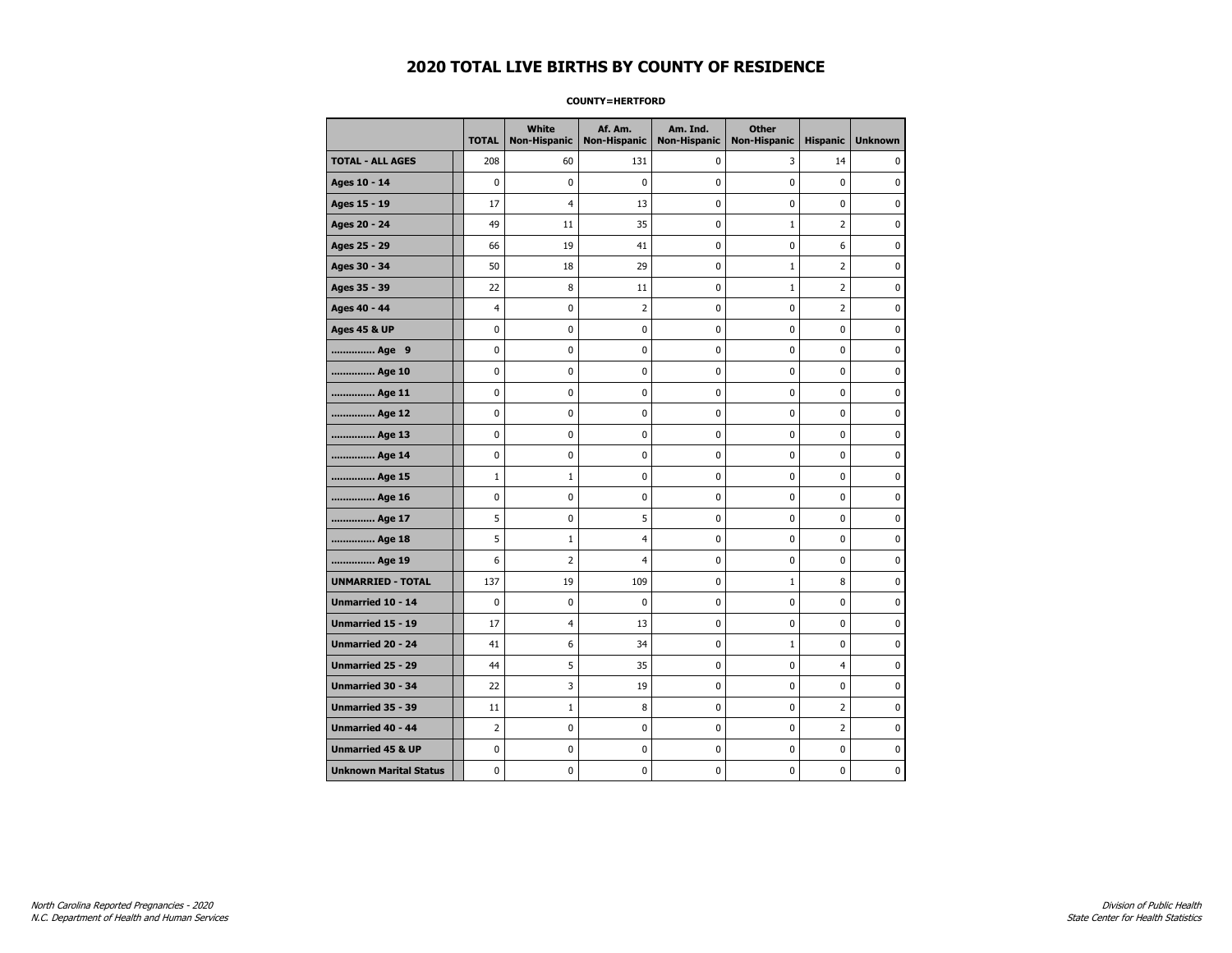**COUNTY=HOKE** 

|                               | <b>TOTAL</b>   | White<br><b>Non-Hispanic</b> | Af. Am.<br><b>Non-Hispanic</b> | Am. Ind.<br><b>Non-Hispanic</b> | <b>Other</b><br><b>Non-Hispanic</b> | <b>Hispanic</b> | <b>Unknown</b> |
|-------------------------------|----------------|------------------------------|--------------------------------|---------------------------------|-------------------------------------|-----------------|----------------|
| <b>TOTAL - ALL AGES</b>       | 838            | 366                          | 235                            | 58                              | 21                                  | 158             | 0              |
| Ages 10 - 14                  | $\mathbf 0$    | $\mathbf{0}$                 | 0                              | $\mathbf{0}$                    | 0                                   | 0               | 0              |
| Ages 15 - 19                  | 31             | 10                           | 12                             | 4                               | 0                                   | 5               | $\mathbf 0$    |
| Ages 20 - 24                  | 189            | 77                           | 58                             | 17                              | $\mathbf 1$                         | 36              | 0              |
| Ages 25 - 29                  | 283            | 136                          | 71                             | 18                              | 9                                   | 49              | 0              |
| Ages 30 - 34                  | 217            | 100                          | 58                             | 12                              | $\overline{7}$                      | 40              | 0              |
| Ages 35 - 39                  | 94             | 35                           | 26                             | 5                               | 4                                   | 24              | 0              |
| Ages 40 - 44                  | 22             | 6                            | 10                             | $\overline{2}$                  | $\mathbf 0$                         | 4               | $\mathbf 0$    |
| <b>Ages 45 &amp; UP</b>       | $\overline{2}$ | $\overline{2}$               | 0                              | 0                               | $\pmb{0}$                           | 0               | $\pmb{0}$      |
| Age 9                         | 0              | 0                            | 0                              | 0                               | 0                                   | 0               | 0              |
| Age 10                        | 0              | 0                            | 0                              | 0                               | 0                                   | 0               | 0              |
| Age 11                        | 0              | 0                            | 0                              | 0                               | 0                                   | 0               | $\mathbf 0$    |
| Age 12                        | 0              | 0                            | 0                              | 0                               | 0                                   | 0               | $\mathbf 0$    |
| Age 13                        | 0              | 0                            | 0                              | 0                               | $\pmb{0}$                           | 0               | 0              |
| Age 14                        | 0              | 0                            | 0                              | 0                               | 0                                   | 0               | 0              |
| Age 15                        | 2              | 1                            | 1                              | 0                               | 0                                   | 0               | $\mathbf 0$    |
| Age 16                        | $\overline{2}$ | 0                            | 2                              | 0                               | $\pmb{0}$                           | 0               | $\mathbf 0$    |
| Age 17                        | $\overline{2}$ | 0                            | $\mathbf{1}$                   | 0                               | 0                                   | $\mathbf{1}$    | $\mathbf 0$    |
| Age 18                        | 9              | 3                            | $\overline{2}$                 | 0                               | $\pmb{0}$                           | 4               | $\pmb{0}$      |
| Age 19                        | 16             | 6                            | 6                              | 4                               | 0                                   | 0               | 0              |
| <b>UNMARRIED - TOTAL</b>      | 293            | 60                           | 131                            | 42                              | 3                                   | 57              | 0              |
| Unmarried 10 - 14             | $\mathbf 0$    | 0                            | 0                              | 0                               | $\pmb{0}$                           | 0               | $\mathbf 0$    |
| <b>Unmarried 15 - 19</b>      | 27             | 8                            | 10                             | 4                               | 0                                   | 5               | $\mathbf 0$    |
| Unmarried 20 - 24             | 88             | 14                           | 45                             | 11                              | $\pmb{0}$                           | 18              | $\pmb{0}$      |
| <b>Unmarried 25 - 29</b>      | 85             | 20                           | 37                             | 14                              | $\mathbf{1}$                        | 13              | 0              |
| <b>Unmarried 30 - 34</b>      | 55             | 13                           | 25                             | 7                               | $\mathbf{1}$                        | 9               | $\mathbf 0$    |
| Unmarried 35 - 39             | 33             | 3                            | 14                             | 5                               | $1\,$                               | 10              | $\mathbf 0$    |
| <b>Unmarried 40 - 44</b>      | $\overline{4}$ | $\mathbf{1}$                 | 0                              | $\mathbf 1$                     | $\pmb{0}$                           | $\overline{2}$  | 0              |
| <b>Unmarried 45 &amp; UP</b>  | $\mathbf{1}$   | $\mathbf 1$                  | 0                              | 0                               | 0                                   | 0               | 0              |
| <b>Unknown Marital Status</b> | $\mathbf{1}$   | $\mathbf{1}$                 | 0                              | 0                               | 0                                   | 0               | 0              |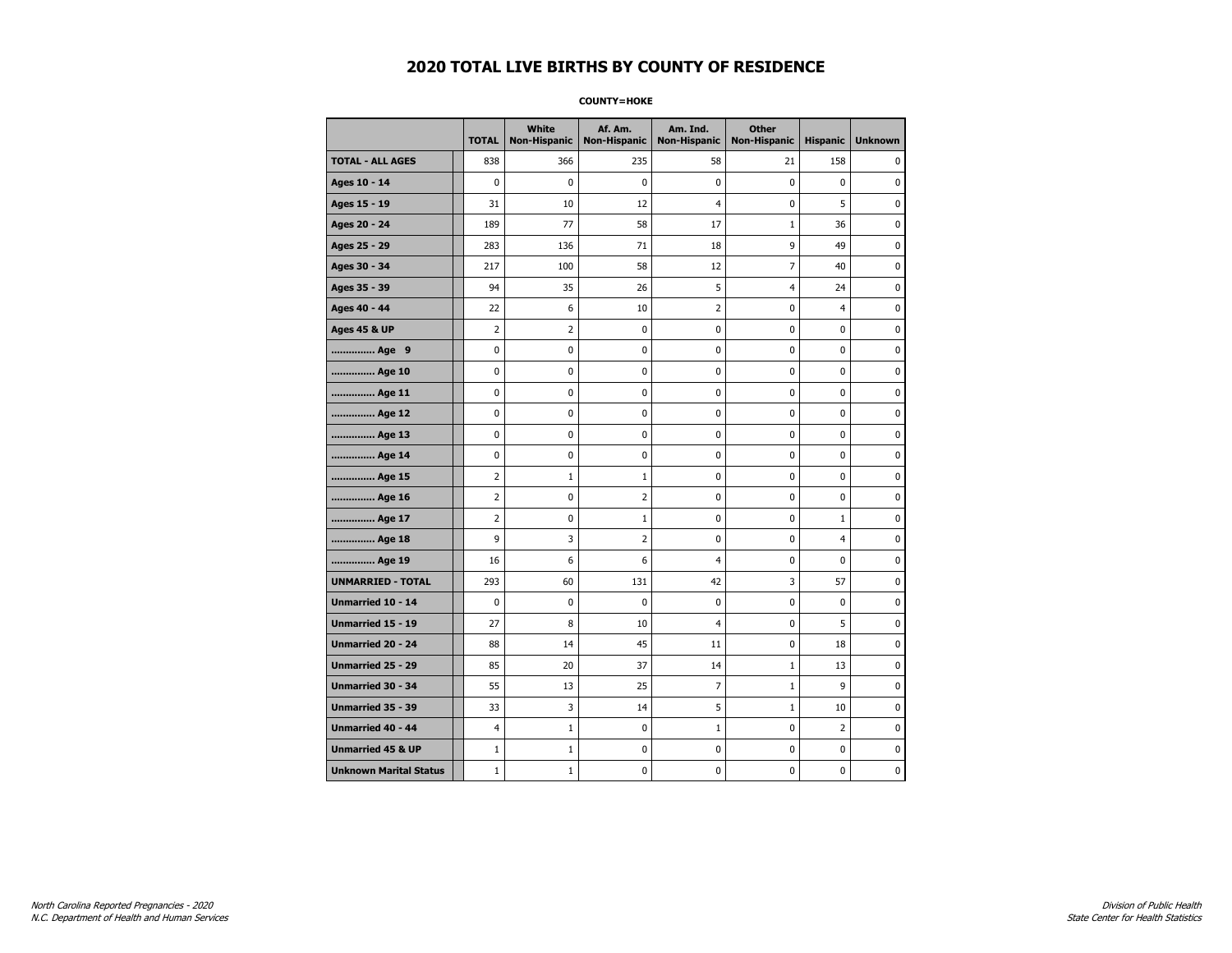**COUNTY=HYDE** 

|                               | <b>TOTAL</b>   | White<br><b>Non-Hispanic</b> | Af. Am.<br><b>Non-Hispanic</b> | Am. Ind.<br><b>Non-Hispanic</b> | <b>Other</b><br><b>Non-Hispanic</b> | <b>Hispanic</b> | <b>Unknown</b> |
|-------------------------------|----------------|------------------------------|--------------------------------|---------------------------------|-------------------------------------|-----------------|----------------|
| <b>TOTAL - ALL AGES</b>       | 37             | 25                           | 7                              | 0                               | 0                                   | 5               | 0              |
| Ages 10 - 14                  | 0              | $\mathbf 0$                  | 0                              | 0                               | 0                                   | 0               | 0              |
| Ages 15 - 19                  | 3              | $\overline{2}$               | $\mathbf{1}$                   | 0                               | $\pmb{0}$                           | 0               | $\mathbf 0$    |
| Ages 20 - 24                  | 9              | 4                            | 3                              | 0                               | $\mathbf 0$                         | $\overline{2}$  | $\mathbf 0$    |
| Ages 25 - 29                  | 8              | 5                            | $\overline{2}$                 | 0                               | $\pmb{0}$                           | $\mathbf 1$     | $\pmb{0}$      |
| Ages 30 - 34                  | 7              | 5                            | 0                              | 0                               | 0                                   | 2               | 0              |
| Ages 35 - 39                  | 8              | 7                            | $\mathbf{1}$                   | 0                               | 0                                   | 0               | 0              |
| Ages 40 - 44                  | $\overline{2}$ | 2                            | 0                              | 0                               | $\mathbf 0$                         | 0               | $\pmb{0}$      |
| <b>Ages 45 &amp; UP</b>       | 0              | 0                            | 0                              | 0                               | 0                                   | 0               | $\mathbf 0$    |
| Age 9                         | 0              | 0                            | 0                              | 0                               | $\mathbf 0$                         | 0               | $\mathbf 0$    |
| Age 10                        | 0              | 0                            | 0                              | 0                               | $\pmb{0}$                           | 0               | 0              |
| Age 11                        | 0              | 0                            | 0                              | 0                               | 0                                   | 0               | $\mathbf 0$    |
| Age 12                        | 0              | 0                            | 0                              | 0                               | 0                                   | 0               | 0              |
| Age 13                        | 0              | 0                            | 0                              | 0                               | 0                                   | 0               | $\mathbf 0$    |
| Age 14                        | 0              | 0                            | 0                              | 0                               | $\mathbf 0$                         | 0               | $\mathbf 0$    |
| Age 15                        | 0              | 0                            | 0                              | 0                               | $\pmb{0}$                           | 0               | 0              |
| Age 16                        | 0              | $\mathbf 0$                  | 0                              | 0                               | $\pmb{0}$                           | 0               | $\mathbf 0$    |
| Age 17                        | $\mathbf{1}$   | 0                            | 1                              | 0                               | 0                                   | 0               | 0              |
| Age 18                        | $\mathbf{1}$   | $\mathbf{1}$                 | 0                              | 0                               | $\pmb{0}$                           | 0               | $\pmb{0}$      |
| Age 19                        | $\mathbf{1}$   | 1                            | 0                              | 0                               | 0                                   | 0               | $\mathbf 0$    |
| <b>UNMARRIED - TOTAL</b>      | 17             | 8                            | 7                              | 0                               | $\mathbf 0$                         | $\overline{2}$  | $\mathbf 0$    |
| Unmarried 10 - 14             | 0              | 0                            | 0                              | 0                               | $\pmb{0}$                           | 0               | 0              |
| Unmarried 15 - 19             | 3              | $\overline{2}$               | 1                              | 0                               | $\pmb{0}$                           | 0               | $\pmb{0}$      |
| Unmarried 20 - 24             | 7              | 3                            | 3                              | 0                               | 0                                   | $\mathbf{1}$    | 0              |
| Unmarried 25 - 29             | 4              | 2                            | 2                              | 0                               | 0                                   | 0               | 0              |
| <b>Unmarried 30 - 34</b>      | $\mathbf{1}$   | 0                            | 0                              | 0                               | $\mathbf 0$                         | $\mathbf{1}$    | $\mathbf 0$    |
| <b>Unmarried 35 - 39</b>      | 2              | 1                            | $\mathbf{1}$                   | 0                               | $\mathbf 0$                         | 0               | $\mathbf 0$    |
| <b>Unmarried 40 - 44</b>      | 0              | $\pmb{0}$                    | 0                              | 0                               | $\pmb{0}$                           | 0               | 0              |
| <b>Unmarried 45 &amp; UP</b>  | 0              | 0                            | 0                              | 0                               | 0                                   | 0               | 0              |
| <b>Unknown Marital Status</b> | 0              | 0                            | 0                              | 0                               | 0                                   | 0               | $\mathbf 0$    |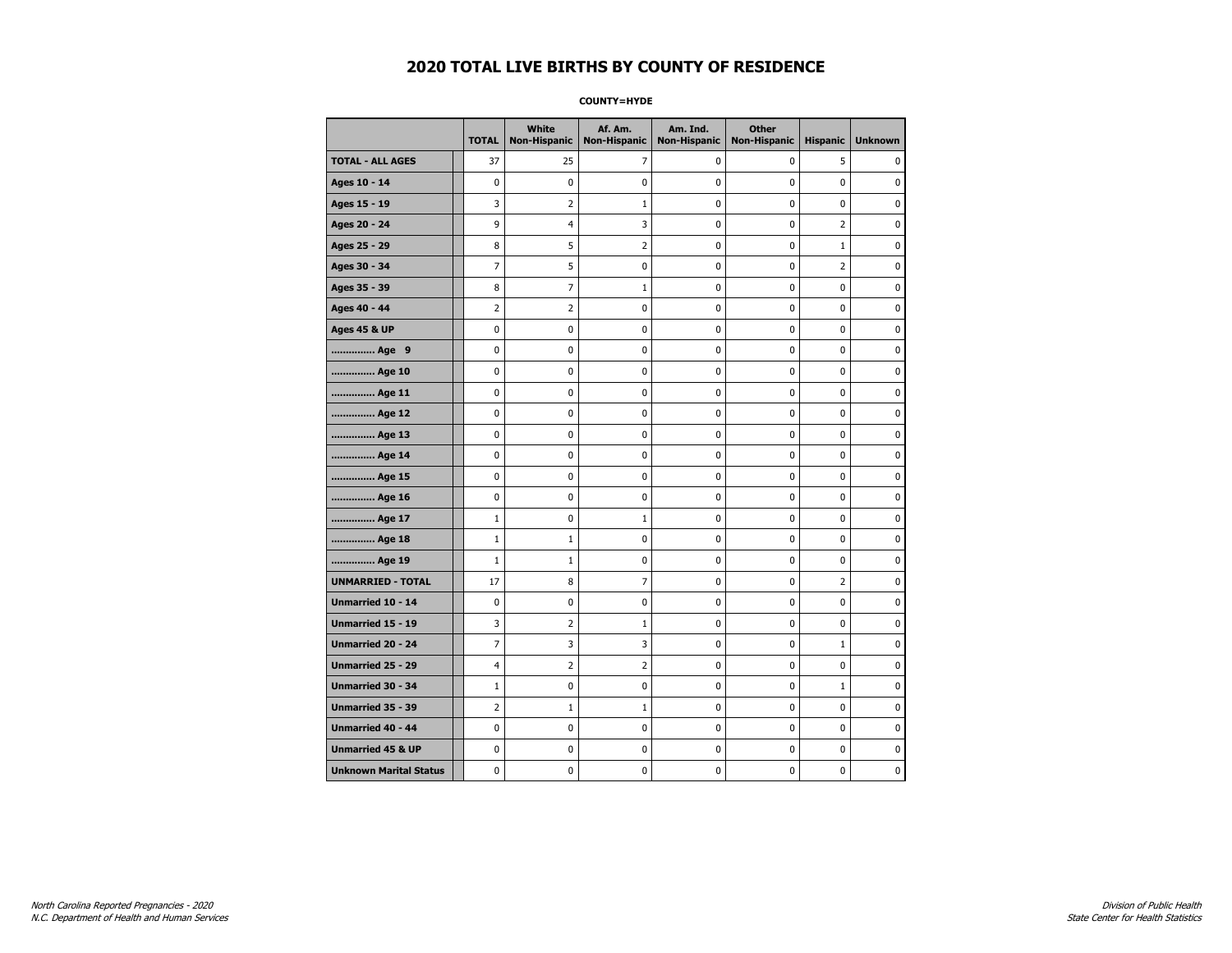#### **COUNTY=IREDELL**

|                               | <b>TOTAL</b>   | <b>White</b><br>Non-Hispanic | Af. Am.<br><b>Non-Hispanic</b> | Am. Ind.<br><b>Non-Hispanic</b> | <b>Other</b><br><b>Non-Hispanic</b> | <b>Hispanic</b> | <b>Unknown</b> |
|-------------------------------|----------------|------------------------------|--------------------------------|---------------------------------|-------------------------------------|-----------------|----------------|
| <b>TOTAL - ALL AGES</b>       | 1,898          | 1,261                        | 314                            | $\overline{4}$                  | 79                                  | 240             | 0              |
| Ages 10 - 14                  | $\mathbf 0$    | $\mathbf 0$                  | 0                              | $\mathbf 0$                     | $\mathbf 0$                         | $\mathbf 0$     | 0              |
| Ages 15 - 19                  | 78             | 37                           | 25                             | 0                               | $1\,$                               | 15              | 0              |
| Ages 20 - 24                  | 384            | 212                          | 105                            | $1\,$                           | 5                                   | 61              | 0              |
| Ages 25 - 29                  | 571            | 386                          | 97                             | $\overline{2}$                  | 22                                  | 64              | 0              |
| Ages 30 - 34                  | 545            | 400                          | 49                             | 0                               | 32                                  | 64              | 0              |
| Ages 35 - 39                  | 265            | 194                          | 27                             | 0                               | 17                                  | 27              | 0              |
| Ages 40 - 44                  | 51             | 30                           | 10                             | $1\,$                           | $\overline{2}$                      | 8               | 0              |
| <b>Ages 45 &amp; UP</b>       | $\overline{4}$ | 2                            | $\mathbf 1$                    | $\pmb{0}$                       | $\pmb{0}$                           | $1\,$           | 0              |
| Age 9                         | 0              | 0                            | 0                              | 0                               | 0                                   | 0               | 0              |
| Age 10                        | 0              | 0                            | 0                              | $\mathbf 0$                     | $\mathbf 0$                         | $\mathbf 0$     | 0              |
| Age 11                        | 0              | 0                            | 0                              | 0                               | $\mathbf 0$                         | $\mathbf 0$     | 0              |
| Age 12                        | $\pmb{0}$      | 0                            | 0                              | 0                               | $\pmb{0}$                           | 0               | 0              |
| Age 13                        | 0              | 0                            | 0                              | 0                               | 0                                   | $\mathbf 0$     | 0              |
| Age 14                        | 0              | 0                            | 0                              | 0                               | 0                                   | 0               | 0              |
| Age 15                        | 3              | 1                            | $\overline{2}$                 | 0                               | $\mathbf 0$                         | 0               | 0              |
| Age 16                        | 4              | $\mathbf 1$                  | $\mathbf{1}$                   | $\mathbf 0$                     | $\mathbf 0$                         | $\overline{2}$  | 0              |
| Age 17                        | 9              | 4                            | $\overline{2}$                 | 0                               | $\pmb{0}$                           | 3               | 0              |
| Age 18                        | 20             | 9                            | 7                              | 0                               | $\mathbf{1}$                        | 3               | 0              |
| Age 19                        | 42             | 22                           | 13                             | $\pmb{0}$                       | 0                                   | $\overline{7}$  | 0              |
| <b>UNMARRIED - TOTAL</b>      | 737            | 372                          | 240                            | 0                               | 13                                  | 112             | 0              |
| Unmarried 10 - 14             | $\mathbf 0$    | $\mathbf 0$                  | 0                              | $\mathbf 0$                     | $\mathbf 0$                         | $\mathbf 0$     | 0              |
| Unmarried 15 - 19             | 69             | 32                           | 25                             | $\pmb{0}$                       | $\pmb{0}$                           | 12              | 0              |
| Unmarried 20 - 24             | 275            | 135                          | 97                             | 0                               | 4                                   | 39              | 0              |
| <b>Unmarried 25 - 29</b>      | 202            | 109                          | 68                             | $\pmb{0}$                       | $\mathbf{1}$                        | 24              | 0              |
| Unmarried 30 - 34             | 119            | 63                           | 31                             | 0                               | 4                                   | 21              | 0              |
| <b>Unmarried 35 - 39</b>      | 60             | 28                           | 16                             | 0                               | 4                                   | 12              | $\mathbf 0$    |
| Unmarried 40 - 44             | 12             | 5                            | 3                              | $\pmb{0}$                       | $\pmb{0}$                           | $\overline{4}$  | 0              |
| <b>Unmarried 45 &amp; UP</b>  | 0              | 0                            | 0                              | 0                               | 0                                   | 0               | 0              |
| <b>Unknown Marital Status</b> | 2              | $\mathbf 1$                  | $\mathbf 1$                    | 0                               | 0                                   | $\mathbf 0$     | 0              |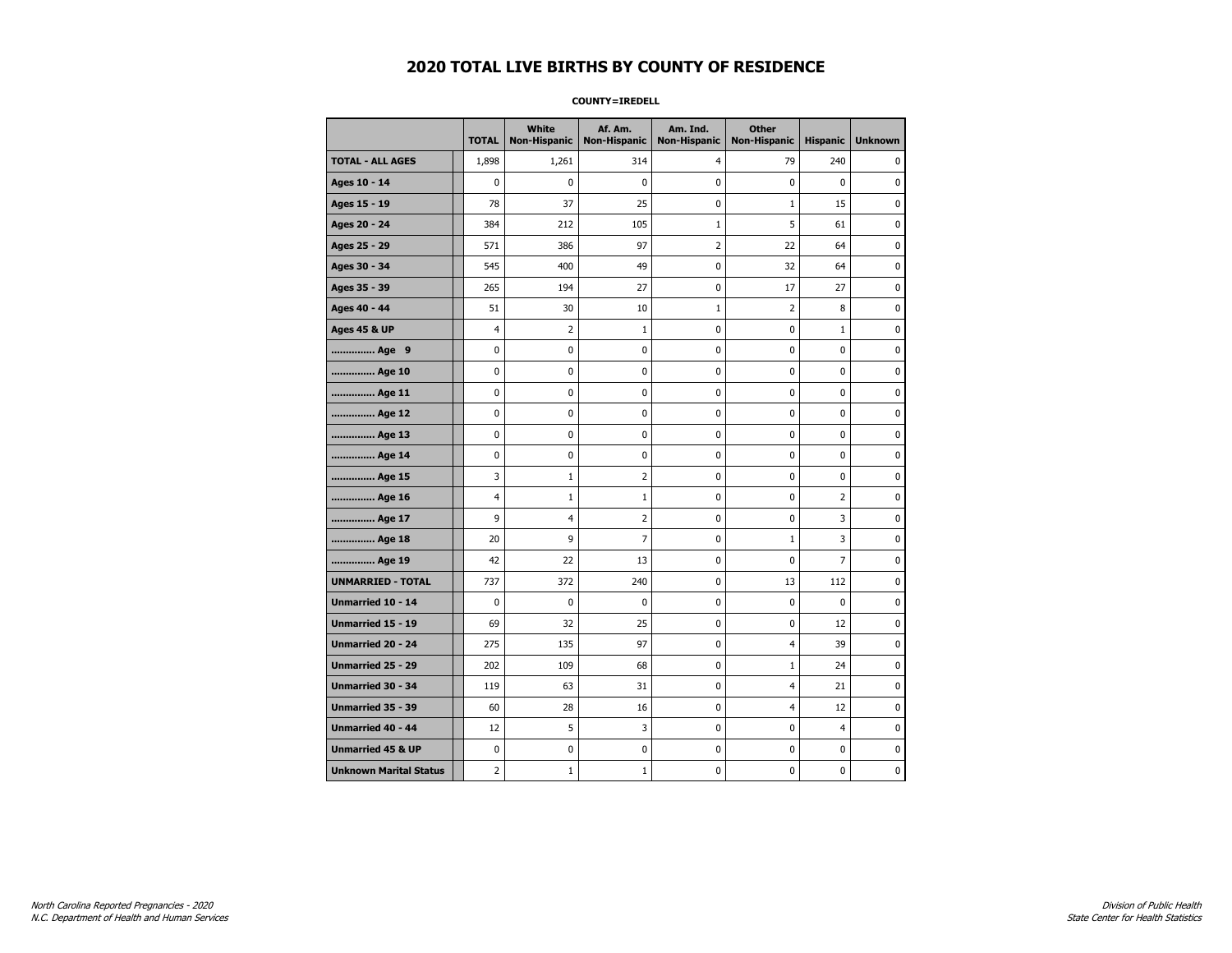#### **COUNTY=JACKSON**

|                               | <b>TOTAL</b> | White<br>Non-Hispanic | Af. Am.<br><b>Non-Hispanic</b> | Am. Ind.<br><b>Non-Hispanic</b> | <b>Other</b><br><b>Non-Hispanic</b> | <b>Hispanic</b> | <b>Unknown</b> |
|-------------------------------|--------------|-----------------------|--------------------------------|---------------------------------|-------------------------------------|-----------------|----------------|
| <b>TOTAL - ALL AGES</b>       | 315          | 218                   | 8                              | 40                              | 8                                   | 41              | 0              |
| Ages 10 - 14                  | 0            | $\mathbf 0$           | $\mathbf 0$                    | $\mathbf 0$                     | 0                                   | $\mathbf 0$     | 0              |
| Ages 15 - 19                  | 20           | 12                    | $\mathbf 1$                    | $\overline{2}$                  | $1\,$                               | $\overline{4}$  | $\pmb{0}$      |
| Ages 20 - 24                  | 82           | 58                    | $\overline{4}$                 | 13                              | $1\,$                               | 6               | 0              |
| Ages 25 - 29                  | 89           | 61                    | 1                              | 12                              | 2                                   | 13              | 0              |
| Ages 30 - 34                  | 76           | 55                    | $\mathbf 0$                    | 12                              | $\overline{2}$                      | $\overline{7}$  | 0              |
| Ages 35 - 39                  | 42           | 28                    | $\overline{2}$                 | 1                               | 2                                   | 9               | $\mathbf 0$    |
| Ages 40 - 44                  | 6            | 4                     | 0                              | 0                               | 0                                   | 2               | 0              |
| <b>Ages 45 &amp; UP</b>       | 0            | 0                     | 0                              | $\pmb{0}$                       | 0                                   | $\pmb{0}$       | 0              |
| Age 9                         | 0            | 0                     | 0                              | 0                               | 0                                   | 0               | 0              |
| Age 10                        | 0            | 0                     | $\mathbf 0$                    | $\mathbf 0$                     | 0                                   | $\mathbf 0$     | 0              |
| Age 11                        | 0            | 0                     | $\mathbf 0$                    | $\pmb{0}$                       | 0                                   | $\mathbf 0$     | 0              |
| Age 12                        | 0            | 0                     | $\pmb{0}$                      | 0                               | 0                                   | 0               | 0              |
| Age 13                        | 0            | 0                     | $\mathbf 0$                    | 0                               | 0                                   | 0               | 0              |
| Age 14                        | 0            | 0                     | 0                              | 0                               | 0                                   | 0               | 0              |
| Age 15                        | $\mathbf{1}$ | 0                     | $\mathbf 0$                    | 0                               | 0                                   | $\mathbf{1}$    | 0              |
| Age 16                        | 0            | 0                     | $\mathbf 0$                    | $\mathbf 0$                     | 0                                   | 0               | 0              |
| Age 17                        | 3            | $\overline{2}$        | 0                              | $\mathbf{1}$                    | 0                                   | 0               | $\bf{0}$       |
| Age 18                        | 4            | $\mathbf{1}$          | $\mathbf 1$                    | 0                               | $\mathbf 1$                         | $\mathbf{1}$    | 0              |
| Age 19                        | 12           | 9                     | 0                              | $\mathbf{1}$                    | 0                                   | 2               | 0              |
| <b>UNMARRIED - TOTAL</b>      | 129          | 79                    | $\overline{4}$                 | 24                              | $\overline{2}$                      | 20              | 0              |
| Unmarried 10 - 14             | 0            | 0                     | $\mathbf 0$                    | $\mathbf 0$                     | 0                                   | $\mathbf 0$     | 0              |
| Unmarried 15 - 19             | 19           | 11                    | $\mathbf 1$                    | $\overline{2}$                  | $1\,$                               | 4               | $\pmb{0}$      |
| Unmarried 20 - 24             | 45           | 27                    | 3                              | 11                              | 0                                   | 4               | 0              |
| Unmarried 25 - 29             | 33           | 21                    | $\mathbf 0$                    | $\overline{7}$                  | 0                                   | 5               | 0              |
| Unmarried 30 - 34             | 21           | 13                    | 0                              | 3                               | $\mathbf{1}$                        | $\overline{4}$  | 0              |
| <b>Unmarried 35 - 39</b>      | 10           | 6                     | $\mathbf 0$                    | $\mathbf{1}$                    | 0                                   | 3               | 0              |
| Unmarried 40 - 44             | $\mathbf 1$  | $\mathbf 1$           | $\mathbf 0$                    | $\pmb{0}$                       | 0                                   | 0               | $\bf{0}$       |
| <b>Unmarried 45 &amp; UP</b>  | 0            | 0                     | 0                              | 0                               | 0                                   | 0               | 0              |
| <b>Unknown Marital Status</b> | $\mathbf{1}$ | $1\,$                 | $\mathbf 0$                    | $\pmb{0}$                       | 0                                   | 0               | 0              |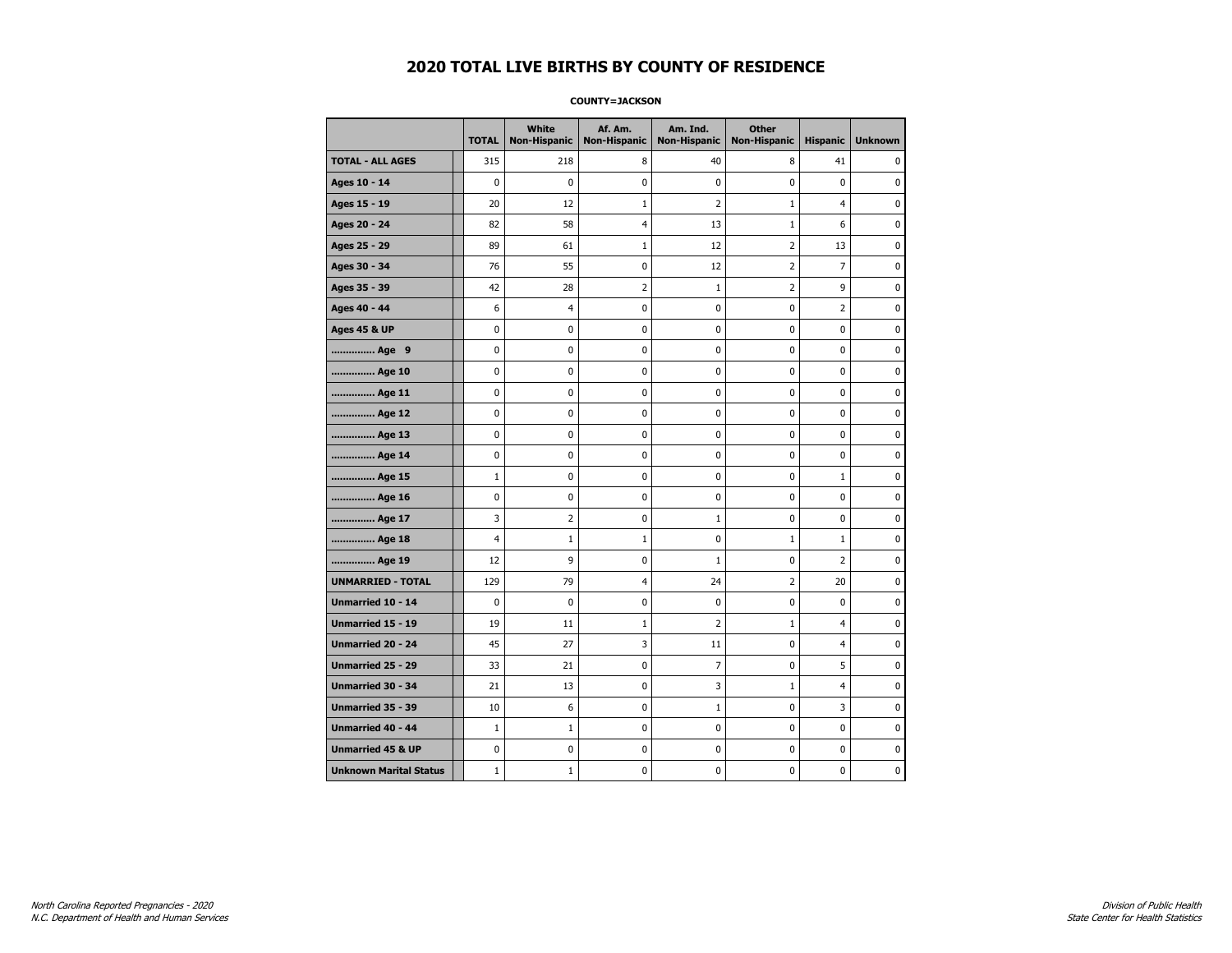#### **COUNTY=JOHNSTON**

|                               | <b>TOTAL</b>   | <b>White</b><br><b>Non-Hispanic</b> | Af. Am.<br><b>Non-Hispanic</b> | Am. Ind.<br><b>Non-Hispanic</b> | <b>Other</b><br><b>Non-Hispanic</b> | <b>Hispanic</b> | <b>Unknown</b> |
|-------------------------------|----------------|-------------------------------------|--------------------------------|---------------------------------|-------------------------------------|-----------------|----------------|
| <b>TOTAL - ALL AGES</b>       | 2,487          | 1,438                               | 445                            | 12                              | 34                                  | 558             | 0              |
| Ages 10 - 14                  | 0              | $\mathbf 0$                         | 0                              | 0                               | 0                                   | $\mathbf 0$     | $\mathbf 0$    |
| Ages 15 - 19                  | 122            | 45                                  | 38                             | $\mathbf{1}$                    | 0                                   | 38              | $\pmb{0}$      |
| Ages 20 - 24                  | 481            | 235                                 | 110                            | 3                               | $\overline{4}$                      | 129             | $\pmb{0}$      |
| Ages 25 - 29                  | 799            | 492                                 | 127                            | 3                               | 10                                  | 167             | 0              |
| Ages 30 - 34                  | 683            | 432                                 | 107                            | 3                               | 9                                   | 132             | $\mathbf 0$    |
| Ages 35 - 39                  | 325            | 200                                 | 50                             | 2                               | 8                                   | 65              | $\mathbf 0$    |
| Ages 40 - 44                  | 72             | 32                                  | 13                             | 0                               | $1\,$                               | 26              | 0              |
| <b>Ages 45 &amp; UP</b>       | 5              | $\overline{2}$                      | 0                              | 0                               | $\overline{2}$                      | $\mathbf{1}$    | $\pmb{0}$      |
| Age 9                         | 0              | 0                                   | 0                              | 0                               | 0                                   | 0               | 0              |
| Age 10                        | 0              | $\mathbf 0$                         | 0                              | 0                               | 0                                   | 0               | $\mathbf 0$    |
| Age 11                        | 0              | 0                                   | 0                              | 0                               | 0                                   | 0               | $\mathbf 0$    |
| Age 12                        | 0              | 0                                   | 0                              | 0                               | 0                                   | 0               | 0              |
| Age 13                        | 0              | 0                                   | 0                              | 0                               | 0                                   | 0               | 0              |
| Age 14                        | 0              | 0                                   | 0                              | 0                               | 0                                   | 0               | 0              |
| Age 15                        | 2              | 0                                   | 0                              | 0                               | 0                                   | $\overline{2}$  | 0              |
| Age 16                        | $\overline{7}$ | $\overline{2}$                      | $\overline{2}$                 | 0                               | 0                                   | 3               | $\mathbf 0$    |
| Age 17                        | 25             | 5                                   | 6                              | 0                               | 0                                   | 14              | $\pmb{0}$      |
| Age 18                        | 29             | 14                                  | 9                              | $\mathbf 1$                     | 0                                   | 5               | 0              |
| Age 19                        | 59             | 24                                  | 21                             | 0                               | 0                                   | 14              | 0              |
| <b>UNMARRIED - TOTAL</b>      | 935            | 354                                 | 300                            | 8                               | 4                                   | 269             | $\mathbf 0$    |
| Unmarried 10 - 14             | 0              | $\mathbf 0$                         | 0                              | 0                               | 0                                   | $\mathbf{0}$    | $\mathbf 0$    |
| Unmarried 15 - 19             | 107            | 38                                  | 35                             | $\mathbf 1$                     | 0                                   | 33              | $\pmb{0}$      |
| Unmarried 20 - 24             | 320            | 127                                 | 104                            | 2                               | 0                                   | 87              | 0              |
| Unmarried 25 - 29             | 261            | 97                                  | 89                             | 2                               | 4                                   | 69              | 0              |
| Unmarried 30 - 34             | 154            | 56                                  | 47                             | $\overline{2}$                  | 0                                   | 49              | $\mathbf 0$    |
| <b>Unmarried 35 - 39</b>      | 71             | 32                                  | 18                             | $\mathbf 1$                     | 0                                   | 20              | 0              |
| Unmarried 40 - 44             | 22             | 4                                   | $\overline{7}$                 | 0                               | 0                                   | 11              | $\pmb{0}$      |
| <b>Unmarried 45 &amp; UP</b>  | 0              | 0                                   | 0                              | 0                               | 0                                   | 0               | 0              |
| <b>Unknown Marital Status</b> | $1\,$          | $\mathbf{1}$                        | 0                              | 0                               | 0                                   | 0               | 0              |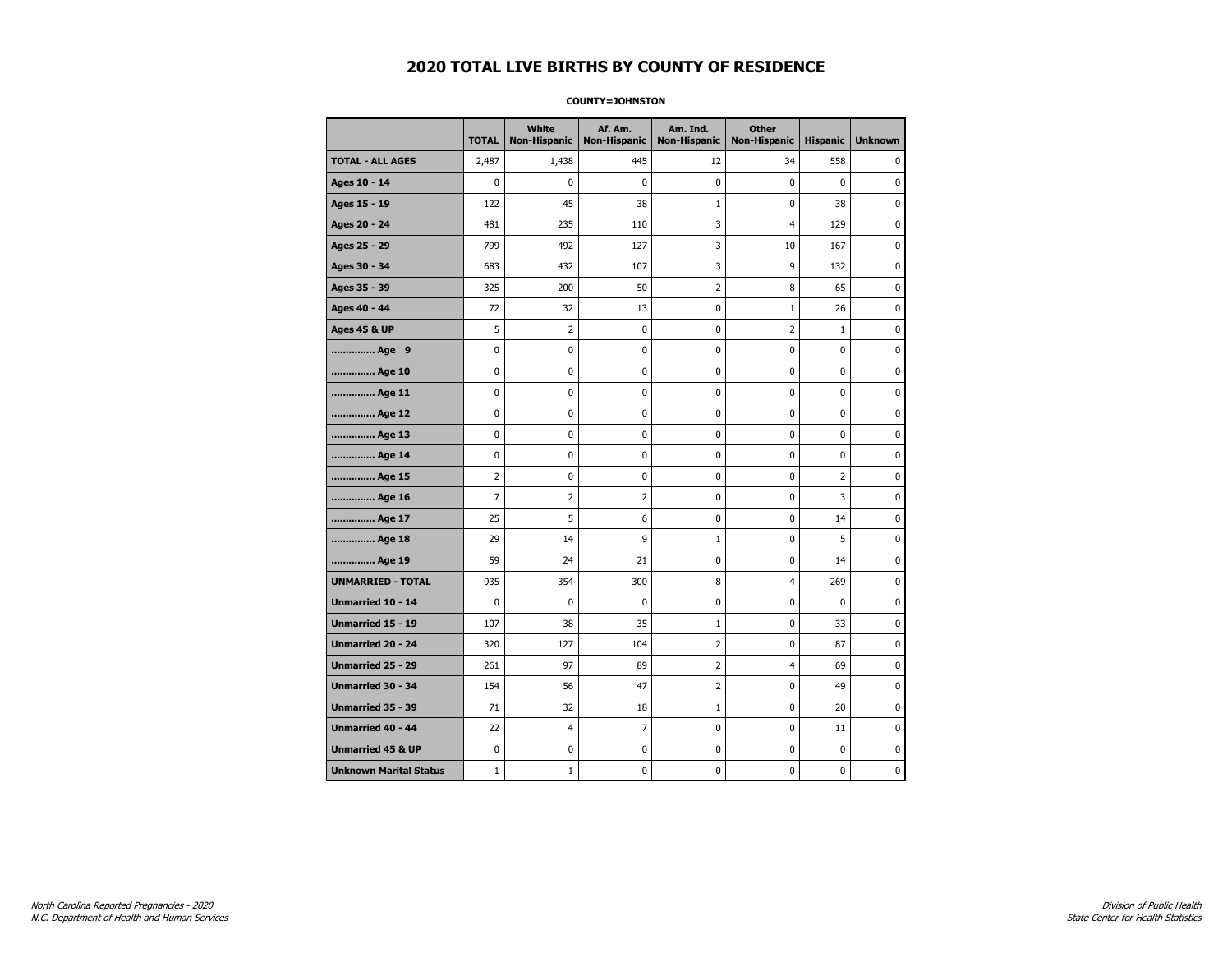**COUNTY=JONES** 

|                               | <b>TOTAL</b>   | White<br>Non-Hispanic | Af. Am.<br><b>Non-Hispanic</b> | Am. Ind.<br><b>Non-Hispanic</b> | <b>Other</b><br><b>Non-Hispanic</b> | <b>Hispanic</b> | <b>Unknown</b> |
|-------------------------------|----------------|-----------------------|--------------------------------|---------------------------------|-------------------------------------|-----------------|----------------|
| <b>TOTAL - ALL AGES</b>       | 90             | 60                    | 26                             | 1                               | 0                                   | 3               | 0              |
| Ages 10 - 14                  | 0              | $\mathbf 0$           | 0                              | 0                               | 0                                   | 0               | 0              |
| Ages 15 - 19                  | 5              | $\overline{2}$        | 3                              | 0                               | $\pmb{0}$                           | 0               | $\mathbf 0$    |
| Ages 20 - 24                  | 26             | 14                    | 11                             | 0                               | $\mathbf 0$                         | $\mathbf{1}$    | $\mathbf 0$    |
| Ages 25 - 29                  | 32             | 24                    | $\overline{7}$                 | $\mathbf 1$                     | $\pmb{0}$                           | 0               | $\pmb{0}$      |
| Ages 30 - 34                  | 20             | 15                    | 5                              | 0                               | 0                                   | 0               | 0              |
| Ages 35 - 39                  | 4              | 3                     | 0                              | 0                               | 0                                   | $\mathbf{1}$    | 0              |
| Ages 40 - 44                  | 3              | 2                     | 0                              | 0                               | $\mathbf 0$                         | $\mathbf 1$     | $\pmb{0}$      |
| <b>Ages 45 &amp; UP</b>       | 0              | 0                     | 0                              | 0                               | 0                                   | 0               | $\mathbf 0$    |
| Age 9                         | 0              | 0                     | 0                              | 0                               | $\mathbf 0$                         | 0               | $\mathbf 0$    |
| Age 10                        | 0              | 0                     | $\pmb{0}$                      | 0                               | $\pmb{0}$                           | 0               | 0              |
| Age 11                        | 0              | 0                     | 0                              | 0                               | 0                                   | 0               | $\mathbf 0$    |
| Age 12                        | 0              | 0                     | 0                              | 0                               | 0                                   | 0               | 0              |
| Age 13                        | 0              | 0                     | 0                              | 0                               | 0                                   | 0               | $\mathbf 0$    |
| Age 14                        | 0              | 0                     | 0                              | 0                               | $\mathbf 0$                         | 0               | $\mathbf 0$    |
| Age 15                        | 0              | 0                     | $\pmb{0}$                      | 0                               | $\pmb{0}$                           | 0               | $\pmb{0}$      |
| Age 16                        | $\mathbf{1}$   | 0                     | $1\,$                          | 0                               | $\pmb{0}$                           | 0               | $\mathbf 0$    |
| Age 17                        | $\mathbf{1}$   | $\mathbf{1}$          | 0                              | 0                               | 0                                   | 0               | 0              |
| Age 18                        | $\overline{2}$ | 0                     | $\overline{2}$                 | 0                               | $\pmb{0}$                           | 0               | $\pmb{0}$      |
| Age 19                        | $\mathbf{1}$   | $\mathbf{1}$          | 0                              | 0                               | 0                                   | 0               | $\mathbf 0$    |
| <b>UNMARRIED - TOTAL</b>      | 45             | 24                    | 20                             | 0                               | $\mathbf 0$                         | 1               | $\mathbf 0$    |
| Unmarried 10 - 14             | 0              | 0                     | 0                              | 0                               | $\pmb{0}$                           | 0               | 0              |
| Unmarried 15 - 19             | 4              | $\mathbf{1}$          | 3                              | 0                               | $\pmb{0}$                           | 0               | $\pmb{0}$      |
| Unmarried 20 - 24             | 18             | 8                     | 9                              | 0                               | 0                                   | $\mathbf{1}$    | 0              |
| <b>Unmarried 25 - 29</b>      | 14             | 9                     | 5                              | 0                               | 0                                   | 0               | 0              |
| <b>Unmarried 30 - 34</b>      | 8              | 5                     | 3                              | 0                               | $\mathbf 0$                         | 0               | $\mathbf 0$    |
| Unmarried 35 - 39             | $\mathbf{1}$   | $1\,$                 | 0                              | 0                               | $\mathbf 0$                         | 0               | $\mathbf 0$    |
| Unmarried 40 - 44             | 0              | 0                     | $\pmb{0}$                      | 0                               | $\pmb{0}$                           | 0               | 0              |
| <b>Unmarried 45 &amp; UP</b>  | 0              | 0                     | 0                              | 0                               | 0                                   | 0               | 0              |
| <b>Unknown Marital Status</b> | 0              | 0                     | 0                              | 0                               | 0                                   | 0               | $\mathbf 0$    |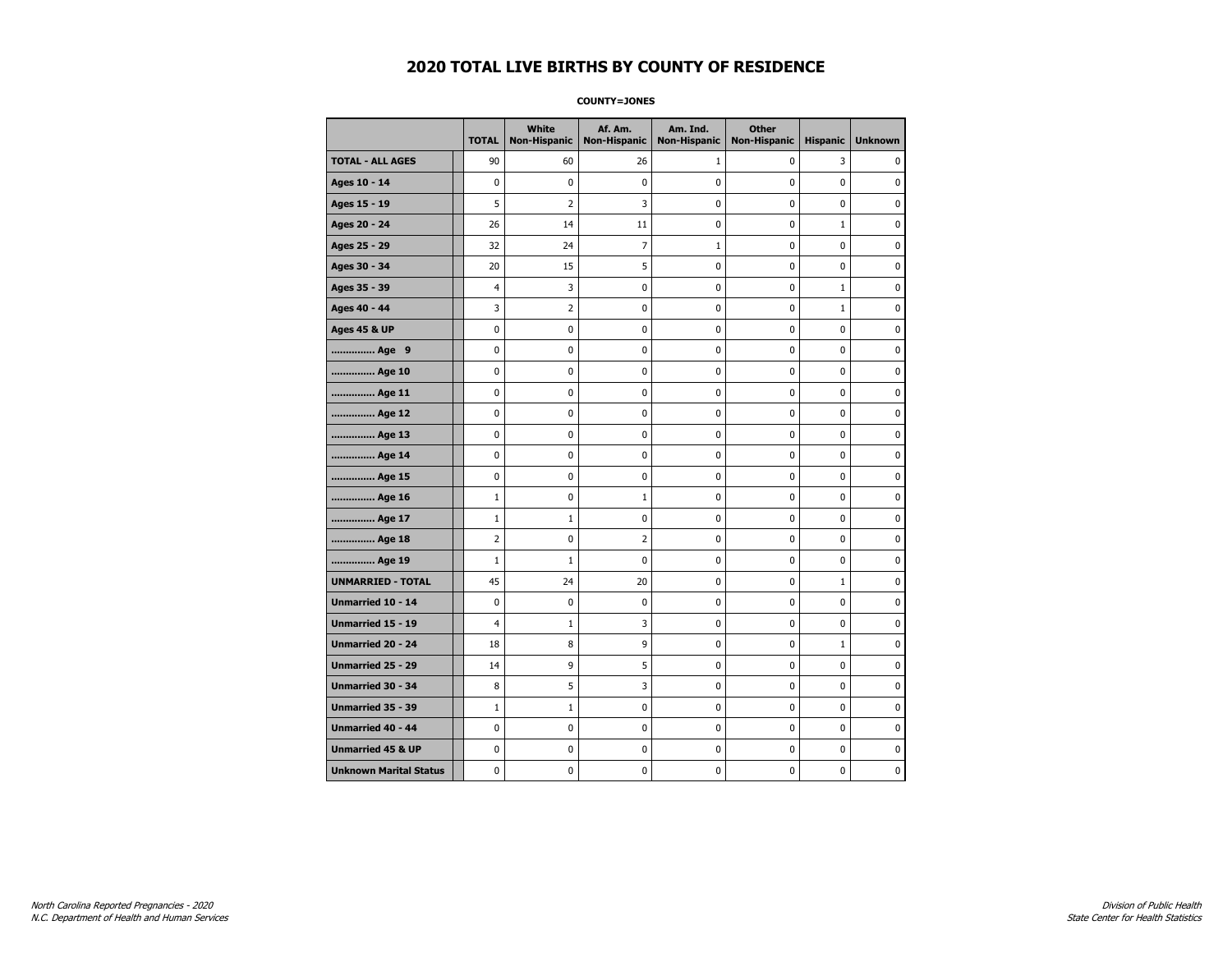**COUNTY=LEE** 

|                               | <b>TOTAL</b>   | White<br><b>Non-Hispanic</b> | Af. Am.<br><b>Non-Hispanic</b> | Am. Ind.<br><b>Non-Hispanic</b> | <b>Other</b><br><b>Non-Hispanic</b> | <b>Hispanic</b> | <b>Unknown</b> |
|-------------------------------|----------------|------------------------------|--------------------------------|---------------------------------|-------------------------------------|-----------------|----------------|
| <b>TOTAL - ALL AGES</b>       | 790            | 367                          | 155                            | 4                               | 11                                  | 253             | 0              |
| Ages 10 - 14                  | 0              | 0                            | 0                              | 0                               | 0                                   | 0               | $\mathbf 0$    |
| Ages 15 - 19                  | 48             | 16                           | 13                             | 0                               | $1\,$                               | 18              | $\mathbf 0$    |
| Ages 20 - 24                  | 173            | 59                           | 42                             | $\mathbf 1$                     | $1\,$                               | 70              | 0              |
| Ages 25 - 29                  | 250            | 135                          | 49                             | $\overline{\mathbf{c}}$         | $\overline{\mathbf{4}}$             | 60              | 0              |
| Ages 30 - 34                  | 203            | 111                          | 37                             | 0                               | 3                                   | 52              | $\mathbf 0$    |
| Ages 35 - 39                  | 91             | 41                           | 11                             | 0                               | $\overline{2}$                      | 37              | $\mathbf 0$    |
| Ages 40 - 44                  | 25             | 5                            | 3                              | $\mathbf 1$                     | $\pmb{0}$                           | 16              | 0              |
| <b>Ages 45 &amp; UP</b>       | 0              | 0                            | 0                              | 0                               | 0                                   | 0               | $\mathbf 0$    |
| Age 9                         | 0              | 0                            | 0                              | 0                               | 0                                   | 0               | 0              |
| Age 10                        | 0              | 0                            | 0                              | 0                               | $\mathbf 0$                         | 0               | $\mathbf 0$    |
| Age 11                        | 0              | 0                            | 0                              | 0                               | $\pmb{0}$                           | 0               | $\pmb{0}$      |
| Age 12                        | 0              | 0                            | 0                              | 0                               | 0                                   | 0               | 0              |
| Age 13                        | 0              | 0                            | 0                              | 0                               | 0                                   | 0               | 0              |
| Age 14                        | 0              | 0                            | 0                              | 0                               | 0                                   | 0               | 0              |
| Age 15                        | $\mathbf{1}$   | 0                            | $\mathbf{1}$                   | 0                               | $\pmb{0}$                           | 0               | $\pmb{0}$      |
| Age 16                        | 2              | 0                            | 0                              | 0                               | $1\,$                               | $\mathbf 1$     | 0              |
| Age 17                        | 6              | 1                            | 2                              | 0                               | 0                                   | 3               | 0              |
| Age 18                        | 14             | 4                            | 5                              | 0                               | $\mathbf 0$                         | 5               | $\mathbf 0$    |
| Age 19                        | 25             | 11                           | 5                              | 0                               | $\pmb{0}$                           | 9               | $\pmb{0}$      |
| <b>UNMARRIED - TOTAL</b>      | 355            | 105                          | 116                            | $\overline{\mathbf{c}}$         | 4                                   | 128             | $\pmb{0}$      |
| Unmarried 10 - 14             | 0              | 0                            | 0                              | 0                               | 0                                   | 0               | 0              |
| <b>Unmarried 15 - 19</b>      | 42             | 13                           | 13                             | 0                               | $\mathbf{1}$                        | 15              | $\mathbf 0$    |
| <b>Unmarried 20 - 24</b>      | 102            | 27                           | 34                             | 0                               | $1\,$                               | 40              | $\pmb{0}$      |
| Unmarried 25 - 29             | 93             | 31                           | 36                             | $\mathbf 1$                     | $\overline{2}$                      | 23              | 0              |
| <b>Unmarried 30 - 34</b>      | 70             | 24                           | 24                             | 0                               | $\pmb{0}$                           | 22              | $\mathbf 0$    |
| Unmarried 35 - 39             | 33             | 9                            | 6                              | 0                               | 0                                   | 18              | $\mathbf 0$    |
| <b>Unmarried 40 - 44</b>      | 15             | $\mathbf{1}$                 | 3                              | $\mathbf 1$                     | $\mathbf 0$                         | 10              | $\mathbf 0$    |
| <b>Unmarried 45 &amp; UP</b>  | 0              | 0                            | 0                              | 0                               | 0                                   | 0               | 0              |
| <b>Unknown Marital Status</b> | $\overline{2}$ | $1\,$                        | 0                              | 0                               | 0                                   | $\mathbf{1}$    | 0              |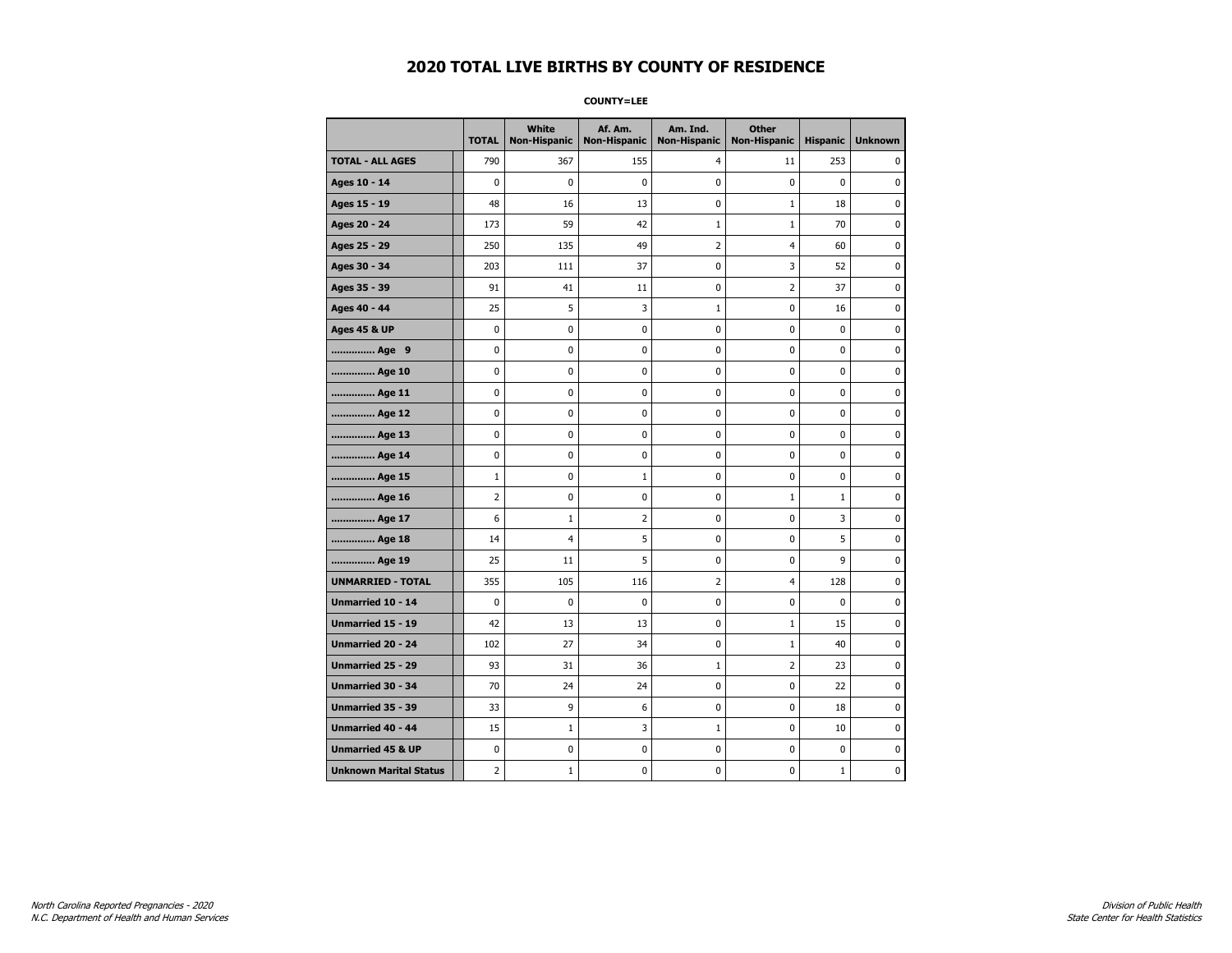#### **COUNTY=LENOIR**

|                               | <b>TOTAL</b> | <b>White</b><br>Non-Hispanic | Af. Am.<br><b>Non-Hispanic</b> | Am. Ind.<br><b>Non-Hispanic</b> | <b>Other</b><br><b>Non-Hispanic</b> | <b>Hispanic</b> | <b>Unknown</b> |
|-------------------------------|--------------|------------------------------|--------------------------------|---------------------------------|-------------------------------------|-----------------|----------------|
| <b>TOTAL - ALL AGES</b>       | 665          | 255                          | 320                            | 3                               | 2                                   | 85              | 0              |
| Ages 10 - 14                  | $\mathbf{1}$ | $\mathbf{1}$                 | 0                              | 0                               | $\mathbf 0$                         | $\mathbf 0$     | 0              |
| Ages 15 - 19                  | 54           | 16                           | 27                             | $1\,$                           | $\mathbf 1$                         | 9               | 0              |
| Ages 20 - 24                  | 206          | 62                           | 124                            | $\pmb{0}$                       | $\pmb{0}$                           | 20              | 0              |
| Ages 25 - 29                  | 211          | 95                           | 86                             | $\mathbf{1}$                    | $\mathbf{1}$                        | 28              | 0              |
| Ages 30 - 34                  | 125          | 55                           | 53                             | $1\,$                           | $\mathbf 0$                         | 16              | 0              |
| Ages 35 - 39                  | 61           | 23                           | 28                             | 0                               | 0                                   | 10              | 0              |
| Ages 40 - 44                  | 7            | 3                            | $\overline{2}$                 | 0                               | $\pmb{0}$                           | $\overline{2}$  | 0              |
| <b>Ages 45 &amp; UP</b>       | $\pmb{0}$    | $\pmb{0}$                    | $\bf{0}$                       | $\pmb{0}$                       | $\pmb{0}$                           | 0               | 0              |
| Age 9                         | 0            | 0                            | 0                              | 0                               | 0                                   | 0               | 0              |
| Age 10                        | $\mathbf 0$  | 0                            | 0                              | $\mathbf 0$                     | $\mathbf 0$                         | $\mathbf 0$     | 0              |
| Age 11                        | 0            | 0                            | 0                              | 0                               | $\mathbf 0$                         | $\mathbf 0$     | 0              |
| Age 12                        | $\pmb{0}$    | 0                            | 0                              | 0                               | $\pmb{0}$                           | 0               | 0              |
| Age 13                        | 0            | 0                            | 0                              | 0                               | 0                                   | $\mathbf 0$     | 0              |
| Age 14                        | $\mathbf{1}$ | $\mathbf{1}$                 | 0                              | 0                               | 0                                   | 0               | 0              |
| Age 15                        | $\mathbf 1$  | 1                            | 0                              | 0                               | $\mathbf 0$                         | 0               | 0              |
| Age 16                        | 8            | $\mathbf 1$                  | 6                              | $\mathbf 0$                     | $\mathbf 0$                         | $\mathbf{1}$    | 0              |
| Age 17                        | 5            | $\mathbf 1$                  | 3                              | 0                               | $\pmb{0}$                           | $\mathbf 1$     | 0              |
| Age 18                        | 13           | 6                            | 5                              | $\pmb{0}$                       | 0                                   | $\overline{2}$  | 0              |
| Age 19                        | 27           | 7                            | 13                             | $\mathbf{1}$                    | $1\,$                               | 5               | 0              |
| <b>UNMARRIED - TOTAL</b>      | 428          | 96                           | 282                            | 3                               | $1\,$                               | 46              | 0              |
| Unmarried 10 - 14             | $\mathbf{1}$ | $\mathbf{1}$                 | $\mathbf 0$                    | $\mathbf 0$                     | $\mathbf 0$                         | $\mathbf 0$     | 0              |
| Unmarried 15 - 19             | 51           | 13                           | 27                             | $\mathbf 1$                     | $\mathbf 1$                         | 9               | 0              |
| Unmarried 20 - 24             | 168          | 35                           | 118                            | 0                               | 0                                   | 15              | 0              |
| <b>Unmarried 25 - 29</b>      | 117          | 27                           | 78                             | $1\,$                           | 0                                   | 11              | 0              |
| Unmarried 30 - 34             | 56           | 11                           | 39                             | $\mathbf 1$                     | $\pmb{0}$                           | 5               | 0              |
| <b>Unmarried 35 - 39</b>      | 32           | 8                            | 18                             | 0                               | 0                                   | 6               | $\pmb{0}$      |
| Unmarried 40 - 44             | 3            | $\mathbf 1$                  | $\overline{2}$                 | $\pmb{0}$                       | $\pmb{0}$                           | $\pmb{0}$       | 0              |
| <b>Unmarried 45 &amp; UP</b>  | 0            | 0                            | 0                              | 0                               | 0                                   | 0               | 0              |
| <b>Unknown Marital Status</b> | 0            | 0                            | 0                              | 0                               | 0                                   | $\mathbf 0$     | 0              |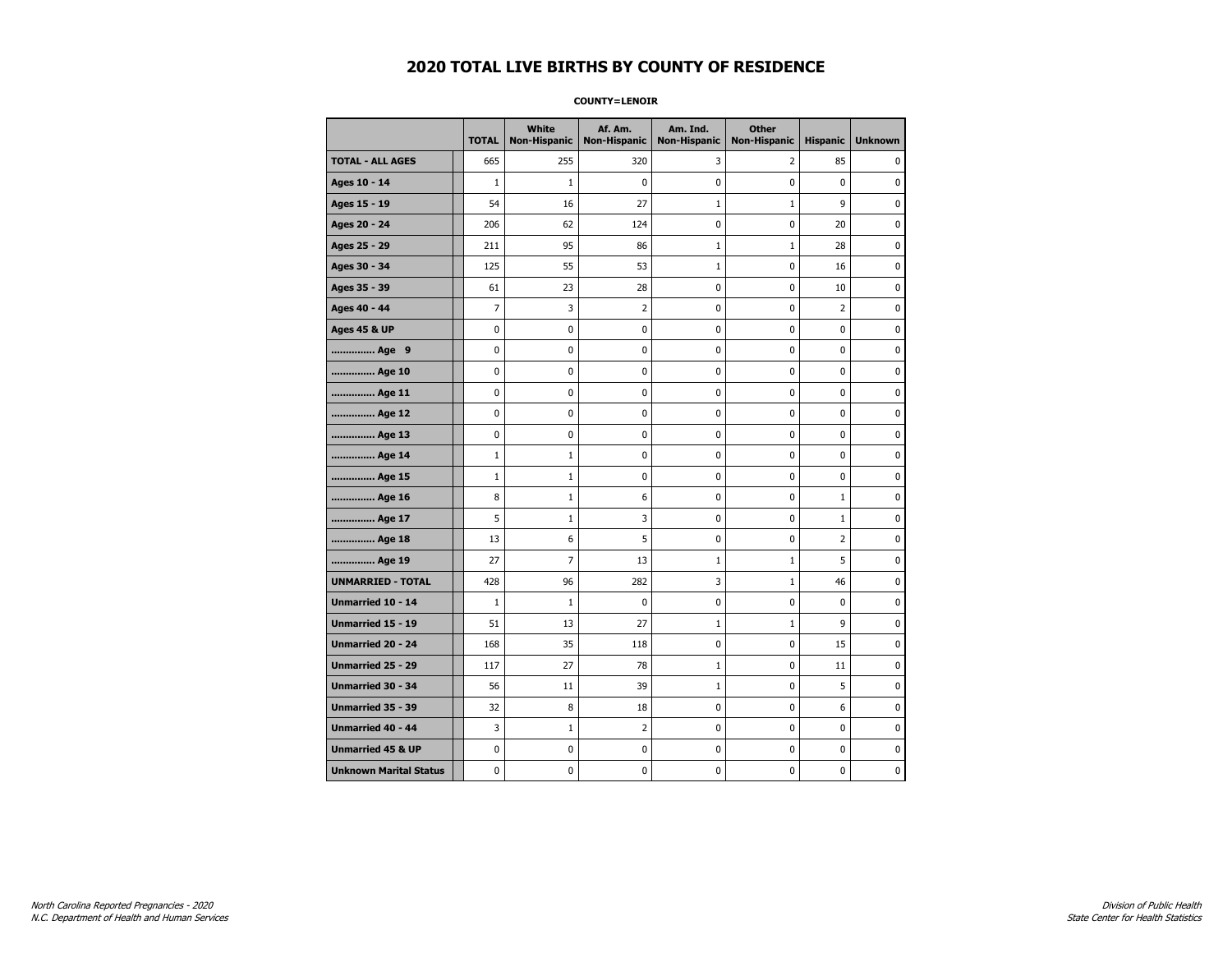#### **COUNTY=LINCOLN**

|                               | <b>TOTAL</b>   | White<br><b>Non-Hispanic</b> | Af. Am.<br><b>Non-Hispanic</b> | Am. Ind.<br><b>Non-Hispanic</b> | <b>Other</b><br><b>Non-Hispanic</b> | <b>Hispanic</b> | <b>Unknown</b> |
|-------------------------------|----------------|------------------------------|--------------------------------|---------------------------------|-------------------------------------|-----------------|----------------|
| <b>TOTAL - ALL AGES</b>       | 873            | 705                          | 62                             | 4                               | 18                                  | 84              | 0              |
| Ages 10 - 14                  | $\mathbf 1$    | $\mathbf{1}$                 | $\mathbf 0$                    | 0                               | 0                                   | 0               | 0              |
| Ages 15 - 19                  | 50             | 41                           | $\overline{4}$                 | $\mathbf 0$                     | 0                                   | 5               | $\mathbf 0$    |
| Ages 20 - 24                  | 176            | 135                          | 16                             | $\overline{2}$                  | 4                                   | 19              | 0              |
| Ages 25 - 29                  | 261            | 208                          | 21                             | $\mathbf 1$                     | 3                                   | 28              | 0              |
| Ages 30 - 34                  | 255            | 210                          | 18                             | $\mathbf{1}$                    | 6                                   | 20              | 0              |
| Ages 35 - 39                  | 110            | 91                           | 3                              | 0                               | 5                                   | 11              | 0              |
| Ages 40 - 44                  | 18             | 17                           | 0                              | 0                               | 0                                   | $\mathbf{1}$    | 0              |
| <b>Ages 45 &amp; UP</b>       | $\overline{2}$ | $\overline{2}$               | $\mathbf 0$                    | 0                               | 0                                   | $\mathbf 0$     | 0              |
| Age 9                         | $\mathbf 0$    | 0                            | $\mathbf 0$                    | 0                               | 0                                   | $\mathbf 0$     | 0              |
| Age 10                        | 0              | 0                            | $\mathbf 0$                    | $\mathbf 0$                     | 0                                   | $\mathbf 0$     | 0              |
| Age 11                        | 0              | $\pmb{0}$                    | 0                              | $\pmb{0}$                       | 0                                   | $\pmb{0}$       | $\pmb{0}$      |
| Age 12                        | 0              | 0                            | $\pmb{0}$                      | 0                               | 0                                   | 0               | 0              |
| Age 13                        | 0              | $\mathbf 0$                  | $\mathbf 0$                    | 0                               | 0                                   | $\mathbf 0$     | 0              |
| Age 14                        | $\mathbf{1}$   | $\mathbf{1}$                 | 0                              | 0                               | 0                                   | 0               | 0              |
| Age 15                        | $\mathbf{1}$   | 1                            | 0                              | 0                               | 0                                   | 0               | 0              |
| Age 16                        | $\overline{2}$ | $\overline{2}$               | $\mathbf 0$                    | $\mathbf 0$                     | 0                                   | $\mathbf 0$     | 0              |
| Age 17                        | 8              | 8                            | $\mathbf 0$                    | $\mathbf 0$                     | 0                                   | $\mathbf 0$     | $\mathbf 0$    |
| Age 18                        | 10             | $\overline{7}$               | $\mathbf{1}$                   | $\mathbf 0$                     | 0                                   | $\overline{2}$  | 0              |
| Age 19                        | 29             | 23                           | 3                              | $\pmb{0}$                       | $\pmb{0}$                           | 3               | 0              |
| <b>UNMARRIED - TOTAL</b>      | 322            | 227                          | 46                             | $\overline{2}$                  | 7                                   | 40              | 0              |
| Unmarried 10 - 14             | $1\,$          | $\mathbf{1}$                 | 0                              | 0                               | 0                                   | $\mathbf{0}$    | 0              |
| Unmarried 15 - 19             | 44             | 36                           | 4                              | 0                               | 0                                   | 4               | 0              |
| Unmarried 20 - 24             | 111            | 78                           | 14                             | $\mathbf{1}$                    | 3                                   | 15              | 0              |
| <b>Unmarried 25 - 29</b>      | 94             | 62                           | 16                             | $\mathbf{1}$                    | $\overline{2}$                      | 13              | $\mathbf 0$    |
| Unmarried 30 - 34             | 54             | 35                           | 11                             | 0                               | $1\,$                               | $\overline{7}$  | 0              |
| Unmarried 35 - 39             | 12             | 10                           | $\mathbf 1$                    | $\pmb{0}$                       | $\mathbf 1$                         | $\mathbf 0$     | $\pmb{0}$      |
| Unmarried 40 - 44             | 6              | 5                            | 0                              | 0                               | 0                                   | $\mathbf{1}$    | 0              |
| <b>Unmarried 45 &amp; UP</b>  | 0              | 0                            | 0                              | 0                               | 0                                   | $\mathbf 0$     | 0              |
| <b>Unknown Marital Status</b> | 0              | 0                            | $\pmb{0}$                      | 0                               | 0                                   | 0               | 0              |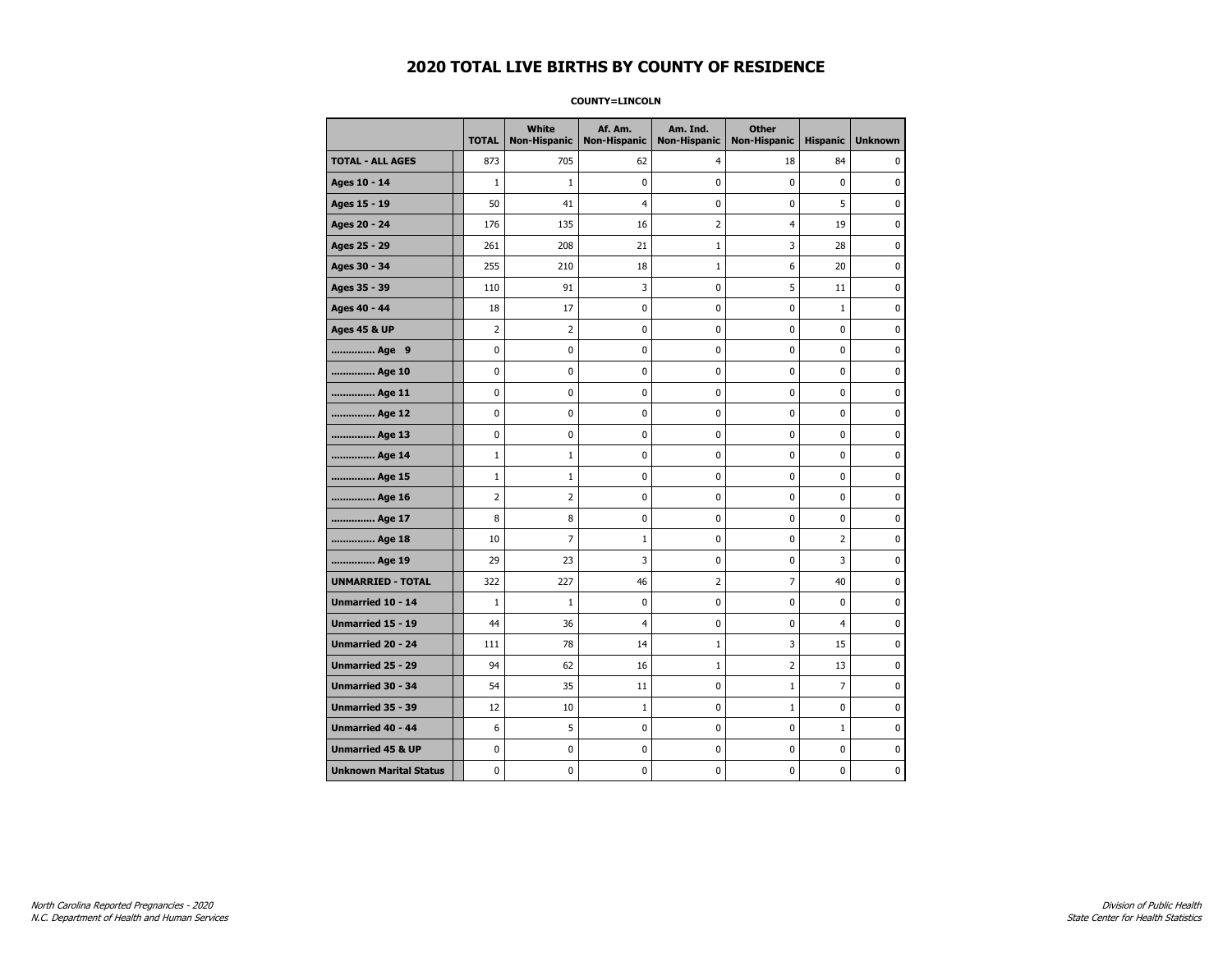#### **COUNTY=MCDOWELL**

|                               | <b>TOTAL</b>   | <b>White</b>   | Af. Am.<br>Non-Hispanic   Non-Hispanic | Am. Ind.<br><b>Non-Hispanic</b> | <b>Other</b><br><b>Non-Hispanic</b> | <b>Hispanic</b> | <b>Unknown</b> |
|-------------------------------|----------------|----------------|----------------------------------------|---------------------------------|-------------------------------------|-----------------|----------------|
| <b>TOTAL - ALL AGES</b>       | 379            | 314            | 6                                      | $\mathbf{1}$                    | 5                                   | 53              | 0              |
| Ages 10 - 14                  | $\Omega$       | $\mathbf{0}$   | 0                                      | 0                               | 0                                   | $\mathbf 0$     | 0              |
| Ages 15 - 19                  | 21             | 20             | 0                                      | $\mathbf 0$                     | 0                                   | $\mathbf{1}$    | 0              |
| Ages 20 - 24                  | 108            | 91             | 0                                      | 0                               | 0                                   | 17              | 0              |
| Ages 25 - 29                  | 126            | 104            | $\overline{2}$                         | 0                               | $\overline{4}$                      | 16              | 0              |
| Ages 30 - 34                  | 84             | 71             | 3                                      | $\mathbf{1}$                    | $\mathbf{1}$                        | 8               | $\pmb{0}$      |
| Ages 35 - 39                  | 35             | 27             | $\mathbf{1}$                           | 0                               | 0                                   | $\overline{7}$  | 0              |
| Ages 40 - 44                  | 5              | $\mathbf{1}$   | 0                                      | 0                               | $\mathbf 0$                         | 4               | 0              |
| <b>Ages 45 &amp; UP</b>       | 0              | 0              | 0                                      | 0                               | 0                                   | 0               | 0              |
| Age 9                         | 0              | 0              | 0                                      | 0                               | 0                                   | 0               | 0              |
| Age 10                        | $\mathbf 0$    | 0              | 0                                      | 0                               | 0                                   | 0               | $\mathbf 0$    |
| Age 11                        | $\mathbf 0$    | 0              | 0                                      | 0                               | 0                                   | 0               | 0              |
| Age 12                        | 0              | 0              | 0                                      | 0                               | 0                                   | 0               | 0              |
| Age 13                        | 0              | 0              | 0                                      | $\mathbf 0$                     | $\mathbf 0$                         | 0               | $\mathbf 0$    |
| Age 14                        | $\mathbf 0$    | 0              | 0                                      | $\mathbf 0$                     | 0                                   | 0               | 0              |
| Age 15                        | $\pmb{0}$      | 0              | 0                                      | 0                               | $\pmb{0}$                           | 0               | 0              |
| Age 16                        | $\overline{2}$ | $\overline{2}$ | 0                                      | 0                               | 0                                   | 0               | 0              |
| Age 17                        | $\mathbf{1}$   | $\mathbf{1}$   | 0                                      | 0                               | 0                                   | 0               | 0              |
| Age 18                        | 5              | 5              | 0                                      | 0                               | 0                                   | 0               | 0              |
| Age 19                        | 13             | 12             | 0                                      | 0                               | 0                                   | $\mathbf{1}$    | 0              |
| <b>UNMARRIED - TOTAL</b>      | 146            | 118            | 5                                      | $\mathbf{1}$                    | 3                                   | 19              | 0              |
| Unmarried 10 - 14             | $\mathbf 0$    | 0              | 0                                      | 0                               | 0                                   | 0               | 0              |
| Unmarried 15 - 19             | 16             | 15             | 0                                      | $\mathbf 0$                     | $\mathbf 0$                         | $\mathbf{1}$    | 0              |
| <b>Unmarried 20 - 24</b>      | 59             | 49             | 0                                      | 0                               | 0                                   | 10              | 0              |
| Unmarried 25 - 29             | 39             | 29             | $\overline{2}$                         | $\pmb{0}$                       | 3                                   | 5               | $\pmb{0}$      |
| Unmarried 30 - 34             | 21             | 17             | 2                                      | $\mathbf 1$                     | $\pmb{0}$                           | $\mathbf 1$     | 0              |
| Unmarried 35 - 39             | 10             | 7              | 1                                      | 0                               | 0                                   | 2               | 0              |
| Unmarried 40 - 44             | $\mathbf{1}$   | $\mathbf{1}$   | 0                                      | 0                               | 0                                   | 0               | 0              |
| <b>Unmarried 45 &amp; UP</b>  | $\mathbf 0$    | 0              | 0                                      | 0                               | 0                                   | 0               | 0              |
| <b>Unknown Marital Status</b> | $\overline{2}$ | 2              | 0                                      | 0                               | 0                                   | 0               | 0              |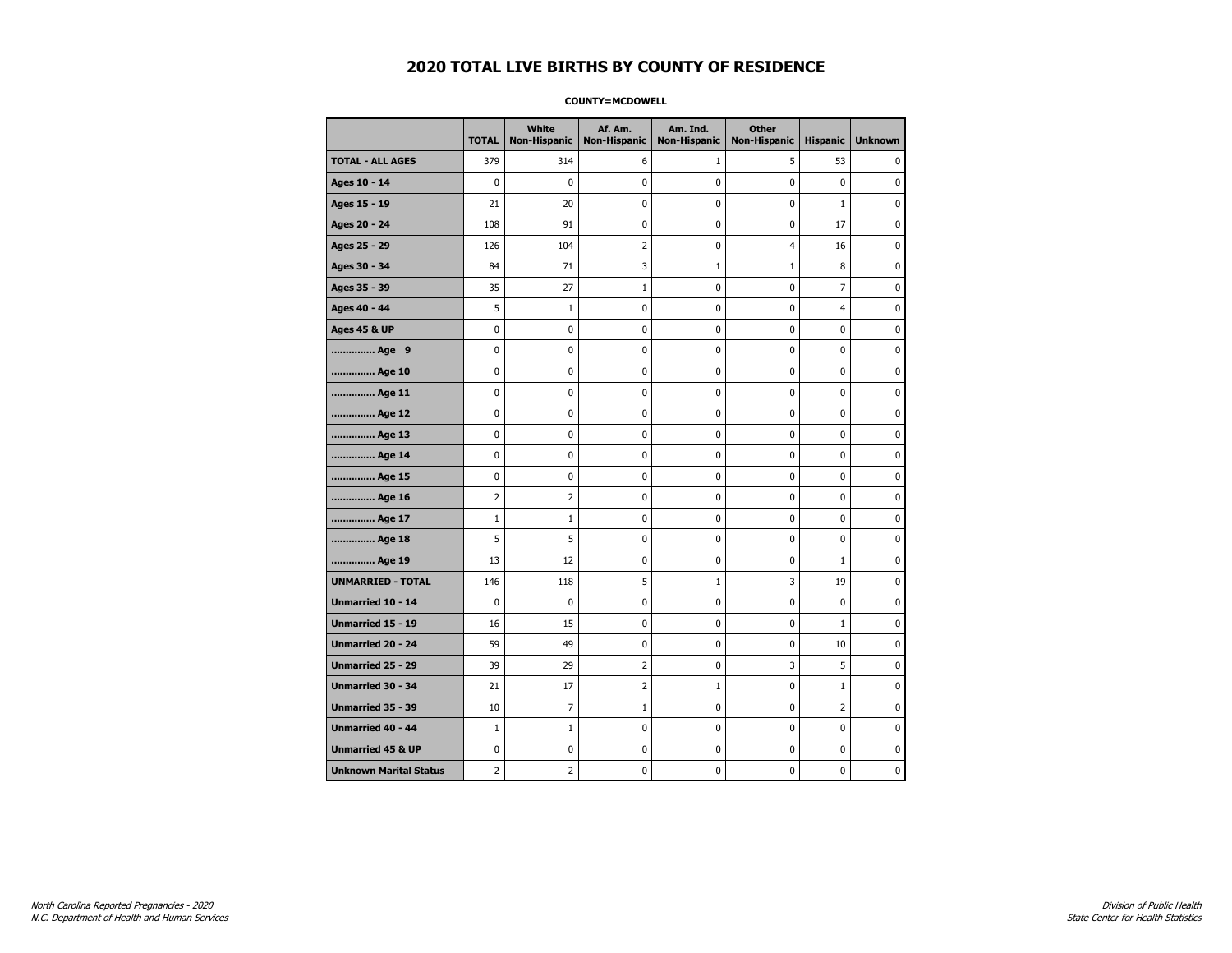**COUNTY=MACON** 

|                               | <b>TOTAL</b>   | White<br>Non-Hispanic | Af. Am.<br><b>Non-Hispanic</b> | Am. Ind.<br><b>Non-Hispanic</b> | <b>Other</b><br><b>Non-Hispanic</b> | <b>Hispanic</b> | <b>Unknown</b> |
|-------------------------------|----------------|-----------------------|--------------------------------|---------------------------------|-------------------------------------|-----------------|----------------|
| <b>TOTAL - ALL AGES</b>       | 321            | 242                   | 5                              | 1                               | 4                                   | 69              | 0              |
| Ages 10 - 14                  | $\mathbf 0$    | 0                     | 0                              | $\pmb{0}$                       | 0                                   | $\mathbf 0$     | $\mathbf 0$    |
| Ages 15 - 19                  | 15             | 12                    | $\mathbf{1}$                   | $\mathbf 0$                     | $\mathbf 0$                         | $\overline{2}$  | $\mathbf 0$    |
| Ages 20 - 24                  | 77             | 61                    | 3                              | $\pmb{0}$                       | 0                                   | 13              | 0              |
| Ages 25 - 29                  | 95             | 68                    | 0                              | $\mathbf{1}$                    | 2                                   | 24              | 0              |
| Ages 30 - 34                  | 82             | 62                    | 1                              | 0                               | 2                                   | 17              | 0              |
| Ages 35 - 39                  | 40             | 31                    | 0                              | 0                               | 0                                   | 9               | 0              |
| Ages 40 - 44                  | 12             | 8                     | 0                              | $\mathbf 0$                     | 0                                   | $\overline{4}$  | $\mathbf 0$    |
| <b>Ages 45 &amp; UP</b>       | $\pmb{0}$      | 0                     | $\bf{0}$                       | $\pmb{0}$                       | 0                                   | 0               | 0              |
| Age 9                         | 0              | 0                     | 0                              | 0                               | 0                                   | 0               | 0              |
| Age 10                        | $\mathbf 0$    | 0                     | 0                              | 0                               | 0                                   | 0               | 0              |
| Age 11                        | $\mathbf 0$    | 0                     | 0                              | 0                               | 0                                   | 0               | 0              |
| Age 12                        | $\mathbf 0$    | 0                     | 0                              | $\mathbf 0$                     | 0                                   | $\mathbf 0$     | 0              |
| Age 13                        | $\pmb{0}$      | 0                     | 0                              | $\pmb{0}$                       | 0                                   | 0               | 0              |
| Age 14                        | 0              | 0                     | 0                              | 0                               | 0                                   | 0               | 0              |
| Age 15                        | $\mathbf 0$    | 0                     | 0                              | $\mathbf 0$                     | 0                                   | 0               | 0              |
| Age 16                        | $\mathbf{1}$   | $\mathbf{1}$          | 0                              | 0                               | 0                                   | 0               | 0              |
| Age 17                        | $\mathbf{1}$   | $\mathbf{1}$          | 0                              | $\mathbf 0$                     | 0                                   | 0               | 0              |
| Age 18                        | 3              | $\overline{2}$        | 0                              | 0                               | 0                                   | $\mathbf{1}$    | $\bf{0}$       |
| Age 19                        | 10             | 8                     | 1                              | 0                               | 0                                   | $\mathbf{1}$    | 0              |
| <b>UNMARRIED - TOTAL</b>      | 137            | 106                   | 3                              | 1                               | $\mathbf{1}$                        | 26              | 0              |
| Unmarried 10 - 14             | $\mathbf 0$    | 0                     | 0                              | 0                               | 0                                   | 0               | 0              |
| <b>Unmarried 15 - 19</b>      | 13             | 11                    | 0                              | 0                               | 0                                   | $\overline{2}$  | 0              |
| Unmarried 20 - 24             | 43             | 32                    | 2                              | 0                               | $\pmb{0}$                           | 9               | $\pmb{0}$      |
| Unmarried 25 - 29             | 37             | 29                    | 0                              | $\mathbf{1}$                    | 0                                   | 7               | 0              |
| <b>Unmarried 30 - 34</b>      | 30             | 24                    | $\mathbf{1}$                   | 0                               | $1\,$                               | 4               | $\mathbf 0$    |
| Unmarried 35 - 39             | 10             | 8                     | 0                              | 0                               | $\mathbf 0$                         | 2               | 0              |
| <b>Unmarried 40 - 44</b>      | $\overline{4}$ | $\overline{2}$        | $\pmb{0}$                      | $\pmb{0}$                       | $\pmb{0}$                           | $\overline{2}$  | $\pmb{0}$      |
| <b>Unmarried 45 &amp; UP</b>  | 0              | 0                     | 0                              | 0                               | 0                                   | 0               | 0              |
| <b>Unknown Marital Status</b> | $\mathbf{1}$   | $\mathbf{1}$          | 0                              | 0                               | 0                                   | 0               | 0              |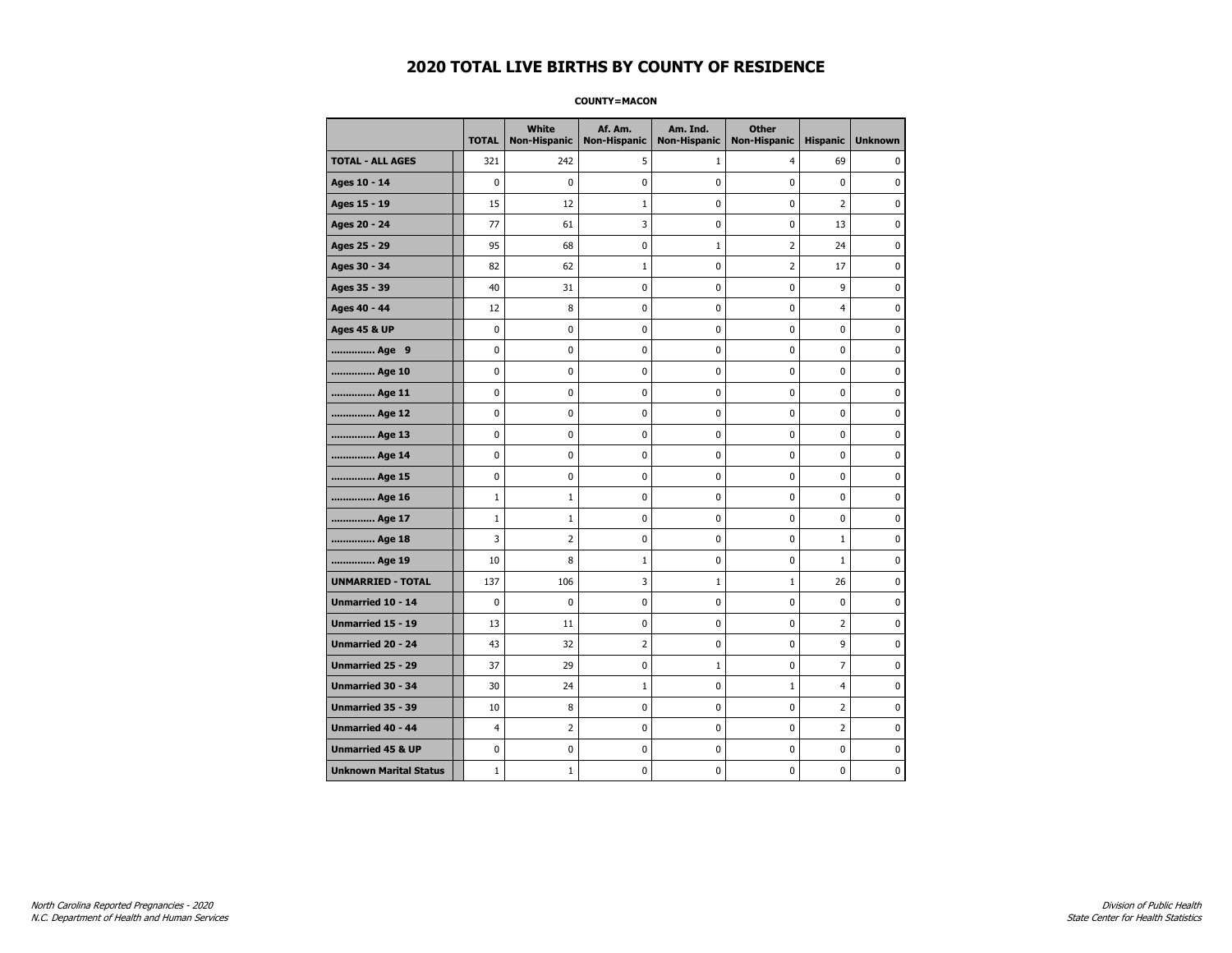#### **COUNTY=MADISON**

|                               | <b>TOTAL</b>   | <b>White</b><br>Non-Hispanic | Af. Am.<br><b>Non-Hispanic</b> | Am. Ind.<br><b>Non-Hispanic</b> | <b>Other</b><br><b>Non-Hispanic</b> | <b>Hispanic</b> | <b>Unknown</b> |
|-------------------------------|----------------|------------------------------|--------------------------------|---------------------------------|-------------------------------------|-----------------|----------------|
| <b>TOTAL - ALL AGES</b>       | 177            | 169                          | 2                              | 0                               | $\mathbf{1}$                        | 5               | 0              |
| Ages 10 - 14                  | $\mathbf 0$    | 0                            | 0                              | $\mathbf 0$                     | $\mathbf 0$                         | $\mathbf 0$     | 0              |
| Ages 15 - 19                  | 12             | 10                           | $\mathbf 1$                    | 0                               | $\pmb{0}$                           | $\mathbf 1$     | 0              |
| Ages 20 - 24                  | 50             | 46                           | $1\,$                          | $\pmb{0}$                       | $\pmb{0}$                           | 3               | 0              |
| Ages 25 - 29                  | 48             | 48                           | 0                              | 0                               | 0                                   | 0               | 0              |
| Ages 30 - 34                  | 46             | 45                           | 0                              | 0                               | $\mathbf{1}$                        | $\mathbf 0$     | 0              |
| Ages 35 - 39                  | 17             | 16                           | 0                              | 0                               | 0                                   | $\mathbf{1}$    | 0              |
| Ages 40 - 44                  | 3              | 3                            | 0                              | 0                               | $\pmb{0}$                           | 0               | 0              |
| <b>Ages 45 &amp; UP</b>       | $\mathbf 1$    | $1\,$                        | 0                              | $\pmb{0}$                       | $\pmb{0}$                           | 0               | 0              |
| Age 9                         | 0              | 0                            | 0                              | 0                               | 0                                   | 0               | 0              |
| Age 10                        | $\mathbf 0$    | 0                            | 0                              | $\mathbf 0$                     | $\mathbf 0$                         | $\mathbf 0$     | 0              |
| Age 11                        | 0              | 0                            | 0                              | 0                               | $\mathbf 0$                         | $\mathbf 0$     | 0              |
| Age 12                        | $\pmb{0}$      | 0                            | 0                              | 0                               | $\pmb{0}$                           | 0               | 0              |
| Age 13                        | 0              | 0                            | 0                              | 0                               | 0                                   | $\mathbf 0$     | 0              |
| Age 14                        | 0              | 0                            | 0                              | 0                               | 0                                   | 0               | 0              |
| Age 15                        | $\mathbf 1$    | 1                            | 0                              | 0                               | $\mathbf 0$                         | 0               | 0              |
| Age 16                        | 3              | 3                            | 0                              | $\mathbf 0$                     | $\mathbf 0$                         | $\mathbf 0$     | 0              |
| Age 17                        | $\overline{2}$ | $\overline{2}$               | 0                              | 0                               | $\pmb{0}$                           | 0               | 0              |
| Age 18                        | 0              | 0                            | 0                              | $\pmb{0}$                       | 0                                   | 0               | 0              |
| Age 19                        | 6              | 4                            | $\mathbf{1}$                   | $\pmb{0}$                       | 0                                   | $\mathbf{1}$    | 0              |
| <b>UNMARRIED - TOTAL</b>      | 73             | 69                           | $\overline{2}$                 | 0                               | $\mathbf 0$                         | $\overline{2}$  | 0              |
| Unmarried 10 - 14             | $\mathbf 0$    | $\mathbf 0$                  | $\mathbf 0$                    | $\mathbf 0$                     | $\mathbf 0$                         | $\mathbf 0$     | 0              |
| Unmarried 15 - 19             | 12             | 10                           | $\mathbf 1$                    | $\pmb{0}$                       | $\pmb{0}$                           | $\mathbf 1$     | 0              |
| Unmarried 20 - 24             | 30             | 28                           | $\mathbf 1$                    | 0                               | 0                                   | $\mathbf{1}$    | 0              |
| <b>Unmarried 25 - 29</b>      | 13             | 13                           | 0                              | $\pmb{0}$                       | $\mathbf 0$                         | $\mathbf 0$     | 0              |
| Unmarried 30 - 34             | 10             | 10                           | 0                              | 0                               | $\pmb{0}$                           | 0               | 0              |
| <b>Unmarried 35 - 39</b>      | 8              | 8                            | 0                              | 0                               | $\mathbf 0$                         | $\mathbf 0$     | $\pmb{0}$      |
| Unmarried 40 - 44             | 0              | 0                            | $\bf{0}$                       | $\pmb{0}$                       | $\pmb{0}$                           | $\mathbf 0$     | 0              |
| <b>Unmarried 45 &amp; UP</b>  | 0              | 0                            | 0                              | 0                               | 0                                   | 0               | 0              |
| <b>Unknown Marital Status</b> | 0              | 0                            | 0                              | 0                               | 0                                   | $\mathbf 0$     | 0              |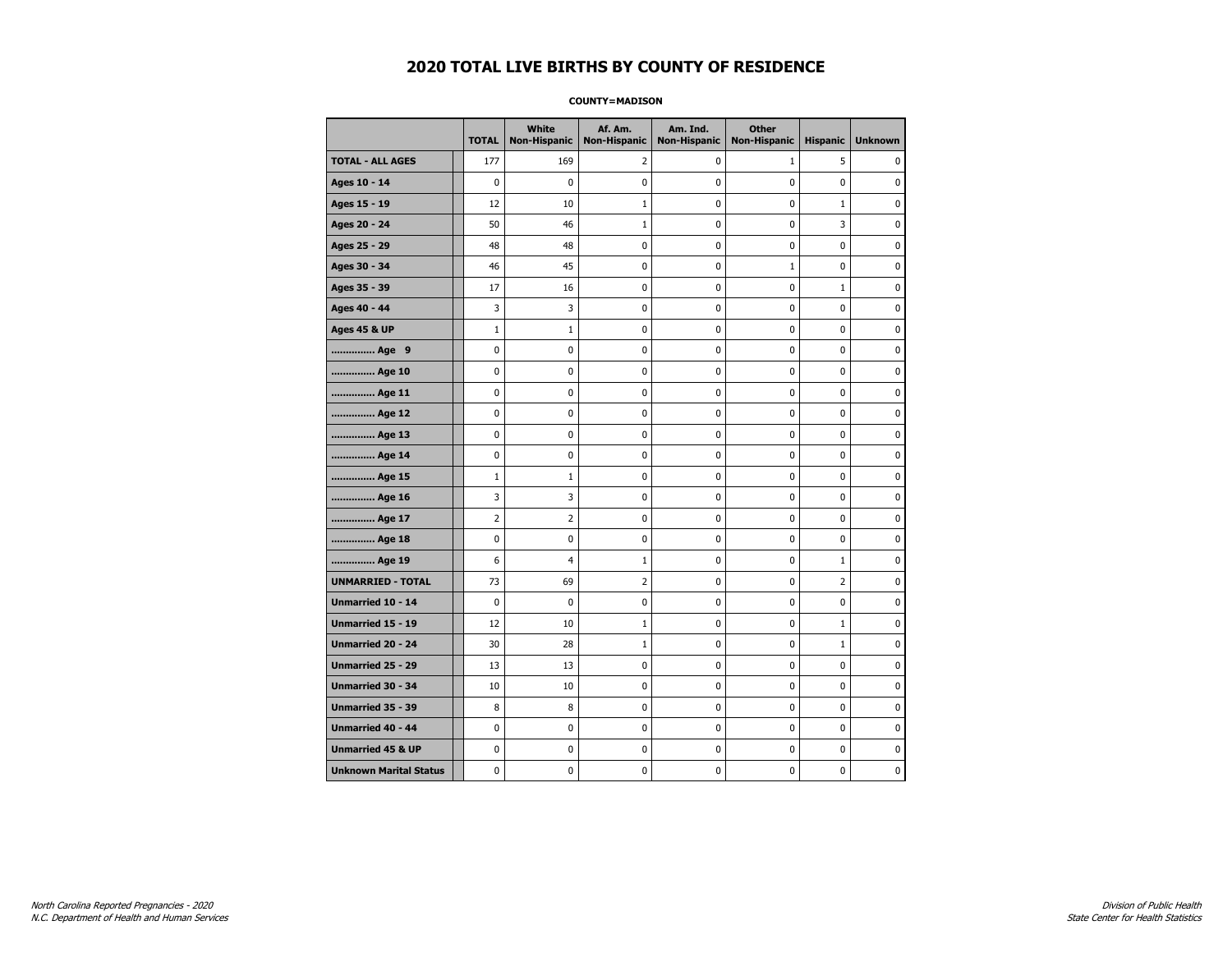#### **COUNTY=MARTIN**

|                               | <b>TOTAL</b>   | <b>White</b><br>Non-Hispanic | Af. Am.<br><b>Non-Hispanic</b> | Am. Ind.<br><b>Non-Hispanic</b> | <b>Other</b><br><b>Non-Hispanic</b> | <b>Hispanic</b> | <b>Unknown</b> |
|-------------------------------|----------------|------------------------------|--------------------------------|---------------------------------|-------------------------------------|-----------------|----------------|
| <b>TOTAL - ALL AGES</b>       | 229            | 108                          | 101                            | 0                               | 0                                   | 20              | 0              |
| Ages 10 - 14                  | 0              | 0                            | 0                              | $\pmb{0}$                       | $\mathbf 0$                         | 0               | 0              |
| Ages 15 - 19                  | 14             | 5                            | 8                              | $\mathbf 0$                     | $\mathbf 0$                         | $\mathbf 1$     | 0              |
| Ages 20 - 24                  | 62             | 29                           | 28                             | $\mathbf 0$                     | $\mathbf 0$                         | 5               | $\mathbf 0$    |
| Ages 25 - 29                  | 72             | 32                           | 33                             | 0                               | $\pmb{0}$                           | $\overline{7}$  | 0              |
| Ages 30 - 34                  | 53             | 29                           | 20                             | 0                               | $\pmb{0}$                           | 4               | 0              |
| Ages 35 - 39                  | 25             | 10                           | 12                             | 0                               | 0                                   | 3               | 0              |
| Ages 40 - 44                  | 3              | 3                            | 0                              | 0                               | 0                                   | 0               | 0              |
| <b>Ages 45 &amp; UP</b>       | $\mathbf 0$    | 0                            | 0                              | 0                               | 0                                   | 0               | 0              |
| Age 9                         | 0              | 0                            | 0                              | 0                               | 0                                   | 0               | 0              |
| Age 10                        | 0              | 0                            | 0                              | $\mathbf 0$                     | $\mathbf 0$                         | $\mathbf 0$     | 0              |
| Age 11                        | 0              | 0                            | 0                              | 0                               | $\mathbf 0$                         | $\mathbf 0$     | 0              |
| Age 12                        | $\pmb{0}$      | 0                            | 0                              | 0                               | $\pmb{0}$                           | 0               | 0              |
| Age 13                        | 0              | 0                            | 0                              | 0                               | 0                                   | 0               | 0              |
| Age 14                        | 0              | 0                            | 0                              | 0                               | 0                                   | $\mathbf 0$     | 0              |
| Age 15                        | 0              | 0                            | 0                              | 0                               | 0                                   | 0               | 0              |
| Age 16                        | 3              | $\overline{2}$               | $\mathbf 1$                    | 0                               | $\mathbf 0$                         | $\mathbf 0$     | 0              |
| Age 17                        | $\mathbf{1}$   | $\mathbf 1$                  | 0                              | 0                               | $\mathbf 0$                         | $\mathbf 0$     | 0              |
| Age 18                        | 3              | $\mathbf{1}$                 | $\overline{2}$                 | $\mathbf 0$                     | $\mathbf 0$                         | $\mathbf 0$     | 0              |
| Age 19                        | $\overline{7}$ | $\mathbf 1$                  | 5                              | $\pmb{0}$                       | $\pmb{0}$                           | $\mathbf 1$     | 0              |
| <b>UNMARRIED - TOTAL</b>      | 134            | 34                           | 87                             | 0                               | $\pmb{0}$                           | 13              | 0              |
| Unmarried 10 - 14             | $\mathbf 0$    | 0                            | 0                              | $\mathbf 0$                     | $\mathbf 0$                         | $\mathbf 0$     | 0              |
| Unmarried 15 - 19             | 13             | 5                            | 8                              | 0                               | 0                                   | 0               | 0              |
| Unmarried 20 - 24             | 46             | 16                           | 27                             | 0                               | $\mathbf 0$                         | 3               | 0              |
| <b>Unmarried 25 - 29</b>      | 42             | 8                            | 30                             | 0                               | $\mathbf 0$                         | $\overline{4}$  | 0              |
| <b>Unmarried 30 - 34</b>      | 23             | 4                            | 16                             | $\mathbf 0$                     | $\mathbf 0$                         | 3               | 0              |
| Unmarried 35 - 39             | 10             | 1                            | 6                              | 0                               | $\pmb{0}$                           | 3               | $\pmb{0}$      |
| Unmarried 40 - 44             | 0              | 0                            | 0                              | 0                               | 0                                   | 0               | 0              |
| <b>Unmarried 45 &amp; UP</b>  | 0              | 0                            | 0                              | 0                               | 0                                   | 0               | 0              |
| <b>Unknown Marital Status</b> | 0              | 0                            | 0                              | 0                               | 0                                   | 0               | 0              |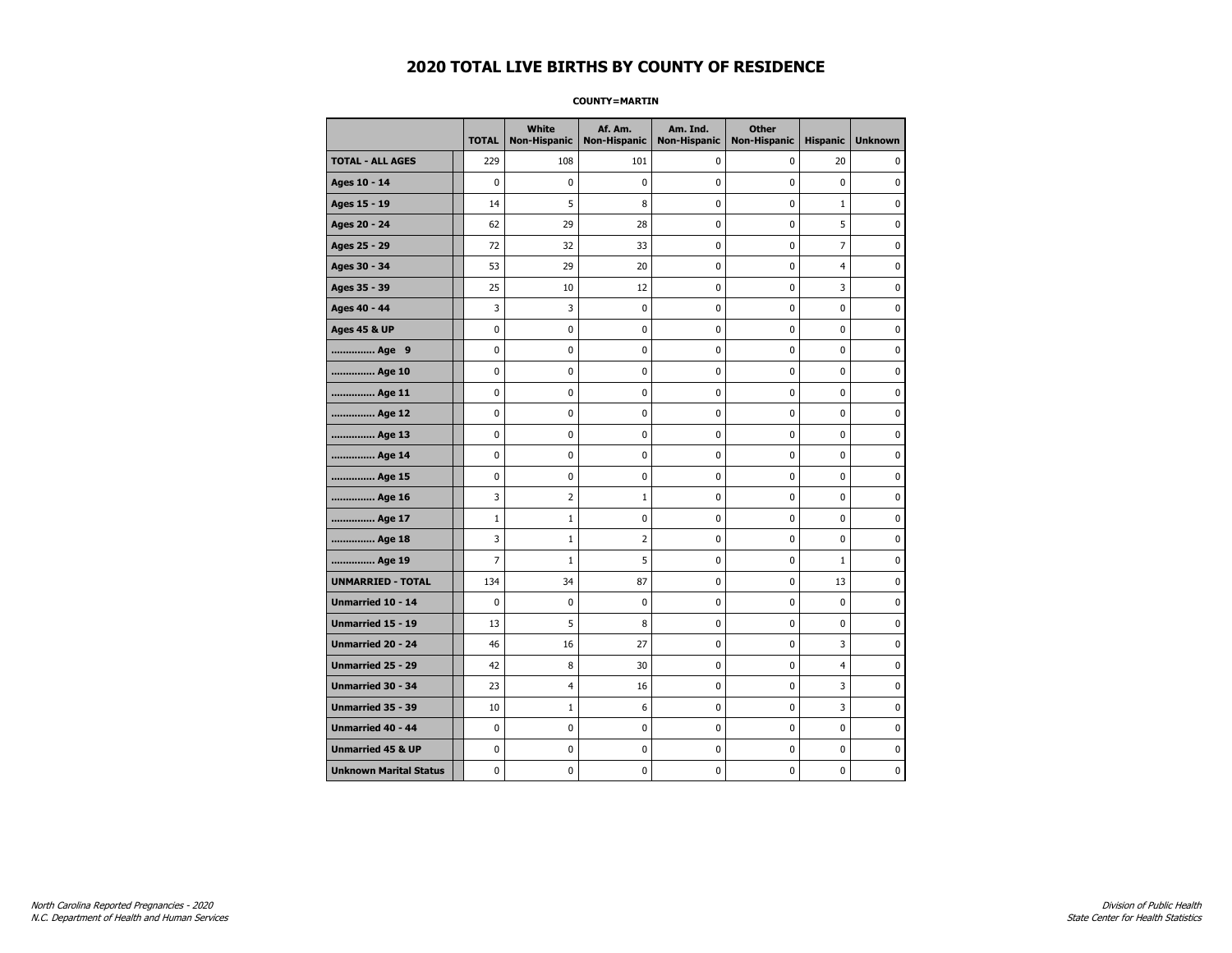#### **COUNTY=MECKLENBURG**

|                               | <b>TOTAL</b>   | White<br><b>Non-Hispanic</b> | Af. Am.<br><b>Non-Hispanic</b> | Am. Ind.<br><b>Non-Hispanic</b> | <b>Other</b><br><b>Non-Hispanic</b> | <b>Hispanic</b> | <b>Unknown</b> |
|-------------------------------|----------------|------------------------------|--------------------------------|---------------------------------|-------------------------------------|-----------------|----------------|
| <b>TOTAL - ALL AGES</b>       | 14,655         | 5,455                        | 4,625                          | 26                              | 1,300                               | 3,249           | 0              |
| Ages 10 - 14                  | 13             | 0                            | 4                              | 0                               | 0                                   | 9               | $\mathbf 0$    |
| Ages 15 - 19                  | 594            | 36                           | 252                            | $\mathbf{1}$                    | 15                                  | 290             | $\mathbf 0$    |
| Ages 20 - 24                  | 2,016          | 314                          | 937                            | 4                               | 92                                  | 669             | 0              |
| Ages 25 - 29                  | 3,851          | 1,168                        | 1,417                          | 7                               | 379                                 | 880             | 0              |
| Ages 30 - 34                  | 4,988          | 2,462                        | 1,234                          | 9                               | 528                                 | 755             | 0              |
| Ages 35 - 39                  | 2,579          | 1,243                        | 603                            | 3                               | 239                                 | 491             | 0              |
| Ages 40 - 44                  | 577            | 216                          | 167                            | 2                               | 44                                  | 148             | $\mathbf 0$    |
| <b>Ages 45 &amp; UP</b>       | 37             | 16                           | 11                             | 0                               | 3                                   | $\overline{7}$  | $\mathbf 0$    |
| Age 9                         | 0              | $\pmb{0}$                    | 0                              | 0                               | 0                                   | 0               | 0              |
| Age 10                        | $\mathbf 0$    | 0                            | 0                              | 0                               | 0                                   | 0               | 0              |
| Age 11                        | $\mathbf 0$    | 0                            | 0                              | 0                               | 0                                   | 0               | 0              |
| Age 12                        | $\mathbf 0$    | 0                            | 0                              | 0                               | 0                                   | 0               | 0              |
| Age 13                        | 5              | $\mathbf 0$                  | $\overline{2}$                 | 0                               | $\mathbf 0$                         | 3               | $\mathbf 0$    |
| Age 14                        | 8              | 0                            | $\overline{2}$                 | 0                               | $\mathbf 0$                         | 6               | $\mathbf 0$    |
| Age 15                        | 16             | 2                            | 9                              | 0                               | 0                                   | 5               | 0              |
| Age 16                        | 53             | 3                            | 21                             | 0                               | $\mathbf 1$                         | 28              | 0              |
| Age 17                        | 100            | 8                            | 40                             | 0                               | $\overline{2}$                      | 50              | $\mathbf 0$    |
| Age 18                        | 159            | $\overline{7}$               | 68                             | 0                               | 4                                   | 80              | 0              |
| Age 19                        | 266            | 16                           | 114                            | 1                               | 8                                   | 127             | $\mathbf 0$    |
| <b>UNMARRIED - TOTAL</b>      | 5,892          | 709                          | 3,138                          | 10                              | 184                                 | 1,851           | 0              |
| Unmarried 10 - 14             | 13             | $\mathbf 0$                  | 4                              | 0                               | $\mathbf 0$                         | 9               | 0              |
| Unmarried 15 - 19             | 561            | 34                           | 251                            | $\mathbf 1$                     | 12                                  | 263             | 0              |
| Unmarried 20 - 24             | 1,598          | 171                          | 867                            | 3                               | 50                                  | 507             | 0              |
| <b>Unmarried 25 - 29</b>      | 1,740          | 205                          | 1,028                          | 4                               | 64                                  | 439             | $\mathbf 0$    |
| <b>Unmarried 30 - 34</b>      | 1,218          | 161                          | 670                            | $\mathbf 1$                     | 36                                  | 350             | $\mathbf 0$    |
| Unmarried 35 - 39             | 583            | 108                          | 248                            | $\mathbf 1$                     | 17                                  | 209             | 0              |
| Unmarried 40 - 44             | 172            | 26                           | 70                             | 0                               | 5                                   | 71              | 0              |
| <b>Unmarried 45 &amp; UP</b>  | $\overline{7}$ | $\overline{4}$               | 0                              | 0                               | 0                                   | 3               | 0              |
| <b>Unknown Marital Status</b> | 8              | 3                            | 5                              | 0                               | 0                                   | 0               | 0              |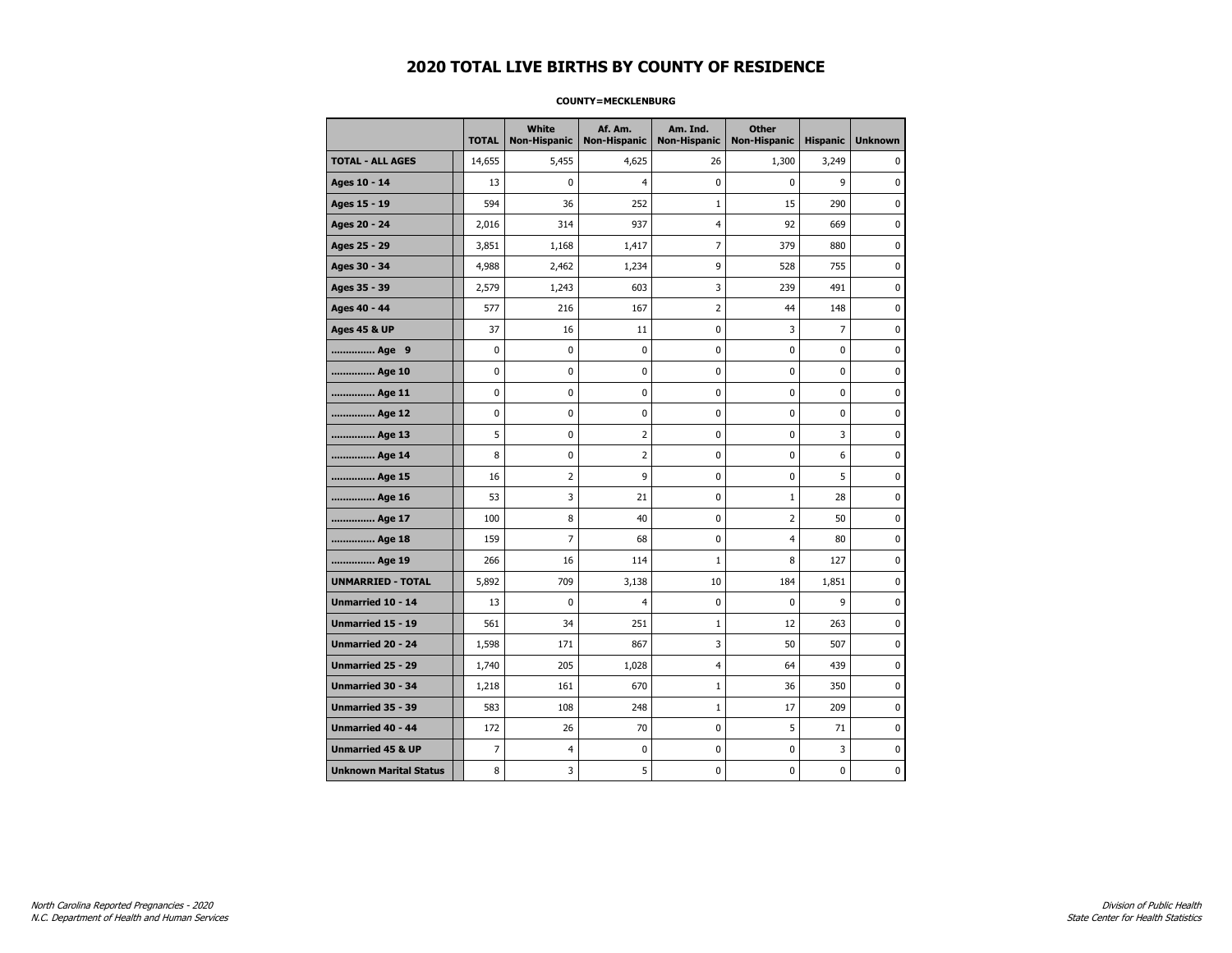#### **COUNTY=MITCHELL**

|                               | <b>TOTAL</b>            | <b>White</b><br>Non-Hispanic | Af. Am.<br><b>Non-Hispanic</b> | Am. Ind.<br><b>Non-Hispanic</b> | <b>Other</b><br><b>Non-Hispanic</b> | <b>Hispanic</b> | <b>Unknown</b> |
|-------------------------------|-------------------------|------------------------------|--------------------------------|---------------------------------|-------------------------------------|-----------------|----------------|
| <b>TOTAL - ALL AGES</b>       | 146                     | 136                          | 0                              | 0                               | 0                                   | 10              | 0              |
| Ages 10 - 14                  | $\mathbf 0$             | 0                            | 0                              | 0                               | $\mathbf 0$                         | $\mathbf 0$     | 0              |
| Ages 15 - 19                  | 8                       | $\overline{7}$               | 0                              | $\mathbf 0$                     | $\mathbf 0$                         | $\mathbf{1}$    | 0              |
| Ages 20 - 24                  | 36                      | 35                           | $\bf{0}$                       | $\pmb{0}$                       | $\pmb{0}$                           | $\mathbf 1$     | 0              |
| Ages 25 - 29                  | 58                      | 54                           | $\pmb{0}$                      | 0                               | $\pmb{0}$                           | $\overline{4}$  | 0              |
| Ages 30 - 34                  | 31                      | 29                           | 0                              | 0                               | 0                                   | $\overline{2}$  | 0              |
| Ages 35 - 39                  | 11                      | 9                            | 0                              | 0                               | 0                                   | $\mathbf 2$     | 0              |
| Ages 40 - 44                  | $\overline{2}$          | 2                            | 0                              | 0                               | $\mathbf 0$                         | $\mathbf 0$     | 0              |
| <b>Ages 45 &amp; UP</b>       | $\mathbf 0$             | 0                            | 0                              | 0                               | $\mathbf 0$                         | $\mathbf 0$     | 0              |
| Age 9                         | 0                       | 0                            | 0                              | $\pmb{0}$                       | $\pmb{0}$                           | 0               | 0              |
| Age 10                        | $\mathbf 0$             | 0                            | 0                              | 0                               | $\mathbf 0$                         | $\mathbf 0$     | 0              |
| Age 11                        | 0                       | 0                            | 0                              | 0                               | 0                                   | 0               | 0              |
| Age 12                        | 0                       | 0                            | 0                              | 0                               | 0                                   | 0               | 0              |
| Age 13                        | 0                       | 0                            | 0                              | $\mathbf 0$                     | $\mathbf 0$                         | $\mathbf 0$     | 0              |
| Age 14                        | 0                       | $\mathbf 0$                  | $\mathbf 0$                    | $\mathbf 0$                     | $\mathbf 0$                         | $\mathbf 0$     | 0              |
| Age 15                        | $\pmb{0}$               | 0                            | $\pmb{0}$                      | 0                               | $\pmb{0}$                           | $\pmb{0}$       | 0              |
| Age 16                        | 0                       | 0                            | 0                              | 0                               | 0                                   | 0               | 0              |
| Age 17                        | $\overline{\mathbf{c}}$ | 1                            | 0                              | 0                               | 0                                   | $\mathbf{1}$    | 0              |
| Age 18                        | 0                       | 0                            | 0                              | 0                               | 0                                   | 0               | 0              |
| Age 19                        | 6                       | 6                            | 0                              | 0                               | $\mathbf 0$                         | 0               | 0              |
| <b>UNMARRIED - TOTAL</b>      | 43                      | 40                           | 0                              | 0                               | $\mathbf 0$                         | 3               | 0              |
| Unmarried 10 - 14             | $\pmb{0}$               | 0                            | 0                              | 0                               | $\mathbf 0$                         | $\mathbf 0$     | 0              |
| Unmarried 15 - 19             | 5                       | 5                            | 0                              | 0                               | 0                                   | 0               | 0              |
| Unmarried 20 - 24             | 16                      | 15                           | 0                              | 0                               | 0                                   | $\mathbf{1}$    | 0              |
| <b>Unmarried 25 - 29</b>      | $11\,$                  | 10                           | 0                              | $\mathbf 0$                     | $\mathbf 0$                         | $\mathbf 1$     | 0              |
| <b>Unmarried 30 - 34</b>      | 8                       | 8                            | 0                              | 0                               | $\mathbf 0$                         | 0               | $\mathbf 0$    |
| Unmarried 35 - 39             | 3                       | 2                            | $\pmb{0}$                      | $\pmb{0}$                       | $\pmb{0}$                           | $\mathbf 1$     | 0              |
| Unmarried 40 - 44             | 0                       | 0                            | 0                              | 0                               | $\pmb{0}$                           | 0               | 0              |
| <b>Unmarried 45 &amp; UP</b>  | 0                       | 0                            | 0                              | 0                               | 0                                   | $\mathbf 0$     | 0              |
| <b>Unknown Marital Status</b> | 0                       | 0                            | 0                              | 0                               | 0                                   | 0               | 0              |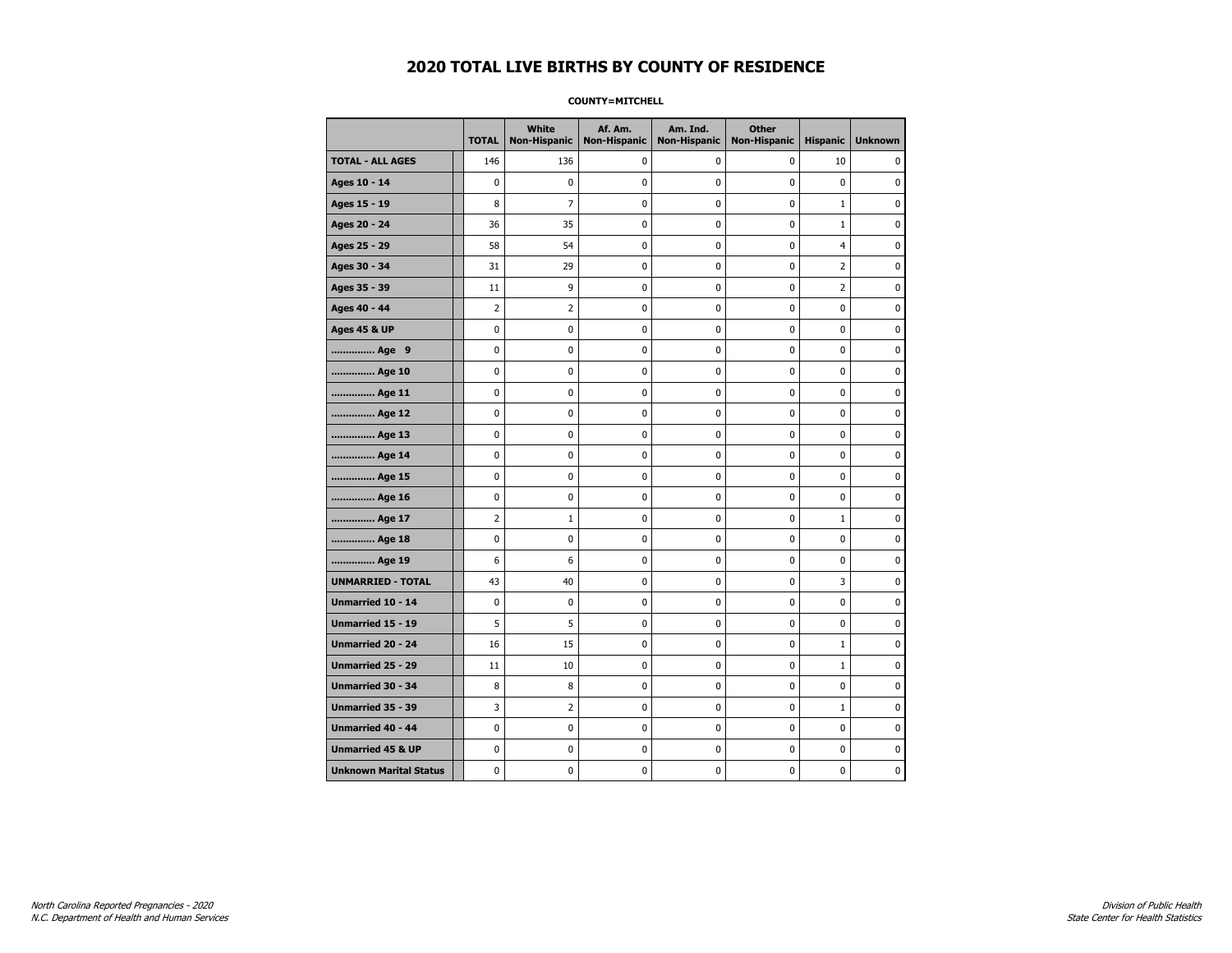#### **COUNTY=MONTGOMERY**

|                               | <b>TOTAL</b>   | <b>White</b><br>Non-Hispanic | Af. Am.<br><b>Non-Hispanic</b> | Am. Ind.<br><b>Non-Hispanic</b> | <b>Other</b><br><b>Non-Hispanic</b> | <b>Hispanic</b> | <b>Unknown</b> |
|-------------------------------|----------------|------------------------------|--------------------------------|---------------------------------|-------------------------------------|-----------------|----------------|
| <b>TOTAL - ALL AGES</b>       | 270            | 131                          | 66                             | 0                               | 5                                   | 68              | 0              |
| Ages 10 - 14                  | $\mathbf{1}$   | 0                            | 0                              | $\pmb{0}$                       | $\mathbf 0$                         | $\mathbf{1}$    | 0              |
| Ages 15 - 19                  | 18             | 8                            | 8                              | $\mathbf 0$                     | $\mathbf 0$                         | $\overline{2}$  | 0              |
| Ages 20 - 24                  | 87             | 44                           | 22                             | $\mathbf 0$                     | $\mathbf 0$                         | 21              | $\mathbf 0$    |
| Ages 25 - 29                  | 75             | 35                           | 20                             | 0                               | $\overline{2}$                      | 18              | 0              |
| Ages 30 - 34                  | 48             | 27                           | 9                              | 0                               | $\pmb{0}$                           | 12              | 0              |
| Ages 35 - 39                  | 37             | 17                           | 6                              | 0                               | 3                                   | 11              | 0              |
| Ages 40 - 44                  | 4              | 0                            | $\mathbf{1}$                   | 0                               | 0                                   | 3               | 0              |
| <b>Ages 45 &amp; UP</b>       | $\mathbf 0$    | 0                            | 0                              | 0                               | 0                                   | 0               | 0              |
| Age 9                         | 0              | 0                            | 0                              | 0                               | 0                                   | 0               | 0              |
| Age 10                        | 0              | 0                            | 0                              | $\mathbf 0$                     | $\mathbf 0$                         | $\mathbf 0$     | 0              |
| Age 11                        | 0              | 0                            | 0                              | 0                               | $\mathbf 0$                         | $\mathbf 0$     | 0              |
| Age 12                        | $\pmb{0}$      | 0                            | 0                              | 0                               | $\pmb{0}$                           | 0               | 0              |
| Age 13                        | 0              | 0                            | 0                              | 0                               | 0                                   | 0               | 0              |
| Age 14                        | $\mathbf 1$    | 0                            | 0                              | 0                               | 0                                   | $\mathbf{1}$    | 0              |
| Age 15                        | 0              | 0                            | 0                              | 0                               | 0                                   | 0               | 0              |
| Age 16                        | $\overline{2}$ | 0                            | $\mathbf 1$                    | 0                               | $\mathbf 0$                         | $\mathbf{1}$    | 0              |
| Age 17                        | $\overline{2}$ | $\overline{2}$               | 0                              | 0                               | $\mathbf 0$                         | $\mathbf 0$     | 0              |
| Age 18                        | 6              | 4                            | $\overline{2}$                 | $\mathbf 0$                     | $\mathbf 0$                         | $\mathbf 0$     | 0              |
| Age 19                        | 8              | $\overline{2}$               | 5                              | $\pmb{0}$                       | $\pmb{0}$                           | $\mathbf 1$     | 0              |
| <b>UNMARRIED - TOTAL</b>      | 155            | 60                           | 57                             | 0                               | $\overline{2}$                      | 36              | 0              |
| Unmarried 10 - 14             | $\mathbf{1}$   | 0                            | 0                              | $\mathbf 0$                     | $\mathbf 0$                         | $\mathbf 1$     | 0              |
| Unmarried 15 - 19             | 17             | 8                            | 8                              | 0                               | 0                                   | $\mathbf 1$     | 0              |
| Unmarried 20 - 24             | 61             | 27                           | 21                             | 0                               | $\mathbf 0$                         | 13              | 0              |
| <b>Unmarried 25 - 29</b>      | 39             | 14                           | 17                             | $\mathbf 0$                     | $\mathbf 1$                         | $\overline{7}$  | 0              |
| <b>Unmarried 30 - 34</b>      | 18             | 6                            | 5                              | $\mathbf 0$                     | $\mathbf 0$                         | $\overline{7}$  | 0              |
| Unmarried 35 - 39             | 17             | 5                            | 5                              | 0                               | $\mathbf 1$                         | 6               | $\pmb{0}$      |
| Unmarried 40 - 44             | $\overline{2}$ | 0                            | $\mathbf 1$                    | 0                               | 0                                   | $1\,$           | 0              |
| <b>Unmarried 45 &amp; UP</b>  | 0              | 0                            | 0                              | 0                               | 0                                   | $\mathbf 0$     | 0              |
| <b>Unknown Marital Status</b> | 0              | 0                            | 0                              | 0                               | 0                                   | 0               | 0              |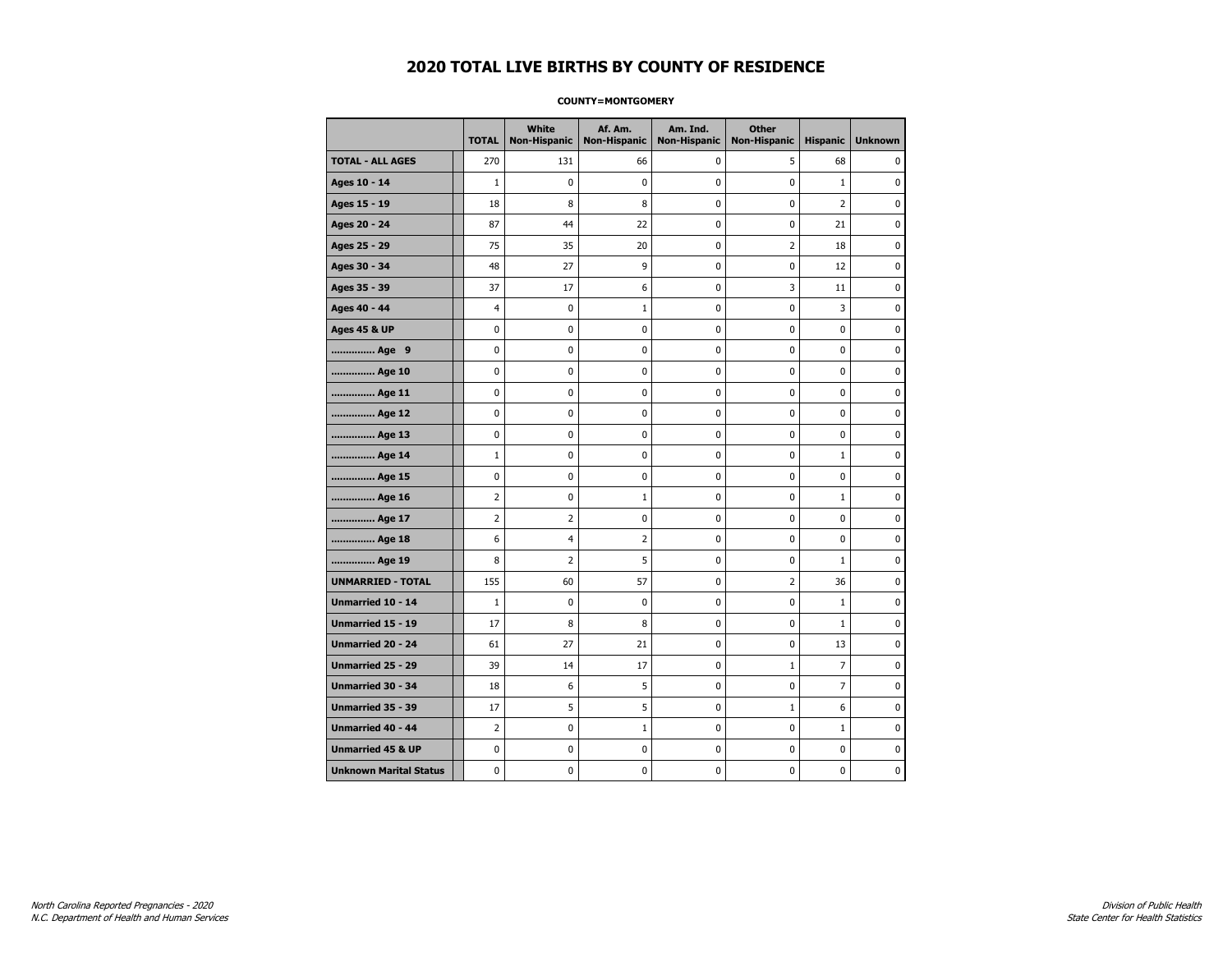#### **COUNTY=MOORE**

|                               | <b>TOTAL</b> | White<br>Non-Hispanic | Af. Am.<br><b>Non-Hispanic</b> | Am. Ind.<br><b>Non-Hispanic</b> | <b>Other</b><br><b>Non-Hispanic</b> | <b>Hispanic</b> | <b>Unknown</b> |
|-------------------------------|--------------|-----------------------|--------------------------------|---------------------------------|-------------------------------------|-----------------|----------------|
| <b>TOTAL - ALL AGES</b>       | 1,207        | 893                   | 137                            | 12                              | 31                                  | 134             | 0              |
| Ages 10 - 14                  | 0            | $\mathbf 0$           | $\pmb{0}$                      | 0                               | 0                                   | $\mathbf 0$     | 0              |
| Ages 15 - 19                  | 52           | 29                    | 14                             | $\mathbf 0$                     | 0                                   | 9               | $\mathbf 0$    |
| Ages 20 - 24                  | 161          | 85                    | 42                             | 3                               | $\overline{2}$                      | 29              | $\mathbf 0$    |
| Ages 25 - 29                  | 327          | 249                   | 35                             | 3                               | 8                                   | 32              | $\pmb{0}$      |
| Ages 30 - 34                  | 446          | 363                   | 32                             | $\overline{4}$                  | 13                                  | 34              | 0              |
| Ages 35 - 39                  | 181          | 139                   | 11                             | $\overline{2}$                  | 6                                   | 23              | 0              |
| Ages 40 - 44                  | 36           | 25                    | 3                              | 0                               | 2                                   | 6               | 0              |
| <b>Ages 45 &amp; UP</b>       | 4            | 3                     | 0                              | 0                               | 0                                   | 1               | 0              |
| Age 9                         | 0            | 0                     | 0                              | 0                               | 0                                   | 0               | 0              |
| Age 10                        | 0            | 0                     | $\mathbf 0$                    | $\mathbf 0$                     | 0                                   | $\mathbf 0$     | $\mathbf 0$    |
| Age 11                        | 0            | 0                     | $\mathbf 0$                    | $\mathbf 0$                     | 0                                   | $\mathbf 0$     | 0              |
| Age 12                        | 0            | 0                     | $\pmb{0}$                      | 0                               | 0                                   | 0               | 0              |
| Age 13                        | 0            | 0                     | 0                              | 0                               | 0                                   | 0               | 0              |
| Age 14                        | 0            | 0                     | $\mathbf 0$                    | 0                               | 0                                   | $\mathbf 0$     | 0              |
| Age 15                        | 0            | 0                     | 0                              | 0                               | 0                                   | 0               | 0              |
| Age 16                        | $\mathbf 1$  | $1\,$                 | $\mathbf 0$                    | $\mathbf 0$                     | 0                                   | $\mathbf 0$     | 0              |
| Age 17                        | 8            | 5                     | 3                              | 0                               | 0                                   | 0               | $\mathbf 0$    |
| Age 18                        | 19           | 9                     | 6                              | $\mathbf 0$                     | 0                                   | $\overline{4}$  | $\mathbf 0$    |
| Age 19                        | 24           | 14                    | 5                              | $\pmb{0}$                       | 0                                   | 5               | $\pmb{0}$      |
| <b>UNMARRIED - TOTAL</b>      | 362          | 189                   | 111                            | 6                               | 5                                   | 51              | $\pmb{0}$      |
| Unmarried 10 - 14             | 0            | 0                     | 0                              | $\mathbf 0$                     | 0                                   | $\mathbf 0$     | 0              |
| Unmarried 15 - 19             | 47           | 26                    | 14                             | 0                               | 0                                   | 7               | 0              |
| Unmarried 20 - 24             | 112          | 54                    | 40                             | 3                               | $\mathbf{1}$                        | 14              | 0              |
| <b>Unmarried 25 - 29</b>      | 107          | 59                    | 30                             | $\overline{2}$                  | 3                                   | 13              | $\bf{0}$       |
| <b>Unmarried 30 - 34</b>      | 71           | 38                    | 22                             | $\mathbf 0$                     | $\mathbf{1}$                        | 10              | $\mathbf 0$    |
| Unmarried 35 - 39             | 17           | 7                     | $\overline{4}$                 | $\mathbf 1$                     | 0                                   | 5               | $\pmb{0}$      |
| Unmarried 40 - 44             | 8            | 5                     | $\mathbf 1$                    | 0                               | 0                                   | 2               | 0              |
| <b>Unmarried 45 &amp; UP</b>  | 0            | 0                     | 0                              | 0                               | 0                                   | 0               | 0              |
| <b>Unknown Marital Status</b> | 0            | 0                     | $\pmb{0}$                      | 0                               | 0                                   | 0               | 0              |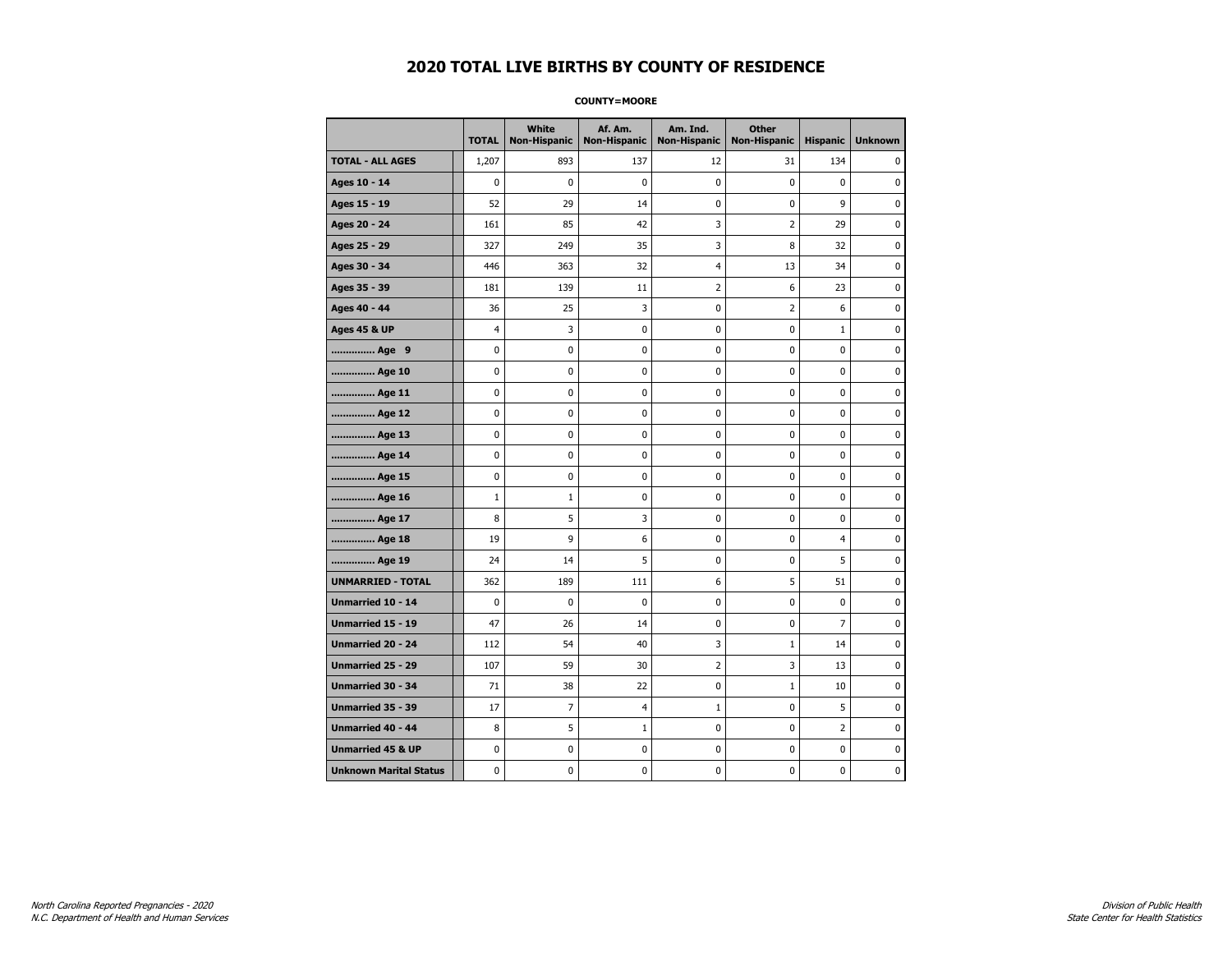#### **COUNTY=NASH**

|                               | <b>TOTAL</b> | <b>White</b><br><b>Non-Hispanic</b> | Af. Am.<br><b>Non-Hispanic</b> | Am. Ind.<br><b>Non-Hispanic</b> | <b>Other</b><br><b>Non-Hispanic</b> | <b>Hispanic</b> | <b>Unknown</b> |
|-------------------------------|--------------|-------------------------------------|--------------------------------|---------------------------------|-------------------------------------|-----------------|----------------|
| <b>TOTAL - ALL AGES</b>       | 1,029        | 397                                 | 502                            | 6                               | 12                                  | 112             | 0              |
| Ages 10 - 14                  | $\mathbf 0$  | 0                                   | 0                              | 0                               | $\mathbf 0$                         | $\mathbf 0$     | 0              |
| Ages 15 - 19                  | 68           | 14                                  | 40                             | $\overline{2}$                  | $\mathbf{1}$                        | 11              | 0              |
| Ages 20 - 24                  | 248          | 78                                  | 138                            | $\mathbf 2$                     | $\mathbf 1$                         | 29              | 0              |
| Ages 25 - 29                  | 349          | 144                                 | 174                            | $\overline{2}$                  | 4                                   | 25              | $\pmb{0}$      |
| Ages 30 - 34                  | 227          | 101                                 | 96                             | 0                               | 3                                   | 27              | 0              |
| Ages 35 - 39                  | 107          | 48                                  | 39                             | 0                               | $\overline{2}$                      | 18              | 0              |
| Ages 40 - 44                  | 30           | 12                                  | 15                             | $\pmb{0}$                       | $\mathbf{1}$                        | $\overline{2}$  | 0              |
| <b>Ages 45 &amp; UP</b>       | $\mathbf 0$  | 0                                   | 0                              | $\mathbf 0$                     | $\mathbf 0$                         | $\mathbf 0$     | 0              |
| Age 9                         | 0            | 0                                   | $\bf{0}$                       | 0                               | $\pmb{0}$                           | $\pmb{0}$       | 0              |
| Age 10                        | 0            | 0                                   | 0                              | 0                               | $\mathbf 0$                         | 0               | 0              |
| Age 11                        | 0            | 0                                   | 0                              | 0                               | 0                                   | 0               | 0              |
| Age 12                        | 0            | 0                                   | 0                              | 0                               | 0                                   | 0               | 0              |
| Age 13                        | 0            | 0                                   | 0                              | $\mathbf 0$                     | $\mathbf 0$                         | $\mathbf 0$     | $\mathbf 0$    |
| Age 14                        | 0            | 0                                   | 0                              | 0                               | $\mathbf 0$                         | $\mathbf 0$     | 0              |
| Age 15                        | 3            | 0                                   | $\overline{2}$                 | 0                               | $\pmb{0}$                           | $\mathbf 1$     | $\pmb{0}$      |
| Age 16                        | 5            | $\mathbf{1}$                        | $\overline{2}$                 | 0                               | 0                                   | $\overline{2}$  | 0              |
| Age 17                        | 11           | 0                                   | 9                              | 0                               | 0                                   | $\overline{2}$  | 0              |
| Age 18                        | 14           | 4                                   | 8                              | 0                               | $\mathbf{1}$                        | $\mathbf{1}$    | 0              |
| Age 19                        | 35           | 9                                   | 19                             | $\overline{2}$                  | $\mathbf 0$                         | 5               | 0              |
| <b>UNMARRIED - TOTAL</b>      | 592          | 136                                 | 393                            | 3                               | 3                                   | 57              | 0              |
| Unmarried 10 - 14             | 0            | $\bf{0}$                            | 0                              | 0                               | $\pmb{0}$                           | $\mathbf 0$     | 0              |
| Unmarried 15 - 19             | 64           | 11                                  | 40                             | $\overline{2}$                  | $1\,$                               | 10              | 0              |
| Unmarried 20 - 24             | 198          | 46                                  | 133                            | 0                               | 0                                   | 19              | 0              |
| <b>Unmarried 25 - 29</b>      | 197          | 45                                  | 137                            | $\mathbf{1}$                    | $\mathbf{1}$                        | 13              | 0              |
| <b>Unmarried 30 - 34</b>      | 98           | 25                                  | 63                             | $\pmb{0}$                       | $1\,$                               | 9               | 0              |
| Unmarried 35 - 39             | 28           | 6                                   | 16                             | 0                               | 0                                   | 6               | $\pmb{0}$      |
| Unmarried 40 - 44             | 7            | 3                                   | $\overline{a}$                 | 0                               | $\pmb{0}$                           | $\mathbf 0$     | 0              |
| <b>Unmarried 45 &amp; UP</b>  | 0            | 0                                   | 0                              | 0                               | 0                                   | 0               | 0              |
| <b>Unknown Marital Status</b> | 0            | 0                                   | 0                              | 0                               | 0                                   | $\mathbf 0$     | 0              |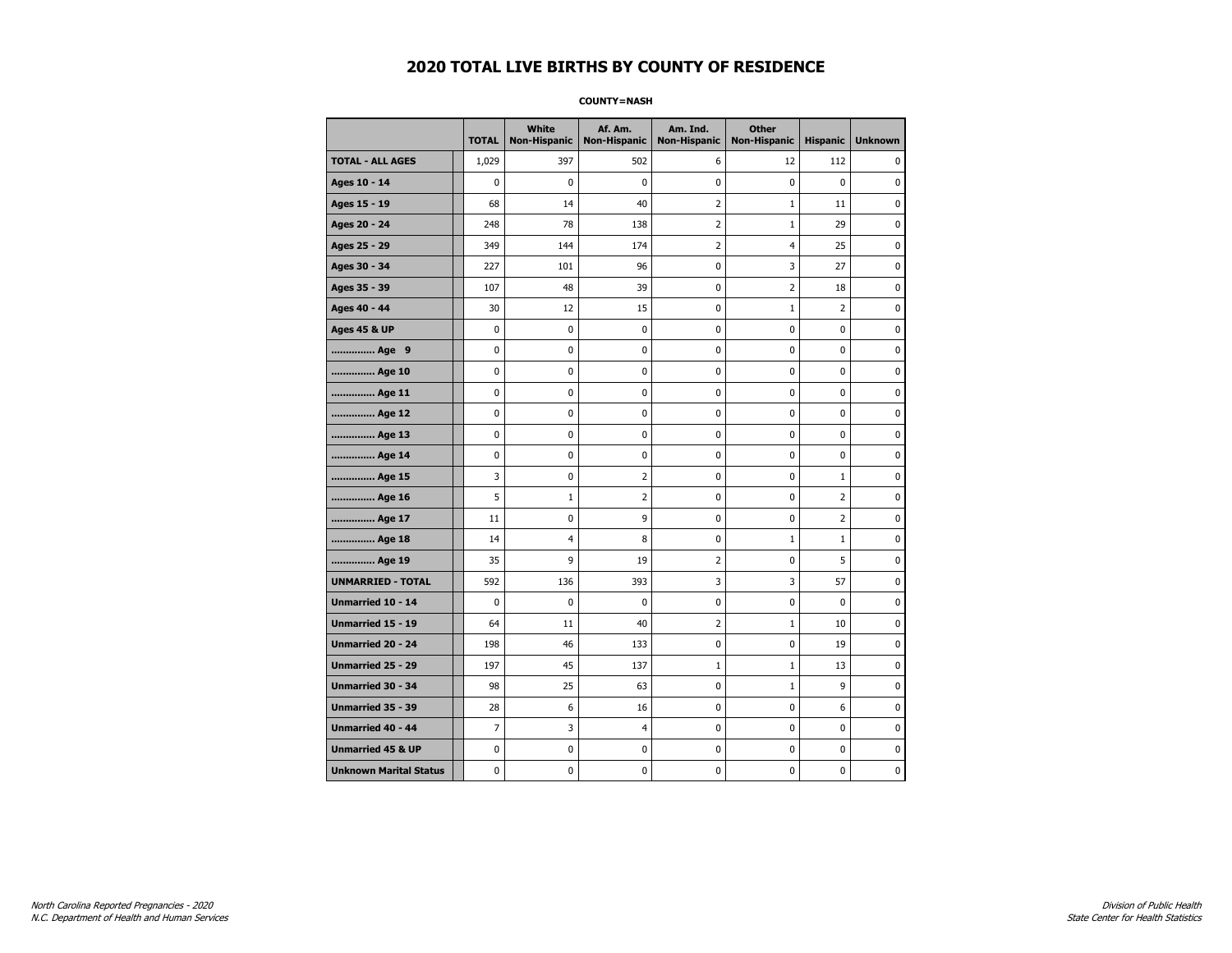#### **COUNTY=NEW HANOVER**

|                               | <b>TOTAL</b>   | <b>White</b><br><b>Non-Hispanic</b> | Af. Am.<br><b>Non-Hispanic</b> | Am. Ind.<br><b>Non-Hispanic</b> | <b>Other</b><br><b>Non-Hispanic</b> | <b>Hispanic</b> | <b>Unknown</b> |
|-------------------------------|----------------|-------------------------------------|--------------------------------|---------------------------------|-------------------------------------|-----------------|----------------|
| <b>TOTAL - ALL AGES</b>       | 2,091          | 1,386                               | 360                            | 6                               | 45                                  | 294             | 0              |
| Ages 10 - 14                  | $\mathbf 0$    | 0                                   | $\mathbf 0$                    | 0                               | 0                                   | $\mathbf 0$     | 0              |
| Ages 15 - 19                  | 70             | 19                                  | 29                             | 1                               | 0                                   | 21              | $\mathbf 0$    |
| Ages 20 - 24                  | 323            | 147                                 | 95                             | $\mathbf{1}$                    | 5                                   | 75              | $\mathbf 0$    |
| Ages 25 - 29                  | 546            | 328                                 | 123                            | 3                               | 9                                   | 83              | 0              |
| Ages 30 - 34                  | 702            | 538                                 | 77                             | 0                               | 18                                  | 69              | 0              |
| Ages 35 - 39                  | 365            | 287                                 | 34                             | 0                               | 7                                   | 37              | $\mathbf 0$    |
| Ages 40 - 44                  | 80             | 64                                  | 2                              | 1                               | 4                                   | 9               | 0              |
| <b>Ages 45 &amp; UP</b>       | 5              | 3                                   | $\mathbf 0$                    | 0                               | 2                                   | 0               | $\mathbf 0$    |
| Age 9                         | 0              | 0                                   | 0                              | 0                               | 0                                   | 0               | $\mathbf 0$    |
| Age 10                        | $\mathbf 0$    | 0                                   | $\mathbf 0$                    | $\mathbf 0$                     | 0                                   | 0               | $\mathbf 0$    |
| Age 11                        | 0              | 0                                   | $\mathbf 0$                    | $\pmb{0}$                       | 0                                   | 0               | $\pmb{0}$      |
| Age 12                        | $\pmb{0}$      | 0                                   | $\pmb{0}$                      | 0                               | 0                                   | 0               | 0              |
| Age 13                        | 0              | 0                                   | $\mathbf 0$                    | 0                               | 0                                   | 0               | 0              |
| Age 14                        | 0              | 0                                   | 0                              | 0                               | 0                                   | 0               | 0              |
| Age 15                        | $\mathbf 0$    | 0                                   | $\mathbf 0$                    | 0                               | 0                                   | 0               | 0              |
| Age 16                        | $\overline{7}$ | 0                                   | $\overline{4}$                 | 0                               | 0                                   | 3               | $\mathbf 0$    |
| Age 17                        | 11             | $\overline{2}$                      | 6                              | $\mathbf 0$                     | 0                                   | 3               | $\mathbf 0$    |
| Age 18                        | 18             | 5                                   | 5                              | $\mathbf 0$                     | 0                                   | 8               | $\mathbf 0$    |
| Age 19                        | 34             | 12                                  | 14                             | $\mathbf 1$                     | 0                                   | $\overline{7}$  | 0              |
| <b>UNMARRIED - TOTAL</b>      | 811            | 353                                 | 287                            | 2                               | 9                                   | 160             | 0              |
| <b>Unmarried 10 - 14</b>      | $\mathbf 0$    | $\mathbf 0$                         | $\mathbf 0$                    | 0                               | 0                                   | 0               | 0              |
| Unmarried 15 - 19             | 65             | 18                                  | 29                             | 1                               | 0                                   | 17              | $\mathbf 0$    |
| Unmarried 20 - 24             | 230            | 93                                  | 83                             | $\mathbf{1}$                    | $\mathbf{1}$                        | 52              | 0              |
| <b>Unmarried 25 - 29</b>      | 246            | 102                                 | 100                            | $\mathbf 0$                     | $\overline{4}$                      | 40              | $\mathbf 0$    |
| Unmarried 30 - 34             | 177            | 82                                  | 56                             | 0                               | 3                                   | 36              | 0              |
| Unmarried 35 - 39             | 78             | 45                                  | 19                             | $\pmb{0}$                       | $1\,$                               | 13              | $\pmb{0}$      |
| Unmarried 40 - 44             | 14             | 12                                  | 0                              | 0                               | 0                                   | $\overline{2}$  | 0              |
| <b>Unmarried 45 &amp; UP</b>  | $\mathbf{1}$   | $\mathbf{1}$                        | 0                              | 0                               | 0                                   | 0               | 0              |
| <b>Unknown Marital Status</b> | 0              | 0                                   | 0                              | 0                               | 0                                   | 0               | 0              |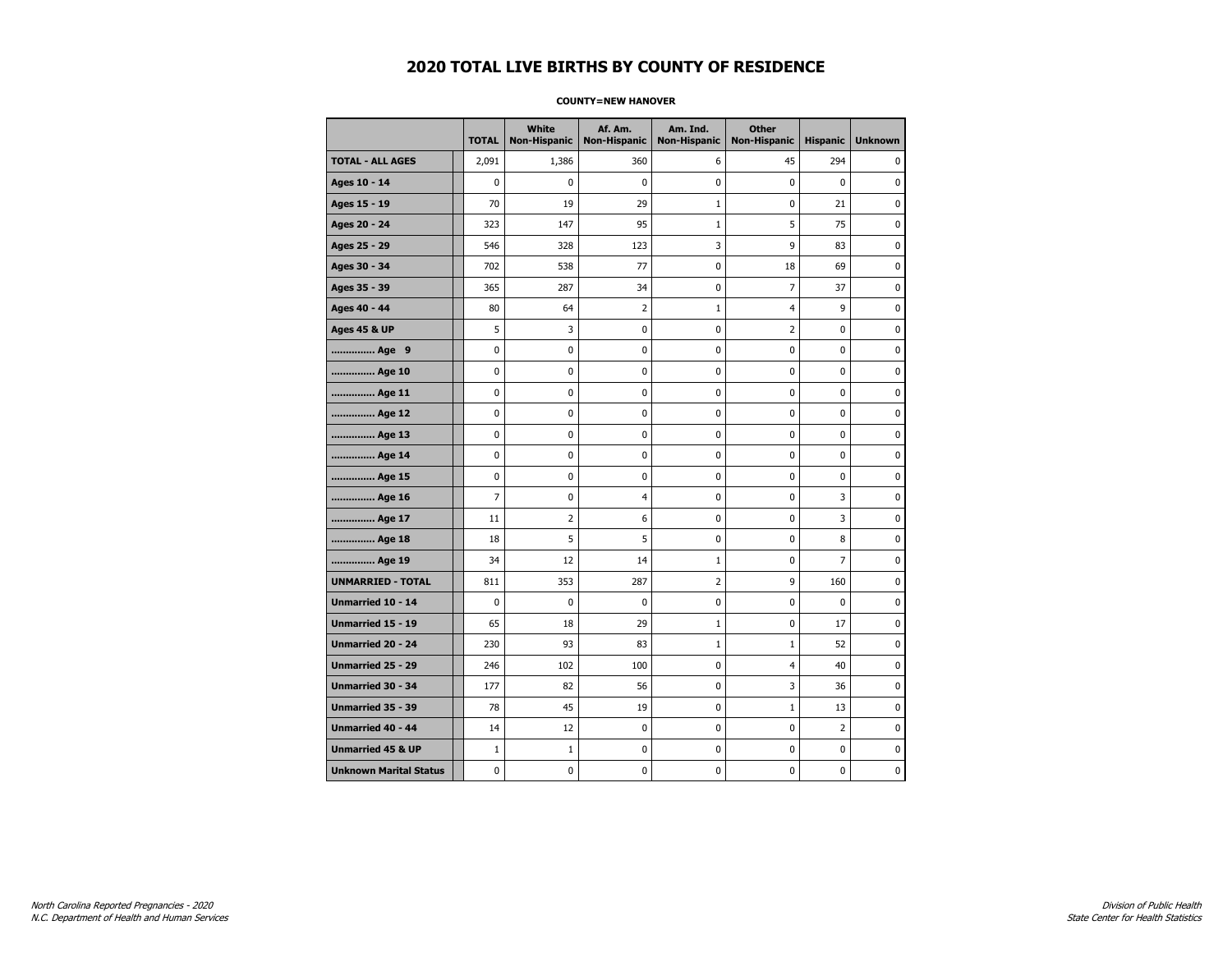#### **COUNTY=NORTHAMPTON**

|                               | <b>TOTAL</b>   | <b>White</b><br>Non-Hispanic | Af. Am.<br><b>Non-Hispanic</b> | Am. Ind.<br><b>Non-Hispanic</b> | <b>Other</b><br>Non-Hispanic | <b>Hispanic</b> | <b>Unknown</b> |
|-------------------------------|----------------|------------------------------|--------------------------------|---------------------------------|------------------------------|-----------------|----------------|
| <b>TOTAL - ALL AGES</b>       | 174            | 52                           | 117                            | 0                               | 0                            | 5               | 0              |
| Ages 10 - 14                  | $\mathbf 0$    | $\mathbf 0$                  | $\mathbf 0$                    | 0                               | 0                            | 0               | $\mathbf 0$    |
| Ages 15 - 19                  | 17             | $1\,$                        | 15                             | 0                               | 0                            | $\mathbf 1$     | 0              |
| Ages 20 - 24                  | 54             | 17                           | 36                             | 0                               | 0                            | $\mathbf{1}$    | 0              |
| Ages 25 - 29                  | 50             | 11                           | 39                             | 0                               | 0                            | 0               | 0              |
| Ages 30 - 34                  | 38             | 19                           | 17                             | $\mathbf 0$                     | 0                            | $\overline{2}$  | $\mathbf 0$    |
| Ages 35 - 39                  | 11             | 4                            | 6                              | 0                               | 0                            | $\mathbf{1}$    | 0              |
| Ages 40 - 44                  | 4              | 0                            | $\overline{4}$                 | 0                               | 0                            | 0               | 0              |
| <b>Ages 45 &amp; UP</b>       | $\mathbf 0$    | 0                            | 0                              | 0                               | 0                            | 0               | 0              |
| Age 9                         | 0              | 0                            | 0                              | 0                               | 0                            | 0               | 0              |
| Age 10                        | 0              | 0                            | 0                              | 0                               | 0                            | 0               | 0              |
| Age 11                        | 0              | 0                            | 0                              | 0                               | 0                            | 0               | 0              |
| Age 12                        | 0              | 0                            | 0                              | 0                               | 0                            | 0               | 0              |
| Age 13                        | 0              | 0                            | 0                              | 0                               | 0                            | 0               | $\mathbf 0$    |
| Age 14                        | $\mathbf 0$    | 0                            | 0                              | 0                               | 0                            | 0               | $\mathbf 0$    |
| Age 15                        | $\overline{2}$ | 0                            | $\mathbf 2$                    | 0                               | 0                            | 0               | $\pmb{0}$      |
| Age 16                        | $\overline{2}$ | 0                            | $\overline{2}$                 | 0                               | 0                            | 0               | 0              |
| Age 17                        | $\overline{4}$ | 0                            | $\overline{4}$                 | 0                               | 0                            | 0               | 0              |
| Age 18                        | 5              | 0                            | $\overline{4}$                 | $\mathbf 0$                     | 0                            | $\mathbf{1}$    | $\mathbf 0$    |
| Age 19                        | $\overline{4}$ | $1\,$                        | 3                              | 0                               | 0                            | 0               | 0              |
| <b>UNMARRIED - TOTAL</b>      | 128            | 24                           | 102                            | 0                               | 0                            | $\overline{2}$  | 0              |
| <b>Unmarried 10 - 14</b>      | $\mathbf 0$    | $\mathbf 0$                  | 0                              | $\mathbf 0$                     | 0                            | 0               | $\mathbf 0$    |
| <b>Unmarried 15 - 19</b>      | 17             | $1\,$                        | 15                             | 0                               | 0                            | $\mathbf 1$     | $\mathbf 0$    |
| Unmarried 20 - 24             | 47             | 12                           | 35                             | 0                               | 0                            | 0               | 0              |
| <b>Unmarried 25 - 29</b>      | 38             | 4                            | 34                             | 0                               | 0                            | 0               | 0              |
| Unmarried 30 - 34             | 20             | $\overline{7}$               | 13                             | 0                               | 0                            | 0               | 0              |
| <b>Unmarried 35 - 39</b>      | 6              | 0                            | 5                              | 0                               | 0                            | $\mathbf{1}$    | 0              |
| <b>Unmarried 40 - 44</b>      | 0              | 0                            | $\bf{0}$                       | 0                               | 0                            | 0               | $\pmb{0}$      |
| <b>Unmarried 45 &amp; UP</b>  | 0              | 0                            | 0                              | 0                               | 0                            | 0               | 0              |
| <b>Unknown Marital Status</b> | $\mathbf 0$    | 0                            | 0                              | 0                               | 0                            | 0               | 0              |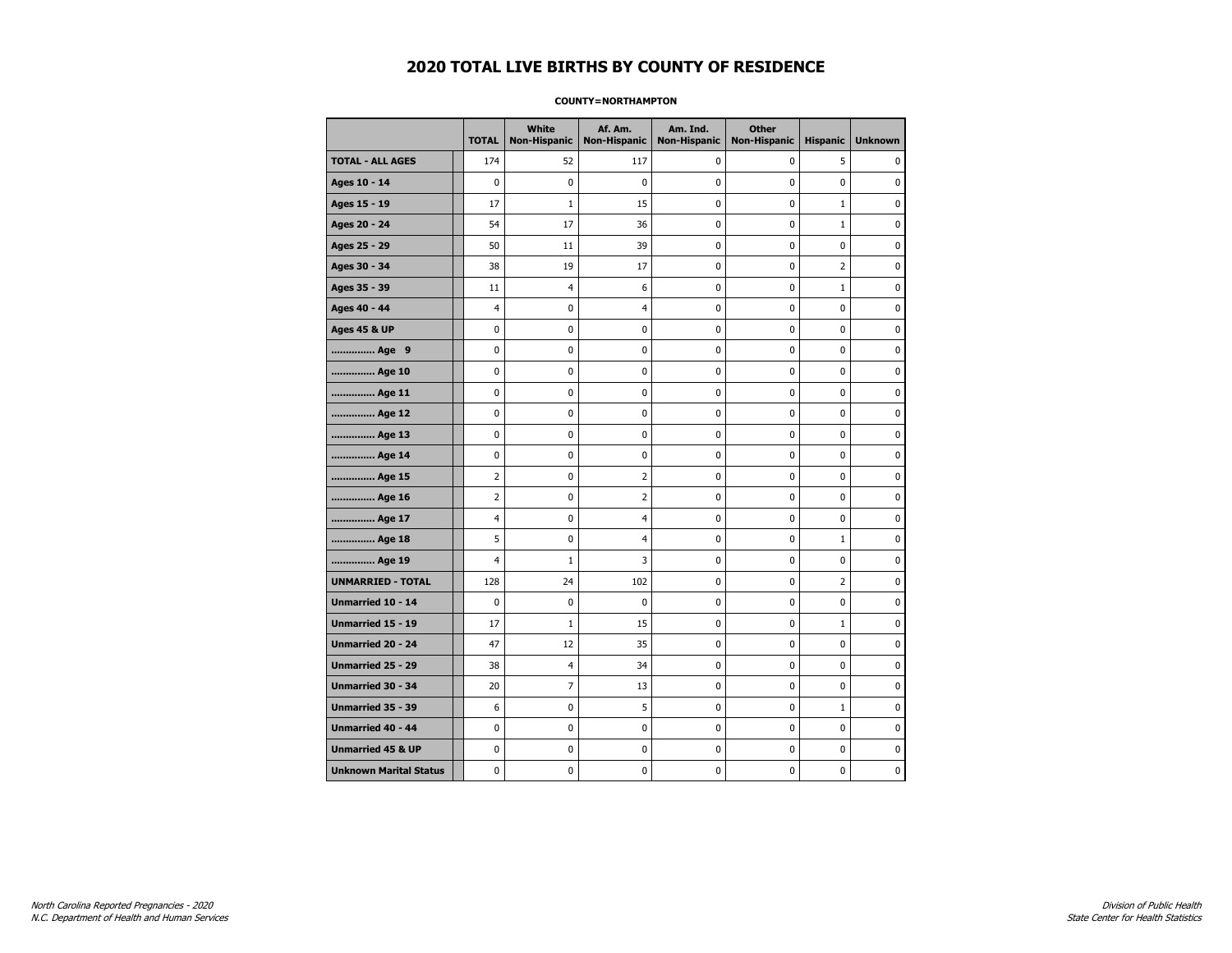#### **COUNTY=ONSLOW**

|                               | <b>TOTAL</b> | White<br><b>Non-Hispanic</b> | Af. Am.<br><b>Non-Hispanic</b> | Am. Ind.<br><b>Non-Hispanic</b> | <b>Other</b><br><b>Non-Hispanic</b> | <b>Hispanic</b> | <b>Unknown</b> |
|-------------------------------|--------------|------------------------------|--------------------------------|---------------------------------|-------------------------------------|-----------------|----------------|
| <b>TOTAL - ALL AGES</b>       | 3,731        | 2,488                        | 472                            | 21                              | 120                                 | 630             | 0              |
| Ages 10 - 14                  | $\mathbf{1}$ | $\mathbf{1}$                 | $\mathbf 0$                    | $\mathbf 0$                     | 0                                   | $\mathbf 0$     | 0              |
| Ages 15 - 19                  | 182          | 120                          | 28                             | $\overline{2}$                  | 0                                   | 32              | $\bf{0}$       |
| Ages 20 - 24                  | 1,376        | 918                          | 150                            | 8                               | 27                                  | 273             | 0              |
| Ages 25 - 29                  | 1,123        | 746                          | 150                            | 5                               | 49                                  | 173             | 0              |
| Ages 30 - 34                  | 729          | 500                          | 105                            | $\overline{4}$                  | 26                                  | 94              | 0              |
| Ages 35 - 39                  | 265          | 171                          | 28                             | $\overline{2}$                  | 14                                  | 50              | $\mathbf 0$    |
| Ages 40 - 44                  | 54           | 31                           | 11                             | 0                               | 4                                   | 8               | 0              |
| <b>Ages 45 &amp; UP</b>       | $\mathbf 1$  | $\mathbf{1}$                 | 0                              | $\pmb{0}$                       | 0                                   | $\pmb{0}$       | 0              |
| Age 9                         | 0            | 0                            | 0                              | 0                               | 0                                   | 0               | 0              |
| Age 10                        | 0            | 0                            | $\mathbf 0$                    | $\mathbf 0$                     | 0                                   | $\mathbf 0$     | 0              |
| Age 11                        | 0            | 0                            | $\mathbf 0$                    | $\pmb{0}$                       | 0                                   | $\mathbf 0$     | $\mathbf 0$    |
| Age 12                        | 0            | 0                            | $\pmb{0}$                      | 0                               | 0                                   | 0               | 0              |
| Age 13                        | 0            | 0                            | $\mathbf 0$                    | 0                               | 0                                   | 0               | 0              |
| Age 14                        | $\mathbf 1$  | $\mathbf{1}$                 | 0                              | 0                               | 0                                   | 0               | 0              |
| Age 15                        | $\mathbf 1$  | $\mathbf{1}$                 | $\mathbf 0$                    | 0                               | 0                                   | $\mathbf 0$     | 0              |
| Age 16                        | 3            | $\mathbf{1}$                 | $\overline{2}$                 | $\mathbf 0$                     | 0                                   | $\mathbf 0$     | 0              |
| Age 17                        | 18           | 12                           | $\overline{4}$                 | $\pmb{0}$                       | 0                                   | $\overline{2}$  | $\bf{0}$       |
| Age 18                        | 54           | 33                           | 12                             | 0                               | 0                                   | 9               | 0              |
| Age 19                        | 106          | 73                           | 10                             | $\overline{2}$                  | 0                                   | 21              | 0              |
| <b>UNMARRIED - TOTAL</b>      | 853          | 465                          | 224                            | 9                               | 17                                  | 138             | 0              |
| Unmarried 10 - 14             | $\mathbf{1}$ | $\mathbf{1}$                 | $\mathbf 0$                    | $\mathbf 0$                     | 0                                   | $\mathbf 0$     | 0              |
| Unmarried 15 - 19             | 76           | 44                           | 24                             | $\pmb{0}$                       | 0                                   | 8               | $\pmb{0}$      |
| Unmarried 20 - 24             | 294          | 168                          | 64                             | $\overline{4}$                  | 3                                   | 55              | 0              |
| Unmarried 25 - 29             | 251          | 127                          | 69                             | 3                               | 10                                  | 42              | 0              |
| Unmarried 30 - 34             | 156          | 80                           | 50                             | $\overline{2}$                  | $\mathbf{1}$                        | 23              | $\mathbf 0$    |
| <b>Unmarried 35 - 39</b>      | 52           | 33                           | 10                             | 0                               | $\mathbf{1}$                        | 8               | 0              |
| Unmarried 40 - 44             | 23           | 12                           | $\overline{7}$                 | $\pmb{0}$                       | $\overline{2}$                      | $\overline{2}$  | $\bf{0}$       |
| <b>Unmarried 45 &amp; UP</b>  | 0            | 0                            | 0                              | 0                               | 0                                   | 0               | 0              |
| <b>Unknown Marital Status</b> | 3            | $\overline{2}$               | $\mathbf 0$                    | $\pmb{0}$                       | 0                                   | 1               | 0              |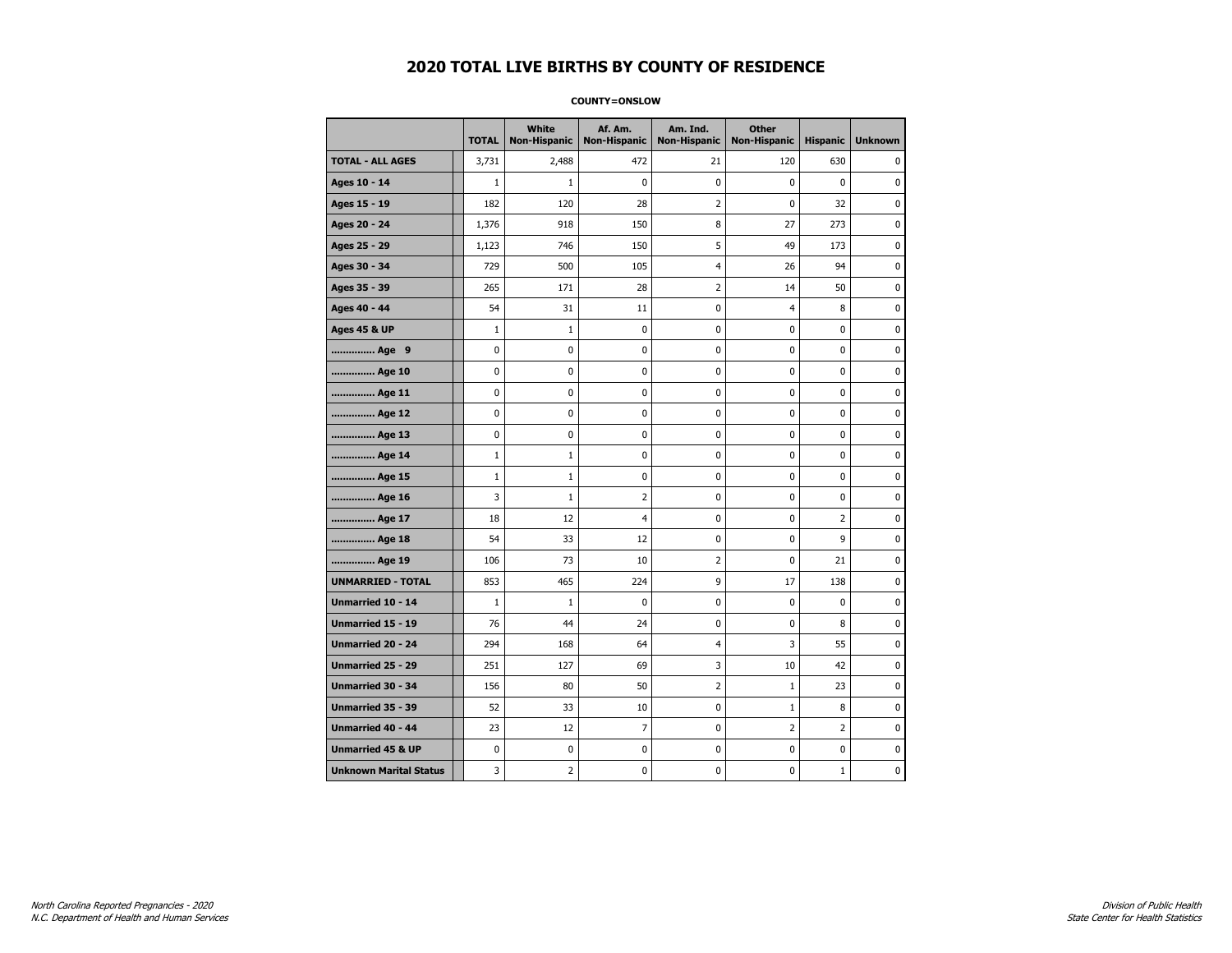#### **COUNTY=ORANGE**

|                               | <b>TOTAL</b>   | White<br>Non-Hispanic | Af. Am.<br><b>Non-Hispanic</b> | Am. Ind.<br><b>Non-Hispanic</b> | <b>Other</b><br><b>Non-Hispanic</b> | <b>Hispanic</b> | <b>Unknown</b> |
|-------------------------------|----------------|-----------------------|--------------------------------|---------------------------------|-------------------------------------|-----------------|----------------|
| <b>TOTAL - ALL AGES</b>       | 1,105          | 645                   | 164                            | 1                               | 112                                 | 183             | 0              |
| Ages 10 - 14                  | 0              | $\mathbf 0$           | $\pmb{0}$                      | 0                               | $\mathbf 0$                         | $\mathbf 0$     | 0              |
| Ages 15 - 19                  | 19             | 6                     | $\overline{4}$                 | $\mathbf 0$                     | 0                                   | 9               | $\mathbf 0$    |
| Ages 20 - 24                  | 125            | 50                    | 38                             | $\mathbf 0$                     | $\overline{2}$                      | 35              | $\mathbf 0$    |
| Ages 25 - 29                  | 226            | 115                   | 50                             | $\pmb{0}$                       | 22                                  | 39              | $\pmb{0}$      |
| Ages 30 - 34                  | 400            | 253                   | 45                             | $1\,$                           | 48                                  | 53              | 0              |
| Ages 35 - 39                  | 260            | 175                   | 19                             | 0                               | 27                                  | 39              | 0              |
| Ages 40 - 44                  | 69             | 43                    | $\overline{7}$                 | 0                               | 12                                  | $\overline{7}$  | 0              |
| <b>Ages 45 &amp; UP</b>       | 6              | 3                     | $\mathbf{1}$                   | 0                               | 1                                   | $\mathbf 1$     | 0              |
| Age 9                         | 0              | 0                     | 0                              | 0                               | 0                                   | 0               | 0              |
| Age 10                        | 0              | 0                     | $\mathbf 0$                    | $\mathbf 0$                     | 0                                   | $\mathbf 0$     | $\mathbf 0$    |
| Age 11                        | 0              | 0                     | $\mathbf 0$                    | $\mathbf 0$                     | 0                                   | $\mathbf 0$     | 0              |
| Age 12                        | 0              | 0                     | $\pmb{0}$                      | 0                               | 0                                   | 0               | 0              |
| Age 13                        | 0              | 0                     | 0                              | 0                               | 0                                   | 0               | 0              |
| Age 14                        | 0              | 0                     | $\mathbf 0$                    | 0                               | 0                                   | $\mathbf 0$     | 0              |
| Age 15                        | 0              | 0                     | 0                              | 0                               | 0                                   | 0               | 0              |
| Age 16                        | $\overline{2}$ | $\mathbf{1}$          | $\mathbf 0$                    | $\mathbf 0$                     | 0                                   | $\mathbf{1}$    | 0              |
| Age 17                        | $\mathbf 0$    | 0                     | $\mathbf 0$                    | 0                               | 0                                   | 0               | $\mathbf 0$    |
| Age 18                        | 11             | $\overline{2}$        | 3                              | $\mathbf 0$                     | 0                                   | 6               | $\mathbf 0$    |
| Age 19                        | 6              | 3                     | $\mathbf 1$                    | $\pmb{0}$                       | 0                                   | $\overline{2}$  | $\pmb{0}$      |
| <b>UNMARRIED - TOTAL</b>      | 324            | 109                   | 119                            | $\pmb{0}$                       | 6                                   | 90              | $\pmb{0}$      |
| Unmarried 10 - 14             | 0              | 0                     | $\mathbf 0$                    | $\mathbf 0$                     | 0                                   | $\mathbf 0$     | 0              |
| Unmarried 15 - 19             | 18             | 6                     | 3                              | 0                               | 0                                   | 9               | 0              |
| Unmarried 20 - 24             | 91             | 31                    | 34                             | 0                               | 0                                   | 26              | 0              |
| Unmarried 25 - 29             | 85             | 31                    | 33                             | $\mathbf 0$                     | $1\,$                               | 20              | $\mathbf 0$    |
| <b>Unmarried 30 - 34</b>      | 77             | 21                    | 37                             | $\mathbf 0$                     | $\overline{2}$                      | 17              | $\mathbf 0$    |
| Unmarried 35 - 39             | 40             | 12                    | 8                              | $\pmb{0}$                       | 3                                   | 17              | $\pmb{0}$      |
| Unmarried 40 - 44             | 10             | 5                     | $\overline{4}$                 | 0                               | 0                                   | $\mathbf{1}$    | 0              |
| <b>Unmarried 45 &amp; UP</b>  | 3              | 3                     | 0                              | 0                               | 0                                   | 0               | 0              |
| <b>Unknown Marital Status</b> | 0              | 0                     | 0                              | 0                               | 0                                   | 0               | 0              |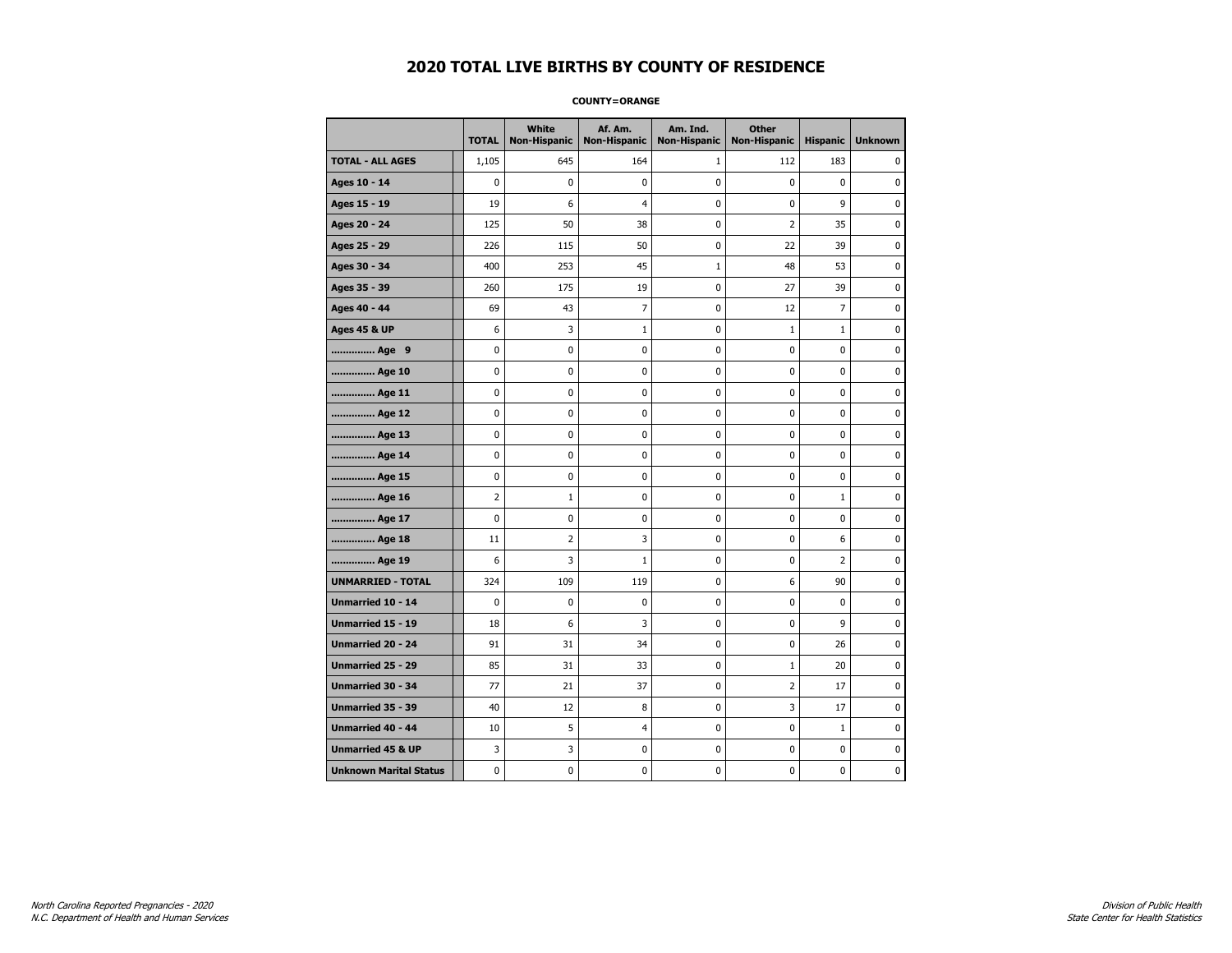#### **COUNTY=PAMLICO**

|                               | <b>TOTAL</b> | <b>White</b><br>Non-Hispanic | Af. Am.<br><b>Non-Hispanic</b> | Am. Ind.<br><b>Non-Hispanic</b> | <b>Other</b><br>Non-Hispanic | <b>Hispanic</b> | <b>Unknown</b> |
|-------------------------------|--------------|------------------------------|--------------------------------|---------------------------------|------------------------------|-----------------|----------------|
| <b>TOTAL - ALL AGES</b>       | 89           | 58                           | 22                             | $\mathbf 0$                     | $\mathbf{1}$                 | 8               | 0              |
| Ages 10 - 14                  | $\mathbf 0$  | $\mathbf 0$                  | $\mathbf 0$                    | $\mathbf 0$                     | $\mathbf 0$                  | 0               | 0              |
| Ages 15 - 19                  | 6            | 5                            | 1                              | $\mathbf 0$                     | $\mathbf 0$                  | $\mathbf 0$     | 0              |
| Ages 20 - 24                  | 19           | 10                           | $\overline{7}$                 | $\pmb{0}$                       | $\mathbf 0$                  | $\overline{2}$  | 0              |
| Ages 25 - 29                  | 26           | 19                           | 5                              | 0                               | 0                            | $\overline{2}$  | 0              |
| Ages 30 - 34                  | 21           | 15                           | 4                              | 0                               | $\mathbf 0$                  | 2               | 0              |
| Ages 35 - 39                  | 13           | 6                            | $\overline{4}$                 | 0                               | $\mathbf{1}$                 | $\overline{2}$  | 0              |
| Ages 40 - 44                  | 3            | $\overline{2}$               | $\mathbf{1}$                   | $\mathbf 0$                     | $\mathbf 0$                  | $\mathbf 0$     | 0              |
| <b>Ages 45 &amp; UP</b>       | $\mathbf 1$  | $\mathbf 1$                  | $\pmb{0}$                      | $\pmb{0}$                       | $\pmb{0}$                    | $\pmb{0}$       | 0              |
| Age 9                         | 0            | 0                            | 0                              | 0                               | 0                            | 0               | 0              |
| Age 10                        | $\mathbf 0$  | 0                            | $\mathbf 0$                    | $\pmb{0}$                       | $\mathbf 0$                  | $\mathbf 0$     | 0              |
| Age 11                        | $\mathbf 0$  | 0                            | $\mathbf 0$                    | 0                               | 0                            | $\mathbf 0$     | 0              |
| Age 12                        | $\pmb{0}$    | 0                            | $\pmb{0}$                      | 0                               | 0                            | 0               | 0              |
| Age 13                        | 0            | 0                            | $\pmb{0}$                      | 0                               | 0                            | 0               | 0              |
| Age 14                        | $\mathbf 0$  | 0                            | $\mathbf 0$                    | 0                               | $\mathbf 0$                  | $\mathbf 0$     | 0              |
| Age 15                        | $\mathbf 0$  | 0                            | $\pmb{0}$                      | 0                               | 0                            | 0               | 0              |
| Age 16                        | $\mathbf{1}$ | $\mathbf{1}$                 | $\mathbf 0$                    | $\mathbf 0$                     | $\mathbf 0$                  | $\mathbf 0$     | 0              |
| Age 17                        | $1\,$        | $\mathbf 1$                  | $\pmb{0}$                      | 0                               | $\mathbf 0$                  | $\mathbf 0$     | 0              |
| Age 18                        | 3            | $\overline{2}$               | $1\,$                          | 0                               | $\pmb{0}$                    | 0               | 0              |
| Age 19                        | $\mathbf 1$  | $\mathbf{1}$                 | 0                              | 0                               | 0                            | 0               | 0              |
| <b>UNMARRIED - TOTAL</b>      | 45           | 22                           | 17                             | 0                               | 0                            | 6               | 0              |
| Unmarried 10 - 14             | $\mathbf 0$  | 0                            | $\mathbf 0$                    | $\mathbf 0$                     | $\mathbf 0$                  | $\mathbf 0$     | 0              |
| Unmarried 15 - 19             | 5            | 4                            | $\mathbf 1$                    | 0                               | $\pmb{0}$                    | 0               | 0              |
| <b>Unmarried 20 - 24</b>      | 13           | 5                            | 6                              | 0                               | 0                            | 2               | 0              |
| Unmarried 25 - 29             | 11           | $\overline{7}$               | 3                              | $\mathbf 0$                     | $\mathbf 0$                  | $\mathbf 1$     | 0              |
| Unmarried 30 - 34             | 9            | $\overline{\mathcal{A}}$     | $\overline{4}$                 | 0                               | 0                            | $\mathbf 1$     | 0              |
| <b>Unmarried 35 - 39</b>      | 6            | $1\,$                        | 3                              | $\pmb{0}$                       | $\mathbf 0$                  | $\overline{2}$  | 0              |
| <b>Unmarried 40 - 44</b>      | $1\,$        | $\mathbf 1$                  | $\pmb{0}$                      | 0                               | $\pmb{0}$                    | 0               | 0              |
| <b>Unmarried 45 &amp; UP</b>  | $\mathbf 0$  | 0                            | 0                              | 0                               | $\mathbf 0$                  | $\mathbf 0$     | 0              |
| <b>Unknown Marital Status</b> | $\mathbf 0$  | 0                            | $\pmb{0}$                      | 0                               | 0                            | 0               | 0              |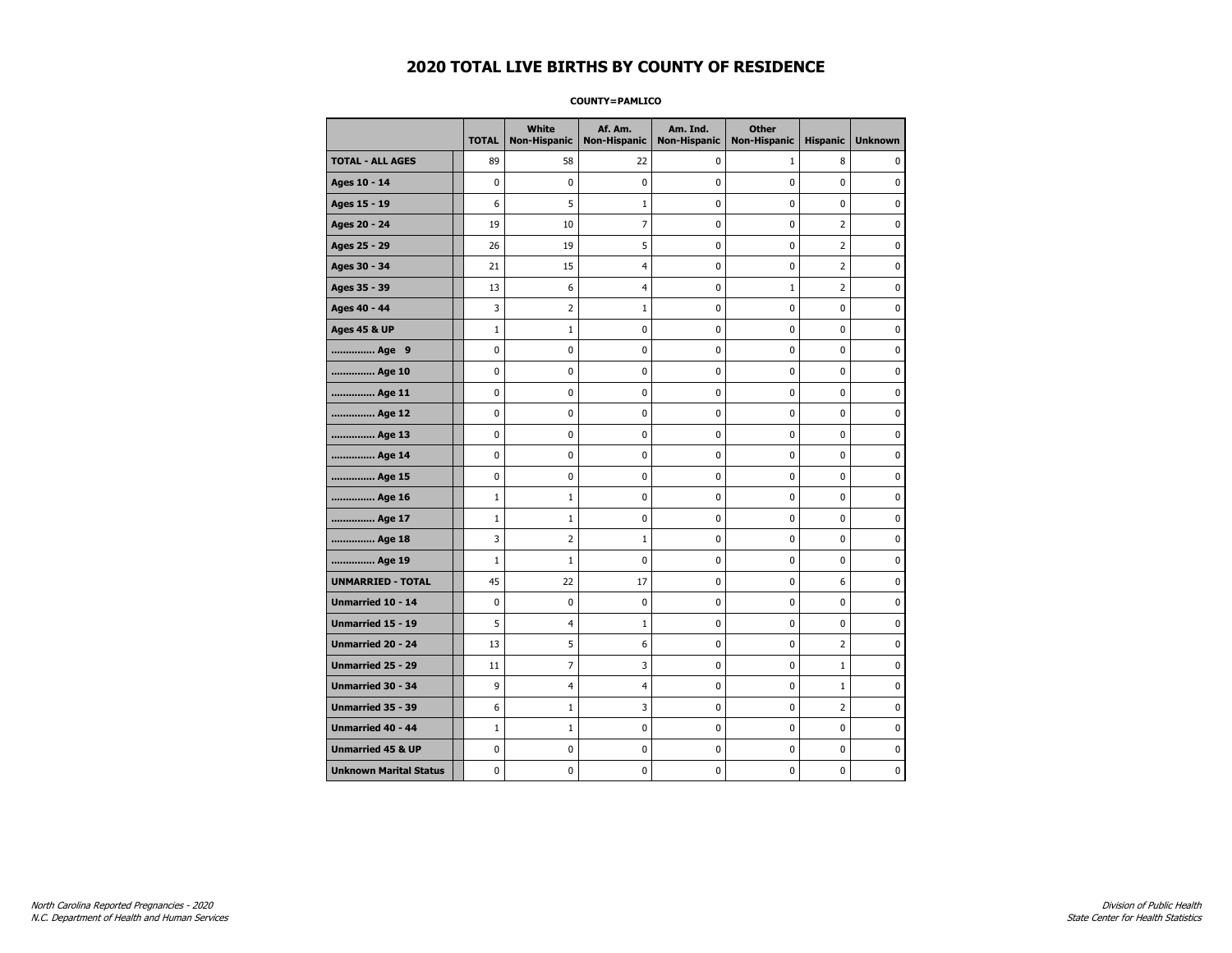#### **COUNTY=PASQUOTANK**

|                               | <b>TOTAL</b>   | <b>White</b><br><b>Non-Hispanic</b> | Af. Am.<br><b>Non-Hispanic</b> | Am. Ind.<br><b>Non-Hispanic</b> | <b>Other</b><br><b>Non-Hispanic</b> | <b>Hispanic</b> | <b>Unknown</b> |
|-------------------------------|----------------|-------------------------------------|--------------------------------|---------------------------------|-------------------------------------|-----------------|----------------|
| <b>TOTAL - ALL AGES</b>       | 459            | 252                                 | 162                            | 1                               | 8                                   | 36              | 0              |
| Ages 10 - 14                  | $\mathbf{1}$   | $1\,$                               | 0                              | 0                               | 0                                   | 0               | 0              |
| Ages 15 - 19                  | 26             | 17                                  | $\overline{7}$                 | 0                               | 0                                   | $\overline{2}$  | 0              |
| Ages 20 - 24                  | 110            | 53                                  | 43                             | 0                               | 2                                   | 12              | $\mathbf 0$    |
| Ages 25 - 29                  | 155            | 95                                  | 52                             | 0                               | $\overline{2}$                      | 6               | $\mathbf 0$    |
| Ages 30 - 34                  | 107            | 55                                  | 40                             | 0                               | $\overline{2}$                      | 10              | $\mathbf 0$    |
| Ages 35 - 39                  | 53             | 27                                  | 17                             | $\mathbf 1$                     | $\overline{2}$                      | 6               | 0              |
| Ages 40 - 44                  | 7              | 4                                   | 3                              | 0                               | 0                                   | 0               | 0              |
| <b>Ages 45 &amp; UP</b>       | 0              | 0                                   | 0                              | 0                               | 0                                   | 0               | 0              |
| Age 9                         | 0              | 0                                   | 0                              | 0                               | 0                                   | 0               | 0              |
| Age 10                        | 0              | $\mathbf 0$                         | 0                              | 0                               | 0                                   | 0               | $\mathbf 0$    |
| Age 11                        | 0              | 0                                   | 0                              | 0                               | 0                                   | 0               | $\mathbf 0$    |
| Age 12                        | 0              | 0                                   | 0                              | 0                               | 0                                   | 0               | 0              |
| Age 13                        | $1\,$          | $1\,$                               | 0                              | 0                               | 0                                   | 0               | $\mathbf 0$    |
| Age 14                        | 0              | 0                                   | 0                              | 0                               | 0                                   | 0               | $\mathbf 0$    |
| Age 15                        | 0              | 0                                   | $\pmb{0}$                      | 0                               | 0                                   | 0               | $\pmb{0}$      |
| Age 16                        | $1\,$          | 0                                   | 0                              | 0                               | 0                                   | $\mathbf 1$     | 0              |
| Age 17                        | $\overline{2}$ | $1\,$                               | 1                              | 0                               | 0                                   | 0               | 0              |
| Age 18                        | 8              | 5                                   | 3                              | 0                               | 0                                   | 0               | 0              |
| Age 19                        | 15             | 11                                  | 3                              | 0                               | 0                                   | $\mathbf{1}$    | 0              |
| <b>UNMARRIED - TOTAL</b>      | 237            | 101                                 | 120                            | 0                               | $\mathbf{1}$                        | 15              | 0              |
| Unmarried 10 - 14             | $1\,$          | $\mathbf{1}$                        | 0                              | 0                               | 0                                   | 0               | 0              |
| Unmarried 15 - 19             | 22             | 13                                  | 7                              | 0                               | 0                                   | $\overline{2}$  | $\mathbf 0$    |
| <b>Unmarried 20 - 24</b>      | 70             | 29                                  | 34                             | 0                               | $\mathbf{1}$                        | 6               | $\mathbf 0$    |
| Unmarried 25 - 29             | 80             | 34                                  | 44                             | 0                               | 0                                   | $\overline{2}$  | $\pmb{0}$      |
| Unmarried 30 - 34             | 41             | 16                                  | 22                             | 0                               | 0                                   | 3               | 0              |
| Unmarried 35 - 39             | 21             | 8                                   | 11                             | 0                               | 0                                   | 2               | 0              |
| Unmarried 40 - 44             | 2              | 0                                   | 2                              | 0                               | 0                                   | 0               | 0              |
| <b>Unmarried 45 &amp; UP</b>  | 0              | 0                                   | 0                              | 0                               | 0                                   | 0               | 0              |
| <b>Unknown Marital Status</b> | 0              | 0                                   | 0                              | 0                               | 0                                   | 0               | $\mathbf 0$    |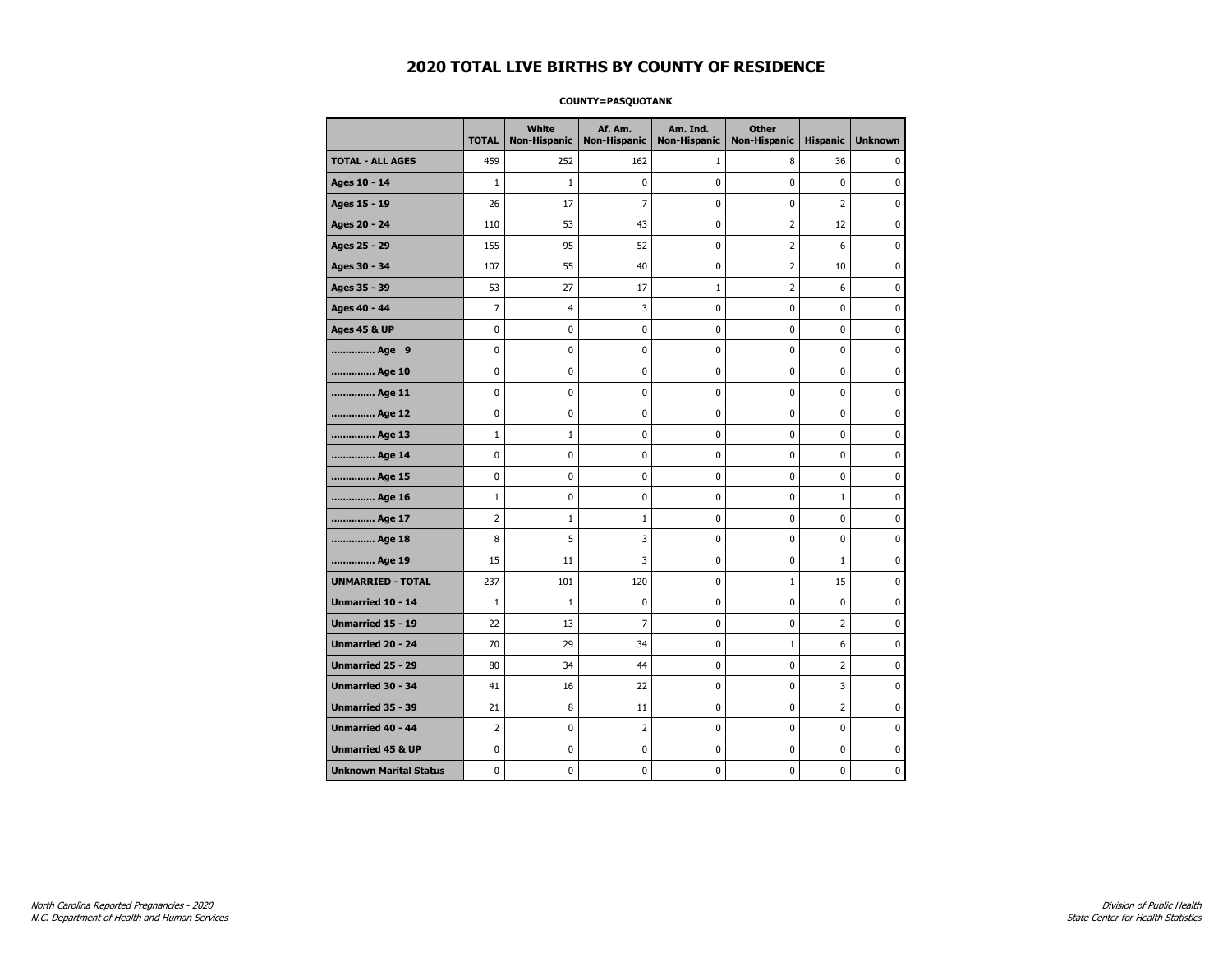#### **COUNTY=PENDER**

|                               | <b>TOTAL</b>   | <b>White</b><br><b>Non-Hispanic</b> | Af. Am.<br><b>Non-Hispanic</b> | Am. Ind.<br><b>Non-Hispanic</b> | <b>Other</b><br><b>Non-Hispanic</b> | <b>Hispanic</b> | <b>Unknown</b> |
|-------------------------------|----------------|-------------------------------------|--------------------------------|---------------------------------|-------------------------------------|-----------------|----------------|
| <b>TOTAL - ALL AGES</b>       | 597            | 451                                 | 58                             | 1                               | 6                                   | 81              | 0              |
| Ages 10 - 14                  | 0              | 0                                   | 0                              | 0                               | 0                                   | $\mathbf 0$     | 0              |
| Ages 15 - 19                  | 21             | 12                                  | 3                              | $\mathbf 0$                     | $\mathbf 0$                         | 6               | 0              |
| Ages 20 - 24                  | 95             | 60                                  | 20                             | 0                               | $1\,$                               | 14              | 0              |
| Ages 25 - 29                  | 182            | 142                                 | 18                             | $\mathbf{1}$                    | $\mathbf{1}$                        | 20              | 0              |
| Ages 30 - 34                  | 192            | 157                                 | 11                             | $\mathbf 0$                     | 3                                   | 21              | 0              |
| Ages 35 - 39                  | 88             | 68                                  | 5                              | 0                               | $1\,$                               | 14              | 0              |
| Ages 40 - 44                  | 19             | 12                                  | $1\,$                          | 0                               | $\pmb{0}$                           | 6               | 0              |
| <b>Ages 45 &amp; UP</b>       | 0              | 0                                   | 0                              | 0                               | 0                                   | 0               | 0              |
| Age 9                         | 0              | 0                                   | 0                              | 0                               | 0                                   | 0               | 0              |
| Age 10                        | $\mathbf 0$    | 0                                   | 0                              | 0                               | $\mathbf 0$                         | $\mathbf 0$     | 0              |
| Age 11                        | 0              | 0                                   | 0                              | 0                               | 0                                   | 0               | 0              |
| Age 12                        | 0              | 0                                   | 0                              | 0                               | 0                                   | 0               | 0              |
| Age 13                        | 0              | $\mathbf 0$                         | $\mathbf 0$                    | 0                               | $\mathbf 0$                         | $\mathbf 0$     | $\mathbf 0$    |
| Age 14                        | $\mathbf 0$    | 0                                   | $\mathbf 0$                    | $\mathbf 0$                     | $\mathbf 0$                         | $\mathbf 0$     | $\mathbf 0$    |
| Age 15                        | $\mathbf 1$    | $\mathbf{1}$                        | $\pmb{0}$                      | 0                               | $\pmb{0}$                           | $\pmb{0}$       | $\pmb{0}$      |
| Age 16                        | $\overline{2}$ | $\mathbf 1$                         | 0                              | 0                               | $\pmb{0}$                           | $1\,$           | 0              |
| Age 17                        | 4              | $\mathbf 1$                         | $\mathbf{1}$                   | 0                               | 0                                   | $\overline{2}$  | 0              |
| Age 18                        | 7              | 5                                   | $\mathbf{1}$                   | 0                               | 0                                   | $\mathbf{1}$    | 0              |
| Age 19                        | 7              | 4                                   | $\mathbf 1$                    | $\pmb{0}$                       | 0                                   | $\overline{2}$  | 0              |
| <b>UNMARRIED - TOTAL</b>      | 201            | 115                                 | 48                             | $\mathbf{1}$                    | 2                                   | 35              | 0              |
| Unmarried 10 - 14             | $\mathbf 0$    | 0                                   | 0                              | 0                               | $\mathbf 0$                         | $\mathbf 0$     | 0              |
| Unmarried 15 - 19             | 19             | 11                                  | 3                              | 0                               | 0                                   | 5               | 0              |
| <b>Unmarried 20 - 24</b>      | 59             | 32                                  | 18                             | 0                               | $\mathbf{1}$                        | 8               | 0              |
| <b>Unmarried 25 - 29</b>      | 73             | 46                                  | 16                             | $1\,$                           | $\mathbf 1$                         | 9               | 0              |
| Unmarried 30 - 34             | 32             | 16                                  | 9                              | 0                               | $\bf{0}$                            | $\overline{7}$  | 0              |
| Unmarried 35 - 39             | 12             | 7                                   | $\mathbf 1$                    | $\pmb{0}$                       | 0                                   | $\overline{4}$  | 0              |
| Unmarried 40 - 44             | 6              | 3                                   | $\mathbf{1}$                   | 0                               | 0                                   | 2               | 0              |
| <b>Unmarried 45 &amp; UP</b>  | 0              | 0                                   | 0                              | 0                               | 0                                   | $\mathbf 0$     | 0              |
| <b>Unknown Marital Status</b> | 0              | 0                                   | 0                              | 0                               | 0                                   | 0               | 0              |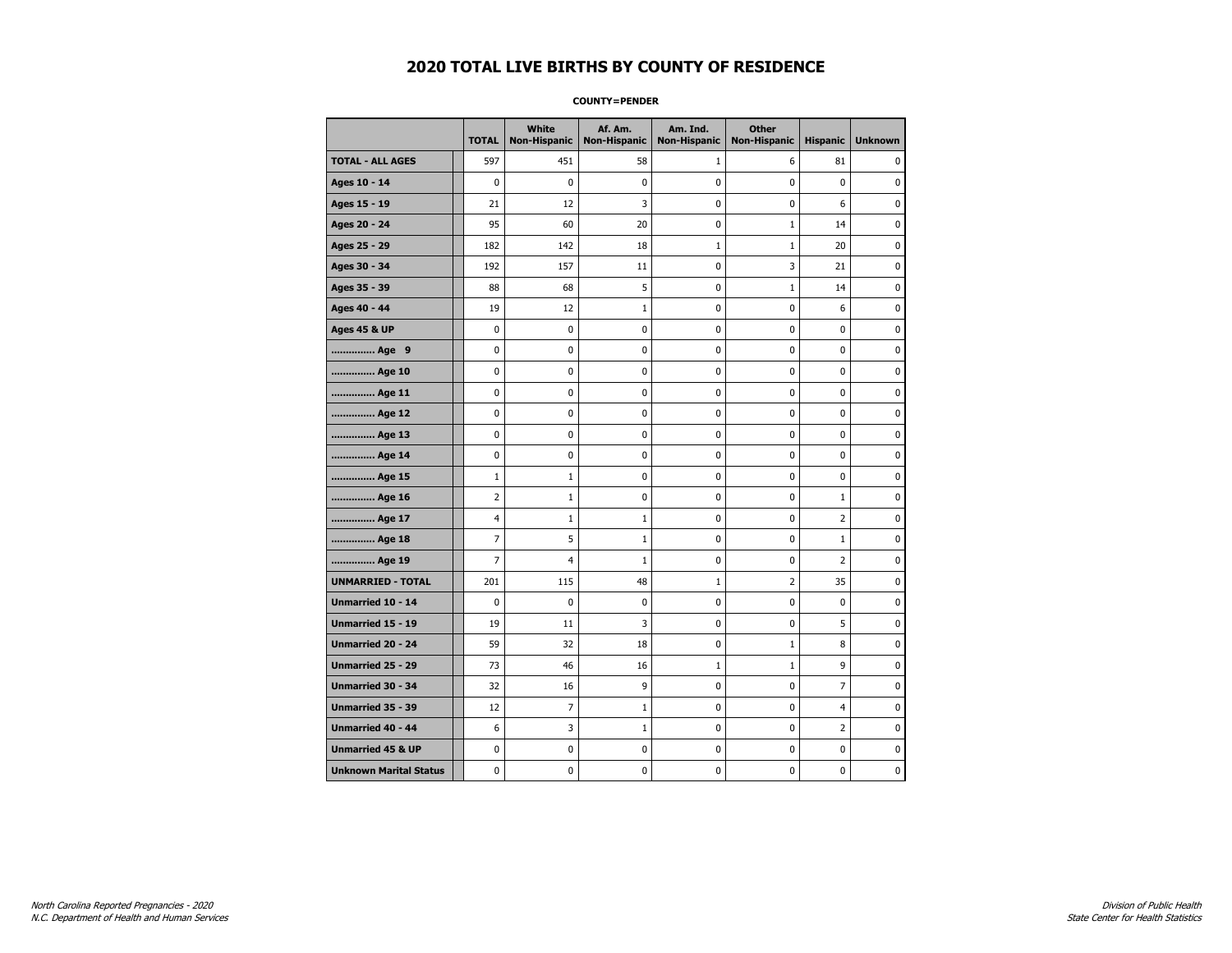#### **COUNTY=PERQUIMANS**

|                               | <b>TOTAL</b>   | <b>White</b><br><b>Non-Hispanic</b> | Af. Am.<br><b>Non-Hispanic</b> | Am. Ind.<br><b>Non-Hispanic</b> | <b>Other</b><br><b>Non-Hispanic</b> | <b>Hispanic</b> | <b>Unknown</b> |
|-------------------------------|----------------|-------------------------------------|--------------------------------|---------------------------------|-------------------------------------|-----------------|----------------|
| <b>TOTAL - ALL AGES</b>       | 92             | 64                                  | 23                             | 0                               | 2                                   | 3               | 0              |
| Ages 10 - 14                  | 0              | 0                                   | 0                              | 0                               | 0                                   | 0               | 0              |
| Ages 15 - 19                  | 6              | 3                                   | $\overline{2}$                 | 0                               | 0                                   | $\mathbf{1}$    | $\mathbf 0$    |
| Ages 20 - 24                  | 18             | 11                                  | $\overline{7}$                 | 0                               | 0                                   | 0               | $\mathbf 0$    |
| Ages 25 - 29                  | 32             | 22                                  | 10                             | 0                               | 0                                   | 0               | 0              |
| Ages 30 - 34                  | 28             | 23                                  | $\overline{2}$                 | 0                               | $\overline{2}$                      | $\mathbf 1$     | 0              |
| Ages 35 - 39                  | 7              | 5                                   | $\overline{2}$                 | 0                               | 0                                   | 0               | $\mathbf 0$    |
| Ages 40 - 44                  | $\mathbf{1}$   | 0                                   | 0                              | 0                               | 0                                   | $\mathbf{1}$    | 0              |
| <b>Ages 45 &amp; UP</b>       | 0              | $\mathbf 0$                         | 0                              | 0                               | 0                                   | 0               | $\mathbf 0$    |
| Age 9                         | 0              | $\mathbf 0$                         | 0                              | 0                               | 0                                   | 0               | $\mathbf 0$    |
| Age 10                        | 0              | $\mathbf 0$                         | 0                              | 0                               | 0                                   | 0               | $\mathbf 0$    |
| Age 11                        | 0              | $\pmb{0}$                           | $\pmb{0}$                      | 0                               | 0                                   | 0               | 0              |
| Age 12                        | 0              | 0                                   | 0                              | 0                               | 0                                   | 0               | 0              |
| Age 13                        | 0              | $\mathbf 0$                         | 0                              | 0                               | 0                                   | 0               | 0              |
| Age 14                        | 0              | 0                                   | 0                              | 0                               | 0                                   | 0               | 0              |
| Age 15                        | 0              | 0                                   | 0                              | 0                               | 0                                   | 0               | 0              |
| Age 16                        | 0              | $\mathbf 0$                         | 0                              | 0                               | 0                                   | 0               | $\mathbf 0$    |
| Age 17                        | $\overline{2}$ | $\mathbf{1}$                        | 0                              | 0                               | 0                                   | $\mathbf{1}$    | $\mathbf 0$    |
| Age 18                        | $\overline{2}$ | $\mathbf{1}$                        | $\mathbf{1}$                   | 0                               | 0                                   | 0               | $\mathbf 0$    |
| Age 19                        | 2              | $1\,$                               | $\mathbf{1}$                   | 0                               | 0                                   | 0               | 0              |
| <b>UNMARRIED - TOTAL</b>      | 42             | 20                                  | 21                             | 0                               | 0                                   | $\mathbf 1$     | 0              |
| Unmarried 10 - 14             | 0              | $\mathbf 0$                         | 0                              | 0                               | 0                                   | 0               | 0              |
| Unmarried 15 - 19             | 5              | 2                                   | 2                              | 0                               | 0                                   | $\mathbf{1}$    | 0              |
| Unmarried 20 - 24             | 13             | 6                                   | 7                              | 0                               | 0                                   | 0               | $\mathbf 0$    |
| <b>Unmarried 25 - 29</b>      | 14             | 5                                   | 9                              | 0                               | 0                                   | 0               | $\mathbf 0$    |
| Unmarried 30 - 34             | 6              | 5                                   | $\mathbf 1$                    | 0                               | 0                                   | 0               | 0              |
| Unmarried 35 - 39             | 4              | $\overline{2}$                      | $\overline{2}$                 | 0                               | 0                                   | 0               | $\pmb{0}$      |
| Unmarried 40 - 44             | 0              | 0                                   | 0                              | 0                               | 0                                   | 0               | 0              |
| <b>Unmarried 45 &amp; UP</b>  | 0              | 0                                   | 0                              | 0                               | 0                                   | 0               | 0              |
| <b>Unknown Marital Status</b> | 0              | 0                                   | 0                              | 0                               | 0                                   | 0               | 0              |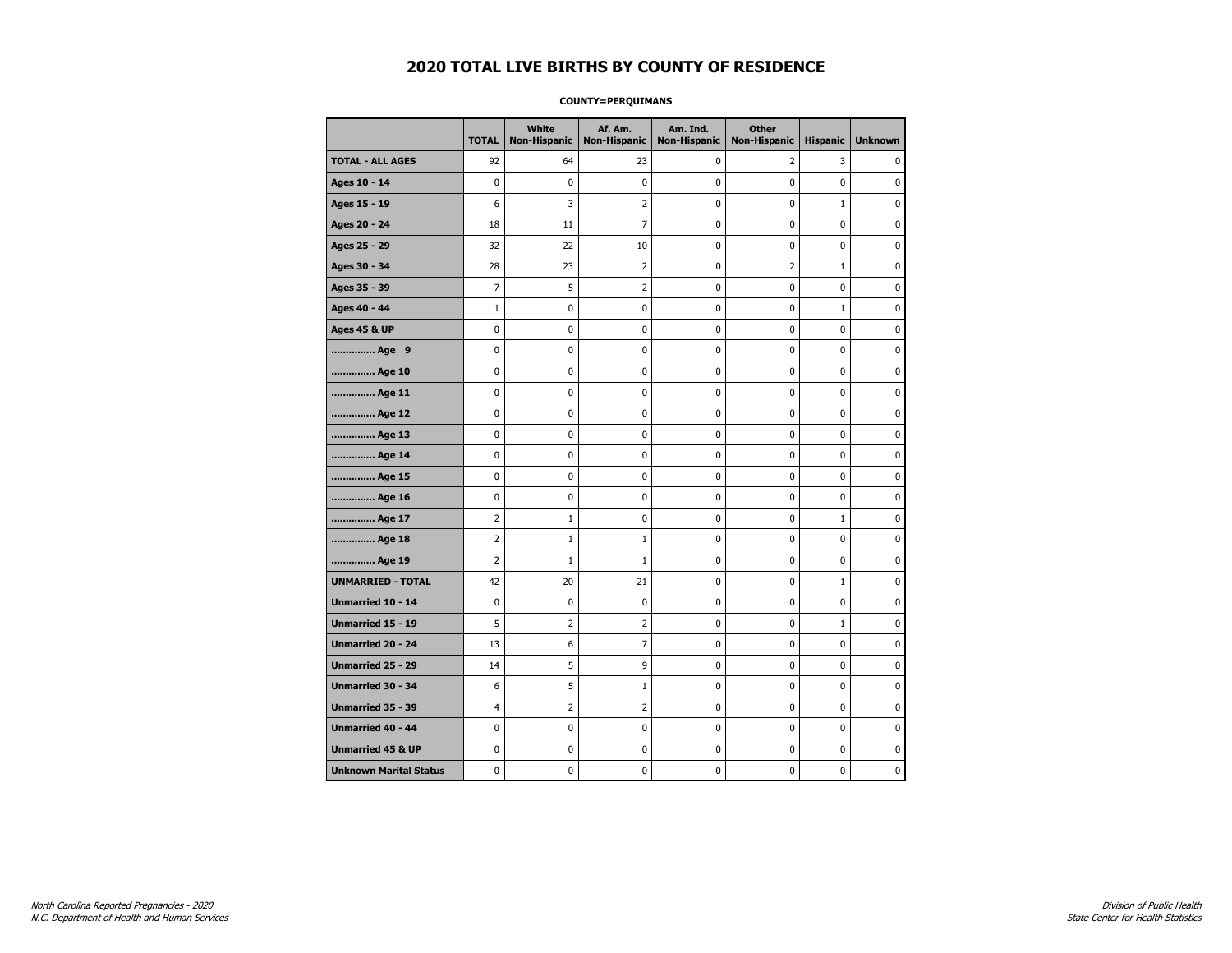#### **COUNTY=PERSON**

|                               | <b>TOTAL</b>   | <b>White</b><br>Non-Hispanic | Af. Am.<br><b>Non-Hispanic</b> | Am. Ind.<br><b>Non-Hispanic</b> | <b>Other</b><br><b>Non-Hispanic</b> | <b>Hispanic</b> | <b>Unknown</b> |
|-------------------------------|----------------|------------------------------|--------------------------------|---------------------------------|-------------------------------------|-----------------|----------------|
| <b>TOTAL - ALL AGES</b>       | 426            | 264                          | 126                            | 1                               | 4                                   | 31              | 0              |
| Ages 10 - 14                  | $\mathbf 0$    | 0                            | 0                              | 0                               | $\mathbf 0$                         | $\mathbf 0$     | 0              |
| Ages 15 - 19                  | 17             | 6                            | 11                             | $\mathbf 0$                     | $\mathbf 0$                         | $\mathbf 0$     | 0              |
| Ages 20 - 24                  | 103            | 61                           | 33                             | $\mathbf 0$                     | $\overline{2}$                      | $\overline{7}$  | $\mathbf 0$    |
| Ages 25 - 29                  | 130            | 77                           | 45                             | 0                               | $1\,$                               | $\overline{7}$  | 0              |
| Ages 30 - 34                  | 110            | 79                           | 21                             | 0                               | $\pmb{0}$                           | 10              | 0              |
| Ages 35 - 39                  | 54             | 35                           | 10                             | $\mathbf 1$                     | $1\,$                               | $\overline{7}$  | 0              |
| Ages 40 - 44                  | 12             | 6                            | 6                              | 0                               | 0                                   | 0               | 0              |
| <b>Ages 45 &amp; UP</b>       | $\mathbf 0$    | 0                            | 0                              | 0                               | 0                                   | 0               | 0              |
| Age 9                         | 0              | 0                            | 0                              | 0                               | 0                                   | 0               | 0              |
| Age 10                        | 0              | 0                            | 0                              | $\mathbf 0$                     | $\mathbf 0$                         | $\mathbf 0$     | 0              |
| Age 11                        | 0              | 0                            | 0                              | 0                               | $\mathbf 0$                         | $\mathbf 0$     | 0              |
| Age 12                        | $\pmb{0}$      | 0                            | 0                              | 0                               | $\pmb{0}$                           | 0               | 0              |
| Age 13                        | 0              | 0                            | 0                              | 0                               | 0                                   | 0               | 0              |
| Age 14                        | 0              | 0                            | 0                              | 0                               | 0                                   | $\mathbf 0$     | 0              |
| Age 15                        | 0              | 0                            | 0                              | 0                               | 0                                   | 0               | 0              |
| Age 16                        | $\mathbf 0$    | 0                            | 0                              | 0                               | $\mathbf 0$                         | $\mathbf 0$     | 0              |
| Age 17                        | $\overline{4}$ | $\overline{2}$               | $\overline{2}$                 | 0                               | $\mathbf 0$                         | $\mathbf 0$     | 0              |
| Age 18                        | 6              | $\mathbf{1}$                 | 5                              | $\mathbf 0$                     | $\mathbf 0$                         | $\mathbf 0$     | 0              |
| Age 19                        | $\overline{7}$ | 3                            | $\overline{4}$                 | $\pmb{0}$                       | $\pmb{0}$                           | $\pmb{0}$       | 0              |
| <b>UNMARRIED - TOTAL</b>      | 220            | 98                           | 105                            | 0                               | $\overline{2}$                      | 15              | 0              |
| Unmarried 10 - 14             | $\mathbf 0$    | 0                            | 0                              | $\mathbf 0$                     | $\mathbf 0$                         | $\mathbf 0$     | 0              |
| Unmarried 15 - 19             | 17             | 6                            | 11                             | 0                               | 0                                   | 0               | 0              |
| Unmarried 20 - 24             | 71             | 35                           | 31                             | 0                               | $\mathbf{1}$                        | $\overline{4}$  | 0              |
| <b>Unmarried 25 - 29</b>      | 67             | 27                           | 35                             | $\mathbf 0$                     | $\mathbf 1$                         | $\overline{4}$  | 0              |
| <b>Unmarried 30 - 34</b>      | 42             | 22                           | 15                             | $\mathbf 0$                     | $\mathbf 0$                         | 5               | 0              |
| Unmarried 35 - 39             | 17             | $\overline{7}$               | 8                              | 0                               | $\pmb{0}$                           | $\mathbf 2$     | $\pmb{0}$      |
| <b>Unmarried 40 - 44</b>      | 6              | $1\,$                        | 5                              | 0                               | 0                                   | 0               | 0              |
| <b>Unmarried 45 &amp; UP</b>  | 0              | 0                            | 0                              | 0                               | 0                                   | 0               | 0              |
| <b>Unknown Marital Status</b> | 0              | 0                            | 0                              | 0                               | 0                                   | 0               | 0              |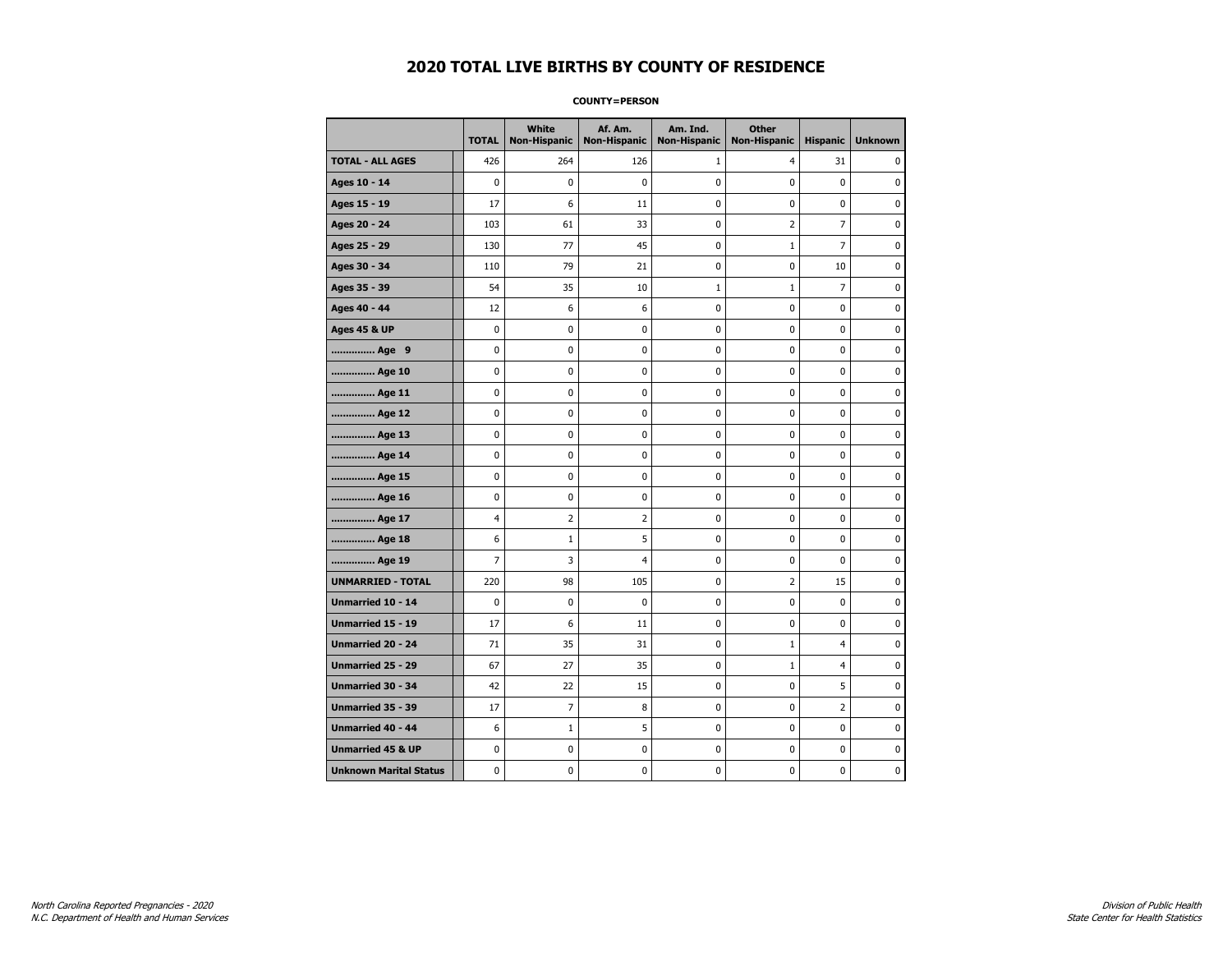**COUNTY=PITT** 

|                               | <b>TOTAL</b>   | White<br>Non-Hispanic | Af. Am.<br><b>Non-Hispanic</b> | Am. Ind.<br><b>Non-Hispanic</b> | <b>Other</b><br>Non-Hispanic | <b>Hispanic</b> | <b>Unknown</b> |
|-------------------------------|----------------|-----------------------|--------------------------------|---------------------------------|------------------------------|-----------------|----------------|
| <b>TOTAL - ALL AGES</b>       | 2,002          | 866                   | 863                            | 5                               | 66                           | 202             | 0              |
| Ages 10 - 14                  | $\mathbf{1}$   | 0                     | 0                              | 0                               | $\mathbf 0$                  | $\mathbf{1}$    | 0              |
| Ages 15 - 19                  | 99             | 20                    | 66                             | $\mathbf 0$                     | $\mathbf{1}$                 | 12              | 0              |
| Ages 20 - 24                  | 449            | 122                   | 273                            | 0                               | $\mathbf{1}$                 | 53              | $\mathbf 0$    |
| Ages 25 - 29                  | 632            | 293                   | 261                            | 4                               | 18                           | 56              | $\pmb{0}$      |
| Ages 30 - 34                  | 531            | 288                   | 168                            | $\mathbf 1$                     | 31                           | 43              | 0              |
| Ages 35 - 39                  | 235            | 120                   | 73                             | 0                               | 12                           | 30              | 0              |
| Ages 40 - 44                  | 54             | 23                    | 21                             | $\mathbf 0$                     | 3                            | $\overline{7}$  | $\pmb{0}$      |
| <b>Ages 45 &amp; UP</b>       | $\mathbf{1}$   | 0                     | $\mathbf{1}$                   | 0                               | 0                            | 0               | 0              |
| Age 9                         | $\mathbf 0$    | 0                     | 0                              | $\mathbf 0$                     | $\mathbf 0$                  | 0               | 0              |
| Age 10                        | 0              | 0                     | 0                              | 0                               | 0                            | 0               | 0              |
| Age 11                        | $\mathbf 0$    | 0                     | 0                              | 0                               | 0                            | 0               | 0              |
| Age 12                        | $\mathbf 0$    | 0                     | 0                              | 0                               | 0                            | 0               | 0              |
| Age 13                        | 0              | 0                     | 0                              | 0                               | 0                            | 0               | 0              |
| Age 14                        | $\mathbf{1}$   | 0                     | 0                              | 0                               | 0                            | $\mathbf{1}$    | 0              |
| Age 15                        | $\overline{2}$ | 0                     | $\mathbf{1}$                   | 0                               | 0                            | $\mathbf{1}$    | $\pmb{0}$      |
| Age 16                        | 10             | $\mathbf 1$           | 8                              | $\pmb{0}$                       | $\mathbf 0$                  | $\mathbf 1$     | $\pmb{0}$      |
| Age 17                        | 10             | 2                     | 7                              | 0                               | 0                            | $\mathbf{1}$    | 0              |
| Age 18                        | 28             | $\overline{4}$        | 19                             | 0                               | $\mathbf 0$                  | 5               | $\pmb{0}$      |
| Age 19                        | 49             | 13                    | 31                             | 0                               | $1\,$                        | 4               | 0              |
| <b>UNMARRIED - TOTAL</b>      | 1,031          | 220                   | 693                            | 4                               | 6                            | 108             | 0              |
| Unmarried 10 - 14             | $1\,$          | 0                     | 0                              | 0                               | 0                            | $\mathbf{1}$    | 0              |
| Unmarried 15 - 19             | 94             | 18                    | 65                             | 0                               | $1\,$                        | 10              | $\pmb{0}$      |
| <b>Unmarried 20 - 24</b>      | 369            | 71                    | 256                            | 0                               | 0                            | 42              | 0              |
| Unmarried 25 - 29             | 313            | 71                    | 209                            | 4                               | $\mathbf{1}$                 | 28              | 0              |
| <b>Unmarried 30 - 34</b>      | 171            | 40                    | 113                            | 0                               | $\overline{2}$               | 16              | $\mathbf 0$    |
| <b>Unmarried 35 - 39</b>      | 63             | 14                    | 37                             | $\mathbf 0$                     | 2                            | 10              | 0              |
| <b>Unmarried 40 - 44</b>      | 19             | 6                     | 12                             | $\pmb{0}$                       | $\pmb{0}$                    | $\mathbf 1$     | $\pmb{0}$      |
| <b>Unmarried 45 &amp; UP</b>  | $\mathbf{1}$   | 0                     | $\mathbf 1$                    | 0                               | 0                            | 0               | 0              |
| <b>Unknown Marital Status</b> | $\overline{2}$ | 2                     | 0                              | 0                               | 0                            | 0               | 0              |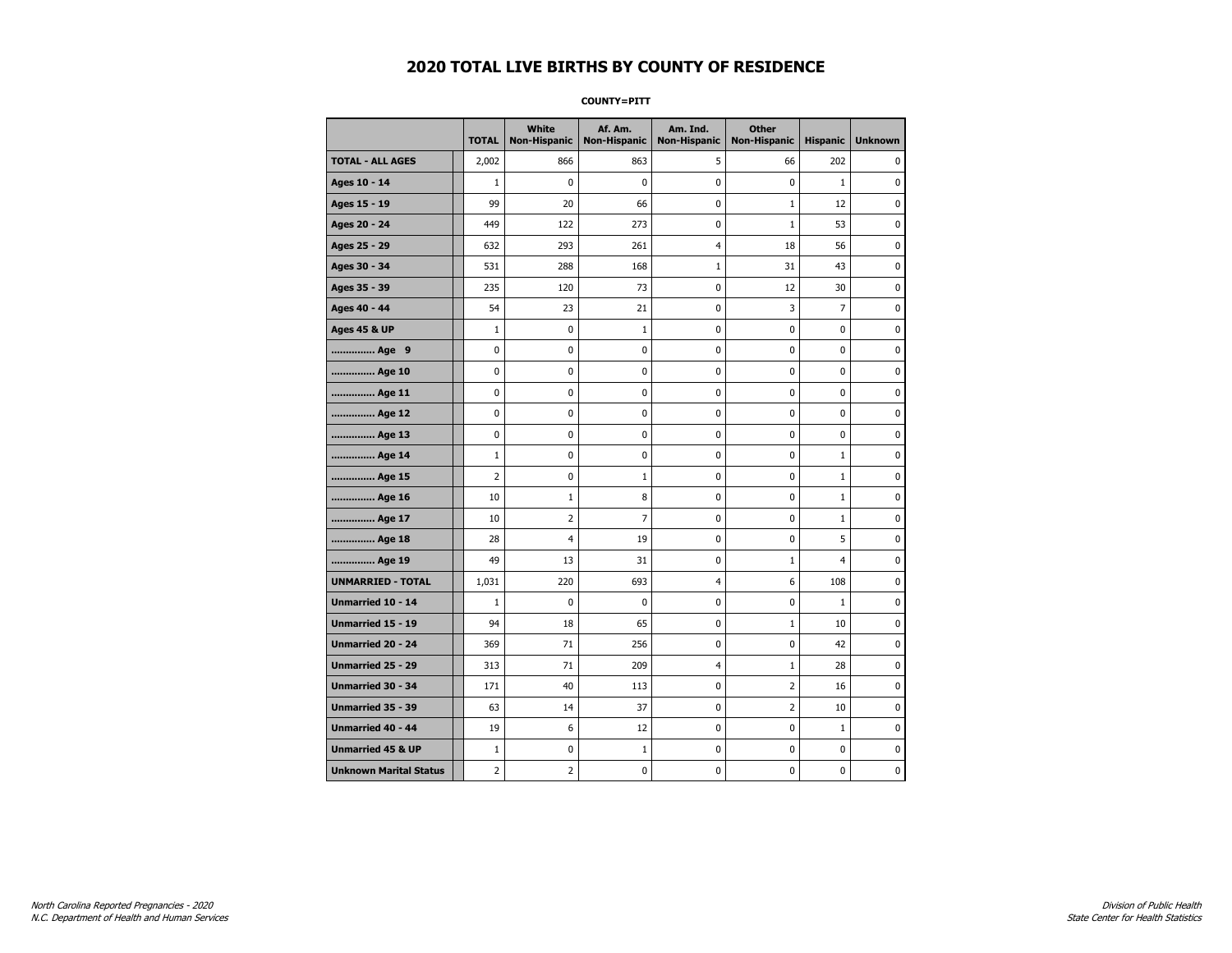**COUNTY=POLK** 

|                               | <b>TOTAL</b>   | White<br><b>Non-Hispanic</b> | Af. Am.<br><b>Non-Hispanic</b> | Am. Ind.<br><b>Non-Hispanic</b> | <b>Other</b><br><b>Non-Hispanic</b> | <b>Hispanic</b> | <b>Unknown</b> |
|-------------------------------|----------------|------------------------------|--------------------------------|---------------------------------|-------------------------------------|-----------------|----------------|
| <b>TOTAL - ALL AGES</b>       | 111            | 91                           | 5                              | 0                               | 2                                   | 13              | 0              |
| Ages 10 - 14                  | 0              | $\mathbf 0$                  | 0                              | $\mathbf 0$                     | 0                                   | 0               | 0              |
| Ages 15 - 19                  | $\overline{7}$ | 3                            | 0                              | 0                               | 0                                   | 4               | $\mathbf 0$    |
| Ages 20 - 24                  | 29             | 23                           | 1                              | 0                               | $\mathbf 1$                         | $\overline{4}$  | 0              |
| Ages 25 - 29                  | 27             | 21                           | 3                              | 0                               | 0                                   | 3               | 0              |
| Ages 30 - 34                  | 30             | 29                           | $\mathbf{1}$                   | 0                               | 0                                   | 0               | 0              |
| Ages 35 - 39                  | 14             | 12                           | 0                              | 0                               | $\mathbf{1}$                        | $\mathbf{1}$    | 0              |
| Ages 40 - 44                  | 4              | 3                            | 0                              | 0                               | $\mathbf 0$                         | $\mathbf{1}$    | $\mathbf 0$    |
| <b>Ages 45 &amp; UP</b>       | 0              | $\pmb{0}$                    | 0                              | 0                               | $\pmb{0}$                           | 0               | $\pmb{0}$      |
| Age 9                         | 0              | 0                            | 0                              | 0                               | 0                                   | 0               | 0              |
| Age 10                        | 0              | 0                            | 0                              | 0                               | 0                                   | 0               | 0              |
| Age 11                        | 0              | 0                            | 0                              | 0                               | 0                                   | 0               | $\mathbf 0$    |
| Age 12                        | 0              | 0                            | 0                              | 0                               | 0                                   | 0               | $\mathbf 0$    |
| Age 13                        | 0              | 0                            | 0                              | 0                               | $\pmb{0}$                           | 0               | 0              |
| Age 14                        | 0              | 0                            | 0                              | 0                               | 0                                   | 0               | 0              |
| Age 15                        | 0              | 0                            | 0                              | 0                               | 0                                   | 0               | $\mathbf 0$    |
| Age 16                        | $\mathbf{1}$   | 0                            | 0                              | 0                               | $\pmb{0}$                           | $\mathbf{1}$    | $\mathbf 0$    |
| Age 17                        | 0              | 0                            | 0                              | 0                               | 0                                   | 0               | $\mathbf 0$    |
| Age 18                        | 3              | $\mathbf{1}$                 | 0                              | 0                               | $\pmb{0}$                           | 2               | $\pmb{0}$      |
| Age 19                        | 3              | 2                            | 0                              | 0                               | 0                                   | $\mathbf{1}$    | 0              |
| <b>UNMARRIED - TOTAL</b>      | 35             | 24                           | 4                              | 0                               | 0                                   | 7               | 0              |
| Unmarried 10 - 14             | 0              | $\mathbf 0$                  | 0                              | 0                               | $\pmb{0}$                           | 0               | $\mathbf 0$    |
| <b>Unmarried 15 - 19</b>      | 4              | $\overline{2}$               | 0                              | 0                               | 0                                   | $\overline{2}$  | $\mathbf 0$    |
| Unmarried 20 - 24             | 15             | 11                           | 1                              | 0                               | $\pmb{0}$                           | 3               | $\pmb{0}$      |
| Unmarried 25 - 29             | 6              | 2                            | 2                              | 0                               | 0                                   | $\overline{2}$  | 0              |
| <b>Unmarried 30 - 34</b>      | 8              | 7                            | $\mathbf{1}$                   | 0                               | $\mathbf 0$                         | 0               | $\mathbf 0$    |
| Unmarried 35 - 39             | 2              | 2                            | 0                              | 0                               | 0                                   | 0               | $\mathbf 0$    |
| <b>Unmarried 40 - 44</b>      | 0              | $\pmb{0}$                    | 0                              | 0                               | $\pmb{0}$                           | 0               | 0              |
| <b>Unmarried 45 &amp; UP</b>  | 0              | 0                            | 0                              | 0                               | 0                                   | 0               | 0              |
| <b>Unknown Marital Status</b> | 0              | 0                            | 0                              | 0                               | 0                                   | 0               | 0              |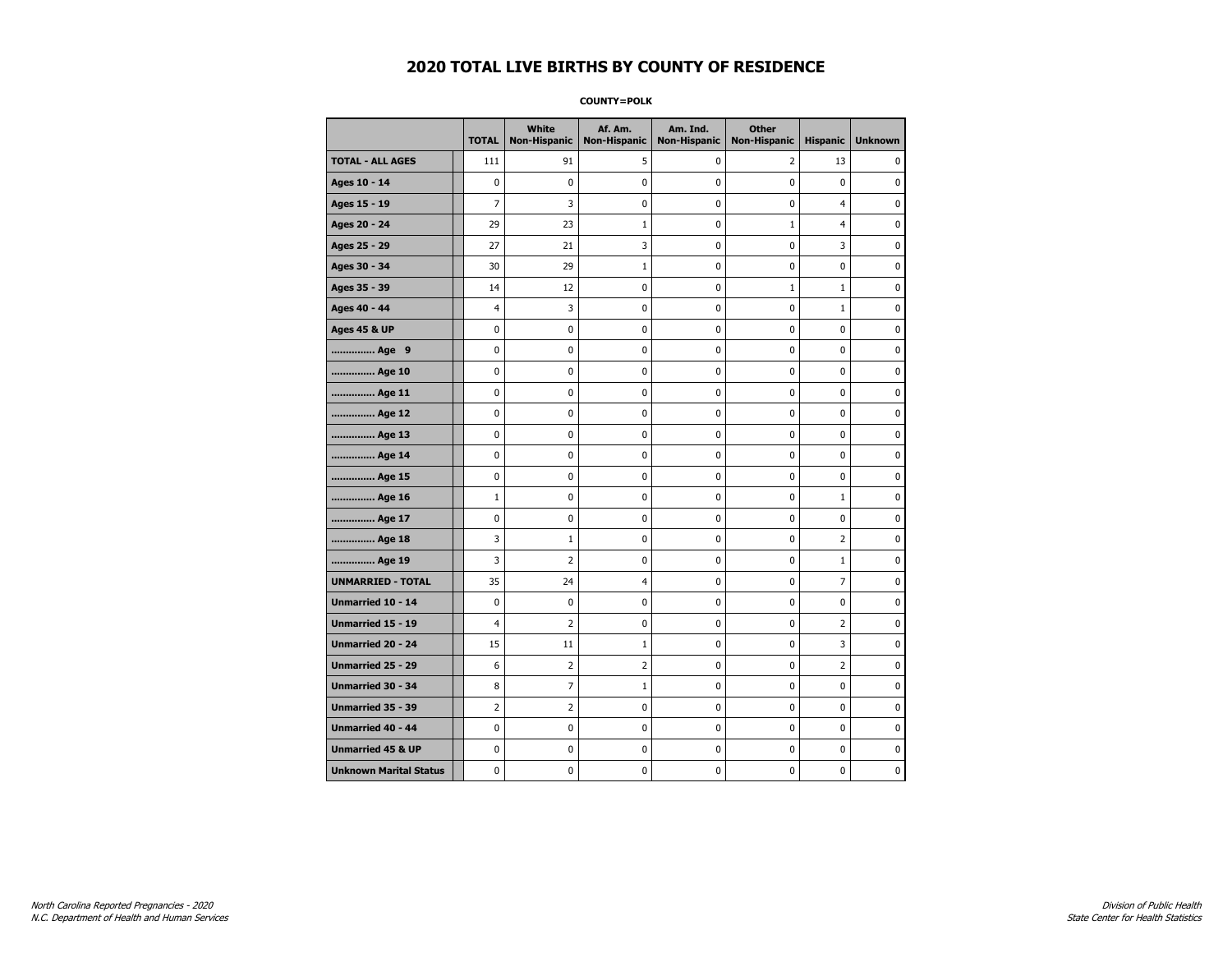#### **COUNTY=RANDOLPH**

|                               | <b>TOTAL</b> | White<br><b>Non-Hispanic</b> | Af. Am.<br><b>Non-Hispanic</b> | Am. Ind.<br><b>Non-Hispanic</b> | <b>Other</b><br><b>Non-Hispanic</b> | <b>Hispanic</b> | <b>Unknown</b> |
|-------------------------------|--------------|------------------------------|--------------------------------|---------------------------------|-------------------------------------|-----------------|----------------|
| <b>TOTAL - ALL AGES</b>       | 1,559        | 1,080                        | 109                            | 8                               | 37                                  | 325             | 0              |
| Ages 10 - 14                  | 0            | 0                            | 0                              | 0                               | 0                                   | $\mathbf{0}$    | 0              |
| Ages 15 - 19                  | 90           | 50                           | 12                             | 3                               | 0                                   | 25              | $\mathbf 0$    |
| Ages 20 - 24                  | 391          | 273                          | 30                             | $\mathbf{1}$                    | 7                                   | 80              | 0              |
| Ages 25 - 29                  | 479          | 350                          | 30                             | $\mathbf{1}$                    | 11                                  | 87              | 0              |
| Ages 30 - 34                  | 371          | 261                          | 25                             | 3                               | 12                                  | 70              | 0              |
| Ages 35 - 39                  | 172          | 122                          | 9                              | $\pmb{0}$                       | $\overline{\mathbf{4}}$             | 37              | $\pmb{0}$      |
| Ages 40 - 44                  | 51           | 23                           | 3                              | 0                               | 3                                   | 22              | 0              |
| <b>Ages 45 &amp; UP</b>       | 5            | $\mathbf{1}$                 | 0                              | 0                               | 0                                   | 4               | 0              |
| Age 9                         | 0            | 0                            | 0                              | 0                               | 0                                   | 0               | 0              |
| Age 10                        | 0            | 0                            | $\mathbf 0$                    | $\mathbf 0$                     | 0                                   | $\mathbf 0$     | 0              |
| Age 11                        | 0            | 0                            | 0                              | 0                               | 0                                   | $\mathbf 0$     | 0              |
| Age 12                        | 0            | 0                            | 0                              | 0                               | 0                                   | 0               | 0              |
| Age 13                        | 0            | 0                            | $\mathbf 0$                    | $\mathbf 0$                     | 0                                   | $\mathbf 0$     | $\mathbf 0$    |
| Age 14                        | $\mathbf 0$  | $\mathbf 0$                  | $\mathbf 0$                    | $\mathbf 0$                     | 0                                   | $\mathbf 0$     | $\mathbf 0$    |
| Age 15                        | 4            | $\overline{2}$               | $\mathbf 1$                    | $\pmb{0}$                       | 0                                   | $\mathbf{1}$    | $\pmb{0}$      |
| Age 16                        | 3            | 3                            | 0                              | $\pmb{0}$                       | 0                                   | 0               | 0              |
| Age 17                        | 16           | 8                            | $\overline{2}$                 | 1                               | 0                                   | 5               | 0              |
| Age 18                        | 22           | 10                           | 5                              | $\mathbf{1}$                    | 0                                   | 6               | 0              |
| Age 19                        | 45           | 27                           | 4                              | $\mathbf 1$                     | 0                                   | 13              | 0              |
| <b>UNMARRIED - TOTAL</b>      | 662          | 412                          | 86                             | $\overline{4}$                  | 8                                   | 152             | 0              |
| Unmarried 10 - 14             | 0            | 0                            | $\mathbf 0$                    | 0                               | 0                                   | $\mathbf{0}$    | $\pmb{0}$      |
| Unmarried 15 - 19             | 83           | 45                           | 12                             | 3                               | 0                                   | 23              | 0              |
| <b>Unmarried 20 - 24</b>      | 247          | 172                          | 27                             | 0                               | $\mathbf{1}$                        | 47              | 0              |
| <b>Unmarried 25 - 29</b>      | 164          | 101                          | 22                             | $\pmb{0}$                       | $1\,$                               | 40              | $\bf{0}$       |
| Unmarried 30 - 34             | 94           | 52                           | 18                             | $\mathbf 1$                     | $\overline{2}$                      | 21              | 0              |
| Unmarried 35 - 39             | 57           | 36                           | 5                              | 0                               | 3                                   | 13              | 0              |
| Unmarried 40 - 44             | 14           | 5                            | 2                              | 0                               | $\mathbf{1}$                        | 6               | 0              |
| <b>Unmarried 45 &amp; UP</b>  | 3            | $\mathbf{1}$                 | 0                              | 0                               | 0                                   | 2               | 0              |
| <b>Unknown Marital Status</b> | $1\,$        | 0                            | $\pmb{0}$                      | 0                               | 0                                   | $\mathbf{1}$    | 0              |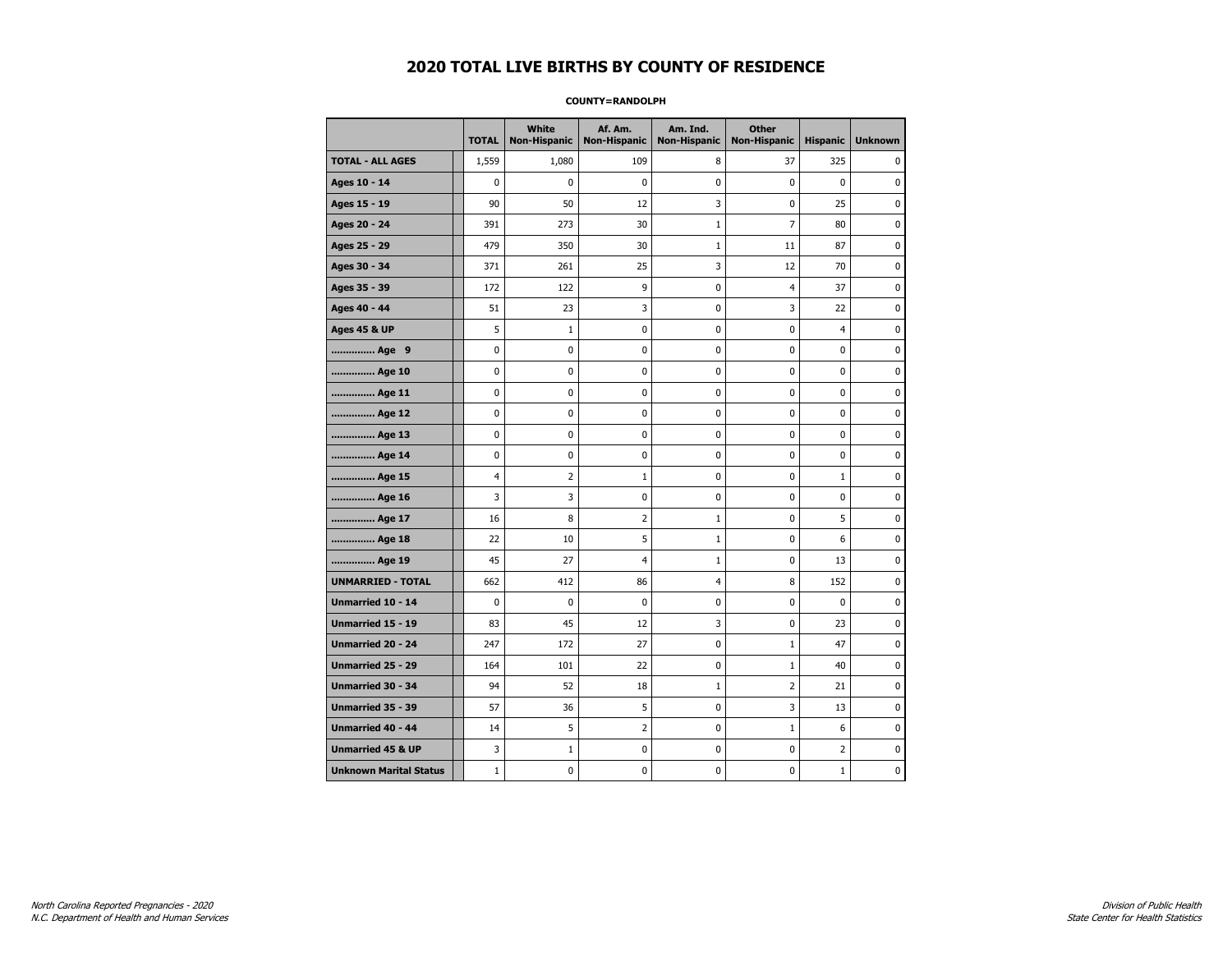#### **COUNTY=RICHMOND**

|                               | <b>TOTAL</b>   | <b>White</b><br>Non-Hispanic | Af. Am.<br><b>Non-Hispanic</b> | Am. Ind.<br><b>Non-Hispanic</b> | <b>Other</b><br><b>Non-Hispanic</b> | <b>Hispanic</b> | <b>Unknown</b> |
|-------------------------------|----------------|------------------------------|--------------------------------|---------------------------------|-------------------------------------|-----------------|----------------|
| <b>TOTAL - ALL AGES</b>       | 600            | 278                          | 241                            | 17                              | 8                                   | 56              | 0              |
| Ages 10 - 14                  | $\mathbf{1}$   | $\mathbf{1}$                 | $\mathbf 0$                    | 0                               | 0                                   | $\mathbf{0}$    | 0              |
| Ages 15 - 19                  | 65             | 23                           | 30                             | $\overline{2}$                  | 0                                   | 10              | $\mathbf 0$    |
| Ages 20 - 24                  | 172            | 70                           | 79                             | $\overline{7}$                  | 3                                   | 13              | $\mathbf 0$    |
| Ages 25 - 29                  | 183            | 88                           | 75                             | 5                               | $1\,$                               | 14              | $\pmb{0}$      |
| Ages 30 - 34                  | 127            | 64                           | 43                             | 3                               | 4                                   | 13              | 0              |
| Ages 35 - 39                  | 43             | 28                           | 10                             | 0                               | 0                                   | 5               | 0              |
| Ages 40 - 44                  | 9              | 4                            | 4                              | 0                               | 0                                   | $\mathbf{1}$    | 0              |
| <b>Ages 45 &amp; UP</b>       | $\mathbf 0$    | 0                            | 0                              | 0                               | 0                                   | 0               | 0              |
| Age 9                         | 0              | 0                            | 0                              | 0                               | 0                                   | 0               | 0              |
| Age 10                        | $\mathbf 0$    | 0                            | 0                              | 0                               | 0                                   | 0               | $\mathbf 0$    |
| Age 11                        | $\mathbf 0$    | 0                            | 0                              | $\mathbf 0$                     | 0                                   | 0               | $\mathbf 0$    |
| Age 12                        | $\pmb{0}$      | 0                            | $\pmb{0}$                      | 0                               | 0                                   | 0               | 0              |
| Age 13                        | $\mathbf 1$    | $1\,$                        | 0                              | 0                               | 0                                   | 0               | 0              |
| Age 14                        | 0              | 0                            | 0                              | 0                               | 0                                   | 0               | $\mathbf 0$    |
| Age 15                        | $\overline{2}$ | $\mathbf{1}$                 | 0                              | 0                               | 0                                   | $\mathbf{1}$    | 0              |
| Age 16                        | $\overline{7}$ | 0                            | 5                              | $\mathbf{1}$                    | 0                                   | $\mathbf 1$     | $\mathbf 0$    |
| Age 17                        | 12             | 5                            | $\overline{4}$                 | 0                               | 0                                   | 3               | $\mathbf 0$    |
| Age 18                        | 17             | $\overline{7}$               | 6                              | $\mathbf{1}$                    | 0                                   | 3               | $\mathbf 0$    |
| Age 19                        | 27             | 10                           | 15                             | 0                               | 0                                   | $\overline{2}$  | $\pmb{0}$      |
| <b>UNMARRIED - TOTAL</b>      | 409            | 141                          | 220                            | 14                              | 2                                   | 32              | 0              |
| Unmarried 10 - 14             | $\mathbf{1}$   | $\mathbf{1}$                 | 0                              | $\mathbf 0$                     | 0                                   | 0               | 0              |
| Unmarried 15 - 19             | 63             | 22                           | 30                             | 1                               | 0                                   | 10              | 0              |
| Unmarried 20 - 24             | 140            | 48                           | 76                             | 6                               | 2                                   | 8               | 0              |
| <b>Unmarried 25 - 29</b>      | 117            | 37                           | 67                             | 5                               | 0                                   | 8               | $\mathbf 0$    |
| <b>Unmarried 30 - 34</b>      | 66             | 22                           | 37                             | 2                               | 0                                   | 5               | $\mathbf 0$    |
| Unmarried 35 - 39             | 18             | 11                           | $\overline{7}$                 | 0                               | 0                                   | 0               | $\pmb{0}$      |
| <b>Unmarried 40 - 44</b>      | 4              | $\pmb{0}$                    | 3                              | 0                               | 0                                   | $\mathbf 1$     | 0              |
| <b>Unmarried 45 &amp; UP</b>  | 0              | 0                            | 0                              | 0                               | 0                                   | 0               | 0              |
| <b>Unknown Marital Status</b> | 0              | 0                            | 0                              | 0                               | 0                                   | 0               | 0              |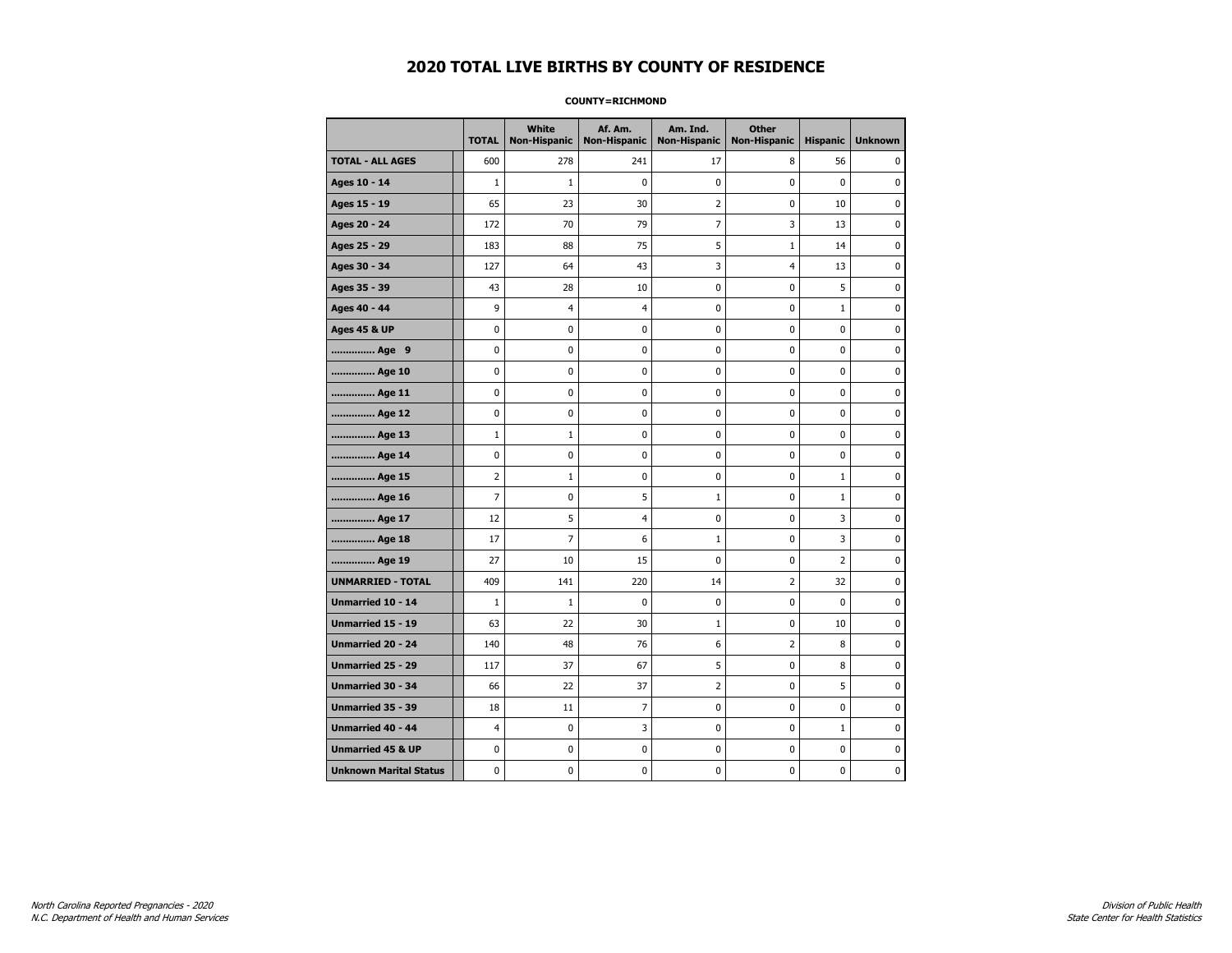#### **COUNTY=ROBESON**

|                               | <b>TOTAL</b> | White<br><b>Non-Hispanic</b> | Af. Am.<br><b>Non-Hispanic</b> | Am. Ind.<br><b>Non-Hispanic</b> | <b>Other</b><br>Non-Hispanic | <b>Hispanic</b> | <b>Unknown</b> |
|-------------------------------|--------------|------------------------------|--------------------------------|---------------------------------|------------------------------|-----------------|----------------|
| <b>TOTAL - ALL AGES</b>       | 1,730        | 292                          | 395                            | 757                             | 14                           | 272             | 0              |
| Ages 10 - 14                  | 6            | 0                            | 2                              | 3                               | $\mathbf 0$                  | $\mathbf{1}$    | 0              |
| Ages 15 - 19                  | 154          | 23                           | 39                             | 68                              | 0                            | 24              | $\mathbf 0$    |
| Ages 20 - 24                  | 529          | 68                           | 131                            | 249                             | $\mathbf{1}$                 | 80              | $\mathbf 0$    |
| Ages 25 - 29                  | 532          | 89                           | 132                            | 231                             | 7                            | 73              | $\pmb{0}$      |
| Ages 30 - 34                  | 341          | 71                           | 65                             | 150                             | 3                            | 52              | 0              |
| Ages 35 - 39                  | 139          | 36                           | 23                             | 45                              | $\mathbf{1}$                 | 34              | 0              |
| Ages 40 - 44                  | 28           | 4                            | 3                              | 11                              | 2                            | 8               | 0              |
| <b>Ages 45 &amp; UP</b>       | $\mathbf{1}$ | $\mathbf{1}$                 | 0                              | 0                               | 0                            | $\mathbf 0$     | 0              |
| Age 9                         | 0            | 0                            | 0                              | 0                               | 0                            | 0               | 0              |
| Age 10                        | $\mathbf 0$  | 0                            | 0                              | $\mathbf 0$                     | $\mathbf 0$                  | 0               | $\mathbf 0$    |
| Age 11                        | $\mathbf 0$  | 0                            | 0                              | $\mathbf 0$                     | $\mathbf 0$                  | 0               | 0              |
| Age 12                        | $\pmb{0}$    | 0                            | 0                              | 0                               | 0                            | 0               | 0              |
| Age 13                        | 2            | 0                            | 0                              | $\mathbf 1$                     | 0                            | $\mathbf{1}$    | 0              |
| Age 14                        | 4            | 0                            | 2                              | $\overline{2}$                  | 0                            | 0               | 0              |
| Age 15                        | $\mathbf{1}$ | 0                            | 0                              | 1                               | 0                            | 0               | 0              |
| Age 16                        | 9            | 0                            | 4                              | 5                               | $\mathbf 0$                  | 0               | 0              |
| Age 17                        | 23           | 2                            | 5                              | 10                              | 0                            | 6               | $\mathbf 0$    |
| Age 18                        | 47           | $\overline{7}$               | 12                             | 19                              | $\mathbf 0$                  | 9               | $\mathbf 0$    |
| Age 19                        | 74           | 14                           | 18                             | 33                              | $\pmb{0}$                    | 9               | $\pmb{0}$      |
| <b>UNMARRIED - TOTAL</b>      | 1,193        | 149                          | 338                            | 531                             | $\mathbf{1}$                 | 174             | $\pmb{0}$      |
| Unmarried 10 - 14             | 6            | 0                            | 2                              | 3                               | 0                            | $\mathbf{1}$    | 0              |
| Unmarried 15 - 19             | 150          | 21                           | 38                             | 68                              | 0                            | 23              | 0              |
| <b>Unmarried 20 - 24</b>      | 439          | 50                           | 120                            | 208                             | $\mathbf 0$                  | 61              | 0              |
| Unmarried 25 - 29             | 348          | 44                           | 111                            | 149                             | 0                            | 44              | $\bf{0}$       |
| <b>Unmarried 30 - 34</b>      | 176          | 23                           | 49                             | 81                              | 0                            | 23              | $\mathbf 0$    |
| Unmarried 35 - 39             | 64           | 9                            | 17                             | 21                              | $\pmb{0}$                    | 17              | $\pmb{0}$      |
| Unmarried 40 - 44             | 10           | $\overline{2}$               | 1                              | $\mathbf 1$                     | $1\,$                        | 5               | 0              |
| <b>Unmarried 45 &amp; UP</b>  | $\mathbf 0$  | 0                            | 0                              | 0                               | 0                            | 0               | 0              |
| <b>Unknown Marital Status</b> | 0            | 0                            | 0                              | 0                               | 0                            | 0               | 0              |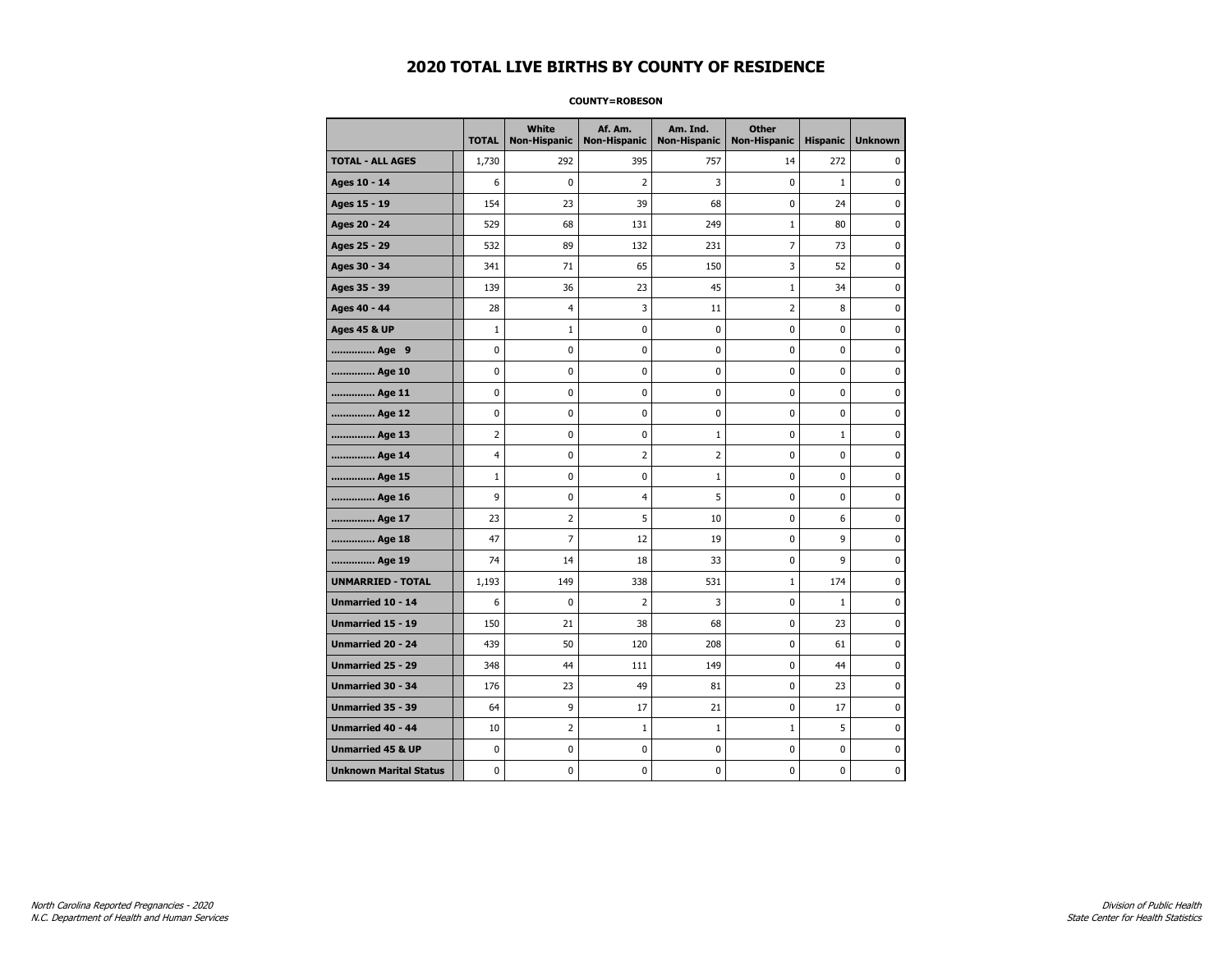#### **COUNTY=ROCKINGHAM**

|                               | <b>TOTAL</b> | White<br>Non-Hispanic | Af. Am.<br><b>Non-Hispanic</b> | Am. Ind.<br><b>Non-Hispanic</b> | <b>Other</b><br><b>Non-Hispanic</b> | <b>Hispanic</b> | <b>Unknown</b> |
|-------------------------------|--------------|-----------------------|--------------------------------|---------------------------------|-------------------------------------|-----------------|----------------|
| <b>TOTAL - ALL AGES</b>       | 931          | 636                   | 186                            | 3                               | 6                                   | 100             | 0              |
| Ages 10 - 14                  | 0            | 0                     | $\mathbf 0$                    | 0                               | 0                                   | $\mathbf 0$     | 0              |
| Ages 15 - 19                  | 66           | 40                    | 17                             | $\mathbf{1}$                    | 0                                   | 8               | $\mathbf 0$    |
| Ages 20 - 24                  | 242          | 154                   | 55                             | $\pmb{0}$                       | 0                                   | 33              | 0              |
| Ages 25 - 29                  | 307          | 212                   | 62                             | 0                               | $\overline{2}$                      | 31              | $\pmb{0}$      |
| Ages 30 - 34                  | 210          | 159                   | 35                             | $\mathbf{1}$                    | 2                                   | 13              | 0              |
| Ages 35 - 39                  | 91           | 62                    | 16                             | $\mathbf 1$                     | 2                                   | 10              | 0              |
| Ages 40 - 44                  | 14           | 8                     | $\mathbf{1}$                   | 0                               | 0                                   | 5               | 0              |
| <b>Ages 45 &amp; UP</b>       | $\mathbf 1$  | $\mathbf{1}$          | $\mathbf 0$                    | $\mathbf 0$                     | 0                                   | $\mathbf 0$     | 0              |
| Age 9                         | 0            | 0                     | 0                              | 0                               | 0                                   | 0               | 0              |
| Age 10                        | 0            | 0                     | $\mathbf 0$                    | 0                               | 0                                   | $\mathbf 0$     | 0              |
| Age 11                        | 0            | 0                     | 0                              | 0                               | 0                                   | 0               | 0              |
| Age 12                        | 0            | 0                     | 0                              | 0                               | 0                                   | 0               | 0              |
| Age 13                        | 0            | 0                     | $\mathbf 0$                    | $\mathbf 0$                     | 0                                   | 0               | $\bf{0}$       |
| Age 14                        | $\mathbf 0$  | $\mathbf 0$           | $\mathbf 0$                    | $\mathbf 0$                     | 0                                   | $\mathbf 0$     | $\mathbf 0$    |
| Age 15                        | 3            | 3                     | $\mathbf 0$                    | $\pmb{0}$                       | 0                                   | $\pmb{0}$       | $\pmb{0}$      |
| Age 16                        | 4            | $\overline{2}$        | $\overline{2}$                 | 0                               | 0                                   | 0               | 0              |
| Age 17                        | 8            | 4                     | 1                              | 0                               | 0                                   | 3               | 0              |
| Age 18                        | 15           | 10                    | 3                              | $\mathbf{1}$                    | 0                                   | $\mathbf{1}$    | 0              |
| Age 19                        | 36           | 21                    | 11                             | $\mathbf 0$                     | 0                                   | 4               | 0              |
| <b>UNMARRIED - TOTAL</b>      | 473          | 280                   | 142                            | 3                               | 0                                   | 48              | 0              |
| Unmarried 10 - 14             | 0            | $\mathbf 0$           | $\bf{0}$                       | $\pmb{0}$                       | 0                                   | 0               | $\bf{0}$       |
| Unmarried 15 - 19             | 60           | 35                    | 17                             | $\mathbf 1$                     | 0                                   | 7               | 0              |
| Unmarried 20 - 24             | 165          | 94                    | 49                             | 0                               | 0                                   | 22              | 0              |
| <b>Unmarried 25 - 29</b>      | 131          | 76                    | 47                             | $\mathbf 0$                     | 0                                   | 8               | $\mathbf 0$    |
| <b>Unmarried 30 - 34</b>      | 86           | 58                    | 21                             | $\mathbf{1}$                    | 0                                   | 6               | $\mathbf 0$    |
| Unmarried 35 - 39             | 28           | 15                    | $\overline{7}$                 | $\mathbf{1}$                    | 0                                   | 5               | $\pmb{0}$      |
| Unmarried 40 - 44             | 3            | $\overline{2}$        | $\mathbf 1$                    | 0                               | 0                                   | 0               | 0              |
| <b>Unmarried 45 &amp; UP</b>  | 0            | 0                     | 0                              | 0                               | 0                                   | 0               | 0              |
| <b>Unknown Marital Status</b> | 0            | 0                     | $\pmb{0}$                      | 0                               | 0                                   | 0               | 0              |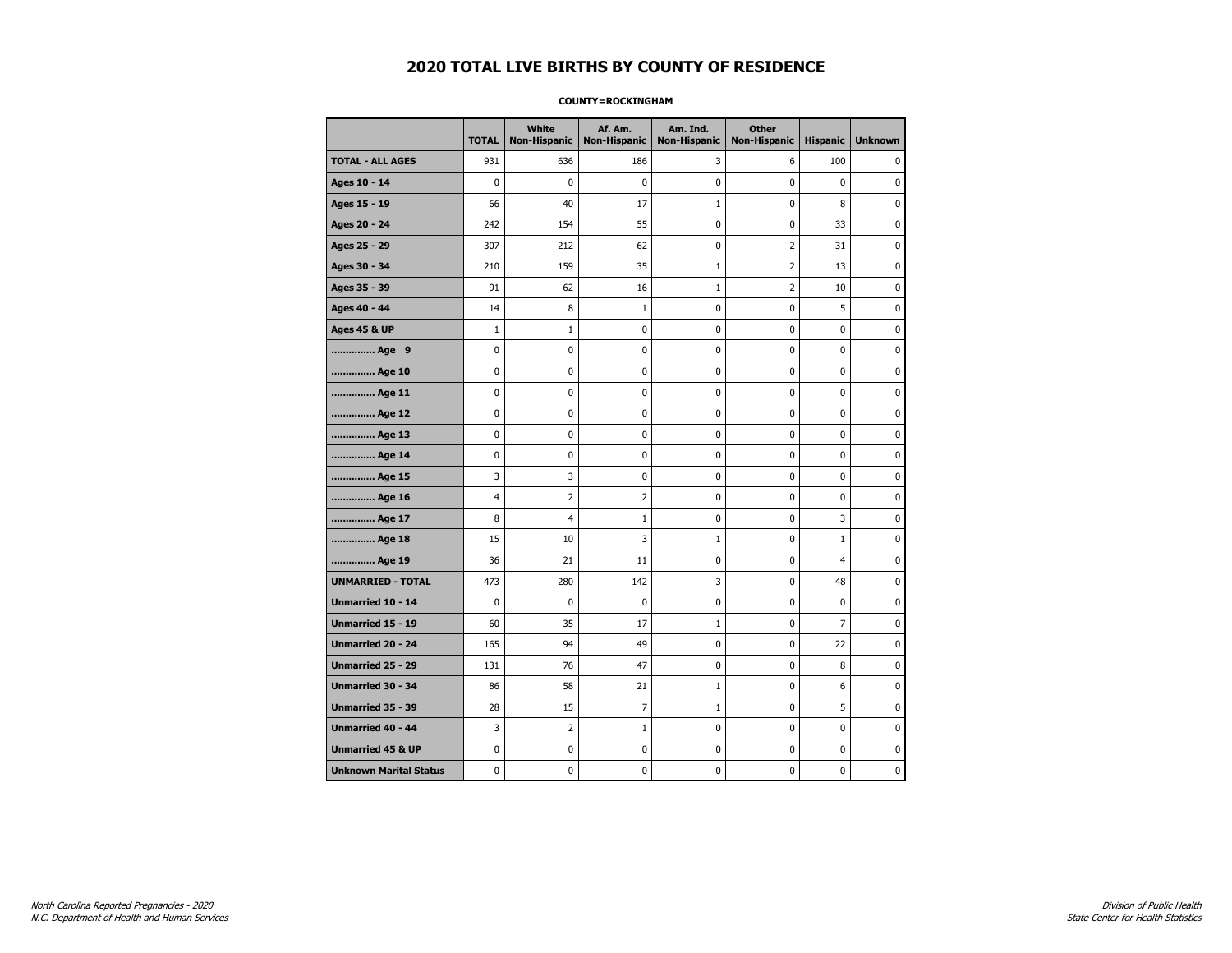#### **COUNTY=ROWAN**

|                               | <b>TOTAL</b> | <b>White</b><br>Non-Hispanic | Af. Am.<br><b>Non-Hispanic</b> | Am. Ind.<br><b>Non-Hispanic</b> | <b>Other</b><br><b>Non-Hispanic</b> | <b>Hispanic</b> | <b>Unknown</b> |
|-------------------------------|--------------|------------------------------|--------------------------------|---------------------------------|-------------------------------------|-----------------|----------------|
| <b>TOTAL - ALL AGES</b>       | 1,588        | 964                          | 284                            | 5                               | 39                                  | 296             | 0              |
| Ages 10 - 14                  | 2            | $\mathbf{1}$                 | 0                              | 0                               | 0                                   | $\mathbf{1}$    | 0              |
| Ages 15 - 19                  | 85           | 40                           | 18                             | $\mathbf 1$                     | $\mathbf{1}$                        | 25              | $\mathbf 0$    |
| Ages 20 - 24                  | 365          | 191                          | 88                             | $\mathbf 0$                     | 10                                  | 76              | $\mathbf 0$    |
| Ages 25 - 29                  | 541          | 356                          | 81                             | 3                               | 8                                   | 93              | $\pmb{0}$      |
| Ages 30 - 34                  | 372          | 246                          | 64                             | $\pmb{0}$                       | 12                                  | 50              | 0              |
| Ages 35 - 39                  | 174          | 106                          | 26                             | 1                               | 5                                   | 36              | 0              |
| Ages 40 - 44                  | 48           | 23                           | 7                              | 0                               | 3                                   | 15              | 0              |
| <b>Ages 45 &amp; UP</b>       | $\mathbf{1}$ | $\mathbf 1$                  | 0                              | 0                               | 0                                   | 0               | 0              |
| Age 9                         | 0            | 0                            | 0                              | 0                               | 0                                   | 0               | 0              |
| Age 10                        | 0            | 0                            | 0                              | $\mathbf 0$                     | $\mathbf 0$                         | $\mathbf 0$     | $\mathbf 0$    |
| Age 11                        | 0            | 0                            | 0                              | $\mathbf 0$                     | $\mathbf 0$                         | $\mathbf 0$     | 0              |
| Age 12                        | 0            | 0                            | 0                              | 0                               | 0                                   | $\pmb{0}$       | 0              |
| Age 13                        | $\mathbf{1}$ | $\mathbf 1$                  | 0                              | 0                               | 0                                   | 0               | 0              |
| Age 14                        | $\mathbf{1}$ | 0                            | 0                              | 0                               | 0                                   | $\mathbf{1}$    | $\mathbf 0$    |
| Age 15                        | $\mathbf{1}$ | 0                            | 0                              | 0                               | 0                                   | $\mathbf{1}$    | 0              |
| Age 16                        | 7            | $1\,$                        | 3                              | 0                               | 0                                   | 3               | 0              |
| Age 17                        | 10           | 5                            | 3                              | 0                               | 0                                   | 2               | $\mathbf 0$    |
| Age 18                        | 26           | 12                           | 5                              | $\mathbf 0$                     | 0                                   | 9               | $\mathbf 0$    |
| Age 19                        | 41           | 22                           | $\overline{7}$                 | $\mathbf 1$                     | $\mathbf{1}$                        | 10              | $\pmb{0}$      |
| <b>UNMARRIED - TOTAL</b>      | 765          | 356                          | 229                            | 3                               | 17                                  | 160             | 0              |
| Unmarried 10 - 14             | 2            | $\mathbf{1}$                 | 0                              | 0                               | 0                                   | $\mathbf{1}$    | 0              |
| Unmarried 15 - 19             | 82           | 39                           | 17                             | $\mathbf{1}$                    | 1                                   | 24              | 0              |
| <b>Unmarried 20 - 24</b>      | 262          | 125                          | 78                             | 0                               | 7                                   | 52              | 0              |
| <b>Unmarried 25 - 29</b>      | 237          | 116                          | 71                             | $\overline{2}$                  | $\overline{2}$                      | 46              | $\bf{0}$       |
| <b>Unmarried 30 - 34</b>      | 114          | 54                           | 42                             | $\mathbf 0$                     | 3                                   | 15              | $\mathbf 0$    |
| Unmarried 35 - 39             | 58           | 17                           | 20                             | $\pmb{0}$                       | 3                                   | 18              | $\pmb{0}$      |
| <b>Unmarried 40 - 44</b>      | 10           | 4                            | $1\,$                          | 0                               | $\mathbf{1}$                        | $\overline{4}$  | 0              |
| <b>Unmarried 45 &amp; UP</b>  | 0            | 0                            | 0                              | 0                               | 0                                   | 0               | 0              |
| <b>Unknown Marital Status</b> | 0            | 0                            | 0                              | 0                               | 0                                   | 0               | 0              |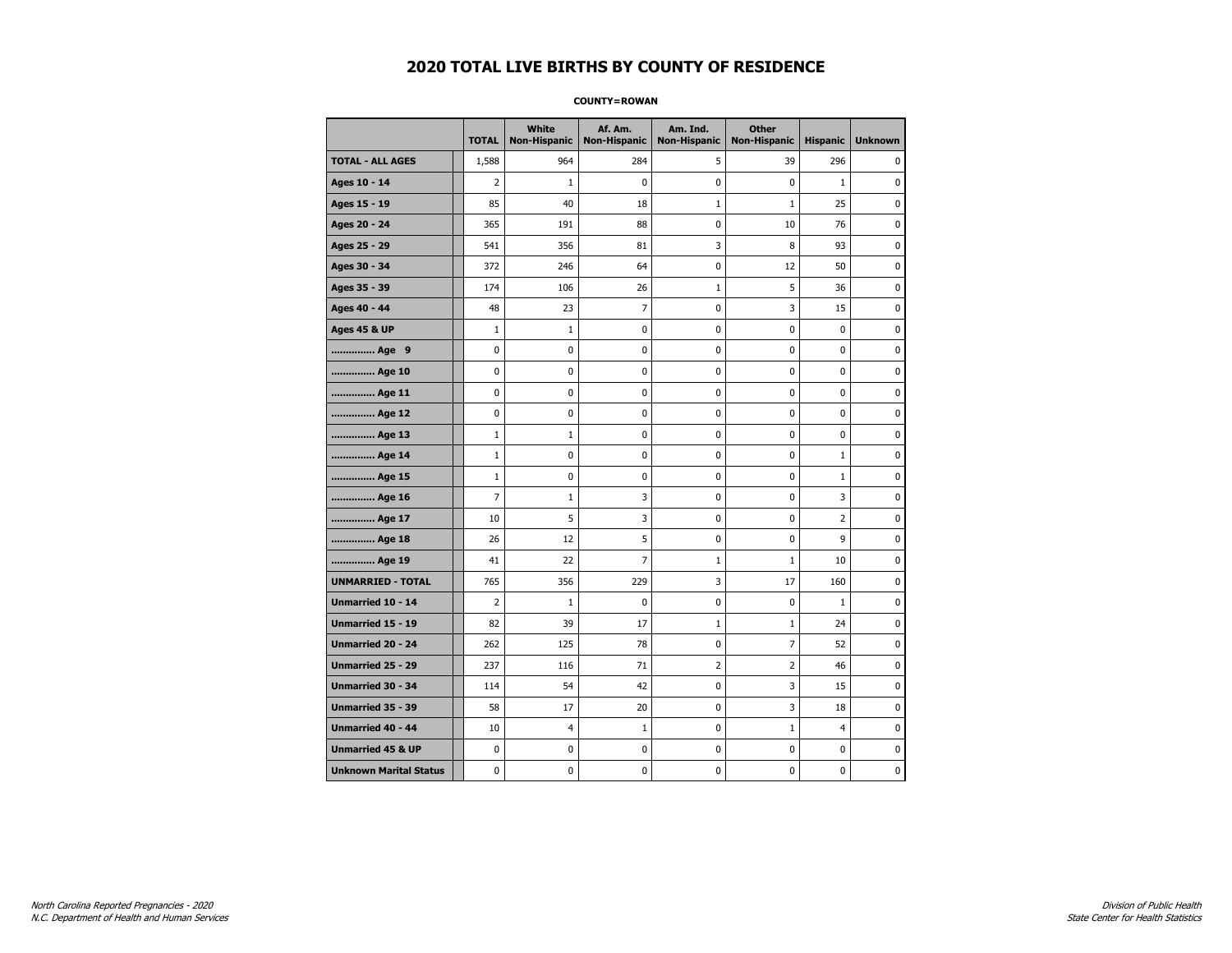#### **COUNTY=RUTHERFORD**

|                               | <b>TOTAL</b> | <b>White</b><br>Non-Hispanic | Af. Am.<br><b>Non-Hispanic</b> | Am. Ind.<br><b>Non-Hispanic</b> | <b>Other</b><br><b>Non-Hispanic</b> | <b>Hispanic</b> | <b>Unknown</b> |
|-------------------------------|--------------|------------------------------|--------------------------------|---------------------------------|-------------------------------------|-----------------|----------------|
| <b>TOTAL - ALL AGES</b>       | 628          | 503                          | 71                             | 2                               | 6                                   | 46              | 0              |
| Ages 10 - 14                  | 0            | 0                            | 0                              | 0                               | 0                                   | 0               | 0              |
| Ages 15 - 19                  | 45           | 33                           | 5                              | $\mathbf{1}$                    | 0                                   | 6               | $\mathbf 0$    |
| Ages 20 - 24                  | 171          | 139                          | 15                             | $\mathbf 0$                     | $\mathbf{1}$                        | 16              | $\mathbf 0$    |
| Ages 25 - 29                  | 208          | 163                          | 29                             | $\mathbf 1$                     | $\mathbf{1}$                        | 14              | $\pmb{0}$      |
| Ages 30 - 34                  | 132          | 110                          | 14                             | $\pmb{0}$                       | $\overline{4}$                      | $\overline{4}$  | 0              |
| Ages 35 - 39                  | 58           | 48                           | 7                              | 0                               | 0                                   | 3               | 0              |
| Ages 40 - 44                  | 12           | 8                            | $\mathbf{1}$                   | 0                               | 0                                   | 3               | 0              |
| <b>Ages 45 &amp; UP</b>       | 2            | 2                            | 0                              | 0                               | 0                                   | $\pmb{0}$       | 0              |
| Age 9                         | 0            | 0                            | 0                              | 0                               | 0                                   | 0               | 0              |
| Age 10                        | 0            | 0                            | 0                              | $\mathbf 0$                     | $\mathbf 0$                         | $\mathbf 0$     | 0              |
| Age 11                        | 0            | 0                            | 0                              | $\mathbf 0$                     | $\mathbf 0$                         | $\mathbf 0$     | 0              |
| Age 12                        | 0            | 0                            | 0                              | 0                               | 0                                   | 0               | 0              |
| Age 13                        | 0            | 0                            | 0                              | 0                               | 0                                   | 0               | 0              |
| Age 14                        | 0            | 0                            | 0                              | 0                               | 0                                   | $\mathbf 0$     | $\mathbf 0$    |
| Age 15                        | $\mathbf{1}$ | $\mathbf{1}$                 | 0                              | 0                               | 0                                   | 0               | 0              |
| Age 16                        | 2            | $1\,$                        | $\mathbf 1$                    | 0                               | 0                                   | $\mathbf 0$     | 0              |
| Age 17                        | 5            | 5                            | 0                              | 0                               | 0                                   | $\mathbf 0$     | $\mathbf 0$    |
| Age 18                        | 17           | 13                           | $\mathbf{1}$                   | $\mathbf 0$                     | $\mathbf 0$                         | 3               | 0              |
| Age 19                        | 20           | 13                           | 3                              | $\mathbf 1$                     | $\pmb{0}$                           | 3               | $\pmb{0}$      |
| <b>UNMARRIED - TOTAL</b>      | 312          | 225                          | 63                             | $\overline{2}$                  | 0                                   | 22              | 0              |
| Unmarried 10 - 14             | 0            | $\mathbf 0$                  | 0                              | 0                               | 0                                   | $\mathbf 0$     | 0              |
| Unmarried 15 - 19             | 41           | 30                           | 5                              | $\mathbf{1}$                    | 0                                   | 5               | 0              |
| <b>Unmarried 20 - 24</b>      | 106          | 82                           | 14                             | 0                               | 0                                   | 10              | 0              |
| <b>Unmarried 25 - 29</b>      | 94           | 58                           | 29                             | $\mathbf 1$                     | 0                                   | 6               | $\mathbf 0$    |
| <b>Unmarried 30 - 34</b>      | 45           | 37                           | 8                              | 0                               | 0                                   | $\mathbf 0$     | $\mathbf 0$    |
| Unmarried 35 - 39             | 21           | 14                           | $\overline{7}$                 | $\pmb{0}$                       | $\pmb{0}$                           | $\pmb{0}$       | $\pmb{0}$      |
| <b>Unmarried 40 - 44</b>      | 5            | 4                            | 0                              | 0                               | 0                                   | $\mathbf 1$     | 0              |
| <b>Unmarried 45 &amp; UP</b>  | 0            | 0                            | 0                              | 0                               | 0                                   | 0               | 0              |
| <b>Unknown Marital Status</b> | 0            | 0                            | 0                              | 0                               | 0                                   | 0               | 0              |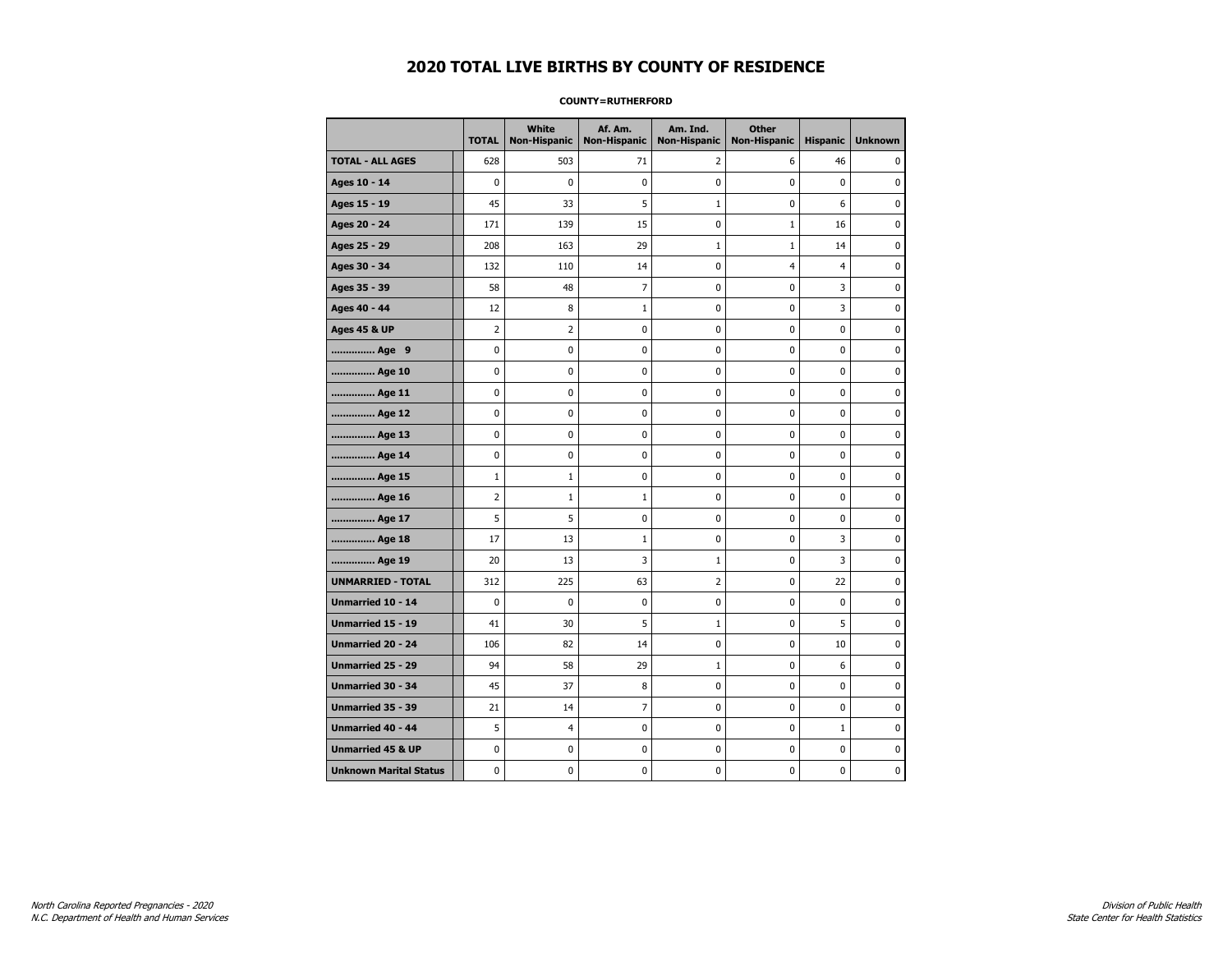#### **COUNTY=SAMPSON**

|                               | <b>TOTAL</b>   | White<br><b>Non-Hispanic</b> | Af. Am.<br><b>Non-Hispanic</b> | Am. Ind.<br><b>Non-Hispanic</b> | <b>Other</b><br><b>Non-Hispanic</b> | <b>Hispanic</b> | <b>Unknown</b> |
|-------------------------------|----------------|------------------------------|--------------------------------|---------------------------------|-------------------------------------|-----------------|----------------|
| <b>TOTAL - ALL AGES</b>       | 774            | 339                          | 156                            | 18                              | 5                                   | 256             | 0              |
| Ages 10 - 14                  | $\mathbf{1}$   | $\mathbf 0$                  | $\mathbf{1}$                   | $\mathbf 0$                     | $\mathbf 0$                         | $\mathbf 0$     | 0              |
| Ages 15 - 19                  | 70             | 25                           | 12                             | $\overline{2}$                  | $\mathbf{1}$                        | 30              | 0              |
| Ages 20 - 24                  | 197            | 84                           | 44                             | 5                               | $\pmb{0}$                           | 64              | 0              |
| Ages 25 - 29                  | 239            | 130                          | 45                             | 5                               | $\overline{2}$                      | 57              | 0              |
| Ages 30 - 34                  | 151            | 66                           | 33                             | $\mathbf{1}$                    | $\mathbf{1}$                        | 50              | 0              |
| Ages 35 - 39                  | 94             | 30                           | 16                             | 4                               | 1                                   | 43              | 0              |
| Ages 40 - 44                  | 21             | 4                            | 5                              | $\mathbf 1$                     | 0                                   | 11              | 0              |
| <b>Ages 45 &amp; UP</b>       | $1\,$          | 0                            | $\pmb{0}$                      | $\pmb{0}$                       | $\pmb{0}$                           | $1\,$           | 0              |
| Age 9                         | $\mathbf 0$    | 0                            | 0                              | 0                               | $\mathbf 0$                         | 0               | 0              |
| Age 10                        | $\mathbf 0$    | 0                            | $\mathbf 0$                    | $\mathbf 0$                     | $\mathbf 0$                         | $\mathbf 0$     | 0              |
| Age 11                        | $\mathbf 0$    | 0                            | $\mathbf 0$                    | $\pmb{0}$                       | $\mathbf 0$                         | $\mathbf 0$     | 0              |
| Age 12                        | $\pmb{0}$      | 0                            | $\pmb{0}$                      | 0                               | 0                                   | 0               | 0              |
| Age 13                        | $\mathbf 0$    | 0                            | $\mathbf 0$                    | 0                               | $\mathbf 0$                         | $\mathbf 0$     | 0              |
| Age 14                        | $1\,$          | 0                            | 1                              | 0                               | 0                                   | 0               | 0              |
| Age 15                        | $\overline{2}$ | $\mathbf{1}$                 | $\pmb{0}$                      | 0                               | $\mathbf 0$                         | $\mathbf{1}$    | 0              |
| Age 16                        | 6              | $\overline{2}$               | $\mathbf{1}$                   | $\mathbf 0$                     | $\mathbf 0$                         | 3               | 0              |
| Age 17                        | 12             | 3                            | 3                              | $\pmb{0}$                       | $\mathbf{1}$                        | 5               | 0              |
| Age 18                        | 21             | 7                            | $\overline{4}$                 | 0                               | 0                                   | 10              | 0              |
| Age 19                        | 29             | 12                           | $\overline{4}$                 | 2                               | 0                                   | 11              | 0              |
| <b>UNMARRIED - TOTAL</b>      | 431            | 125                          | 134                            | 10                              | $\overline{2}$                      | 160             | 0              |
| Unmarried 10 - 14             | $\mathbf{1}$   | 0                            | $\mathbf{1}$                   | $\mathbf 0$                     | $\mathbf 0$                         | $\mathbf{0}$    | 0              |
| Unmarried 15 - 19             | 64             | 21                           | 12                             | $\mathbf 2$                     | $\mathbf{1}$                        | 28              | 0              |
| Unmarried 20 - 24             | 147            | 53                           | 43                             | 5                               | 0                                   | 46              | 0              |
| Unmarried 25 - 29             | 103            | 38                           | 36                             | $\overline{2}$                  | 0                                   | 27              | 0              |
| <b>Unmarried 30 - 34</b>      | 60             | 6                            | 27                             | $\pmb{0}$                       | $\mathbf{1}$                        | 26              | 0              |
| <b>Unmarried 35 - 39</b>      | 46             | 6                            | 12                             | $\mathbf{1}$                    | $\mathbf 0$                         | 27              | $\pmb{0}$      |
| <b>Unmarried 40 - 44</b>      | 9              | $\mathbf 1$                  | 3                              | $\pmb{0}$                       | $\pmb{0}$                           | 5               | 0              |
| <b>Unmarried 45 &amp; UP</b>  | $\mathbf{1}$   | 0                            | 0                              | 0                               | 0                                   | $\mathbf{1}$    | 0              |
| <b>Unknown Marital Status</b> | $\mathbf 0$    | 0                            | $\mathbf 0$                    | 0                               | $\mathbf 0$                         | $\mathbf 0$     | 0              |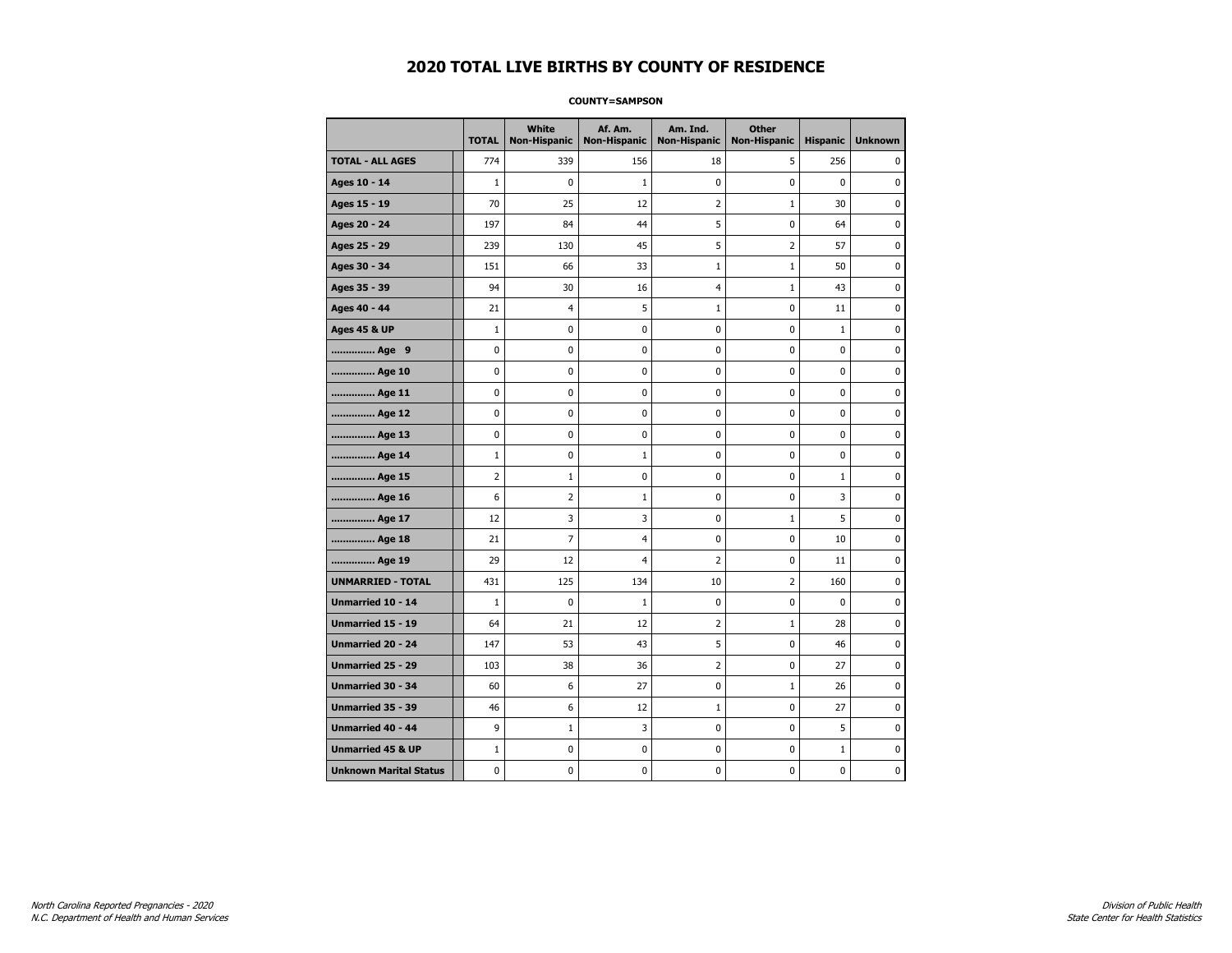#### **COUNTY=SCOTLAND**

|                               | <b>TOTAL</b> | White<br>Non-Hispanic | Af. Am.<br><b>Non-Hispanic</b> | Am. Ind.<br><b>Non-Hispanic</b> | <b>Other</b><br><b>Non-Hispanic</b> | <b>Hispanic</b> | <b>Unknown</b> |
|-------------------------------|--------------|-----------------------|--------------------------------|---------------------------------|-------------------------------------|-----------------|----------------|
| <b>TOTAL - ALL AGES</b>       | 365          | 102                   | 171                            | 80                              | 3                                   | 9               | 0              |
| Ages 10 - 14                  | $\mathbf 0$  | 0                     | $\mathbf 0$                    | $\mathbf 0$                     | 0                                   | 0               | $\mathbf 0$    |
| Ages 15 - 19                  | 27           | 5                     | 17                             | $\overline{4}$                  | 0                                   | $\mathbf{1}$    | 0              |
| Ages 20 - 24                  | 127          | 29                    | 55                             | 41                              | 0                                   | $\overline{2}$  | $\mathbf 0$    |
| Ages 25 - 29                  | 113          | 34                    | 56                             | 19                              | $1\,$                               | 3               | 0              |
| Ages 30 - 34                  | 65           | 23                    | 28                             | 12                              | $1\,$                               | $\mathbf{1}$    | 0              |
| Ages 35 - 39                  | 21           | 9                     | 8                              | 3                               | 0                                   | $\mathbf{1}$    | 0              |
| Ages 40 - 44                  | 11           | $\overline{2}$        | $\overline{7}$                 | $\mathbf 0$                     | $1\,$                               | $\mathbf{1}$    | 0              |
| <b>Ages 45 &amp; UP</b>       | $\mathbf 1$  | 0                     | $\mathbf 0$                    | $1\,$                           | 0                                   | $\mathbf 0$     | $\mathbf 0$    |
| Age 9                         | 0            | 0                     | $\pmb{0}$                      | 0                               | 0                                   | 0               | $\pmb{0}$      |
| Age 10                        | 0            | $\mathbf 0$           | $\mathbf 0$                    | $\pmb{0}$                       | 0                                   | 0               | $\mathbf 0$    |
| Age 11                        | 0            | 0                     | 0                              | 0                               | 0                                   | 0               | 0              |
| Age 12                        | 0            | 0                     | 0                              | 0                               | 0                                   | 0               | 0              |
| Age 13                        | 0            | $\mathbf 0$           | $\mathbf 0$                    | 0                               | 0                                   | $\mathbf 0$     | 0              |
| Age 14                        | $\mathbf 0$  | 0                     | 0                              | $\mathbf 0$                     | 0                                   | $\mathbf 0$     | $\mathbf 0$    |
| Age 15                        | $\mathbf 1$  | 0                     | $\mathbf 1$                    | 0                               | $\pmb{0}$                           | 0               | 0              |
| Age 16                        | 0            | 0                     | 0                              | $\pmb{0}$                       | 0                                   | 0               | 0              |
| Age 17                        | 7            | $\mathbf{1}$          | 5                              | 1                               | 0                                   | 0               | 0              |
| Age 18                        | 9            | $\mathbf 0$           | 6                              | $\overline{2}$                  | 0                                   | $\mathbf{1}$    | 0              |
| Age 19                        | 10           | $\overline{4}$        | 5                              | $\mathbf{1}$                    | 0                                   | 0               | 0              |
| <b>UNMARRIED - TOTAL</b>      | 273          | 54                    | 152                            | 60                              | 0                                   | $\overline{7}$  | 0              |
| Unmarried 10 - 14             | 0            | 0                     | $\mathbf 0$                    | $\pmb{0}$                       | 0                                   | 0               | $\mathbf 0$    |
| Unmarried 15 - 19             | 26           | 4                     | 17                             | $\overline{4}$                  | 0                                   | $\mathbf{1}$    | 0              |
| Unmarried 20 - 24             | 112          | 20                    | 54                             | 36                              | 0                                   | 2               | 0              |
| Unmarried 25 - 29             | 84           | 16                    | 51                             | 14                              | 0                                   | 3               | 0              |
| Unmarried 30 - 34             | 36           | 9                     | 21                             | 5                               | 0                                   | $\mathbf{1}$    | $\mathbf 0$    |
| <b>Unmarried 35 - 39</b>      | 10           | 4                     | 5                              | $\mathbf{1}$                    | 0                                   | $\mathbf 0$     | $\mathbf 0$    |
| Unmarried 40 - 44             | 5            | $1\,$                 | 4                              | 0                               | 0                                   | 0               | 0              |
| <b>Unmarried 45 &amp; UP</b>  | 0            | 0                     | 0                              | 0                               | 0                                   | 0               | 0              |
| <b>Unknown Marital Status</b> | 0            | 0                     | $\pmb{0}$                      | 0                               | 0                                   | 0               | 0              |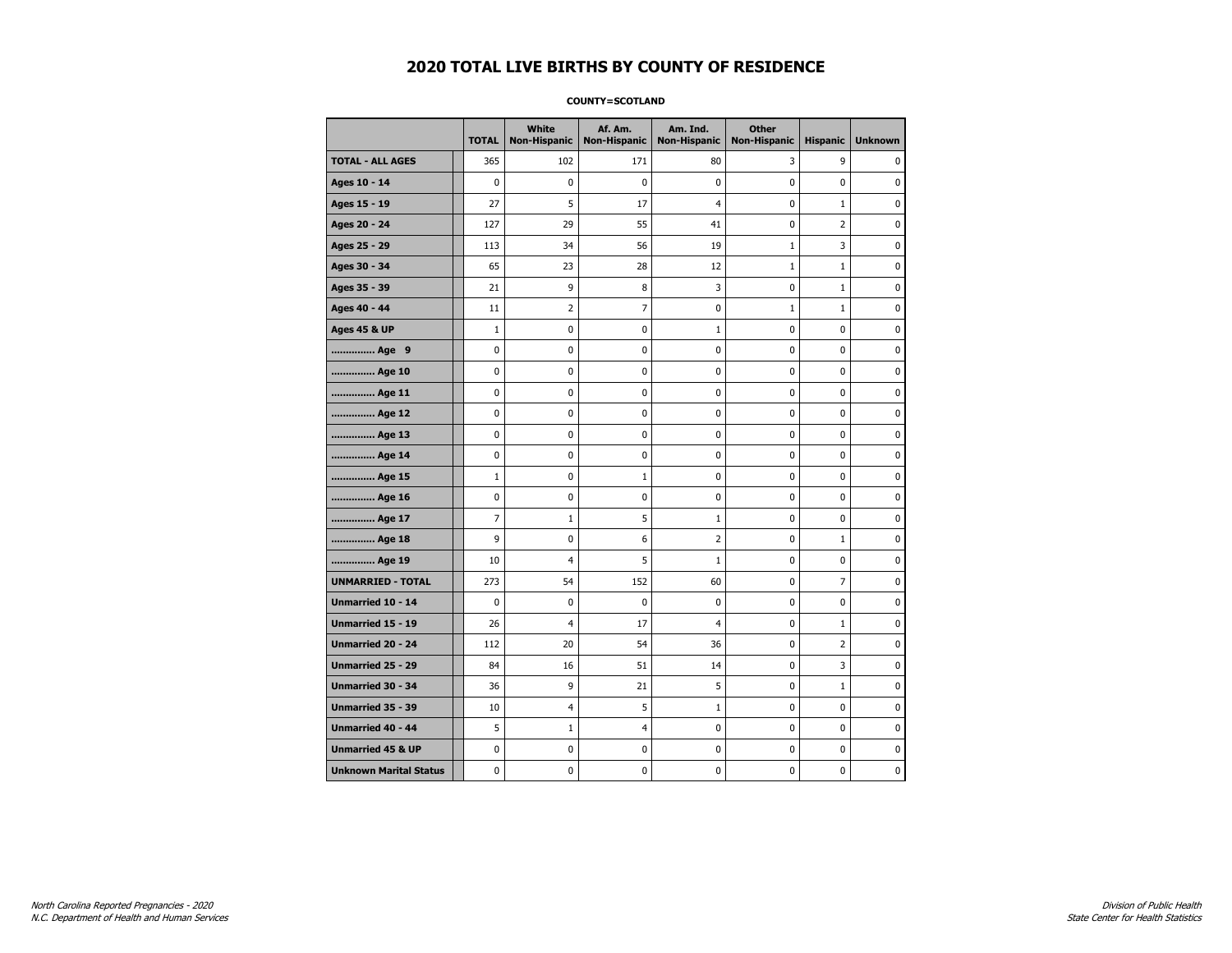#### **COUNTY=STANLY**

|                               | <b>TOTAL</b>   | <b>White</b><br>Non-Hispanic | Af. Am.<br><b>Non-Hispanic</b> | Am. Ind.<br><b>Non-Hispanic</b> | <b>Other</b><br><b>Non-Hispanic</b> | <b>Hispanic</b> | <b>Unknown</b> |
|-------------------------------|----------------|------------------------------|--------------------------------|---------------------------------|-------------------------------------|-----------------|----------------|
| <b>TOTAL - ALL AGES</b>       | 637            | 478                          | 89                             | $\overline{4}$                  | 17                                  | 49              | 0              |
| Ages 10 - 14                  | $\mathbf 0$    | 0                            | 0                              | 0                               | $\mathbf 0$                         | $\mathbf 0$     | 0              |
| Ages 15 - 19                  | 32             | 22                           | 5                              | $\mathbf 0$                     | $\mathbf 0$                         | 5               | 0              |
| Ages 20 - 24                  | 160            | 111                          | 26                             | $\overline{2}$                  | 8                                   | 13              | 0              |
| Ages 25 - 29                  | 208            | 167                          | 28                             | 0                               | $\mathbf{1}$                        | 12              | 0              |
| Ages 30 - 34                  | 169            | 122                          | 28                             | 2                               | 4                                   | 13              | 0              |
| Ages 35 - 39                  | 55             | 47                           | 1                              | 0                               | 3                                   | $\overline{4}$  | 0              |
| Ages 40 - 44                  | 12             | 9                            | $\mathbf{1}$                   | 0                               | $\mathbf 0$                         | $\overline{2}$  | 0              |
| <b>Ages 45 &amp; UP</b>       | $\mathbf 1$    | 0                            | 0                              | 0                               | $1\,$                               | $\mathbf 0$     | 0              |
| Age 9                         | $\pmb{0}$      | 0                            | 0                              | 0                               | $\pmb{0}$                           | 0               | 0              |
| Age 10                        | $\mathbf 0$    | 0                            | 0                              | 0                               | $\mathbf 0$                         | $\mathbf 0$     | 0              |
| Age 11                        | 0              | 0                            | 0                              | 0                               | 0                                   | 0               | 0              |
| Age 12                        | 0              | 0                            | 0                              | 0                               | 0                                   | 0               | 0              |
| Age 13                        | 0              | 0                            | 0                              | $\mathbf 0$                     | $\mathbf 0$                         | $\mathbf 0$     | 0              |
| Age 14                        | 0              | 0                            | $\mathbf 0$                    | $\mathbf 0$                     | $\mathbf 0$                         | $\mathbf 0$     | $\mathbf 0$    |
| Age 15                        | $\overline{2}$ | 2                            | $\pmb{0}$                      | 0                               | $\pmb{0}$                           | 0               | 0              |
| Age 16                        | 3              | $\mathbf 1$                  | $\overline{2}$                 | 0                               | 0                                   | 0               | 0              |
| Age 17                        | $\overline{4}$ | 4                            | 0                              | 0                               | 0                                   | $\mathbf 0$     | 0              |
| Age 18                        | 10             | 4                            | 3                              | 0                               | 0                                   | 3               | 0              |
| Age 19                        | 13             | 11                           | 0                              | 0                               | 0                                   | $\overline{2}$  | 0              |
| <b>UNMARRIED - TOTAL</b>      | 257            | 150                          | 74                             | $\mathbf{1}$                    | 6                                   | 26              | 0              |
| Unmarried 10 - 14             | $\mathbf 0$    | $\mathbf 0$                  | 0                              | $\pmb{0}$                       | $\pmb{0}$                           | $\mathbf 0$     | 0              |
| Unmarried 15 - 19             | 31             | 21                           | 5                              | 0                               | 0                                   | 5               | 0              |
| Unmarried 20 - 24             | 85             | 49                           | 24                             | 0                               | 4                                   | 8               | 0              |
| <b>Unmarried 25 - 29</b>      | 77             | 45                           | 26                             | $\mathbf 0$                     | $\mathbf 0$                         | 6               | 0              |
| <b>Unmarried 30 - 34</b>      | 41             | 18                           | 18                             | $1\,$                           | $\mathbf 1$                         | 3               | $\mathbf 0$    |
| Unmarried 35 - 39             | 18             | 14                           | $1\,$                          | $\pmb{0}$                       | $1\,$                               | $\overline{2}$  | $\pmb{0}$      |
| Unmarried 40 - 44             | 5              | 3                            | 0                              | 0                               | $\pmb{0}$                           | $\overline{2}$  | 0              |
| <b>Unmarried 45 &amp; UP</b>  | 0              | 0                            | 0                              | 0                               | 0                                   | $\mathbf 0$     | 0              |
| <b>Unknown Marital Status</b> | 0              | 0                            | 0                              | 0                               | 0                                   | 0               | 0              |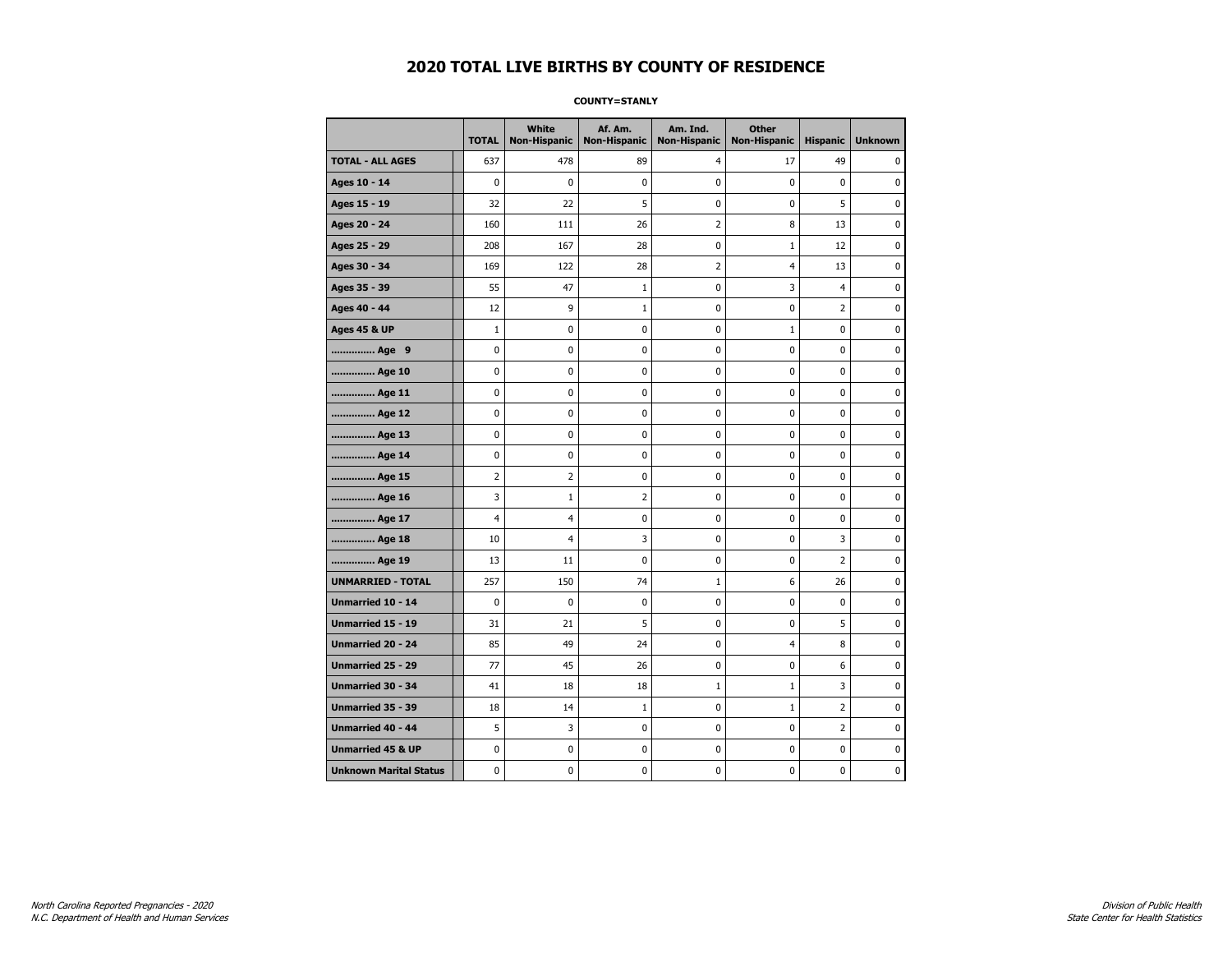#### **COUNTY=STOKES**

|                               | <b>TOTAL</b>   | <b>White</b><br>Non-Hispanic | Af. Am.<br><b>Non-Hispanic</b> | Am. Ind.<br><b>Non-Hispanic</b> | <b>Other</b><br><b>Non-Hispanic</b> | <b>Hispanic</b> | <b>Unknown</b> |
|-------------------------------|----------------|------------------------------|--------------------------------|---------------------------------|-------------------------------------|-----------------|----------------|
| <b>TOTAL - ALL AGES</b>       | 383            | 349                          | 13                             | 1                               | 0                                   | 20              | 0              |
| Ages 10 - 14                  | $\mathbf{1}$   | $\mathbf{1}$                 | 0                              | $\pmb{0}$                       | $\mathbf 0$                         | 0               | 0              |
| Ages 15 - 19                  | 14             | 13                           | 0                              | $\mathbf 0$                     | $\mathbf 0$                         | $\mathbf 1$     | 0              |
| Ages 20 - 24                  | 98             | 89                           | 6                              | $\mathbf 0$                     | $\mathbf 0$                         | 3               | $\mathbf 0$    |
| Ages 25 - 29                  | 144            | 134                          | $\overline{4}$                 | 0                               | $\pmb{0}$                           | 6               | 0              |
| Ages 30 - 34                  | 99             | 91                           | $\overline{2}$                 | $1\,$                           | $\pmb{0}$                           | 5               | 0              |
| Ages 35 - 39                  | 25             | 20                           | $\mathbf{1}$                   | 0                               | 0                                   | $\overline{4}$  | 0              |
| Ages 40 - 44                  | 2              | $\mathbf{1}$                 | 0                              | 0                               | 0                                   | $\mathbf{1}$    | 0              |
| <b>Ages 45 &amp; UP</b>       | $\mathbf 0$    | 0                            | 0                              | 0                               | 0                                   | 0               | 0              |
| Age 9                         | 0              | 0                            | 0                              | 0                               | 0                                   | 0               | 0              |
| Age 10                        | 0              | 0                            | 0                              | $\mathbf 0$                     | $\mathbf 0$                         | $\mathbf 0$     | 0              |
| Age 11                        | 0              | 0                            | 0                              | 0                               | $\mathbf 0$                         | $\mathbf 0$     | 0              |
| Age 12                        | $\pmb{0}$      | 0                            | 0                              | 0                               | $\pmb{0}$                           | 0               | 0              |
| Age 13                        | 0              | 0                            | 0                              | 0                               | 0                                   | 0               | 0              |
| Age 14                        | $\mathbf 1$    | $\mathbf{1}$                 | 0                              | 0                               | 0                                   | $\mathbf 0$     | 0              |
| Age 15                        | 0              | 0                            | 0                              | 0                               | 0                                   | 0               | 0              |
| Age 16                        | $\overline{2}$ | 2                            | 0                              | $\mathbf 0$                     | $\mathbf 0$                         | $\mathbf 0$     | 0              |
| Age 17                        | $\mathbf{1}$   | $\mathbf{1}$                 | 0                              | 0                               | $\mathbf 0$                         | $\mathbf 0$     | 0              |
| Age 18                        | $\overline{2}$ | $\overline{2}$               | 0                              | $\mathbf 0$                     | $\mathbf 0$                         | $\mathbf 0$     | 0              |
| Age 19                        | 9              | 8                            | $\bf{0}$                       | $\pmb{0}$                       | $\pmb{0}$                           | $\mathbf 1$     | 0              |
| <b>UNMARRIED - TOTAL</b>      | 140            | 124                          | $\overline{7}$                 | $\mathbf 1$                     | $\pmb{0}$                           | 8               | 0              |
| Unmarried 10 - 14             | $\mathbf{1}$   | $1\,$                        | 0                              | 0                               | $\mathbf 0$                         | $\mathbf 0$     | 0              |
| Unmarried 15 - 19             | 12             | 12                           | 0                              | 0                               | 0                                   | 0               | 0              |
| Unmarried 20 - 24             | 59             | 52                           | $\overline{4}$                 | 0                               | $\mathbf 0$                         | 3               | 0              |
| <b>Unmarried 25 - 29</b>      | 47             | 43                           | $\overline{2}$                 | 0                               | $\mathbf 0$                         | $\overline{2}$  | 0              |
| <b>Unmarried 30 - 34</b>      | 15             | 13                           | $\mathbf 0$                    | $\mathbf{1}$                    | $\mathbf 0$                         | $\mathbf{1}$    | 0              |
| Unmarried 35 - 39             | 5              | 3                            | $\mathbf 1$                    | $\pmb{0}$                       | $\pmb{0}$                           | $\mathbf 1$     | $\pmb{0}$      |
| Unmarried 40 - 44             | $\mathbf 1$    | 0                            | 0                              | 0                               | 0                                   | $1\,$           | 0              |
| <b>Unmarried 45 &amp; UP</b>  | 0              | 0                            | 0                              | 0                               | 0                                   | $\mathbf 0$     | 0              |
| <b>Unknown Marital Status</b> | 0              | 0                            | 0                              | 0                               | 0                                   | 0               | 0              |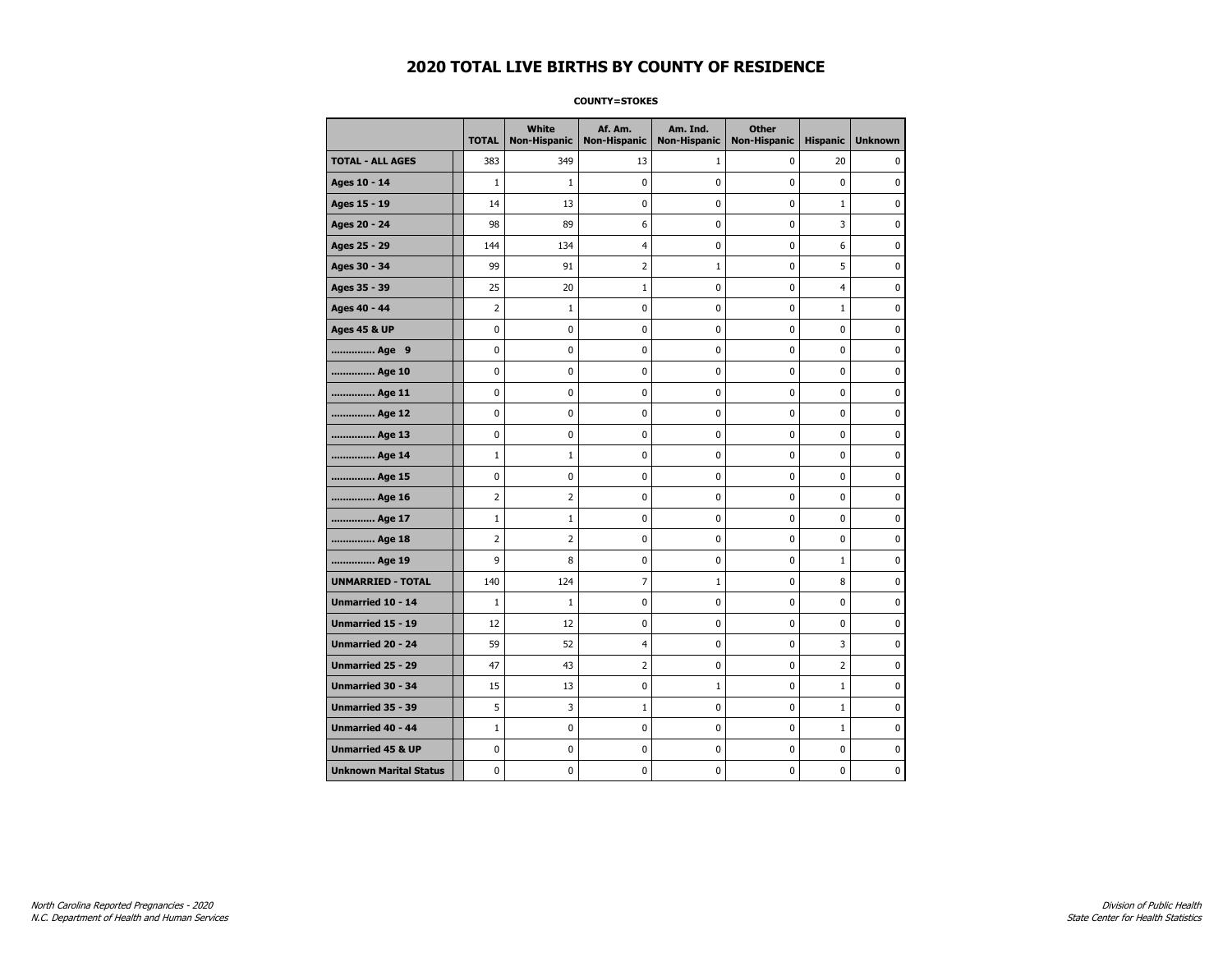#### **COUNTY=SURRY**

|                               | <b>TOTAL</b> | White<br>Non-Hispanic | Af. Am.<br><b>Non-Hispanic</b> | Am. Ind.<br><b>Non-Hispanic</b> | <b>Other</b><br><b>Non-Hispanic</b> | <b>Hispanic</b> | <b>Unknown</b> |
|-------------------------------|--------------|-----------------------|--------------------------------|---------------------------------|-------------------------------------|-----------------|----------------|
| <b>TOTAL - ALL AGES</b>       | 756          | 560                   | 25                             | 2                               | 5                                   | 164             | 0              |
| Ages 10 - 14                  | $\mathbf 0$  | 0                     | $\mathbf 0$                    | 0                               | 0                                   | $\mathbf 0$     | 0              |
| Ages 15 - 19                  | 47           | 31                    | $\mathbf 0$                    | $\mathbf 0$                     | 0                                   | 16              | $\mathbf 0$    |
| Ages 20 - 24                  | 177          | 114                   | $\overline{4}$                 | $\mathbf{1}$                    | 3                                   | 55              | 0              |
| Ages 25 - 29                  | 249          | 201                   | 8                              | 0                               | $\mathbf 1$                         | 39              | $\pmb{0}$      |
| Ages 30 - 34                  | 175          | 137                   | 9                              | 0                               | 0                                   | 29              | 0              |
| Ages 35 - 39                  | 90           | 64                    | 2                              | 1                               | 1                                   | 22              | 0              |
| Ages 40 - 44                  | 18           | 13                    | $\overline{2}$                 | 0                               | 0                                   | 3               | $\mathbf 0$    |
| <b>Ages 45 &amp; UP</b>       | 0            | 0                     | $\mathbf 0$                    | $\mathbf 0$                     | 0                                   | $\mathbf 0$     | 0              |
| Age 9                         | 0            | 0                     | 0                              | 0                               | 0                                   | 0               | 0              |
| Age 10                        | 0            | 0                     | $\mathbf 0$                    | 0                               | 0                                   | $\mathbf 0$     | 0              |
| Age 11                        | 0            | 0                     | 0                              | 0                               | 0                                   | 0               | 0              |
| Age 12                        | 0            | 0                     | 0                              | 0                               | 0                                   | 0               | 0              |
| Age 13                        | 0            | 0                     | $\mathbf 0$                    | $\mathbf 0$                     | 0                                   | 0               | $\mathbf 0$    |
| Age 14                        | $\mathbf 0$  | $\mathbf 0$           | $\mathbf 0$                    | $\mathbf 0$                     | 0                                   | $\mathbf 0$     | $\mathbf 0$    |
| Age 15                        | $\mathbf 1$  | $1\,$                 | $\mathbf 0$                    | $\pmb{0}$                       | 0                                   | $\pmb{0}$       | $\pmb{0}$      |
| Age 16                        | 2            | $1\,$                 | 0                              | 0                               | 0                                   | $\mathbf{1}$    | 0              |
| Age 17                        | 9            | 6                     | 0                              | 0                               | 0                                   | 3               | 0              |
| Age 18                        | 13           | 7                     | $\mathbf 0$                    | 0                               | 0                                   | 6               | 0              |
| Age 19                        | 22           | 16                    | $\mathbf 0$                    | $\mathbf 0$                     | 0                                   | 6               | 0              |
| <b>UNMARRIED - TOTAL</b>      | 300          | 194                   | 14                             | $\mathbf{1}$                    | 3                                   | 88              | 0              |
| Unmarried 10 - 14             | 0            | $\mathbf 0$           | 0                              | $\pmb{0}$                       | 0                                   | $\mathbf 0$     | $\bf{0}$       |
| Unmarried 15 - 19             | 38           | 22                    | 0                              | 0                               | 0                                   | 16              | 0              |
| Unmarried 20 - 24             | 100          | 61                    | 2                              | 0                               | 2                                   | 35              | 0              |
| <b>Unmarried 25 - 29</b>      | 87           | 62                    | 5                              | $\mathbf 0$                     | $1\,$                               | 19              | $\mathbf 0$    |
| <b>Unmarried 30 - 34</b>      | 49           | 31                    | 6                              | 0                               | 0                                   | 12              | $\mathbf 0$    |
| Unmarried 35 - 39             | 22           | 14                    | $\mathbf 1$                    | $\mathbf 1$                     | $\pmb{0}$                           | 6               | $\pmb{0}$      |
| Unmarried 40 - 44             | 4            | 4                     | 0                              | 0                               | 0                                   | 0               | 0              |
| <b>Unmarried 45 &amp; UP</b>  | 0            | 0                     | 0                              | 0                               | 0                                   | 0               | 0              |
| <b>Unknown Marital Status</b> | 0            | 0                     | $\pmb{0}$                      | 0                               | 0                                   | 0               | 0              |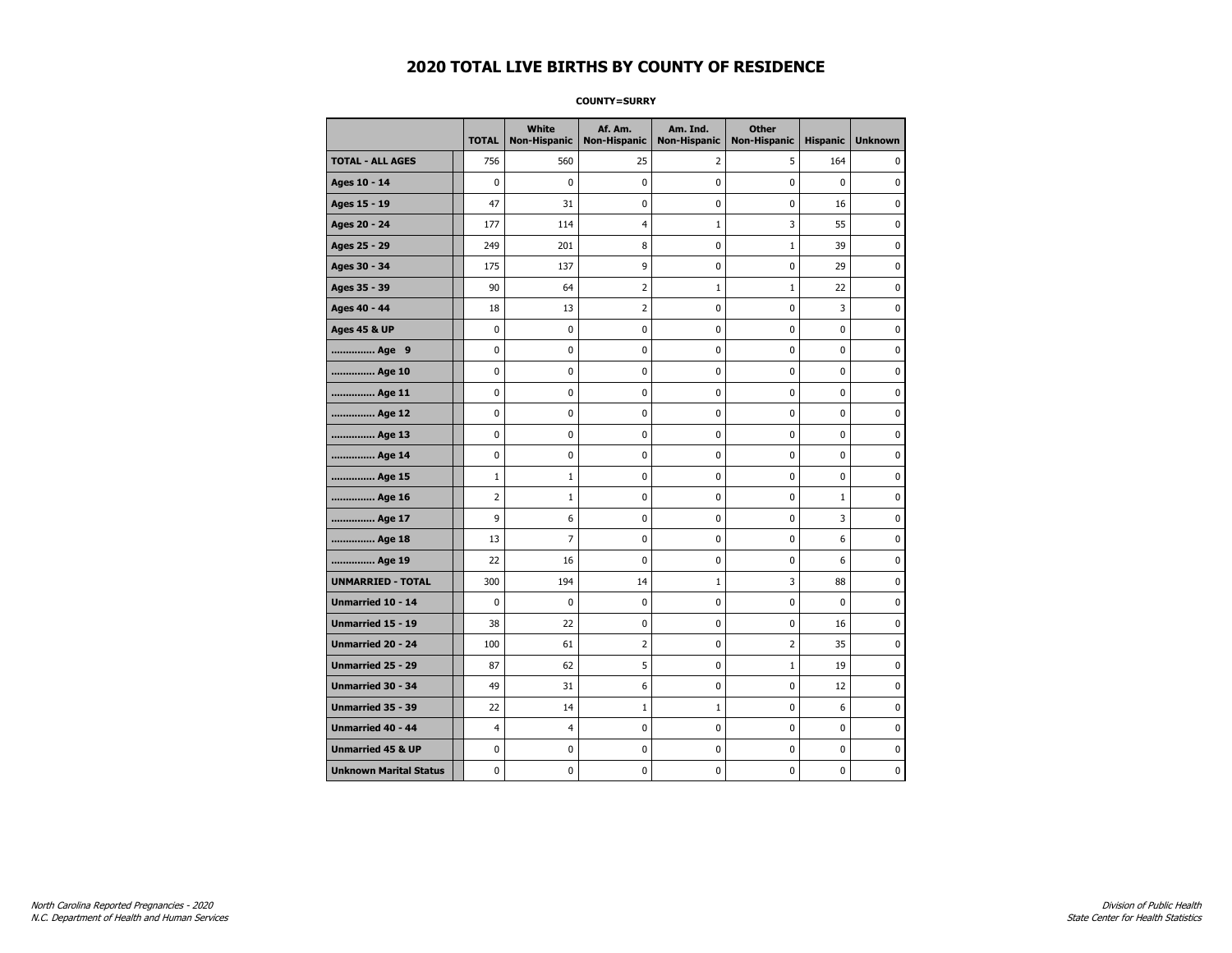#### **COUNTY=SWAIN**

|                               | <b>TOTAL</b>   | White<br>Non-Hispanic | Af. Am.<br><b>Non-Hispanic</b> | Am. Ind.<br><b>Non-Hispanic</b> | <b>Other</b><br>Non-Hispanic | <b>Hispanic</b> | <b>Unknown</b> |
|-------------------------------|----------------|-----------------------|--------------------------------|---------------------------------|------------------------------|-----------------|----------------|
| <b>TOTAL - ALL AGES</b>       | 144            | 85                    | 0                              | 53                              | $\mathbf{1}$                 | 5               | 0              |
| Ages 10 - 14                  | $\mathbf 0$    | $\mathbf 0$           | $\mathbf 0$                    | $\mathbf 0$                     | $\mathbf 0$                  | $\mathbf 0$     | 0              |
| Ages 15 - 19                  | 10             | $\overline{7}$        | $\mathbf 0$                    | $\overline{2}$                  | $\mathbf 0$                  | $\mathbf{1}$    | 0              |
| Ages 20 - 24                  | 52             | 29                    | $\pmb{0}$                      | 21                              | $\pmb{0}$                    | $\overline{2}$  | 0              |
| Ages 25 - 29                  | 39             | 27                    | $\pmb{0}$                      | 10                              | $\pmb{0}$                    | $\overline{2}$  | 0              |
| Ages 30 - 34                  | 29             | 15                    | 0                              | 13                              | $\mathbf{1}$                 | 0               | 0              |
| Ages 35 - 39                  | 10             | 4                     | 0                              | 6                               | $\mathbf 0$                  | $\mathbf 0$     | 0              |
| Ages 40 - 44                  | $\overline{4}$ | 3                     | $\mathbf 0$                    | $\mathbf{1}$                    | $\mathbf 0$                  | $\mathbf 0$     | 0              |
| <b>Ages 45 &amp; UP</b>       | $\mathbf 0$    | 0                     | $\mathbf 0$                    | $\mathbf 0$                     | $\mathbf 0$                  | $\mathbf 0$     | 0              |
| Age 9                         | $\pmb{0}$      | 0                     | $\pmb{0}$                      | 0                               | 0                            | 0               | 0              |
| Age 10                        | $\mathbf 0$    | 0                     | $\mathbf 0$                    | 0                               | $\mathbf 0$                  | $\mathbf 0$     | 0              |
| Age 11                        | 0              | 0                     | 0                              | 0                               | 0                            | 0               | 0              |
| Age 12                        | $\mathbf 0$    | 0                     | $\pmb{0}$                      | 0                               | 0                            | 0               | 0              |
| Age 13                        | $\mathbf 0$    | 0                     | $\mathbf 0$                    | $\mathbf 0$                     | $\mathbf 0$                  | $\mathbf 0$     | 0              |
| Age 14                        | $\mathbf 0$    | $\mathbf 0$           | $\mathbf 0$                    | $\mathbf 0$                     | $\mathbf 0$                  | $\mathbf 0$     | 0              |
| Age 15                        | $\pmb{0}$      | 0                     | $\pmb{0}$                      | $\pmb{0}$                       | $\pmb{0}$                    | $\pmb{0}$       | 0              |
| Age 16                        | 0              | 0                     | $\pmb{0}$                      | 0                               | 0                            | 0               | 0              |
| Age 17                        | $\overline{2}$ | $\overline{2}$        | 0                              | 0                               | $\mathbf 0$                  | $\mathbf 0$     | 0              |
| Age 18                        | 5              | 3                     | $\mathbf 0$                    | $\mathbf{1}$                    | 0                            | $\mathbf{1}$    | 0              |
| Age 19                        | 3              | $\overline{2}$        | $\mathbf 0$                    | $\mathbf{1}$                    | $\mathbf 0$                  | $\mathbf 0$     | 0              |
| <b>UNMARRIED - TOTAL</b>      | 85             | 42                    | $\mathbf 0$                    | 39                              | $\mathbf 0$                  | $\overline{4}$  | 0              |
| Unmarried 10 - 14             | $\mathbf 0$    | 0                     | $\pmb{0}$                      | $\pmb{0}$                       | $\mathbf 0$                  | $\mathbf 0$     | 0              |
| Unmarried 15 - 19             | 10             | 7                     | 0                              | 2                               | 0                            | $\mathbf{1}$    | 0              |
| <b>Unmarried 20 - 24</b>      | 39             | 22                    | 0                              | 15                              | 0                            | 2               | 0              |
| <b>Unmarried 25 - 29</b>      | 17             | $\overline{7}$        | $\mathbf 0$                    | 9                               | $\mathbf 0$                  | $\mathbf 1$     | 0              |
| <b>Unmarried 30 - 34</b>      | 14             | 5                     | $\mathbf 0$                    | 9                               | 0                            | 0               | 0              |
| Unmarried 35 - 39             | $\overline{4}$ | $1\,$                 | $\pmb{0}$                      | 3                               | $\pmb{0}$                    | $\pmb{0}$       | 0              |
| <b>Unmarried 40 - 44</b>      | $1\,$          | 0                     | $\pmb{0}$                      | $\mathbf{1}$                    | $\pmb{0}$                    | 0               | 0              |
| <b>Unmarried 45 &amp; UP</b>  | $\mathbf 0$    | 0                     | 0                              | 0                               | $\mathbf 0$                  | $\mathbf 0$     | 0              |
| <b>Unknown Marital Status</b> | $\mathbf 0$    | 0                     | $\pmb{0}$                      | 0                               | $\mathbf 0$                  | 0               | 0              |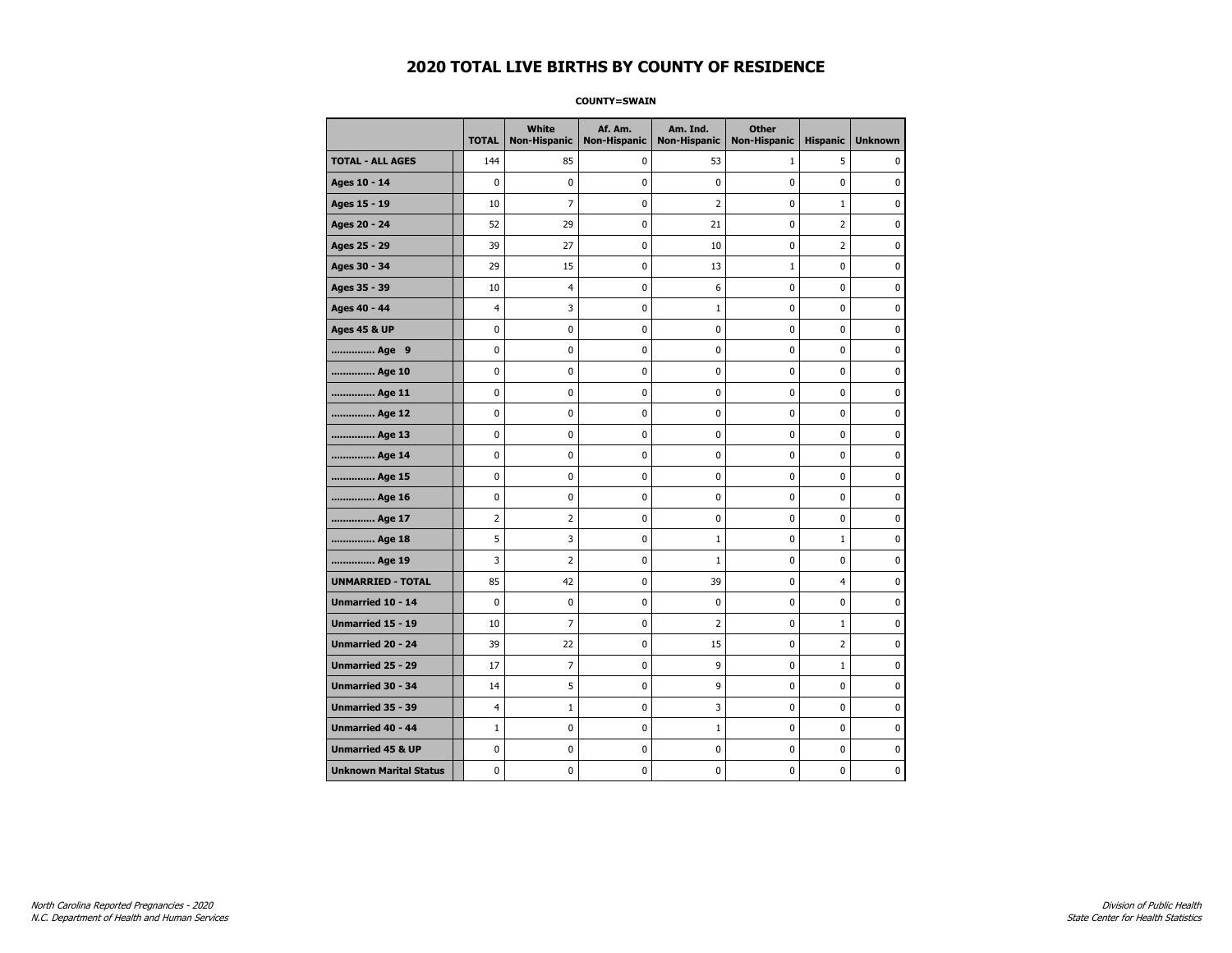#### **COUNTY=TRANSYLVANIA**

|                               | <b>TOTAL</b>   | <b>White</b> | Af. Am.<br>Non-Hispanic   Non-Hispanic | Am. Ind.<br><b>Non-Hispanic</b> | <b>Other</b><br><b>Non-Hispanic</b> | <b>Hispanic</b> | <b>Unknown</b> |
|-------------------------------|----------------|--------------|----------------------------------------|---------------------------------|-------------------------------------|-----------------|----------------|
| <b>TOTAL - ALL AGES</b>       | 226            | 196          | 12                                     | 0                               | 1                                   | 17              | 0              |
| Ages 10 - 14                  | 0              | $\mathbf 0$  | 0                                      | 0                               | 0                                   | 0               | $\mathbf 0$    |
| Ages 15 - 19                  | $\overline{7}$ | 6            | 0                                      | $\mathbf 0$                     | 0                                   | $\mathbf{1}$    | 0              |
| Ages 20 - 24                  | 45             | 40           | 3                                      | $\mathbf 0$                     | 0                                   | $\overline{2}$  | $\mathbf 0$    |
| Ages 25 - 29                  | 73             | 62           | $\overline{7}$                         | 0                               | $\pmb{0}$                           | 4               | 0              |
| Ages 30 - 34                  | 65             | 58           | $\mathbf{1}$                           | 0                               | 0                                   | 6               | 0              |
| Ages 35 - 39                  | 28             | 23           | 1                                      | 0                               | 0                                   | 4               | 0              |
| Ages 40 - 44                  | $\overline{7}$ | 6            | 0                                      | $\mathbf 0$                     | $\mathbf{1}$                        | $\mathbf 0$     | 0              |
| <b>Ages 45 &amp; UP</b>       | $\mathbf{1}$   | $\mathbf 1$  | 0                                      | $\pmb{0}$                       | $\mathbf 0$                         | $\mathbf 0$     | 0              |
| Age 9                         | 0              | 0            | 0                                      | 0                               | 0                                   | 0               | 0              |
| Age 10                        | 0              | $\mathbf 0$  | $\mathbf 0$                            | $\pmb{0}$                       | 0                                   | 0               | $\mathbf 0$    |
| Age 11                        | 0              | 0            | 0                                      | 0                               | 0                                   | 0               | 0              |
| Age 12                        | 0              | 0            | 0                                      | 0                               | 0                                   | 0               | 0              |
| Age 13                        | 0              | $\mathbf 0$  | 0                                      | 0                               | 0                                   | $\mathbf 0$     | 0              |
| Age 14                        | 0              | 0            | 0                                      | 0                               | 0                                   | $\mathbf 0$     | $\mathbf 0$    |
| Age 15                        | 0              | 0            | 0                                      | 0                               | 0                                   | 0               | 0              |
| Age 16                        | 0              | 0            | 0                                      | $\pmb{0}$                       | $\pmb{0}$                           | $\pmb{0}$       | 0              |
| Age 17                        | $\mathbf{1}$   | $\mathbf{1}$ | 0                                      | 0                               | 0                                   | 0               | 0              |
| Age 18                        | 0              | 0            | 0                                      | $\mathbf 0$                     | 0                                   | $\mathbf 0$     | 0              |
| Age 19                        | 6              | 5            | 0                                      | $\pmb{0}$                       | $\pmb{0}$                           | $\mathbf{1}$    | 0              |
| <b>UNMARRIED - TOTAL</b>      | 90             | 72           | 11                                     | 0                               | 0                                   | $\overline{7}$  | 0              |
| Unmarried 10 - 14             | 0              | $\bf{0}$     | $\bf{0}$                               | $\pmb{0}$                       | 0                                   | 0               | $\bf{0}$       |
| Unmarried 15 - 19             | 6              | 5            | 0                                      | 0                               | 0                                   | $\mathbf{1}$    | 0              |
| <b>Unmarried 20 - 24</b>      | 33             | 28           | 3                                      | 0                               | 0                                   | 2               | 0              |
| Unmarried 25 - 29             | 32             | 23           | 6                                      | 0                               | 0                                   | 3               | 0              |
| <b>Unmarried 30 - 34</b>      | 12             | 11           | 1                                      | 0                               | 0                                   | $\mathbf 0$     | $\mathbf 0$    |
| <b>Unmarried 35 - 39</b>      | 5              | 3            | $1\,$                                  | 0                               | $\mathbf 0$                         | $\mathbf{1}$    | $\mathbf 0$    |
| <b>Unmarried 40 - 44</b>      | $\mathbf{1}$   | $\mathbf 1$  | 0                                      | 0                               | 0                                   | 0               | 0              |
| <b>Unmarried 45 &amp; UP</b>  | $\mathbf{1}$   | $\mathbf 1$  | 0                                      | 0                               | 0                                   | 0               | 0              |
| <b>Unknown Marital Status</b> | 0              | 0            | 0                                      | 0                               | 0                                   | 0               | 0              |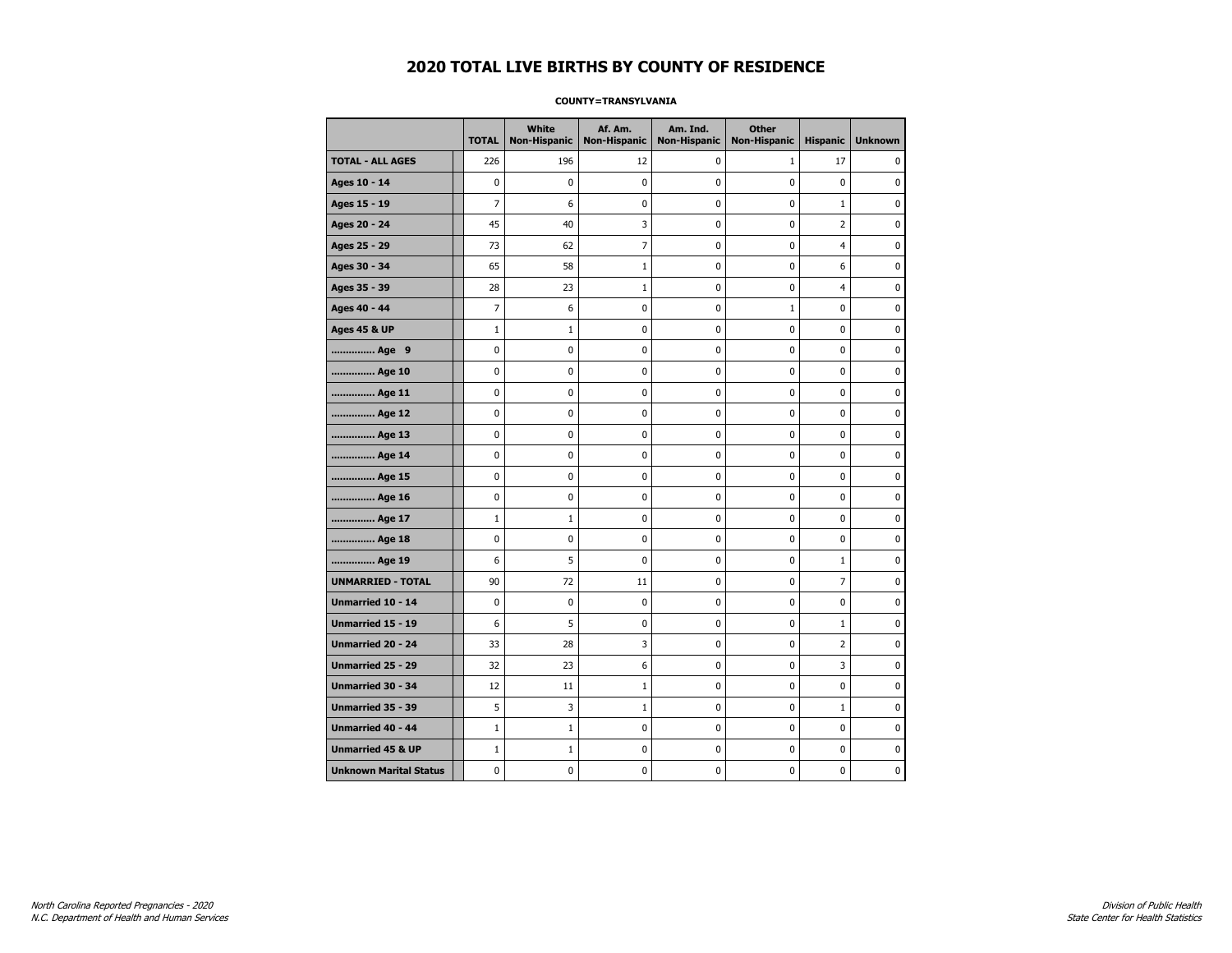#### **COUNTY=TYRRELL**

|                               | <b>TOTAL</b>   | White<br><b>Non-Hispanic</b> | Af. Am.<br><b>Non-Hispanic</b> | Am. Ind.<br><b>Non-Hispanic</b> | <b>Other</b><br><b>Non-Hispanic</b> | <b>Hispanic</b> | <b>Unknown</b> |
|-------------------------------|----------------|------------------------------|--------------------------------|---------------------------------|-------------------------------------|-----------------|----------------|
| <b>TOTAL - ALL AGES</b>       | 33             | 18                           | 10                             | 0                               | 0                                   | 5               | 0              |
| Ages 10 - 14                  | $\mathbf 0$    | 0                            | $\pmb{0}$                      | 0                               | $\mathbf 0$                         | 0               | 0              |
| Ages 15 - 19                  | $\overline{4}$ | $\mathbf{1}$                 | 3                              | $\mathbf 0$                     | $\mathbf 0$                         | $\mathbf 0$     | 0              |
| Ages 20 - 24                  | 8              | 4                            | $\overline{2}$                 | 0                               | 0                                   | $\overline{2}$  | 0              |
| Ages 25 - 29                  | 10             | $\overline{7}$               | 3                              | 0                               | $\mathbf 0$                         | $\mathbf 0$     | 0              |
| Ages 30 - 34                  | 6              | $\overline{2}$               | $\mathbf{1}$                   | $\mathbf 0$                     | $\mathbf 0$                         | 3               | 0              |
| Ages 35 - 39                  | $\overline{4}$ | 3                            | $\mathbf{1}$                   | $\pmb{0}$                       | $\mathbf 0$                         | $\pmb{0}$       | 0              |
| Ages 40 - 44                  | $1\,$          | $\mathbf{1}$                 | $\pmb{0}$                      | 0                               | 0                                   | 0               | 0              |
| <b>Ages 45 &amp; UP</b>       | 0              | 0                            | 0                              | 0                               | 0                                   | 0               | 0              |
| Age 9                         | $\mathbf 0$    | 0                            | 0                              | 0                               | $\mathbf 0$                         | 0               | 0              |
| Age 10                        | $\mathbf 0$    | 0                            | $\mathbf 0$                    | $\mathbf 0$                     | $\mathbf 0$                         | $\mathbf 0$     | 0              |
| Age 11                        | 0              | 0                            | 0                              | 0                               | 0                                   | 0               | 0              |
| Age 12                        | $\mathbf 0$    | 0                            | $\mathbf 0$                    | 0                               | 0                                   | $\mathbf 0$     | 0              |
| Age 13                        | $\mathbf 0$    | $\mathbf 0$                  | $\mathbf 0$                    | $\mathbf 0$                     | $\mathbf 0$                         | $\mathbf 0$     | 0              |
| Age 14                        | $\mathbf 0$    | $\mathbf 0$                  | $\mathbf 0$                    | $\mathbf 0$                     | $\mathbf 0$                         | $\mathbf 0$     | 0              |
| Age 15                        | $\pmb{0}$      | 0                            | $\pmb{0}$                      | $\pmb{0}$                       | $\pmb{0}$                           | $\pmb{0}$       | 0              |
| Age 16                        | $\pmb{0}$      | 0                            | $\pmb{0}$                      | $\pmb{0}$                       | $\pmb{0}$                           | 0               | 0              |
| Age 17                        | $\mathbf 0$    | 0                            | $\pmb{0}$                      | 0                               | $\mathbf 0$                         | $\mathbf 0$     | 0              |
| Age 18                        | $\mathbf{1}$   | 0                            | $\mathbf{1}$                   | 0                               | 0                                   | 0               | 0              |
| Age 19                        | 3              | $\mathbf 1$                  | $\overline{2}$                 | 0                               | 0                                   | 0               | 0              |
| <b>UNMARRIED - TOTAL</b>      | 12             | 3                            | 7                              | 0                               | 0                                   | $\overline{2}$  | 0              |
| Unmarried 10 - 14             | $\mathbf 0$    | 0                            | $\mathbf 0$                    | $\mathbf 0$                     | $\mathbf 0$                         | $\mathbf 0$     | 0              |
| Unmarried 15 - 19             | $\overline{4}$ | $\mathbf{1}$                 | 3                              | 0                               | 0                                   | $\mathbf 0$     | 0              |
| <b>Unmarried 20 - 24</b>      | $\overline{4}$ | $\overline{2}$               | $\overline{2}$                 | 0                               | $\mathbf 0$                         | $\mathbf 0$     | 0              |
| Unmarried 25 - 29             | $1\,$          | $\bf{0}$                     | $\mathbf{1}$                   | $\pmb{0}$                       | $\pmb{0}$                           | $\pmb{0}$       | 0              |
| Unmarried 30 - 34             | 3              | 0                            | $\mathbf{1}$                   | $\pmb{0}$                       | $\pmb{0}$                           | $\overline{2}$  | 0              |
| Unmarried 35 - 39             | 0              | 0                            | $\pmb{0}$                      | 0                               | 0                                   | 0               | 0              |
| Unmarried 40 - 44             | 0              | 0                            | 0                              | 0                               | 0                                   | 0               | 0              |
| <b>Unmarried 45 &amp; UP</b>  | $\mathbf 0$    | 0                            | 0                              | 0                               | 0                                   | $\mathbf 0$     | 0              |
| <b>Unknown Marital Status</b> | $\mathbf 0$    | 0                            | $\pmb{0}$                      | 0                               | $\mathbf 0$                         | 0               | 0              |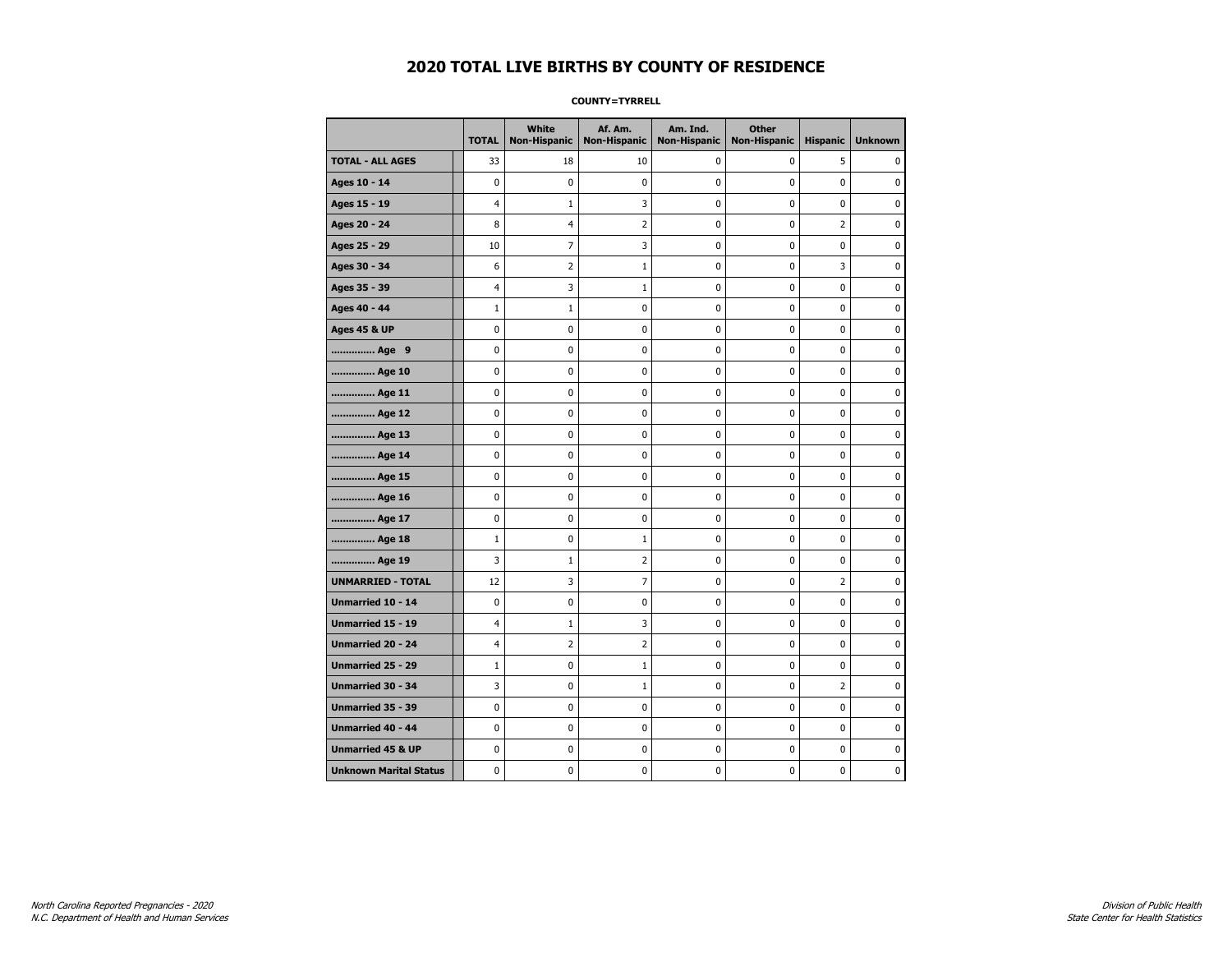**COUNTY=UNION** 

|                               | <b>TOTAL</b>   | White<br><b>Non-Hispanic</b> | Af. Am.<br><b>Non-Hispanic</b> | Am. Ind.<br><b>Non-Hispanic</b> | <b>Other</b><br><b>Non-Hispanic</b> | <b>Hispanic</b> | <b>Unknown</b> |
|-------------------------------|----------------|------------------------------|--------------------------------|---------------------------------|-------------------------------------|-----------------|----------------|
| <b>TOTAL - ALL AGES</b>       | 2,331          | 1,508                        | 287                            | 6                               | 85                                  | 445             | 0              |
| Ages 10 - 14                  | $\mathbf{1}$   | $\mathbf 0$                  | 0                              | 0                               | 0                                   | $\mathbf{1}$    | $\mathbf 0$    |
| Ages 15 - 19                  | 85             | 35                           | 18                             | 0                               | 3                                   | 29              | $\mathbf 0$    |
| Ages 20 - 24                  | 338            | 173                          | 58                             | $\mathbf 1$                     | $\overline{4}$                      | 102             | 0              |
| Ages 25 - 29                  | 678            | 464                          | 81                             | $\overline{2}$                  | 13                                  | 118             | 0              |
| Ages 30 - 34                  | 719            | 519                          | 71                             | 0                               | 26                                  | 103             | $\mathbf 0$    |
| Ages 35 - 39                  | 414            | 265                          | 47                             | 3                               | 29                                  | 70              | $\mathbf 0$    |
| Ages 40 - 44                  | 88             | 47                           | 11                             | 0                               | 9                                   | 21              | 0              |
| <b>Ages 45 &amp; UP</b>       | 8              | 5                            | $\mathbf{1}$                   | 0                               | $\mathbf{1}$                        | $\mathbf{1}$    | $\mathbf 0$    |
| Age 9                         | 0              | 0                            | 0                              | 0                               | 0                                   | 0               | 0              |
| Age 10                        | 0              | $\mathbf 0$                  | 0                              | 0                               | 0                                   | 0               | $\mathbf 0$    |
| Age 11                        | 0              | 0                            | 0                              | 0                               | 0                                   | 0               | $\pmb{0}$      |
| Age 12                        | 0              | 0                            | 0                              | 0                               | 0                                   | 0               | 0              |
| Age 13                        | 0              | 0                            | 0                              | 0                               | 0                                   | 0               | 0              |
| Age 14                        | $\mathbf{1}$   | 0                            | 0                              | 0                               | 0                                   | $\mathbf{1}$    | $\mathbf 0$    |
| Age 15                        | $\overline{2}$ | 0                            | $\mathbf{1}$                   | 0                               | 0                                   | $\mathbf{1}$    | $\pmb{0}$      |
| Age 16                        | 8              | 2                            | 2                              | 0                               | 0                                   | $\overline{4}$  | 0              |
| Age 17                        | 9              | 4                            | 1                              | 0                               | 0                                   | 4               | 0              |
| Age 18                        | 23             | 9                            | 9                              | 0                               | 0                                   | 5               | $\mathbf 0$    |
| Age 19                        | 43             | 20                           | 5                              | 0                               | 3                                   | 15              | $\pmb{0}$      |
| <b>UNMARRIED - TOTAL</b>      | 714            | 314                          | 184                            | 3                               | 14                                  | 199             | $\pmb{0}$      |
| Unmarried 10 - 14             | $\mathbf{1}$   | 0                            | 0                              | 0                               | 0                                   | $\mathbf{1}$    | 0              |
| Unmarried 15 - 19             | 77             | 30                           | 17                             | 0                               | 3                                   | 27              | $\mathbf 0$    |
| Unmarried 20 - 24             | 217            | 101                          | 53                             | $\mathbf{1}$                    | 4                                   | 58              | $\pmb{0}$      |
| Unmarried 25 - 29             | 207            | 102                          | 56                             | $\mathbf 1$                     | 3                                   | 45              | 0              |
| <b>Unmarried 30 - 34</b>      | 126            | 52                           | 35                             | 0                               | 2                                   | 37              | 0              |
| Unmarried 35 - 39             | 65             | 23                           | 16                             | $\mathbf{1}$                    | $1\,$                               | 24              | $\mathbf 0$    |
| <b>Unmarried 40 - 44</b>      | 20             | 6                            | 6                              | 0                               | $\mathbf{1}$                        | $\overline{7}$  | $\mathbf 0$    |
| <b>Unmarried 45 &amp; UP</b>  | $1\,$          | 0                            | 1                              | 0                               | 0                                   | 0               | 0              |
| <b>Unknown Marital Status</b> | $\overline{2}$ | $\mathbf{1}$                 | 0                              | 0                               | $1\,$                               | 0               | 0              |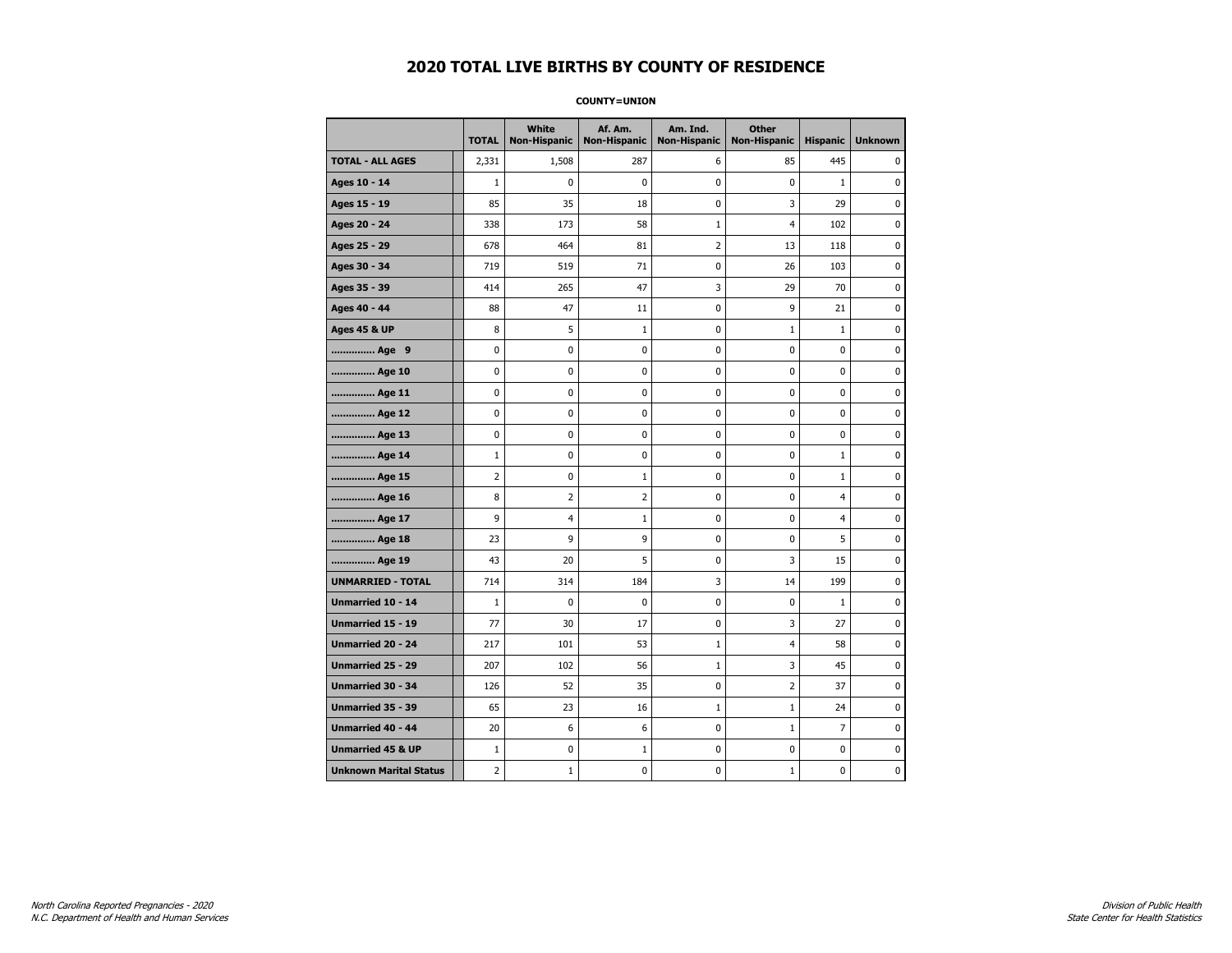#### **COUNTY=VANCE**

|                               | <b>TOTAL</b> | White<br>Non-Hispanic | Af. Am.<br><b>Non-Hispanic</b> | Am. Ind.<br><b>Non-Hispanic</b> | <b>Other</b><br><b>Non-Hispanic</b> | <b>Hispanic</b> | <b>Unknown</b> |
|-------------------------------|--------------|-----------------------|--------------------------------|---------------------------------|-------------------------------------|-----------------|----------------|
| <b>TOTAL - ALL AGES</b>       | 535          | 137                   | 320                            | 3                               | 5                                   | 70              | 0              |
| Ages 10 - 14                  | $\mathbf 0$  | 0                     | 0                              | $\mathbf 0$                     | $\mathbf 0$                         | $\mathbf 0$     | 0              |
| Ages 15 - 19                  | 54           | 9                     | 29                             | $\mathbf{1}$                    | 0                                   | 15              | $\pmb{0}$      |
| Ages 20 - 24                  | 148          | 38                    | 92                             | $\overline{2}$                  | $\mathbf{1}$                        | 15              | 0              |
| Ages 25 - 29                  | 150          | 46                    | 84                             | 0                               | $\mathbf{1}$                        | 19              | 0              |
| Ages 30 - 34                  | 135          | 28                    | 91                             | 0                               | $\overline{2}$                      | 14              | 0              |
| Ages 35 - 39                  | 34           | 10                    | 18                             | $\mathbf 0$                     | $\mathbf{1}$                        | 5               | $\mathbf 0$    |
| Ages 40 - 44                  | 13           | 5                     | 6                              | 0                               | 0                                   | 2               | 0              |
| <b>Ages 45 &amp; UP</b>       | $\mathbf 1$  | $1\,$                 | 0                              | $\pmb{0}$                       | 0                                   | 0               | 0              |
| Age 9                         | 0            | 0                     | 0                              | 0                               | 0                                   | 0               | 0              |
| Age 10                        | $\mathbf 0$  | 0                     | 0                              | $\mathbf 0$                     | 0                                   | 0               | 0              |
| Age 11                        | $\mathbf 0$  | 0                     | 0                              | $\mathbf 0$                     | 0                                   | 0               | 0              |
| Age 12                        | $\pmb{0}$    | 0                     | 0                              | 0                               | 0                                   | 0               | 0              |
| Age 13                        | 0            | 0                     | 0                              | 0                               | 0                                   | 0               | 0              |
| Age 14                        | 0            | 0                     | 0                              | 0                               | 0                                   | 0               | 0              |
| Age 15                        | 3            | 1                     | 0                              | 0                               | $\mathbf 0$                         | 2               | 0              |
| Age 16                        | 5            | 0                     | 4                              | $\mathbf 0$                     | 0                                   | $\mathbf{1}$    | 0              |
| Age 17                        | 12           | $\overline{4}$        | 5                              | 0                               | 0                                   | 3               | $\bf{0}$       |
| Age 18                        | 11           | 0                     | 5                              | $\pmb{0}$                       | 0                                   | 6               | 0              |
| Age 19                        | 23           | $\overline{4}$        | 15                             | 1                               | 0                                   | 3               | 0              |
| <b>UNMARRIED - TOTAL</b>      | 371          | 60                    | 264                            | 3                               | 0                                   | 44              | 0              |
| Unmarried 10 - 14             | $\mathbf 0$  | 0                     | 0                              | 0                               | 0                                   | 0               | 0              |
| Unmarried 15 - 19             | 50           | 6                     | 29                             | $\mathbf 1$                     | $\pmb{0}$                           | 14              | $\pmb{0}$      |
| Unmarried 20 - 24             | 121          | 26                    | 82                             | 2                               | 0                                   | 11              | 0              |
| Unmarried 25 - 29             | 95           | 15                    | 72                             | 0                               | 0                                   | 8               | 0              |
| <b>Unmarried 30 - 34</b>      | 81           | 8                     | 66                             | $\pmb{0}$                       | $\pmb{0}$                           | $\overline{7}$  | 0              |
| <b>Unmarried 35 - 39</b>      | 15           | $\overline{2}$        | 11                             | 0                               | $\mathbf 0$                         | $\overline{2}$  | 0              |
| <b>Unmarried 40 - 44</b>      | 9            | 3                     | 4                              | 0                               | 0                                   | 2               | $\bf{0}$       |
| <b>Unmarried 45 &amp; UP</b>  | 0            | 0                     | 0                              | 0                               | 0                                   | 0               | 0              |
| <b>Unknown Marital Status</b> | $\mathbf{1}$ | 0                     | 1                              | 0                               | 0                                   | 0               | 0              |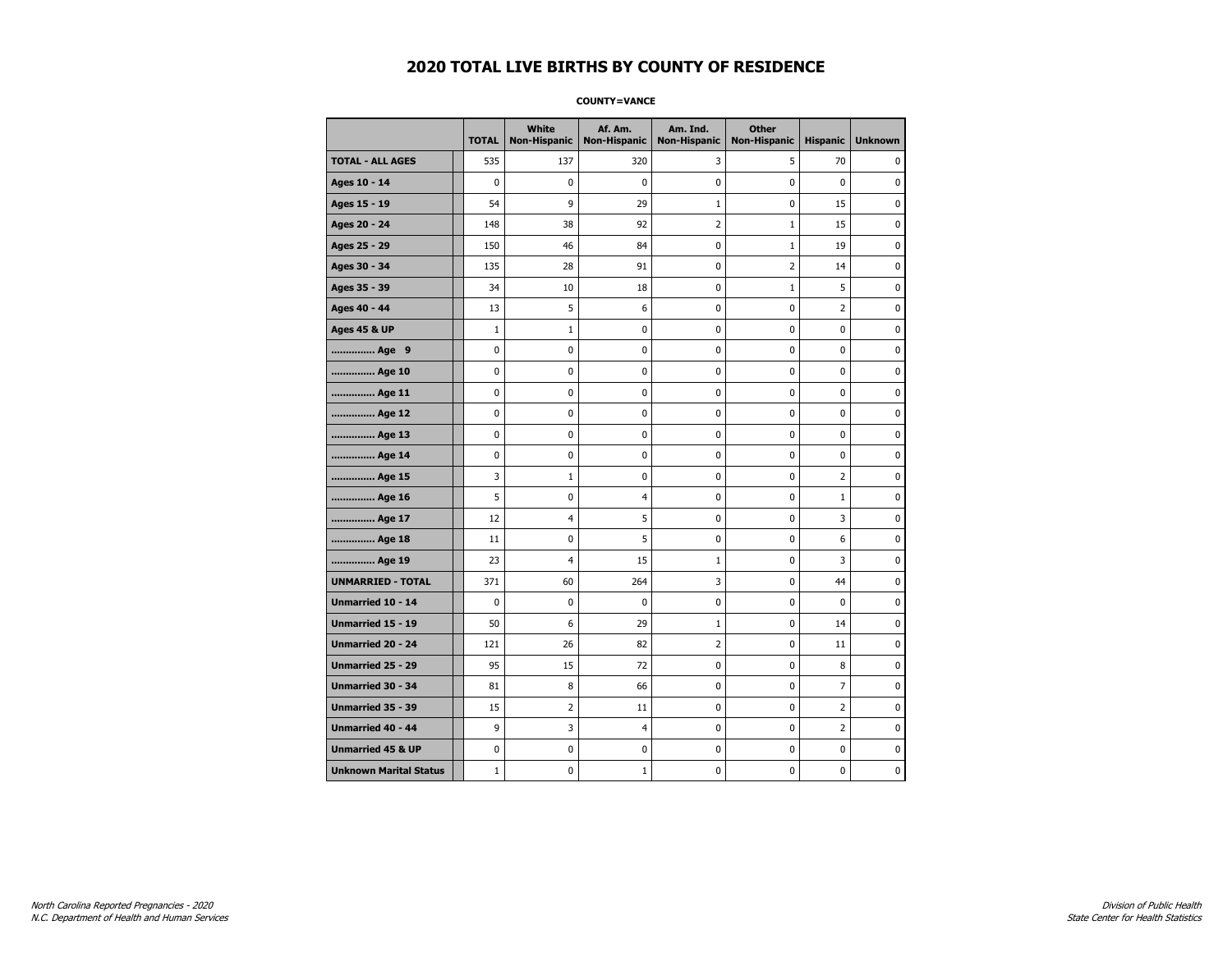#### **COUNTY=WAKE**

|                               | <b>TOTAL</b>   | <b>White</b><br><b>Non-Hispanic</b> | Af. Am.<br><b>Non-Hispanic</b> | Am. Ind.<br><b>Non-Hispanic</b> | <b>Other</b><br>Non-Hispanic | <b>Hispanic</b> | <b>Unknown</b> |
|-------------------------------|----------------|-------------------------------------|--------------------------------|---------------------------------|------------------------------|-----------------|----------------|
| <b>TOTAL - ALL AGES</b>       | 12,552         | 6,298                               | 2,756                          | 32                              | 1,302                        | 2,164           | 0              |
| Ages 10 - 14                  | $\overline{4}$ | $\mathbf 0$                         | 1                              | $\pmb{0}$                       | $\mathbf 0$                  | 3               | 0              |
| Ages 15 - 19                  | 391            | 50                                  | 157                            | $1\,$                           | $\overline{2}$               | 181             | 0              |
| Ages 20 - 24                  | 1,412          | 360                                 | 578                            | 5                               | 36                           | 433             | $\mathbf 0$    |
| Ages 25 - 29                  | 3,056          | 1,420                               | 772                            | 11                              | 281                          | 572             | $\pmb{0}$      |
| Ages 30 - 34                  | 4,676          | 2,820                               | 737                            | 9                               | 597                          | 513             | 0              |
| Ages 35 - 39                  | 2,449          | 1,375                               | 389                            | 6                               | 325                          | 354             | 0              |
| Ages 40 - 44                  | 530            | 259                                 | 110                            | 0                               | 58                           | 103             | 0              |
| <b>Ages 45 &amp; UP</b>       | 34             | 14                                  | 12                             | 0                               | 3                            | 5               | 0              |
| Age 9                         | 0              | 0                                   | 0                              | 0                               | $\mathbf 0$                  | 0               | 0              |
| Age 10                        | 0              | 0                                   | 0                              | $\mathbf 0$                     | $\mathbf 0$                  | $\mathbf 0$     | 0              |
| Age 11                        | 0              | 0                                   | 0                              | $\mathbf 0$                     | $\mathbf 0$                  | $\mathbf 0$     | 0              |
| Age 12                        | $\pmb{0}$      | 0                                   | 0                              | 0                               | 0                            | 0               | 0              |
| Age 13                        | $\overline{2}$ | 0                                   | 0                              | 0                               | 0                            | $\overline{2}$  | 0              |
| Age 14                        | $\overline{2}$ | 0                                   | 1                              | 0                               | 0                            | $\mathbf{1}$    | 0              |
| Age 15                        | 9              | 0                                   | 6                              | 0                               | 0                            | 3               | 0              |
| Age 16                        | 39             | 3                                   | 13                             | $\mathbf 0$                     | $\mathbf 0$                  | 23              | 0              |
| Age 17                        | 57             | 3                                   | 24                             | $\mathbf 0$                     | $\mathbf{1}$                 | 29              | $\mathbf 0$    |
| Age 18                        | 117            | 9                                   | 48                             | $\mathbf 0$                     | $\mathbf{1}$                 | 59              | 0              |
| Age 19                        | 169            | 35                                  | 66                             | $\mathbf 1$                     | $\mathbf 0$                  | 67              | $\pmb{0}$      |
| <b>UNMARRIED - TOTAL</b>      | 3,681          | 776                                 | 1,734                          | 17                              | 52                           | 1,102           | 0              |
| Unmarried 10 - 14             | $\overline{4}$ | 0                                   | $\mathbf{1}$                   | $\mathbf 0$                     | $\mathbf 0$                  | 3               | 0              |
| Unmarried 15 - 19             | 370            | 45                                  | 157                            | $\mathbf{1}$                    | 2                            | 165             | 0              |
| <b>Unmarried 20 - 24</b>      | 1,005          | 179                                 | 509                            | $\overline{4}$                  | 9                            | 304             | 0              |
| <b>Unmarried 25 - 29</b>      | 1,061          | 224                                 | 528                            | 9                               | 14                           | 286             | 0              |
| <b>Unmarried 30 - 34</b>      | 748            | 199                                 | 350                            | $\mathbf{1}$                    | 10                           | 188             | 0              |
| Unmarried 35 - 39             | 372            | 94                                  | 150                            | $\overline{2}$                  | 12                           | 114             | $\pmb{0}$      |
| Unmarried 40 - 44             | 116            | 33                                  | 38                             | 0                               | 4                            | 41              | 0              |
| <b>Unmarried 45 &amp; UP</b>  | 5              | 2                                   | 1                              | 0                               | $\mathbf{1}$                 | $\mathbf{1}$    | 0              |
| <b>Unknown Marital Status</b> | 5              | 3                                   | 2                              | 0                               | 0                            | 0               | 0              |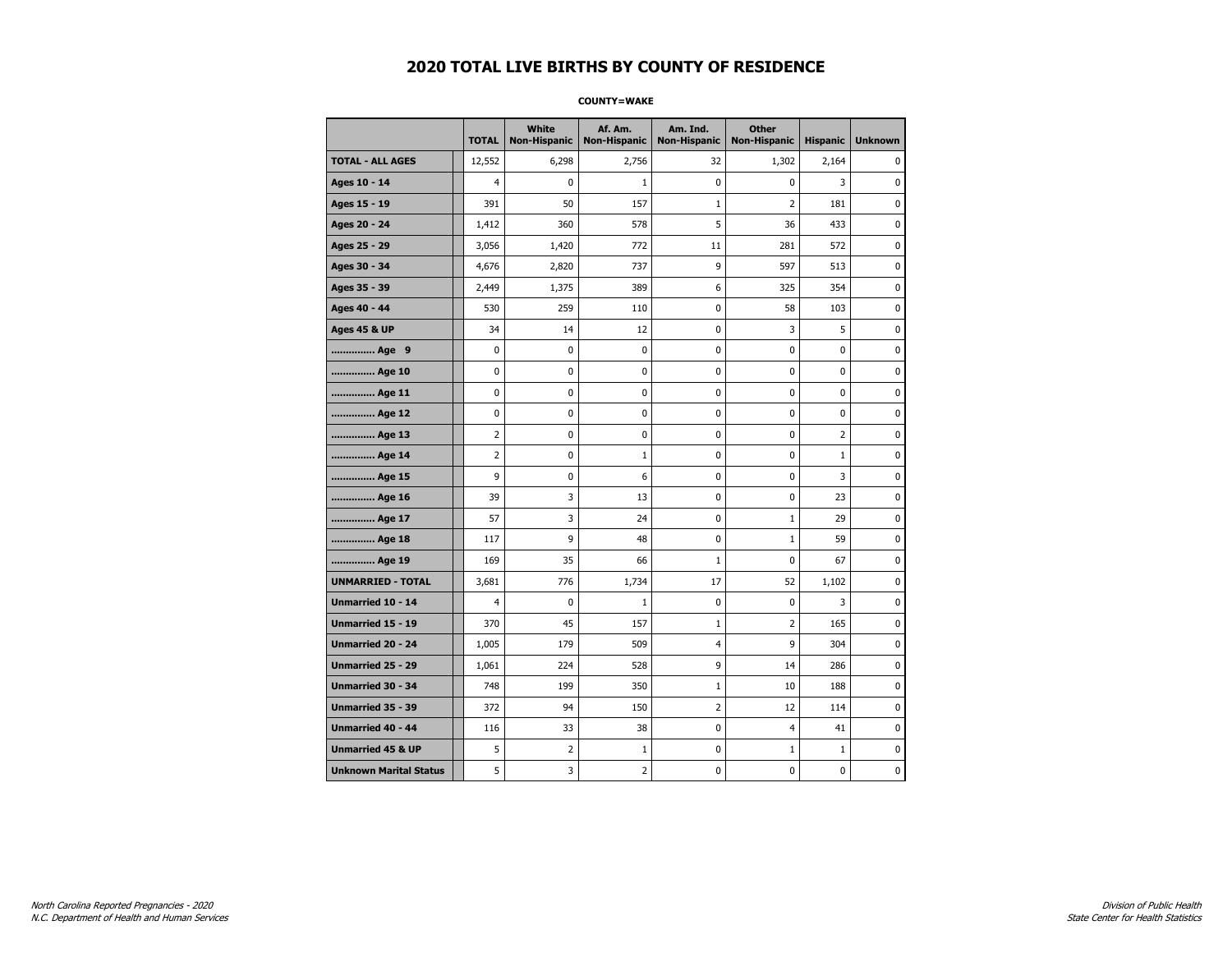#### **COUNTY=WARREN**

|                               | <b>TOTAL</b>   | White<br><b>Non-Hispanic</b> | Af. Am.<br><b>Non-Hispanic</b> | Am. Ind.<br><b>Non-Hispanic</b> | <b>Other</b><br><b>Non-Hispanic</b> | <b>Hispanic</b> | <b>Unknown</b> |
|-------------------------------|----------------|------------------------------|--------------------------------|---------------------------------|-------------------------------------|-----------------|----------------|
| <b>TOTAL - ALL AGES</b>       | 178            | 64                           | 93                             | 10                              | $\mathbf{1}$                        | 10              | 0              |
| Ages 10 - 14                  | $\mathbf{1}$   | 0                            | 1                              | 0                               | $\mathbf 0$                         | $\mathbf 0$     | 0              |
| Ages 15 - 19                  | 10             | $\overline{2}$               | 4                              | 1                               | $\mathbf 0$                         | 3               | $\mathbf 0$    |
| Ages 20 - 24                  | 43             | 11                           | 25                             | 3                               | $\mathbf 1$                         | 3               | 0              |
| Ages 25 - 29                  | 58             | 24                           | 30                             | 2                               | 0                                   | 2               | 0              |
| Ages 30 - 34                  | 43             | 17                           | 22                             | 3                               | 0                                   | $\mathbf{1}$    | 0              |
| Ages 35 - 39                  | 18             | 7                            | 9                              | $\mathbf{1}$                    | 0                                   | $\mathbf{1}$    | 0              |
| Ages 40 - 44                  | 5              | 3                            | 2                              | $\pmb{0}$                       | 0                                   | $\mathbf 0$     | 0              |
| <b>Ages 45 &amp; UP</b>       | $\mathbf 0$    | 0                            | 0                              | $\mathbf 0$                     | $\mathbf 0$                         | 0               | 0              |
| Age 9                         | $\mathbf 0$    | 0                            | 0                              | 0                               | 0                                   | 0               | 0              |
| Age 10                        | $\mathbf 0$    | 0                            | 0                              | 0                               | 0                                   | 0               | 0              |
| Age 11                        | $\mathbf 0$    | 0                            | 0                              | 0                               | 0                                   | $\mathbf 0$     | 0              |
| Age 12                        | $\mathbf 0$    | 0                            | 0                              | 0                               | 0                                   | 0               | 0              |
| Age 13                        | 0              | 0                            | 0                              | $\mathbf 0$                     | $\mathbf 0$                         | 0               | $\mathbf 0$    |
| Age 14                        | $\mathbf{1}$   | 0                            | $\mathbf{1}$                   | 0                               | 0                                   | $\mathbf 0$     | 0              |
| Age 15                        | $\pmb{0}$      | 0                            | 0                              | 0                               | $\pmb{0}$                           | 0               | 0              |
| Age 16                        | 1              | $\mathbf{1}$                 | 0                              | 0                               | 0                                   | 0               | 0              |
| Age 17                        | $\mathbf{1}$   | 0                            | 1                              | 0                               | 0                                   | 0               | 0              |
| Age 18                        | $\mathbf{1}$   | 0                            | 0                              | 0                               | 0                                   | $\mathbf{1}$    | 0              |
| Age 19                        | $\overline{7}$ | $\mathbf{1}$                 | 3                              | $\mathbf{1}$                    | $\mathbf 0$                         | $\overline{2}$  | 0              |
| <b>UNMARRIED - TOTAL</b>      | 127            | 31                           | 80                             | 10                              | 0                                   | 6               | 0              |
| Unmarried 10 - 14             | $1\,$          | 0                            | $\mathbf{1}$                   | 0                               | $\pmb{0}$                           | 0               | $\pmb{0}$      |
| Unmarried 15 - 19             | 10             | $\overline{2}$               | 4                              | $\mathbf 1$                     | 0                                   | 3               | 0              |
| Unmarried 20 - 24             | 38             | 10                           | 24                             | 3                               | 0                                   | $\mathbf{1}$    | 0              |
| Unmarried 25 - 29             | 41             | 12                           | 27                             | $\overline{2}$                  | 0                                   | 0               | 0              |
| <b>Unmarried 30 - 34</b>      | 25             | 3                            | 18                             | 3                               | $\mathbf 0$                         | $\mathbf{1}$    | 0              |
| Unmarried 35 - 39             | 10             | $\overline{\mathcal{A}}$     | 4                              | 1                               | 0                                   | $\mathbf{1}$    | 0              |
| <b>Unmarried 40 - 44</b>      | $\overline{2}$ | 0                            | 2                              | 0                               | 0                                   | 0               | 0              |
| <b>Unmarried 45 &amp; UP</b>  | 0              | 0                            | 0                              | 0                               | 0                                   | 0               | 0              |
| <b>Unknown Marital Status</b> | 0              | 0                            | 0                              | 0                               | 0                                   | 0               | 0              |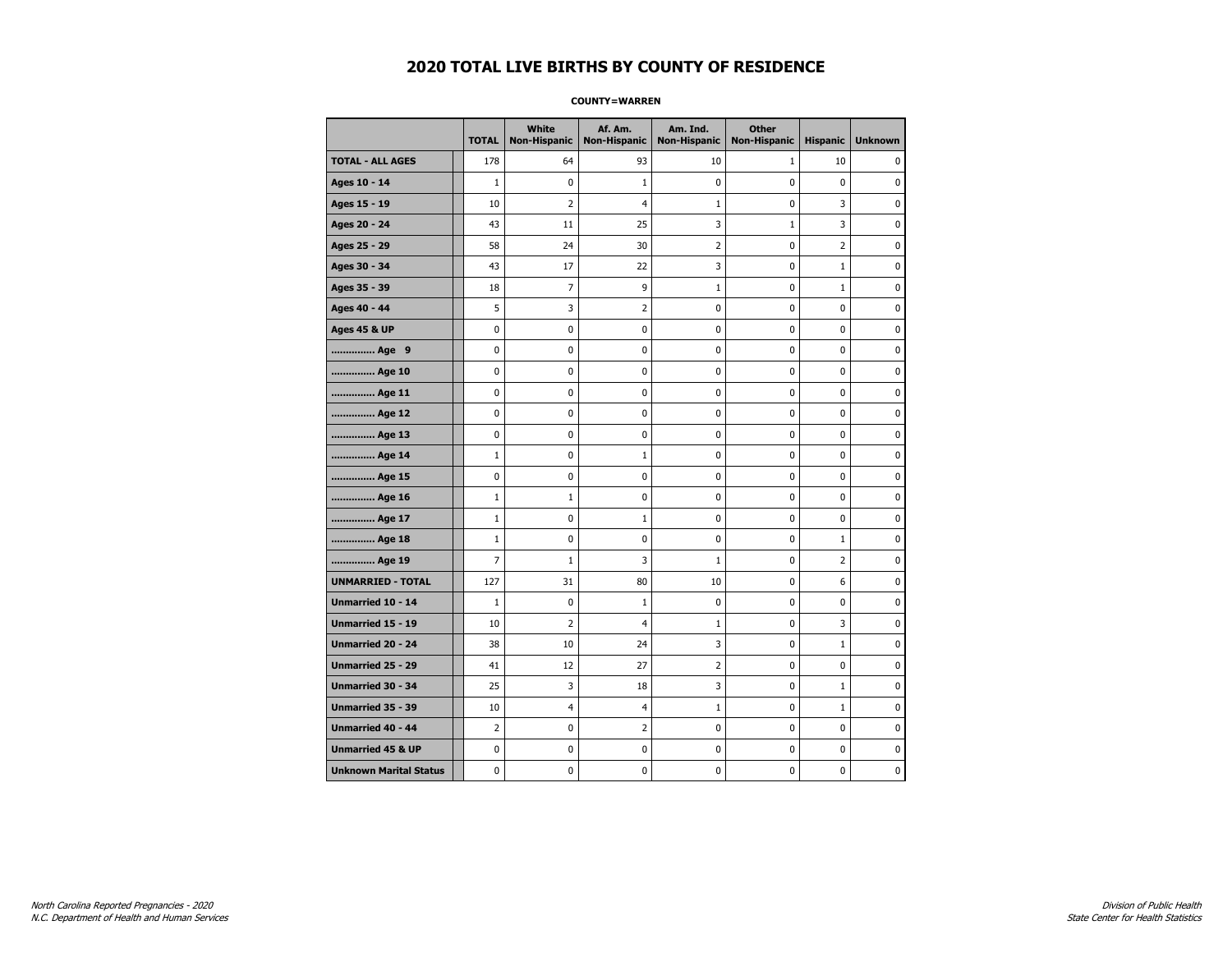#### **COUNTY=WASHINGTON**

|                               | <b>TOTAL</b>   | <b>White</b><br>Non-Hispanic | Af. Am.<br><b>Non-Hispanic</b> | Am. Ind.<br><b>Non-Hispanic</b> | <b>Other</b><br><b>Non-Hispanic</b> | <b>Hispanic</b> | <b>Unknown</b> |
|-------------------------------|----------------|------------------------------|--------------------------------|---------------------------------|-------------------------------------|-----------------|----------------|
| <b>TOTAL - ALL AGES</b>       | 117            | 36                           | 72                             | 0                               | 0                                   | 9               | 0              |
| Ages 10 - 14                  | $\mathbf 0$    | $\mathbf 0$                  | $\mathbf 0$                    | $\mathbf 0$                     | 0                                   | 0               | $\mathbf 0$    |
| Ages 15 - 19                  | 13             | $\overline{2}$               | 10                             | 0                               | 0                                   | $\mathbf 1$     | $\pmb{0}$      |
| Ages 20 - 24                  | 35             | 12                           | 20                             | $\pmb{0}$                       | 0                                   | 3               | 0              |
| Ages 25 - 29                  | 42             | 13                           | 26                             | 0                               | 0                                   | 3               | 0              |
| Ages 30 - 34                  | 18             | 6                            | 10                             | 0                               | 0                                   | $\overline{2}$  | 0              |
| Ages 35 - 39                  | $\overline{7}$ | $\overline{2}$               | 5                              | 0                               | 0                                   | 0               | $\mathbf 0$    |
| Ages 40 - 44                  | $\overline{2}$ | $\mathbf{1}$                 | $\mathbf 1$                    | 0                               | 0                                   | 0               | 0              |
| <b>Ages 45 &amp; UP</b>       | $\pmb{0}$      | 0                            | 0                              | 0                               | 0                                   | 0               | 0              |
| Age 9                         | 0              | 0                            | 0                              | 0                               | 0                                   | 0               | 0              |
| Age 10                        | $\mathbf 0$    | 0                            | 0                              | 0                               | 0                                   | 0               | $\mathbf 0$    |
| Age 11                        | 0              | 0                            | $\mathbf 0$                    | $\mathbf 0$                     | 0                                   | 0               | $\mathbf 0$    |
| Age 12                        | $\pmb{0}$      | 0                            | 0                              | 0                               | 0                                   | 0               | 0              |
| Age 13                        | 0              | 0                            | 0                              | 0                               | 0                                   | 0               | 0              |
| Age 14                        | 0              | 0                            | 0                              | 0                               | 0                                   | 0               | 0              |
| Age 15                        | $\mathbf 0$    | 0                            | $\mathbf 0$                    | 0                               | 0                                   | 0               | 0              |
| Age 16                        | $\overline{2}$ | 0                            | 1                              | 0                               | 0                                   | $\mathbf 1$     | $\mathbf 0$    |
| Age 17                        | 3              | 0                            | 3                              | 0                               | 0                                   | 0               | 0              |
| Age 18                        | 6              | $\mathbf{1}$                 | 5                              | 0                               | 0                                   | 0               | 0              |
| Age 19                        | $\overline{2}$ | $\mathbf{1}$                 | 1                              | 0                               | 0                                   | 0               | 0              |
| <b>UNMARRIED - TOTAL</b>      | 77             | 10                           | 60                             | 0                               | 0                                   | 7               | 0              |
| <b>Unmarried 10 - 14</b>      | $\mathbf 0$    | $\mathbf 0$                  | 0                              | 0                               | 0                                   | 0               | $\mathbf 0$    |
| Unmarried 15 - 19             | 13             | $\overline{2}$               | 10                             | $\pmb{0}$                       | 0                                   | $\mathbf 1$     | 0              |
| Unmarried 20 - 24             | 27             | 6                            | 19                             | 0                               | 0                                   | 2               | 0              |
| <b>Unmarried 25 - 29</b>      | 23             | $1\,$                        | 20                             | 0                               | 0                                   | $\overline{2}$  | 0              |
| Unmarried 30 - 34             | 12             | $\mathbf{1}$                 | 9                              | $\pmb{0}$                       | 0                                   | $\overline{2}$  | $\mathbf 0$    |
| <b>Unmarried 35 - 39</b>      | $\overline{2}$ | $\mathbf 0$                  | $\overline{2}$                 | 0                               | 0                                   | 0               | 0              |
| <b>Unmarried 40 - 44</b>      | 0              | $\pmb{0}$                    | $\bf{0}$                       | 0                               | 0                                   | 0               | $\pmb{0}$      |
| <b>Unmarried 45 &amp; UP</b>  | 0              | 0                            | 0                              | 0                               | 0                                   | 0               | 0              |
| <b>Unknown Marital Status</b> | $\mathbf 0$    | 0                            | 0                              | 0                               | 0                                   | 0               | 0              |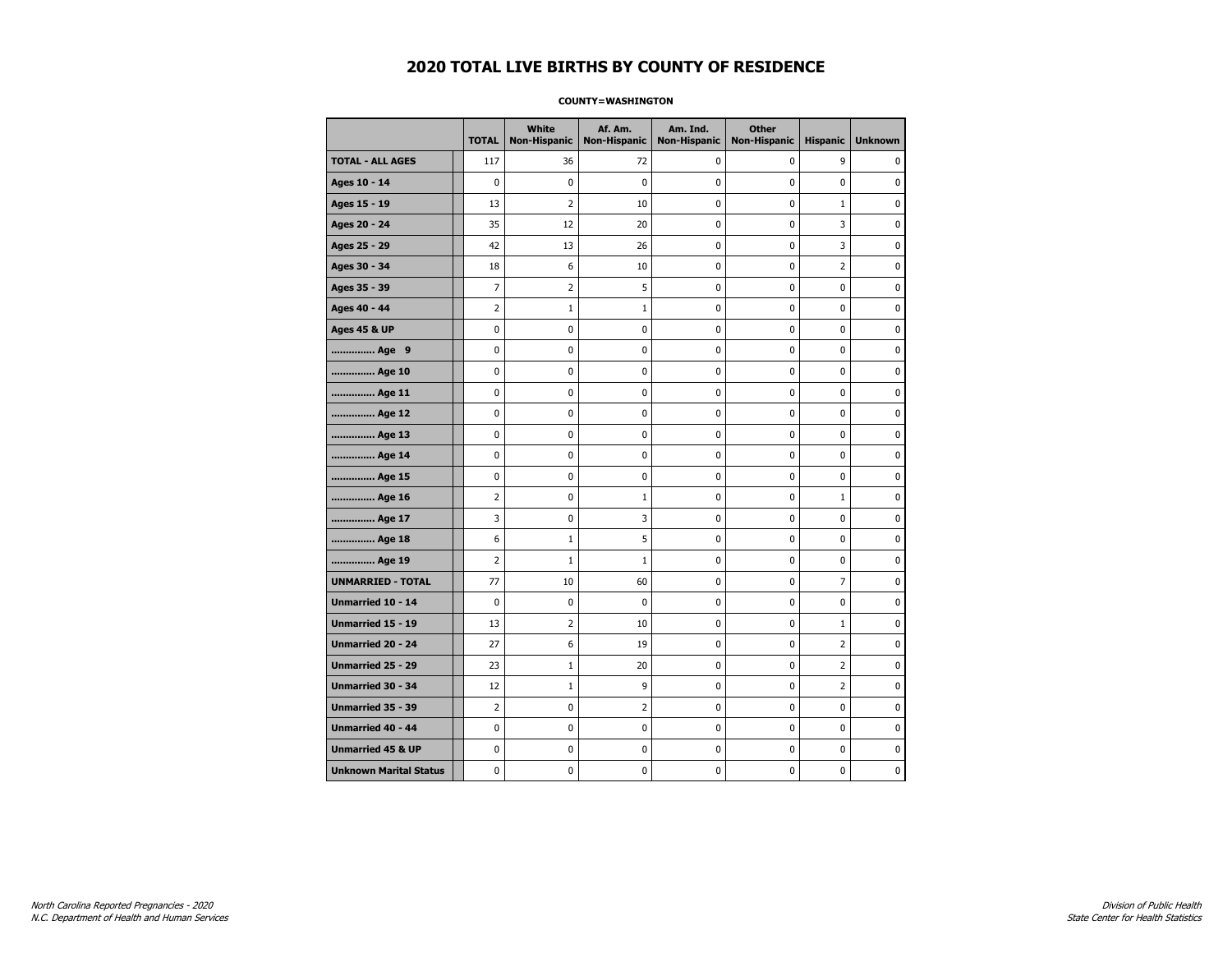#### **COUNTY=WATAUGA**

|                               | <b>TOTAL</b>   | White<br>Non-Hispanic | Af. Am.<br><b>Non-Hispanic</b> | Am. Ind.<br><b>Non-Hispanic</b> | <b>Other</b><br>Non-Hispanic | <b>Hispanic</b> | <b>Unknown</b> |
|-------------------------------|----------------|-----------------------|--------------------------------|---------------------------------|------------------------------|-----------------|----------------|
| <b>TOTAL - ALL AGES</b>       | 301            | 264                   | 5                              | 0                               | 7                            | 25              | 0              |
| Ages 10 - 14                  | $\mathbf 0$    | $\mathbf 0$           | $\pmb{0}$                      | 0                               | $\mathbf 0$                  | $\mathbf 0$     | 0              |
| Ages 15 - 19                  | 9              | 8                     | $\mathbf 0$                    | $\mathbf 0$                     | $\mathbf 0$                  | $\mathbf 1$     | 0              |
| Ages 20 - 24                  | 43             | 35                    | $\mathbf{1}$                   | $\mathbf 0$                     | $\mathbf{1}$                 | 6               | 0              |
| Ages 25 - 29                  | 81             | 72                    | 3                              | $\pmb{0}$                       | $\pmb{0}$                    | 6               | 0              |
| Ages 30 - 34                  | 93             | 82                    | $\mathbf{1}$                   | $\pmb{0}$                       | $\overline{2}$               | 8               | 0              |
| Ages 35 - 39                  | 58             | 51                    | $\mathbf 0$                    | 0                               | 3                            | $\overline{4}$  | 0              |
| Ages 40 - 44                  | 17             | 16                    | $\pmb{0}$                      | 0                               | $\mathbf{1}$                 | 0               | 0              |
| <b>Ages 45 &amp; UP</b>       | 0              | 0                     | 0                              | 0                               | 0                            | 0               | 0              |
| Age 9                         | $\mathbf 0$    | 0                     | $\pmb{0}$                      | 0                               | $\mathbf 0$                  | 0               | 0              |
| Age 10                        | $\mathbf 0$    | 0                     | $\mathbf 0$                    | $\mathbf 0$                     | $\mathbf 0$                  | $\mathbf 0$     | 0              |
| Age 11                        | $\mathbf 0$    | 0                     | $\mathbf 0$                    | $\mathbf 0$                     | $\mathbf 0$                  | $\mathbf 0$     | 0              |
| Age 12                        | $\pmb{0}$      | 0                     | $\pmb{0}$                      | 0                               | 0                            | 0               | 0              |
| Age 13                        | 0              | 0                     | $\pmb{0}$                      | 0                               | 0                            | 0               | 0              |
| Age 14                        | $\mathbf 0$    | 0                     | $\mathbf 0$                    | 0                               | $\mathbf 0$                  | $\mathbf 0$     | 0              |
| Age 15                        | 0              | 0                     | 0                              | 0                               | 0                            | 0               | 0              |
| Age 16                        | $\mathbf 0$    | 0                     | $\mathbf 0$                    | $\mathbf 0$                     | $\mathbf 0$                  | $\mathbf 0$     | 0              |
| Age 17                        | $\mathbf{1}$   | $\mathbf{1}$          | $\mathbf 0$                    | 0                               | $\mathbf 0$                  | $\mathbf 0$     | 0              |
| Age 18                        | $\overline{4}$ | 3                     | $\mathbf 0$                    | $\mathbf 0$                     | $\mathbf 0$                  | $\mathbf{1}$    | 0              |
| Age 19                        | 4              | 4                     | $\pmb{0}$                      | $\pmb{0}$                       | $\pmb{0}$                    | $\pmb{0}$       | 0              |
| <b>UNMARRIED - TOTAL</b>      | 60             | 50                    | $\mathbf{1}$                   | $\pmb{0}$                       | $\pmb{0}$                    | 9               | 0              |
| Unmarried 10 - 14             | $\mathbf 0$    | 0                     | $\mathbf 0$                    | 0                               | $\mathbf 0$                  | $\mathbf 0$     | 0              |
| Unmarried 15 - 19             | 6              | 5                     | 0                              | 0                               | 0                            | $\mathbf 1$     | 0              |
| Unmarried 20 - 24             | 23             | 18                    | 1                              | 0                               | $\mathbf 0$                  | 4               | 0              |
| Unmarried 25 - 29             | 13             | 12                    | $\mathbf 0$                    | $\mathbf 0$                     | $\mathbf 0$                  | $\mathbf 1$     | 0              |
| <b>Unmarried 30 - 34</b>      | 11             | 9                     | $\mathbf 0$                    | $\mathbf 0$                     | $\mathbf 0$                  | $\overline{2}$  | 0              |
| Unmarried 35 - 39             | 3              | $\overline{2}$        | $\pmb{0}$                      | $\pmb{0}$                       | $\pmb{0}$                    | $\mathbf 1$     | 0              |
| Unmarried 40 - 44             | $\overline{4}$ | 4                     | $\pmb{0}$                      | 0                               | 0                            | 0               | 0              |
| <b>Unmarried 45 &amp; UP</b>  | $\mathbf 0$    | 0                     | 0                              | 0                               | 0                            | 0               | 0              |
| <b>Unknown Marital Status</b> | $1\,$          | $\mathbf{1}$          | $\pmb{0}$                      | 0                               | $\mathbf 0$                  | 0               | 0              |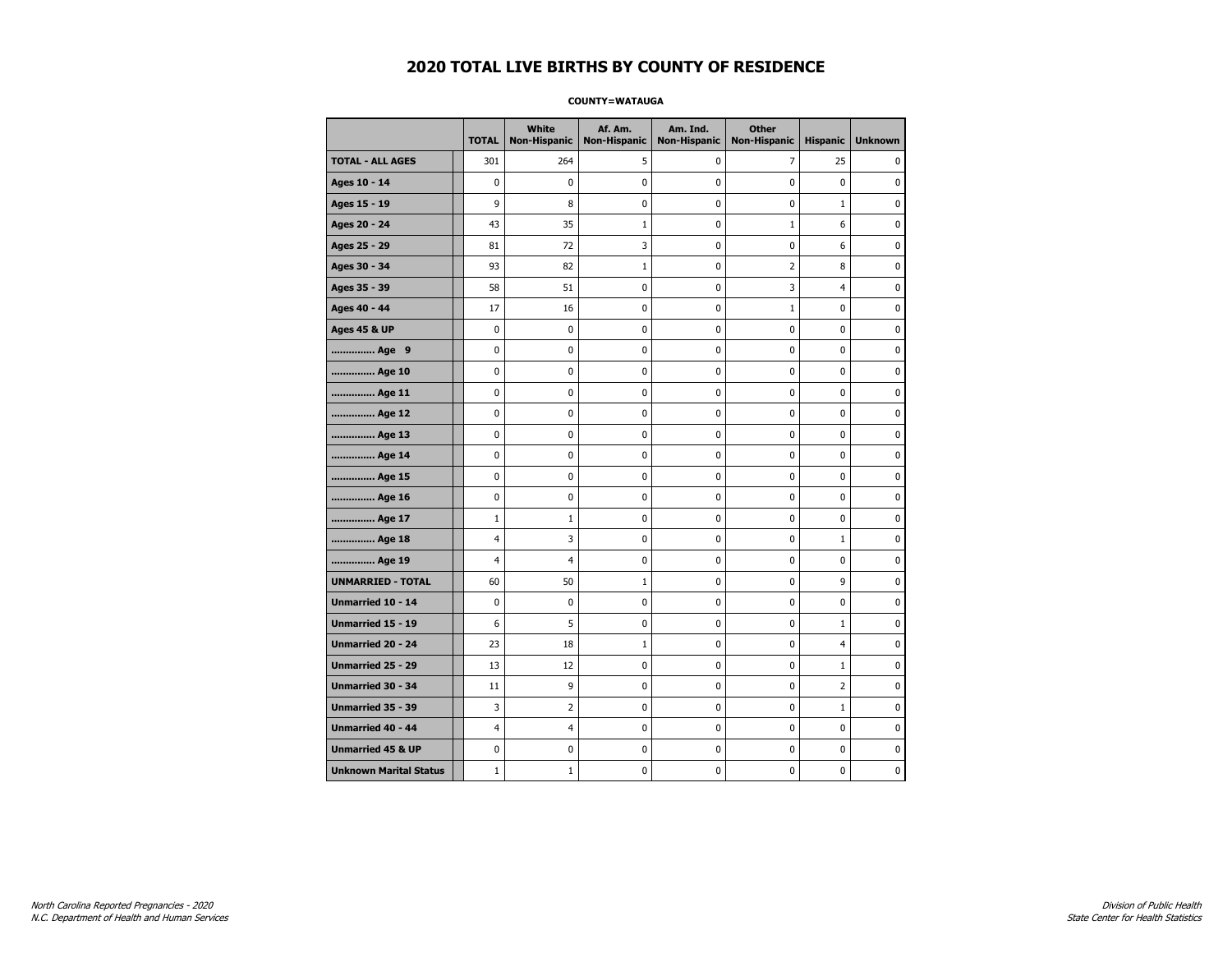#### **COUNTY=WAYNE**

|                               | <b>TOTAL</b>   | White<br><b>Non-Hispanic</b> | Af. Am.<br><b>Non-Hispanic</b> | Am. Ind.<br><b>Non-Hispanic</b> | <b>Other</b><br><b>Non-Hispanic</b> | <b>Hispanic</b> | <b>Unknown</b> |
|-------------------------------|----------------|------------------------------|--------------------------------|---------------------------------|-------------------------------------|-----------------|----------------|
| <b>TOTAL - ALL AGES</b>       | 1,543          | 701                          | 480                            | 3                               | 31                                  | 328             | 0              |
| Ages 10 - 14                  | 0              | 0                            | $\mathbf 0$                    | 0                               | 0                                   | $\mathbf 0$     | 0              |
| Ages 15 - 19                  | 114            | 28                           | 52                             | $\mathbf 0$                     | $\mathbf{1}$                        | 33              | $\mathbf 0$    |
| Ages 20 - 24                  | 387            | 159                          | 137                            | 3                               | 5                                   | 83              | $\mathbf 0$    |
| Ages 25 - 29                  | 484            | 243                          | 143                            | $\pmb{0}$                       | 11                                  | 87              | $\pmb{0}$      |
| Ages 30 - 34                  | 352            | 175                          | 96                             | 0                               | 10                                  | 71              | 0              |
| Ages 35 - 39                  | 167            | 80                           | 42                             | 0                               | 4                                   | 41              | 0              |
| Ages 40 - 44                  | 37             | 15                           | 10                             | 0                               | 0                                   | 12              | 0              |
| <b>Ages 45 &amp; UP</b>       | $\overline{2}$ | $\mathbf{1}$                 | 0                              | 0                               | 0                                   | $\mathbf 1$     | 0              |
| Age 9                         | 0              | 0                            | 0                              | 0                               | 0                                   | 0               | 0              |
| Age 10                        | 0              | 0                            | $\mathbf 0$                    | $\mathbf 0$                     | 0                                   | $\mathbf 0$     | $\mathbf 0$    |
| Age 11                        | 0              | 0                            | $\mathbf 0$                    | $\mathbf 0$                     | 0                                   | $\mathbf 0$     | 0              |
| Age 12                        | 0              | 0                            | $\pmb{0}$                      | 0                               | 0                                   | 0               | 0              |
| Age 13                        | 0              | 0                            | 0                              | 0                               | 0                                   | 0               | 0              |
| Age 14                        | 0              | 0                            | $\mathbf 0$                    | 0                               | 0                                   | $\mathbf 0$     | 0              |
| Age 15                        | $\overline{2}$ | $\mathbf{1}$                 | $\mathbf{1}$                   | 0                               | 0                                   | 0               | 0              |
| Age 16                        | 11             | 0                            | 9                              | $\mathbf 0$                     | 0                                   | 2               | 0              |
| Age 17                        | 21             | 6                            | 6                              | 0                               | $\mathbf{1}$                        | 8               | $\mathbf 0$    |
| Age 18                        | 30             | 10                           | 12                             | $\mathbf 0$                     | 0                                   | 8               | $\mathbf 0$    |
| Age 19                        | 50             | 11                           | 24                             | $\pmb{0}$                       | 0                                   | 15              | $\pmb{0}$      |
| <b>UNMARRIED - TOTAL</b>      | 759            | 203                          | 364                            | $\mathbf{1}$                    | 11                                  | 180             | $\pmb{0}$      |
| Unmarried 10 - 14             | 0              | 0                            | $\mathbf 0$                    | 0                               | 0                                   | $\mathbf 0$     | 0              |
| Unmarried 15 - 19             | 105            | 22                           | 51                             | 0                               | $\mathbf{1}$                        | 31              | 0              |
| <b>Unmarried 20 - 24</b>      | 248            | 74                           | 118                            | 1                               | 3                                   | 52              | 0              |
| <b>Unmarried 25 - 29</b>      | 207            | 57                           | 111                            | $\mathbf 0$                     | 4                                   | 35              | $\bf{0}$       |
| <b>Unmarried 30 - 34</b>      | 132            | 31                           | 60                             | $\mathbf 0$                     | $\overline{2}$                      | 39              | $\mathbf 0$    |
| Unmarried 35 - 39             | 50             | 16                           | 19                             | $\pmb{0}$                       | $\mathbf 1$                         | 14              | $\pmb{0}$      |
| Unmarried 40 - 44             | 17             | 3                            | 5                              | 0                               | 0                                   | 9               | 0              |
| <b>Unmarried 45 &amp; UP</b>  | 0              | 0                            | 0                              | 0                               | 0                                   | 0               | 0              |
| <b>Unknown Marital Status</b> | $1\,$          | $1\,$                        | $\pmb{0}$                      | 0                               | 0                                   | 0               | 0              |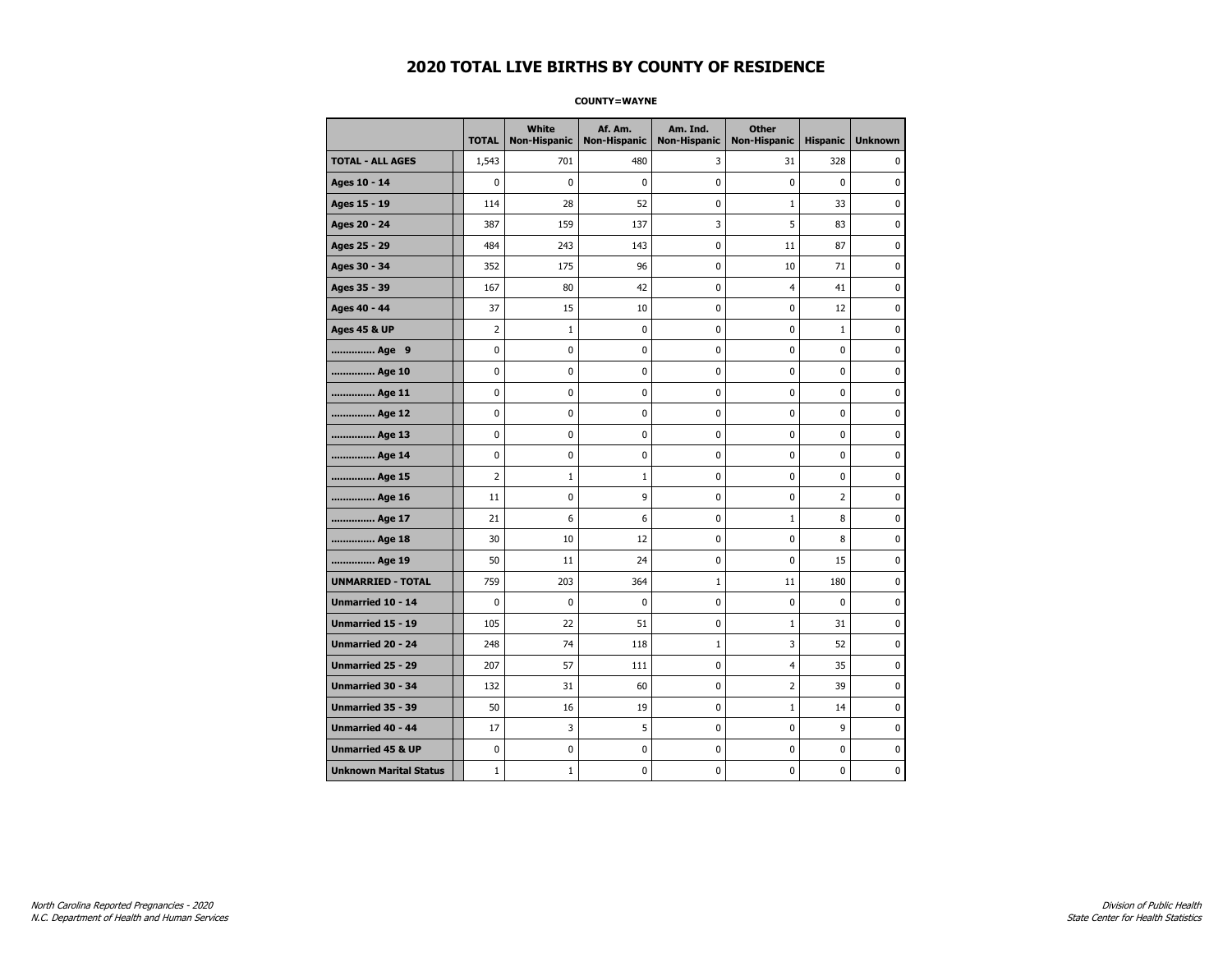#### **COUNTY=WILKES**

|                               | <b>TOTAL</b>   | <b>White</b><br>Non-Hispanic | Af. Am.<br><b>Non-Hispanic</b> | Am. Ind.<br><b>Non-Hispanic</b> | <b>Other</b><br><b>Non-Hispanic</b> | <b>Hispanic</b> | <b>Unknown</b> |
|-------------------------------|----------------|------------------------------|--------------------------------|---------------------------------|-------------------------------------|-----------------|----------------|
| <b>TOTAL - ALL AGES</b>       | 682            | 559                          | 24                             | 0                               | 9                                   | 90              | 0              |
| Ages 10 - 14                  | $\mathbf{1}$   | $1\,$                        | 0                              | 0                               | $\mathbf 0$                         | $\mathbf 0$     | 0              |
| Ages 15 - 19                  | 64             | 54                           | $\overline{2}$                 | $\mathbf 0$                     | $\mathbf 0$                         | 8               | 0              |
| Ages 20 - 24                  | 212            | 177                          | 8                              | $\mathbf 0$                     | $\mathbf{1}$                        | 26              | $\mathbf 0$    |
| Ages 25 - 29                  | 213            | 172                          | 8                              | 0                               | $\overline{2}$                      | 31              | 0              |
| Ages 30 - 34                  | 126            | 108                          | $\mathbf 1$                    | 0                               | $\overline{2}$                      | 15              | 0              |
| Ages 35 - 39                  | 58             | 41                           | 5                              | 0                               | 4                                   | 8               | 0              |
| Ages 40 - 44                  | 8              | 6                            | 0                              | 0                               | 0                                   | $\overline{2}$  | 0              |
| <b>Ages 45 &amp; UP</b>       | $\mathbf 0$    | 0                            | 0                              | 0                               | 0                                   | 0               | 0              |
| Age 9                         | 0              | 0                            | 0                              | 0                               | 0                                   | 0               | 0              |
| Age 10                        | 0              | 0                            | 0                              | $\mathbf 0$                     | $\mathbf 0$                         | $\mathbf 0$     | 0              |
| Age 11                        | 0              | 0                            | 0                              | 0                               | $\mathbf 0$                         | $\mathbf 0$     | 0              |
| Age 12                        | $\pmb{0}$      | 0                            | 0                              | 0                               | $\pmb{0}$                           | 0               | 0              |
| Age 13                        | 0              | 0                            | 0                              | 0                               | 0                                   | 0               | 0              |
| Age 14                        | $\mathbf 1$    | $\mathbf{1}$                 | 0                              | 0                               | 0                                   | $\mathbf 0$     | 0              |
| Age 15                        | 0              | 0                            | 0                              | 0                               | 0                                   | 0               | 0              |
| Age 16                        | 3              | 3                            | 0                              | 0                               | $\mathbf 0$                         | $\mathbf 0$     | 0              |
| Age 17                        | $\overline{7}$ | $\overline{7}$               | 0                              | 0                               | $\mathbf 0$                         | $\mathbf 0$     | 0              |
| Age 18                        | 18             | 15                           | 0                              | $\mathbf 0$                     | $\mathbf 0$                         | 3               | 0              |
| Age 19                        | 36             | 29                           | $\overline{2}$                 | $\pmb{0}$                       | $\pmb{0}$                           | 5               | 0              |
| <b>UNMARRIED - TOTAL</b>      | 313            | 245                          | 20                             | 0                               | 3                                   | 45              | 0              |
| Unmarried 10 - 14             | $\mathbf{1}$   | $\mathbf{1}$                 | 0                              | $\mathbf 0$                     | $\mathbf 0$                         | $\mathbf 0$     | 0              |
| Unmarried 15 - 19             | 58             | 48                           | $\overline{2}$                 | 0                               | 0                                   | 8               | 0              |
| Unmarried 20 - 24             | 133            | 106                          | 8                              | 0                               | $\mathbf{1}$                        | 18              | 0              |
| <b>Unmarried 25 - 29</b>      | 73             | 56                           | $\overline{7}$                 | $\mathbf 0$                     | $1\,$                               | 9               | 0              |
| <b>Unmarried 30 - 34</b>      | 30             | 23                           | $\mathbf{1}$                   | $\mathbf 0$                     | $\mathbf 0$                         | 6               | 0              |
| Unmarried 35 - 39             | 17             | 11                           | $\mathbf 2$                    | 0                               | $\mathbf 1$                         | 3               | $\pmb{0}$      |
| Unmarried 40 - 44             | $\mathbf 1$    | 0                            | 0                              | 0                               | 0                                   | $1\,$           | 0              |
| <b>Unmarried 45 &amp; UP</b>  | 0              | 0                            | 0                              | 0                               | 0                                   | 0               | 0              |
| <b>Unknown Marital Status</b> | $\mathbf 1$    | $1\,$                        | 0                              | 0                               | 0                                   | 0               | 0              |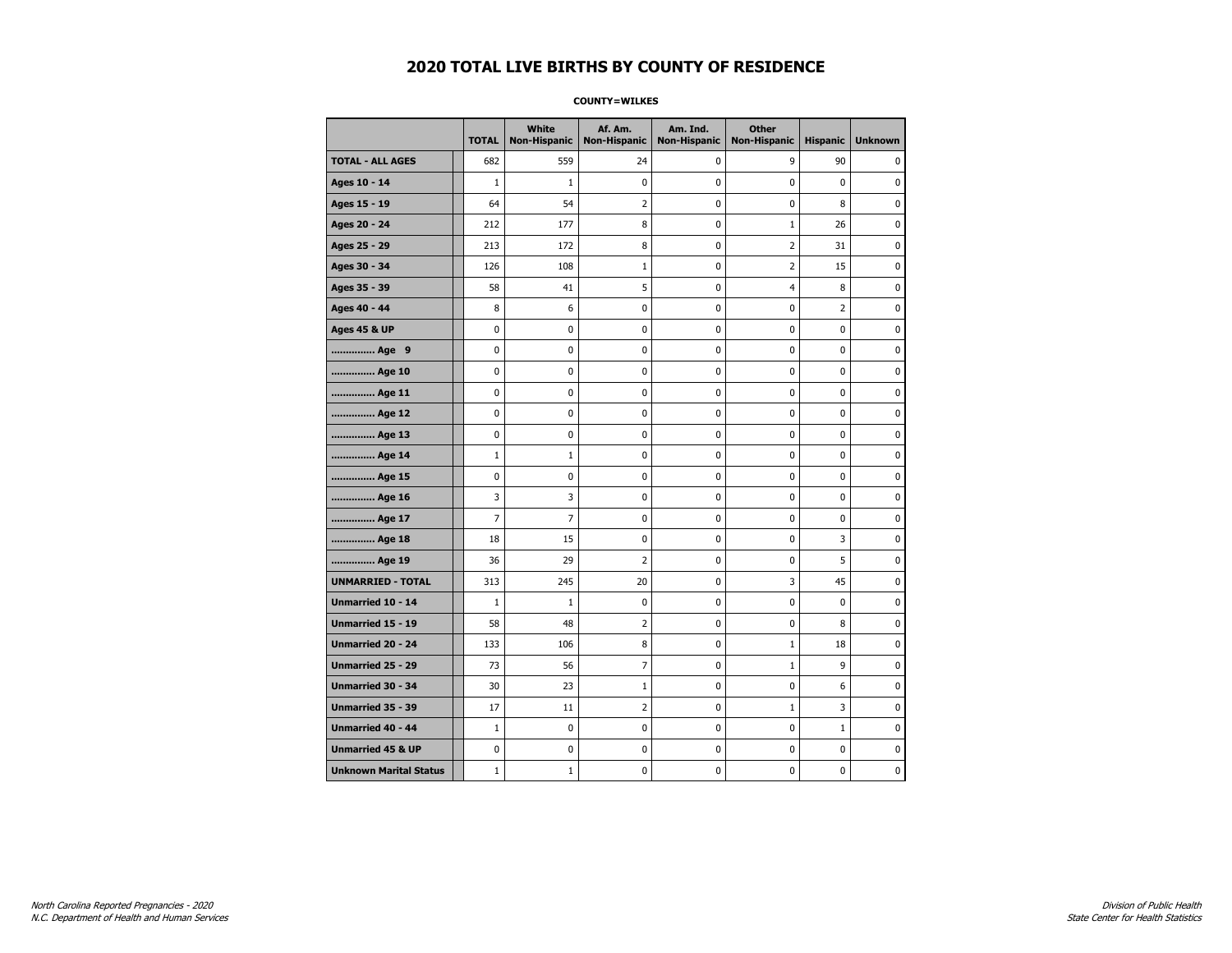#### **COUNTY=WILSON**

|                               | <b>TOTAL</b>   | <b>White</b><br>Non-Hispanic | Af. Am.<br><b>Non-Hispanic</b> | Am. Ind.<br><b>Non-Hispanic</b> | <b>Other</b><br><b>Non-Hispanic</b> | <b>Hispanic</b> | <b>Unknown</b> |
|-------------------------------|----------------|------------------------------|--------------------------------|---------------------------------|-------------------------------------|-----------------|----------------|
| <b>TOTAL - ALL AGES</b>       | 898            | 342                          | 398                            | 1                               | 17                                  | 140             | 0              |
| Ages 10 - 14                  | $\mathbf{1}$   | 0                            | $\mathbf{1}$                   | 0                               | $\mathbf 0$                         | $\mathbf 0$     | 0              |
| Ages 15 - 19                  | 53             | 11                           | 30                             | $\mathbf 0$                     | $\mathbf 0$                         | 12              | 0              |
| Ages 20 - 24                  | 217            | 60                           | 117                            | $\pmb{0}$                       | 4                                   | 36              | 0              |
| Ages 25 - 29                  | 288            | 125                          | 116                            | 0                               | 9                                   | 38              | 0              |
| Ages 30 - 34                  | 221            | 97                           | 92                             | 0                               | 3                                   | 29              | 0              |
| Ages 35 - 39                  | 98             | 41                           | 38                             | $\mathbf 1$                     | $\mathbf 1$                         | 17              | 0              |
| Ages 40 - 44                  | 18             | 7                            | 3                              | 0                               | $\mathbf 0$                         | 8               | 0              |
| <b>Ages 45 &amp; UP</b>       | $\overline{2}$ | $\mathbf{1}$                 | $\mathbf{1}$                   | 0                               | $\mathbf 0$                         | $\mathbf 0$     | 0              |
| Age 9                         | $\pmb{0}$      | 0                            | 0                              | 0                               | $\pmb{0}$                           | 0               | 0              |
| Age 10                        | $\mathbf 0$    | 0                            | 0                              | 0                               | $\mathbf 0$                         | $\mathbf 0$     | 0              |
| Age 11                        | 0              | 0                            | 0                              | 0                               | 0                                   | 0               | 0              |
| Age 12                        | 0              | 0                            | 0                              | 0                               | 0                                   | 0               | 0              |
| Age 13                        | 0              | 0                            | 0                              | $\mathbf 0$                     | $\mathbf 0$                         | $\mathbf 0$     | 0              |
| Age 14                        | $\mathbf{1}$   | 0                            | $\mathbf{1}$                   | $\mathbf 0$                     | $\mathbf 0$                         | $\mathbf 0$     | $\mathbf 0$    |
| Age 15                        | $\overline{2}$ | 0                            | $\mathbf 2$                    | 0                               | $\pmb{0}$                           | 0               | 0              |
| Age 16                        | 3              | 0                            | 3                              | 0                               | 0                                   | 0               | 0              |
| Age 17                        | 11             | 2                            | 5                              | 0                               | 0                                   | 4               | 0              |
| Age 18                        | 21             | 4                            | 13                             | 0                               | 0                                   | $\overline{4}$  | 0              |
| Age 19                        | 16             | 5                            | $\overline{7}$                 | 0                               | 0                                   | $\overline{4}$  | 0              |
| <b>UNMARRIED - TOTAL</b>      | 498            | 98                           | 328                            | 0                               | 3                                   | 69              | 0              |
| Unmarried 10 - 14             | $\mathbf{1}$   | 0                            | $\mathbf{1}$                   | 0                               | $\pmb{0}$                           | $\mathbf 0$     | 0              |
| Unmarried 15 - 19             | 49             | 10                           | 30                             | 0                               | 0                                   | 9               | 0              |
| Unmarried 20 - 24             | 163            | 31                           | 112                            | 0                               | $\mathbf{1}$                        | 19              | 0              |
| <b>Unmarried 25 - 29</b>      | 146            | 37                           | 96                             | $\mathbf 0$                     | $\mathbf 0$                         | 13              | 0              |
| <b>Unmarried 30 - 34</b>      | 98             | 12                           | 66                             | 0                               | $\mathbf 1$                         | 19              | $\mathbf 0$    |
| Unmarried 35 - 39             | 38             | $\overline{7}$               | 22                             | $\pmb{0}$                       | $1\,$                               | 8               | $\pmb{0}$      |
| Unmarried 40 - 44             | 3              | $\mathbf 1$                  | $1\,$                          | 0                               | $\pmb{0}$                           | $\mathbf 1$     | 0              |
| <b>Unmarried 45 &amp; UP</b>  | 0              | 0                            | 0                              | 0                               | 0                                   | 0               | 0              |
| <b>Unknown Marital Status</b> | 0              | 0                            | 0                              | 0                               | 0                                   | 0               | 0              |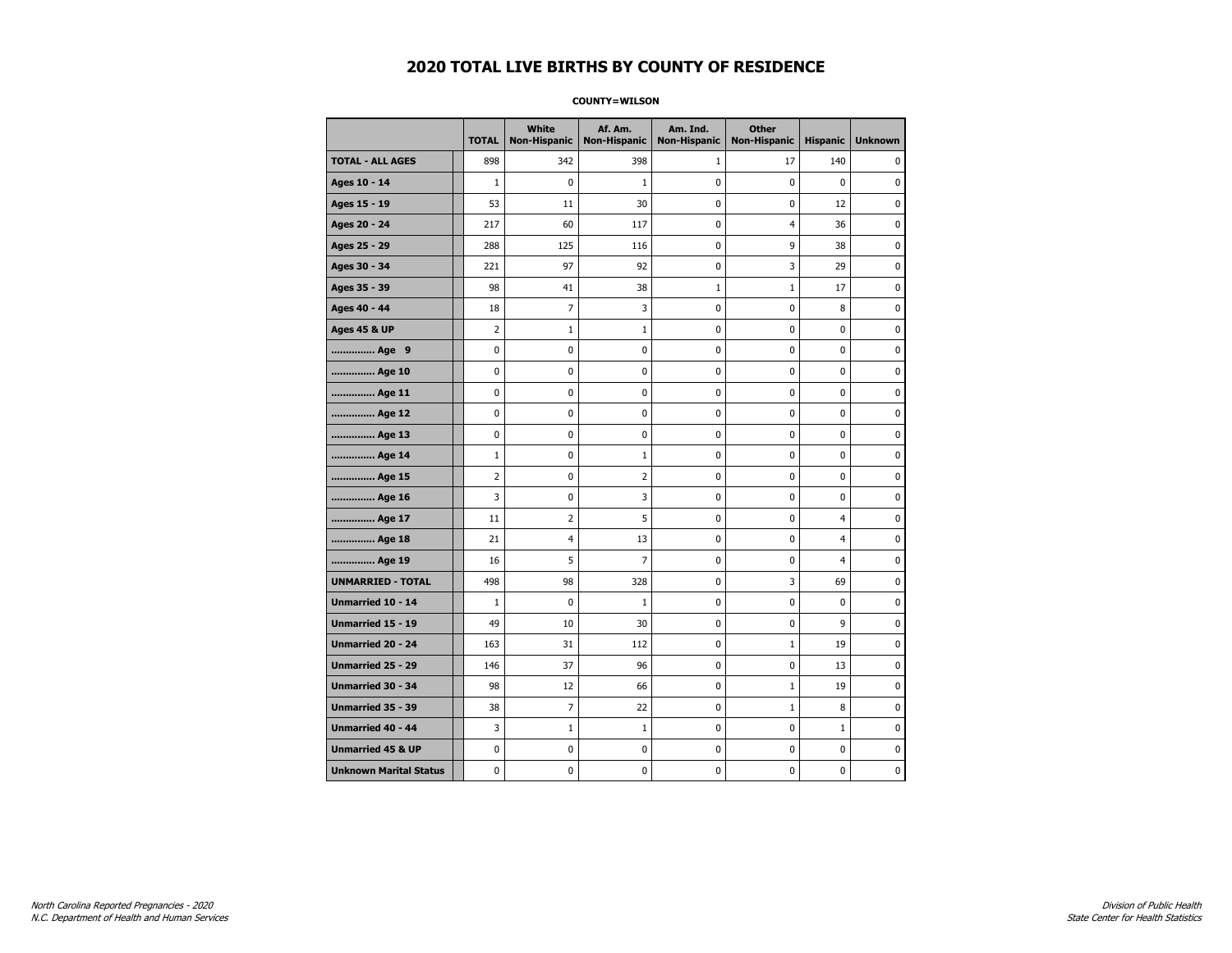#### **COUNTY=YADKIN**

|                               | <b>TOTAL</b>   | White<br>Non-Hispanic | Af. Am.<br><b>Non-Hispanic</b> | Am. Ind.<br><b>Non-Hispanic</b> | <b>Other</b><br><b>Non-Hispanic</b> | <b>Hispanic</b> | <b>Unknown</b> |
|-------------------------------|----------------|-----------------------|--------------------------------|---------------------------------|-------------------------------------|-----------------|----------------|
| <b>TOTAL - ALL AGES</b>       | 362            | 266                   | 10                             | 0                               | 0                                   | 86              | 0              |
| Ages 10 - 14                  | $\mathbf 0$    | $\mathbf 0$           | $\pmb{0}$                      | 0                               | $\mathbf 0$                         | $\mathbf 0$     | 0              |
| Ages 15 - 19                  | 17             | 12                    | $\mathbf 0$                    | $\mathbf 0$                     | $\mathbf 0$                         | 5               | 0              |
| Ages 20 - 24                  | 90             | 62                    | 3                              | $\mathbf 0$                     | $\mathbf 0$                         | 25              | 0              |
| Ages 25 - 29                  | 123            | 89                    | 3                              | $\pmb{0}$                       | $\pmb{0}$                           | 31              | 0              |
| Ages 30 - 34                  | 85             | 67                    | 3                              | $\pmb{0}$                       | $\pmb{0}$                           | 15              | 0              |
| Ages 35 - 39                  | 41             | 32                    | 1                              | 0                               | $\mathbf 0$                         | 8               | 0              |
| Ages 40 - 44                  | 6              | 4                     | $\pmb{0}$                      | 0                               | 0                                   | $\overline{2}$  | 0              |
| <b>Ages 45 &amp; UP</b>       | 0              | 0                     | $\pmb{0}$                      | 0                               | 0                                   | 0               | 0              |
| Age 9                         | $\mathbf 0$    | 0                     | $\mathbf 0$                    | 0                               | $\mathbf 0$                         | 0               | 0              |
| Age 10                        | $\mathbf 0$    | 0                     | $\mathbf 0$                    | $\mathbf 0$                     | $\mathbf 0$                         | $\mathbf 0$     | 0              |
| Age 11                        | $\mathbf 0$    | 0                     | $\mathbf 0$                    | $\mathbf 0$                     | $\mathbf 0$                         | $\mathbf 0$     | 0              |
| Age 12                        | $\pmb{0}$      | 0                     | $\pmb{0}$                      | 0                               | 0                                   | 0               | 0              |
| Age 13                        | 0              | 0                     | $\pmb{0}$                      | 0                               | 0                                   | 0               | 0              |
| Age 14                        | $\mathbf 0$    | 0                     | $\mathbf 0$                    | 0                               | $\mathbf 0$                         | $\mathbf 0$     | 0              |
| Age 15                        | $\mathbf{1}$   | $\mathbf{1}$          | 0                              | 0                               | 0                                   | 0               | 0              |
| Age 16                        | $1\,$          | 0                     | $\mathbf 0$                    | $\mathbf 0$                     | $\mathbf 0$                         | $\mathbf{1}$    | 0              |
| Age 17                        | $\mathbf{1}$   | $\mathbf{1}$          | $\mathbf 0$                    | 0                               | $\mathbf 0$                         | $\mathbf 0$     | 0              |
| Age 18                        | $\overline{4}$ | 3                     | $\mathbf 0$                    | $\mathbf 0$                     | $\mathbf 0$                         | $\mathbf{1}$    | 0              |
| Age 19                        | 10             | $\overline{7}$        | $\pmb{0}$                      | $\pmb{0}$                       | $\pmb{0}$                           | 3               | 0              |
| <b>UNMARRIED - TOTAL</b>      | 127            | 85                    | 7                              | $\pmb{0}$                       | $\pmb{0}$                           | 35              | 0              |
| Unmarried 10 - 14             | $\mathbf 0$    | 0                     | $\mathbf 0$                    | 0                               | $\mathbf 0$                         | $\mathbf 0$     | 0              |
| Unmarried 15 - 19             | 12             | 7                     | 0                              | 0                               | 0                                   | 5               | 0              |
| Unmarried 20 - 24             | 57             | 41                    | 3                              | 0                               | $\mathbf 0$                         | 13              | 0              |
| Unmarried 25 - 29             | 33             | 20                    | $\overline{2}$                 | $\mathbf 0$                     | $\mathbf 0$                         | 11              | 0              |
| <b>Unmarried 30 - 34</b>      | 17             | 15                    | $\mathbf{1}$                   | $\mathbf 0$                     | $\mathbf 0$                         | $\mathbf{1}$    | 0              |
| Unmarried 35 - 39             | 8              | $\overline{2}$        | $1\,$                          | $\pmb{0}$                       | $\pmb{0}$                           | 5               | 0              |
| Unmarried 40 - 44             | 0              | 0                     | $\pmb{0}$                      | 0                               | 0                                   | 0               | 0              |
| <b>Unmarried 45 &amp; UP</b>  | $\mathbf 0$    | 0                     | 0                              | 0                               | 0                                   | 0               | 0              |
| <b>Unknown Marital Status</b> | $\mathbf 0$    | 0                     | $\pmb{0}$                      | 0                               | $\mathbf 0$                         | 0               | 0              |